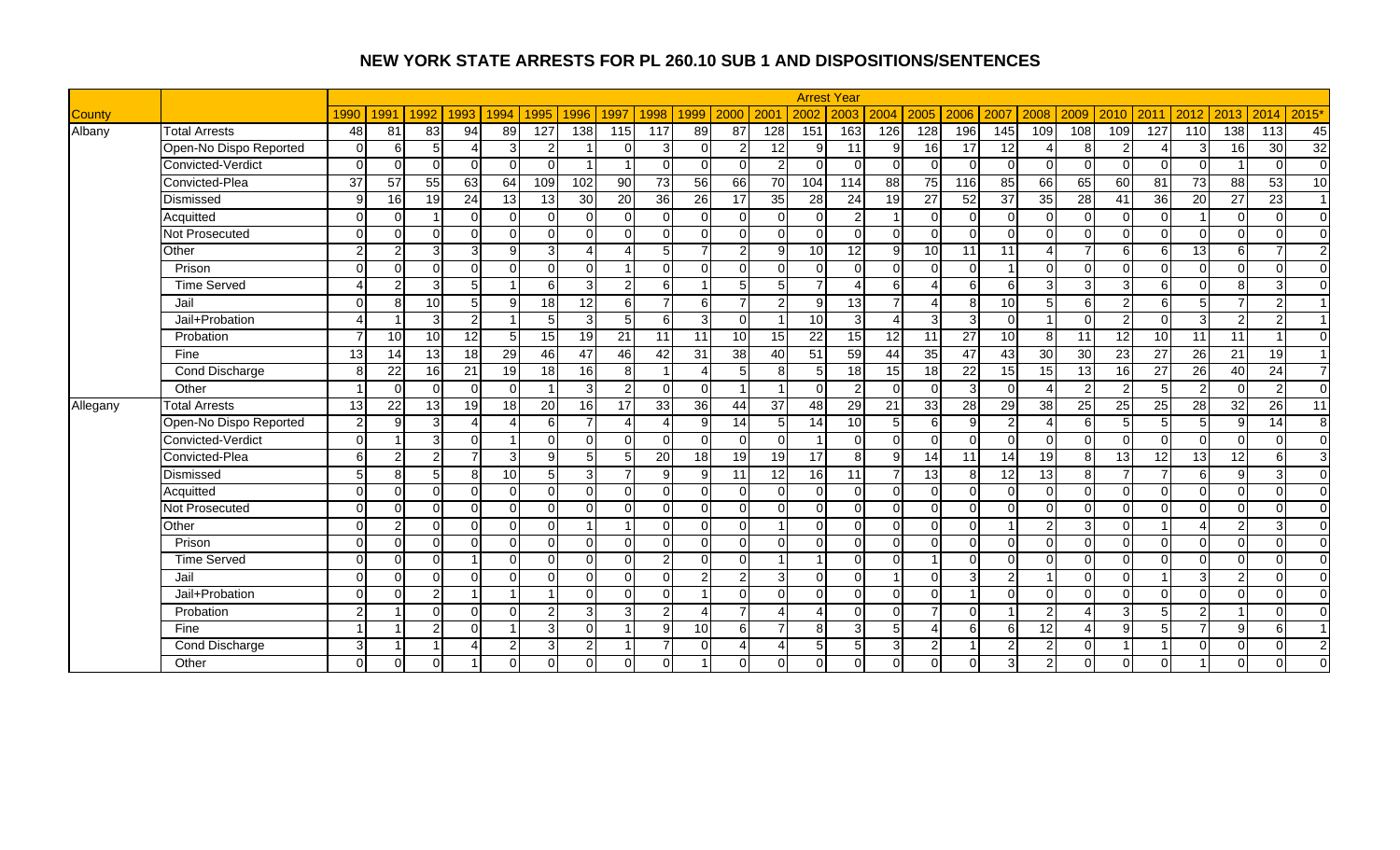|               |                        |               |                 |          |                         |                 |                 |                 |                        |                 |                          |                 |                         |                 | <b>Arrest Year</b> |                |                        |                |                 |                  |                |                  |                  |                         |                  |                        |                  |
|---------------|------------------------|---------------|-----------------|----------|-------------------------|-----------------|-----------------|-----------------|------------------------|-----------------|--------------------------|-----------------|-------------------------|-----------------|--------------------|----------------|------------------------|----------------|-----------------|------------------|----------------|------------------|------------------|-------------------------|------------------|------------------------|------------------|
| <b>County</b> |                        | 1990          | 1991            | 1992     | 1993                    | 1994            | 1995            | 1996            | 1997                   | 1998            | 1999                     | 2000            | 200                     | 2002            | 2003               | 2004           | 2005                   | 2006           | 2007            | 2008             | 2009           | 2010             | 2011             | 2012                    | 2013             | 2014                   | 2015'            |
| <b>Bronx</b>  | <b>Total Arrests</b>   | 61            | 61              | 74       | $\overline{73}$         | 88              | 126             | 134             | 156                    | 201             | 170                      | 187             | $\overline{205}$        | 189             | 136                | 178            | 168                    | 206            | 226             | $\overline{202}$ | 216            | $\overline{214}$ | $\overline{247}$ | $\overline{203}$        | $\overline{213}$ | 226                    | $\overline{119}$ |
|               | Open-No Dispo Reported | 3             | 5               |          | 3                       | 9               |                 | 10              | 18                     | 5 <sub>l</sub>  | 5                        | 3               | 3                       | 3               |                    |                |                        | 5              | $\Delta$        | 2                | Λ              | 8                | 10               | 23                      | 17               | 50                     | $\overline{80}$  |
|               | Convicted-Verdict      | ∩             | $\Omega$        |          | $\Omega$                | $\Omega$        | $\Omega$        |                 | $\Omega$               | $\Omega$        | $\Omega$                 |                 | $\Omega$                | $\Omega$        |                    |                |                        | $\Omega$       | $\Omega$        | $\Omega$         |                | $\Omega$         | $\Omega$         | $\Omega$                | $\Omega$         | $\Omega$               | $\overline{0}$   |
|               | Convicted-Plea         | 27            | 25              | 24       | 27                      | 33              | 40              | 53              | 55                     | 99              | 86                       | 82              | 84                      | 94              | 51                 | 81             | 62                     | 75             | 89              | 65               | 65             | 62               | 59               | 51                      | 57               | 58                     | 9                |
|               | Dismissed              | 24            | 27              | 33       | 35                      | 26              | 51              | 48              | 62                     | 66              | 56                       | 70              | 85                      | 63              | 52                 | 57             | 67                     | 76             | 85              | 69               | 78             | 65               | 87               | 80                      | 87               | 64                     | $6 \overline{6}$ |
|               | Acquitted              |               | ∩               | ∩        | $\Omega$                |                 | $\Omega$        | $\Omega$        |                        | $\Omega$        | 3                        |                 | -1                      |                 |                    | $\overline{2}$ | $\Omega$               | $\Omega$       | $\Omega$        | $\overline{2}$   |                | $\Omega$         | $\Omega$         |                         | $\Omega$         | $\Omega$               | $\overline{0}$   |
|               | Not Prosecuted         | 6             |                 | a        | 3                       | 19              | 26              | 22              | 18                     | 30              | 20                       | 27              | 31                      | 27              | 29                 | 33             | 35                     | 48             | 47              | 60               | 65             | 77               | 89               | 47                      | 51               | 52                     | $\overline{23}$  |
|               | Other                  |               | ∩               |          | 5                       | $\Omega$        | $\mathcal{P}$   |                 | $\overline{2}$         |                 | $\Omega$                 | $\mathcal{E}$   |                         |                 | $\Omega$           | $\Omega$       | $\overline{2}$         | $\overline{2}$ |                 | Δ                | າ              |                  |                  |                         |                  | $\overline{2}$         | $\overline{1}$   |
|               | Prison                 | ∩             | ∩               | ∩        | $\overline{0}$          | $\Omega$        | $\Omega$        | $\Omega$        | $\Omega$               | $\Omega$        |                          | $\Omega$        | $\Omega$                | Δ               | $\Omega$           |                |                        | $\Omega$       | $\Omega$        |                  | $\Omega$       |                  |                  | $\Omega$                | $\Omega$         | $\Omega$               | $\Omega$         |
|               | <b>Time Served</b>     |               |                 |          | 3                       | $\Omega$        | 3               | 3               | $\overline{7}$         | 6 <sup>1</sup>  | $\Omega$                 | 6               | $\overline{\mathbf{A}}$ | $\overline{2}$  | $\Omega$           | 10             | 3                      | $\overline{2}$ |                 | $\Delta$         | $\mathcal{P}$  | 3                | っ                | $\Omega$                |                  |                        | $\mathbf 0$      |
|               | Jail                   |               | 3               |          | $\overline{ }$          | 3               | $\Delta$        | 3               | 9                      | 8               | 7'                       | 9               | $\overline{17}$         | 11              | 7                  |                | 18                     | 16             | 10              | $\overline{4}$   | $\Omega$       | 6                |                  | 11                      | 8 <sup>1</sup>   | Δ                      | $\overline{2}$   |
|               | Jail+Probation         | $\Omega$      | $\Omega$        | U        | $\mathbf 0$             | $\Omega$        |                 |                 | $\overline{2}$         |                 | $\mathfrak{p}$           |                 |                         | $\overline{2}$  | $\Omega$           |                | $\Omega$               | $\overline{0}$ | $\overline{3}$  | $\Omega$         | っ              | 2                | $\Omega$         | $\mathbf 0$             | $\overline{2}$   |                        | $\mathbf 0$      |
|               | Probation              | ົ             |                 |          | 3                       | 3               | $\Omega$        | C               | 5                      | $\overline{7}$  | 6                        | 3               | 5                       | 8               | 3                  |                | 6                      | 9              | $\mathcal{B}$   | $\overline{2}$   |                |                  |                  | $\overline{2}$          | $\overline{2}$   | 3                      | $\overline{0}$   |
|               | Fine                   | 6             |                 |          | $\mathbf 0$             | $\overline{3}$  | 5               |                 | $\boldsymbol{\Lambda}$ | 3 <sup>1</sup>  | 5                        |                 | $5\overline{)}$         | 6               | 5                  | $\overline{3}$ | 2 <sub>1</sub>         | 3              | $5 \square$     | 10               | $\overline{ }$ | $\Delta$         |                  | $\overline{3}$          | $\Omega$         | $\overline{2}$         | $\overline{1}$   |
|               | Cond Discharge         | 12            | 18              | 17       | 20                      | 24              | $\overline{27}$ | 39              | 28                     | 74              | 65                       | 60              | 55                      | 61              | 37                 | 56             | 33                     | 45             | 66              | 43               | 45             | 45               | 49               | 35                      | 44               | 47                     | 6                |
|               | Other                  | $\Omega$      | $\Omega$        | $\Omega$ | $\Omega$                | $\Omega$        | $\Omega$        |                 | $\Omega$               | $\Omega$        | $\Omega$                 | U               | $\Omega$                | $\Omega$        | $\Omega$           | $\Omega$       | $\Omega$               | $\Omega$       |                 |                  | $\Omega$       | $\Omega$         | $\Omega$         | $\mathbf 0$             | $\Omega$         | $\Omega$               | $\overline{0}$   |
| <b>Broome</b> | <b>Total Arrests</b>   | 26            | 39              | 26       | 42                      | 45              | 56              | 57              | 85                     | 87              | 100                      | 76              | 133                     | 99              | 121                | 107            | 128                    | 142            | 137             | 129              | 140            | 189              | $\overline{211}$ | 187                     | 174              | 138                    | $\overline{75}$  |
|               | Open-No Dispo Reported | $\mathcal{P}$ | 2               |          | 3                       | 5 <sub>l</sub>  | 3               | 4               | 4                      | $\mathbf{2}$    | Δ                        | 10              |                         | 11              | 6                  | 9              | $\overline{7}$         | 3              |                 | 3                |                | 13               | 10               | 9                       | 21               | 58                     | 64               |
|               | Convicted-Verdict      | $\Omega$      |                 |          | $\mathbf 0$             | $\Omega$        | $\Omega$        | $\Omega$        | $\Omega$               | $\mathbf 0$     | -0                       | O.              | $\Omega$                |                 | $\Omega$           | $\Omega$       | $\overline{0}$         | $\mathbf 0$    | $\Omega$        | $\Omega$         | ∩              |                  | $\Omega$         |                         |                  | $\Omega$               | $\overline{0}$   |
|               | Convicted-Plea         | 14            | $\overline{20}$ | 12       | $\overline{22}$         | 23              | 39              | 30              | $\overline{48}$        | $\overline{56}$ | 59                       | 39              | 80                      | 59              | 79                 | 56             | 66                     | 78             | 70              | 77               | 78             | 106              | 116              | 123                     | 115              | 58                     | 10               |
|               | Dismissed              | 10            | 13              | 8        | 15                      | $\overline{17}$ | 12              | 21              | 33                     | 28              | 32                       | 25              | 47                      | $\overline{20}$ | 28                 | 32             | 43                     | 41             | 46              | 37               | 41             | 53               | 57               | 43                      | 20               | 14                     | $\overline{0}$   |
|               | Acquitted              | ∩             |                 | ΩI       | $\mathbf 0$             | $\Omega$        | $\Omega$        | $\Omega$        | $\overline{0}$         | 0               | 2                        | $\Omega$        | -1                      | $\Omega$        | $\Omega$           | $\Omega$       |                        | $\mathbf 0$    |                 |                  |                |                  |                  | $\mathbf 0$             | $\Omega$         |                        | $\overline{0}$   |
|               | Not Prosecuted         | $\Omega$      | $\Omega$        | $\Omega$ | $\Omega$                | $\Omega$        | $\Omega$        | $\Omega$        | $\Omega$               | $\Omega$        | $\Omega$                 | <sup>0</sup>    | $\Omega$                | $\Omega$        | $\Omega$           | $\Omega$       | $\Omega$               | $\mathbf 0$    | $\Omega$        | $\Omega$         | $\Omega$       | $\Omega$         | $\Omega$         | $\Omega$                | $\Omega$         | $\Omega$               | $\overline{0}$   |
|               | Other                  |               |                 |          | $\overline{2}$          | $\Omega$        | $\overline{2}$  | っ               | $\Omega$               |                 | 3                        | 2               |                         | 8               | 8                  | 10             | 11                     | 20             | 13              | 11               | 13             | 14               | 24               | 11                      | 17               | 7                      | $\overline{1}$   |
|               | Prison                 |               | $\Omega$        | $\cap$   | $\Omega$                | $\Omega$        | $\Omega$        | $\Omega$        | $\Omega$               | $\Omega$        | $\Omega$                 | $\Omega$        | $\Omega$                | $\Omega$        | $\Omega$           | $\Omega$       | $\Omega$               | $\Omega$       | $\Omega$        | $\Omega$         | $\Omega$       |                  | $\Omega$         | $\Omega$                | $\Omega$         | $\Omega$               | $\Omega$         |
|               | <b>Time Served</b>     | ∩             | $\overline{ }$  |          | $\Omega$                | 3               | 2               |                 | 4                      | $\overline{2}$  | $\boldsymbol{\varDelta}$ | $\overline{3}$  | 3                       | $\overline{2}$  | 2                  |                | $\boldsymbol{\Lambda}$ | 5              | $\overline{3}$  |                  | $\lambda$      | 5                |                  | 6                       | 4                | 5                      | $\Omega$         |
|               | Jail                   | っ             |                 |          | $\overline{\mathbf{1}}$ | $\mathcal{P}$   | 5               | 3               | 5                      | $\overline{A}$  | 6                        | 31              | 5                       | 5               | $\overline{7}$     | 8              | 16                     | 8              | 15              | 5                | 7              | 9                | 10               | 11                      | 9                |                        | $\overline{1}$   |
|               | Jail+Probation         |               | $\Omega$        |          | $\Omega$                | $\Omega$        | 2               | $\Omega$        | $\Omega$               | $\overline{2}$  | $\overline{2}$           | 0               | $\mathcal{P}$           | 3               | 2                  | $\Omega$       |                        |                | $\mathcal{P}$   | 1                | $\Omega$       | 3                | $\mathcal{R}$    | 3                       | 2 <sub>1</sub>   | $\Omega$               | $\Omega$         |
|               | Probation              |               | $\Omega$        |          | $\overline{2}$          | 6               | $\overline{2}$  |                 | 8                      | 8               | 9                        | 6 <sup>1</sup>  | 12                      | 10 <sup>1</sup> | 6                  | $\overline{7}$ | 2 <sub>1</sub>         | $\overline{7}$ | 5 <sup>1</sup>  | 9                |                | 11               | 16               | 26                      | 14               | $\boldsymbol{\Lambda}$ | $\Omega$         |
|               | Fine                   |               | 10              |          | 6                       | 6               | 10              |                 | 17                     | 11              | 16                       | 15 <sup>1</sup> | 21                      | 10              | 16                 | 17             | 16                     | 19             | $\mathbf{8}$    | 16 <sup>1</sup>  | 14             | 19               | 27               | 35                      | 33               | 19                     | $\overline{7}$   |
|               | <b>Cond Discharge</b>  | 6             | 6               |          | 12                      | $6 \mid$        | 17              | 12 <sup>1</sup> | 14                     | 28              | 22                       | 12 <sup>1</sup> | 36                      | 30              | 46                 | 23             | 25                     | 36             | $\overline{37}$ | 43               | 45             | 59               | 54               | 43                      | 52               | 29                     | $\overline{2}$   |
|               | Other                  |               | ∩               |          |                         | $\Omega$        |                 |                 | $\Omega$               |                 |                          |                 |                         | $\Omega$        | $\Omega$           | $\Omega$       | $\overline{2}$         | $\overline{2}$ | $\Omega$        | 2                |                |                  | $\mathfrak{p}$   | $\overline{\mathsf{o}}$ | $\overline{2}$   | $\Omega$               | $\mathbf 0$      |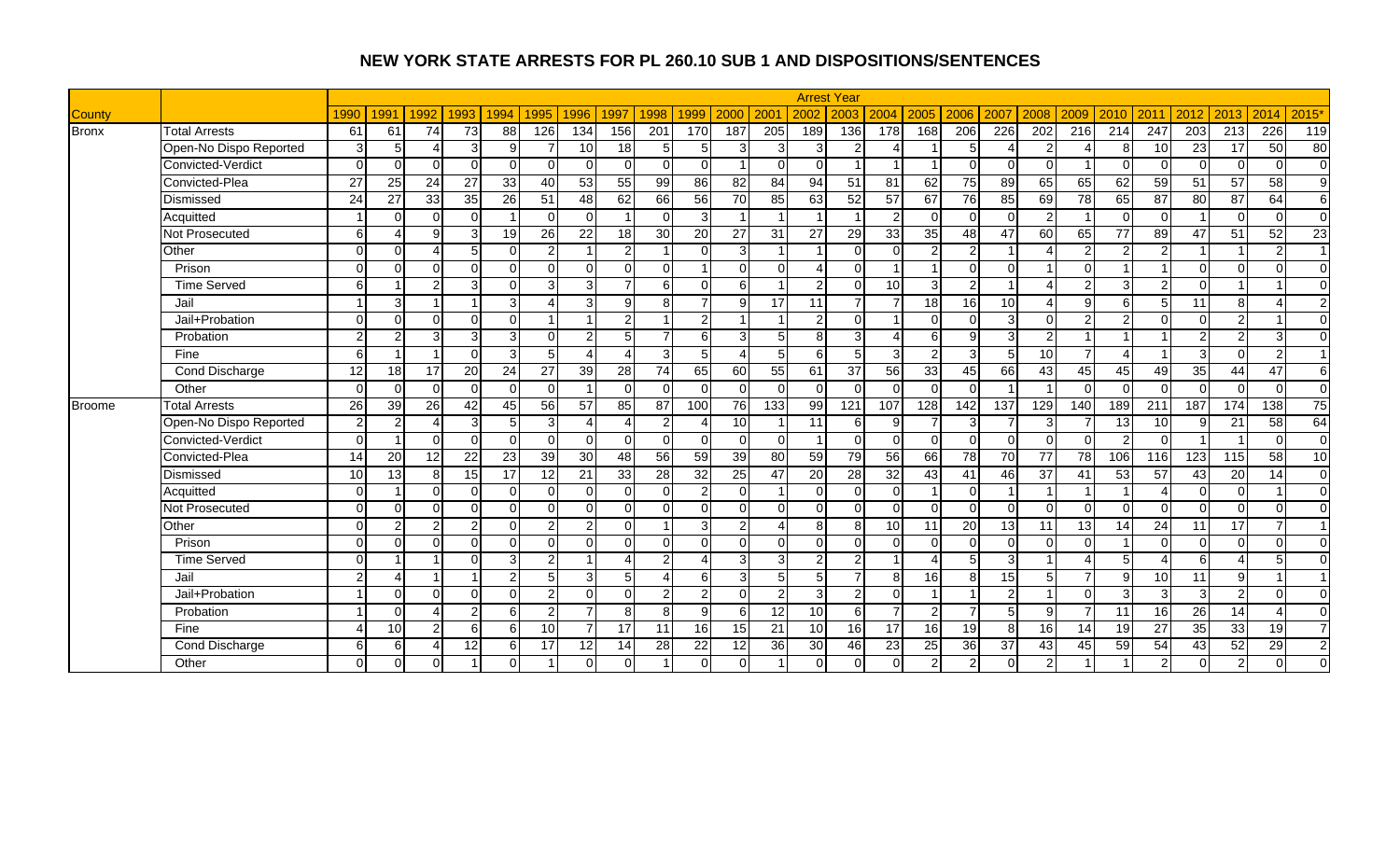|               |                        |                |                |                 |                |                |          |                 |                         |                          |               |                 |                  |                | <b>Arrest Year</b> |                 |                          |                          |                 |                 |          |                 |                 |                 |                |                 |                         |
|---------------|------------------------|----------------|----------------|-----------------|----------------|----------------|----------|-----------------|-------------------------|--------------------------|---------------|-----------------|------------------|----------------|--------------------|-----------------|--------------------------|--------------------------|-----------------|-----------------|----------|-----------------|-----------------|-----------------|----------------|-----------------|-------------------------|
| <b>County</b> |                        | 1990           | 1991           | 1992            | 1993           | 1994           | 1995     | 1996            | 1997                    | 1998                     | 1999          | 2000            | 200 <sup>1</sup> | 2002           | 2003               | 2004            | 2005                     | 2006                     | 2007            | 2008            | 2009     | 2010            | 2011            | 2012            | 2013 2014      |                 | 2015*                   |
| Cattaraugus   | <b>Total Arrests</b>   | 9              | 13             | 9               | 8              | 19             | 26       | 27              | 30                      | 31                       | 37            | $\overline{37}$ | 32               | 35             | 44                 | 47              | 54                       | $\overline{70}$          | 50              | 47              | 64       | 42              | 46              | 61              | 54             | 51              | 22                      |
|               | Open-No Dispo Reported | $\overline{3}$ | 2              | 21              | $\Omega$       |                | 8        | 4               | Δ                       | 6                        | 11            |                 | $\overline{4}$   | $\overline{7}$ | $5 \square$        | 13              | 13                       | 6                        | $\mathcal{R}$   | 9               | 9        | 5               | 8 <sup>1</sup>  | 9               | 12             | 21              | 11                      |
|               | Convicted-Verdict      | $\Omega$       | $\Omega$       | U               | $\Omega$       | $\Omega$       | $\Omega$ |                 | $\Omega$                |                          | $\Omega$      | $\Omega$        | $\Omega$         | $\Omega$       | $\Omega$           |                 | $\Omega$                 |                          |                 | $\Omega$        | $\Omega$ | $\Omega$        | $\Omega$        | $\Omega$        | $\Omega$       | $\Omega$        | $\Omega$                |
|               | Convicted-Plea         | $\overline{2}$ | $\mathsf{R}$   | Δ               | دی             | 9              | 10       | 14              | 12                      | $\overline{18}$          | $\frac{1}{8}$ | 25              | 24               | 23             | $\overline{24}$    | $\overline{27}$ | $\overline{31}$          | $\overline{34}$          | $\overline{28}$ | 29              | 44       | $\overline{27}$ | $\overline{26}$ | 35              | 23             | 18              | $\overline{11}$         |
|               | Dismissed              | $\lambda$      | 3              | $\overline{3}$  | $\overline{5}$ | 9              | 7        | 11              | 12                      | 6                        |               | 5 <sup>1</sup>  | 3 <sup>1</sup>   | $\Delta$       | $\overline{12}$    | 5 <sub>l</sub>  | 10                       | $\overline{27}$          | 18              | 8               | 10       | 9               | 10              | 12              | 17             | 12              | $\overline{0}$          |
|               | Acquitted              | $\Omega$       | $\Omega$       | ΩI              | $\Omega$       | $\Omega$       | $\Omega$ | U               | $\Omega$                | $\Omega$                 | $\Omega$      | $\Omega$        | $\overline{0}$   | $\Omega$       | $\Omega$           | $\overline{0}$  | $\Omega$                 | $\Omega$                 |                 | $\Omega$        | $\Omega$ | $\Omega$        | $\Omega$        | $\Omega$        |                | $\Omega$        | $\overline{0}$          |
|               | Not Prosecuted         | $\Omega$       | $\Omega$       | ΩI              | $\Omega$       | $\Omega$       | $\Omega$ | $\Omega$        | $\Omega$                | $\overline{0}$           | $\Omega$      | $\Omega$        | $\Omega$         | $\overline{0}$ | $\Omega$           | $\Omega$        | $\Omega$                 | $\Omega$                 |                 |                 | $\Omega$ | $\Omega$        | $\Omega$        | $\Omega$        | οI             | $\Omega$        | $\Omega$                |
|               | Other                  | $\Omega$       | $\Omega$       | $\Omega$        | $\Omega$       | $\Omega$       |          |                 | $\overline{2}$          | $\Omega$                 |               | $\Omega$        |                  |                | $\mathcal{E}$      |                 |                          | $\overline{2}$           |                 | $\Omega$        |          |                 | $\mathcal{P}$   | 5               |                | $\Omega$        | $\Omega$                |
|               | Prison                 | $\Omega$       | $\Omega$       | $\Omega$        | $\Omega$       | $\Omega$       | $\Omega$ | U               | $\Omega$                | $\Omega$                 | $\Omega$      | $\Omega$        | $\Omega$         | $\Omega$       | $\Omega$           | $\Omega$        | $\Omega$                 | $\Omega$                 |                 | $\Omega$        | $\Omega$ | $\Omega$        | $\Omega$        | $\overline{0}$  | $\overline{0}$ | $\Omega$        | $\overline{0}$          |
|               | <b>Time Served</b>     | $\Omega$       | $\Omega$       | ΩI              | $\Omega$       | $\Omega$       | $\Omega$ | $\overline{ }$  | $\Omega$                | $\overline{2}$           | $\Omega$      | $\Omega$        |                  | $\Omega$       | $\overline{2}$     | $\Omega$        | $\Omega$                 | $\Omega$                 |                 | $\Omega$        | $\Omega$ | $\Omega$        | $\Omega$        | $\Omega$        | $\Omega$       | $\Omega$        | $\Omega$                |
|               | Jail                   | $\Omega$       |                | $\Omega$        |                |                |          | 5               | $\Omega$                | $\Omega$                 | $\Omega$      | 3               | 2 <sub>l</sub>   | 5 <sub>l</sub> | $\overline{5}$     | 3               | 3                        |                          |                 | $\overline{ }$  |          | 3               |                 | $\Delta$        | $\overline{2}$ | $\overline{2}$  | 1                       |
|               | Jail+Probation         | $\Omega$       | $\overline{2}$ | ΩI              |                | $\Omega$       | $\Omega$ | $\overline{2}$  | $\overline{2}$          | $\overline{\mathbf{1}}$  | $\Omega$      |                 | 2 <sub>l</sub>   | -1             | $\mathcal{P}$      | $\overline{4}$  |                          |                          |                 | $\Omega$        | $\Omega$ | $\Omega$        | $\Omega$        |                 |                | $\Omega$        | $\Omega$                |
|               | Probation              | $\Omega$       | $\overline{2}$ | ΩI              | $\Omega$       | $\overline{3}$ |          |                 | $\overline{3}$          |                          |               | 8 <sup>1</sup>  | $6 \mid$         | $\overline{7}$ | $\Delta$           | $\overline{2}$  | $\overline{\phantom{0}}$ |                          |                 | $\mathcal{P}$   | 5        | 3               | $\Lambda$       | $\mathbf{3}$    | 5 <sup>1</sup> | $\overline{2}$  | $\overline{2}$          |
|               | Fine                   |                | 3              | 4               |                | $\Omega$       | 3        | $\overline{2}$  | 5                       | 10                       | 6             |                 | $\overline{7}$   | 4              | 9 <sub>l</sub>     | 11              | 12                       | $\overline{22}$          | 16              | 15              | 20       | 16              | 13              | 14              | $9 \mid$       | 11              | $\overline{2}$          |
|               | Cond Discharge         |                | $\Omega$       | ΩI              | $\Omega$       | 5 <sub>l</sub> | 5        | $\overline{3}$  | $\overline{2}$          | Δ                        |               | $6 \mid$        | 6                | $6 \mid$       | $\mathcal{P}$      | $\overline{7}$  |                          | 3                        | 6               | 11              | 14       | 5               | 8 <sup>1</sup>  | 12              | $6 \mid$       | 3               | 6                       |
|               | Other                  | $\Omega$       | $\Omega$       | $\Omega$        | $\Omega$       | $\Omega$       | $\Omega$ | U               | $\Omega$                | $\overline{\mathbf{1}}$  | $\Omega$      | $\Omega$        | $\Omega$         | $\overline{0}$ | $\Omega$           |                 |                          | $\boldsymbol{\varDelta}$ |                 | $\Omega$        | $\Omega$ | $\Omega$        | $\Omega$        | $\overline{1}$  | $\Omega$       | $\Omega$        | $\Omega$                |
| Cayuga        | <b>Total Arrests</b>   | 8              | 18             | 32 <sub>l</sub> | 14             | 28             | 24       | 34              | 29                      | 42                       | 41            | 54              | 56               | 46             | 44                 | 50              | 37                       | 39                       | 33              | 44              | 47       | 42              | 63              | 70              | 49             | 53              | $\overline{24}$         |
|               | Open-No Dispo Reported |                |                | 3               |                | 3              | 2        |                 | $\overline{3}$          | $\overline{\mathbf{1}}$  | $\Omega$      |                 | 3 <sup>l</sup>   | $\Delta$       | $\Delta$           |                 | $\Delta$                 | 3                        |                 | $\overline{12}$ | 12       | 9               | 12              | 16              | 17             | $\overline{26}$ | $\overline{22}$         |
|               | Convicted-Verdict      | $\Omega$       | $\Omega$       | $\Omega$        | $\Omega$       |                |          |                 | $\Omega$                | $\Omega$                 |               | $\Omega$        | $\Omega$         | $\overline{0}$ | $\Omega$           |                 |                          | $\Omega$                 |                 | $\Omega$        | $\Omega$ |                 | $\Omega$        | $\overline{1}$  | $\Omega$       | $\Omega$        | $\overline{0}$          |
|               | Convicted-Plea         | 5 <sup>1</sup> | 10             | 17              | 11             | 14             | 13       | 28              | 23                      | 36                       | 35            | 30              | 36               | 27             | 24                 | 27              | 24                       | 21                       | 16              | $\overline{24}$ | 20       | 15              | 27              | $\overline{38}$ | 18             | $\overline{21}$ | $\overline{2}$          |
|               | Dismissed              |                | Λ              | 12              | 2 <sub>l</sub> | 10             | 8        | 5 <sub>5</sub>  | $\mathbf{3}$            | 5                        | 5             | 16              | 15               | 14             | 16                 | 14              | 8                        | 11                       | 15              | 8               | 15       | $\overline{17}$ | 24              | 15              | 12             | 6               | $\overline{0}$          |
|               | Acquitted              | $\Omega$       | $\Omega$       | $\Omega$        | $\Omega$       | $\Omega$       | $\Omega$ | $\Omega$        | $\Omega$                | $\Omega$                 | $\Omega$      | $\Omega$        | $\mathbf{2}$     | $\overline{0}$ | $\Omega$           | $\overline{0}$  | $\Omega$                 |                          |                 | $\Omega$        | $\Omega$ | $\Omega$        | $\Omega$        | $\Omega$        | $\overline{0}$ | $\Omega$        | $\overline{0}$          |
|               | <b>Not Prosecuted</b>  | $\Omega$       | $\Omega$       | ΩI              | $\Omega$       | $\Omega$       | $\Omega$ | $\Omega$        | $\Omega$                | $\Omega$                 | $\Omega$      | $\Omega$        | $\Omega$         | $\overline{0}$ | $\Omega$           | $\Omega$        | $\Omega$                 | $\Omega$                 |                 | $\Omega$        | $\Omega$ | $\Omega$        | $\Omega$        | $\Omega$        | οI             | $\Omega$        | $\Omega$                |
|               | Other                  |                | $\Omega$       | $\Omega$        | $\Omega$       | $\Omega$       | $\Omega$ |                 | $\Omega$                | $\Omega$                 | $\Omega$      |                 | $\Omega$         |                | $\Omega$           |                 |                          | 3                        |                 | $\Omega$        | ∩        | $\Omega$        | $\Omega$        | $\Omega$        | $\overline{2}$ | $\Omega$        | $\Omega$                |
|               | Prison                 | $\Omega$       | $\Omega$       | $\Omega$        | $\mathbf 0$    | $\Omega$       | $\Omega$ | 0               | $\Omega$                | $\Omega$                 | $\Omega$      |                 | $\Omega$         |                | $\Omega$           | $\Omega$        | $\Omega$                 | $\Omega$                 |                 | $\Omega$        | $\Omega$ | $\Omega$        | $\Omega$        | $\Omega$        | $\overline{0}$ | $\Omega$        | $\overline{0}$          |
|               | <b>Time Served</b>     | $\Omega$       |                | ΩI              | $\Omega$       | 1              | $\Omega$ | 0               | $\Omega$                | $\overline{0}$           | $\Omega$      | $\Omega$        | $\mathbf 1$      | -1             | $\Omega$           |                 | $\Omega$                 | $\overline{1}$           |                 | $\Omega$        |          | -1              | $\Omega$        | $\overline{1}$  | $\Omega$       | $\Omega$        | $\overline{0}$          |
|               | Jail                   |                | 3              | 2               | $\overline{2}$ | $\Omega$       | 3        | 6               | 6                       | 11                       | 5             |                 | $6 \mid$         | $6 \mid$       | 3 <sup>l</sup>     | 7               | 2                        | Δ                        | 3               | 6               | C        | 5               | Δ               | $\overline{12}$ | 7              | 3               | $\overline{0}$          |
|               | Jail+Probation         | $\Omega$       |                | ΩI              | $\Omega$       |                | $\Omega$ | 0               | $\overline{\mathbf{1}}$ | $\Omega$                 |               | $\mathcal{P}$   | $\overline{2}$   | $\overline{0}$ | 2                  | $\Omega$        | $\Omega$                 | $\boldsymbol{\Lambda}$   |                 | $\overline{2}$  |          |                 |                 | $\overline{3}$  | 3 <sup>l</sup> | $\Omega$        | $\Omega$                |
|               | Probation              | $\Omega$       |                |                 | $\overline{2}$ |                |          | U               | $\Omega$                | $\boldsymbol{\varDelta}$ |               | 3               | $\overline{2}$   | 1              |                    | 3               | 3                        | 3                        |                 |                 | 3        |                 | $\overline{7}$  | 10              |                | 4               | $\Omega$                |
|               | Fine                   | 3              | $\mathcal{P}$  | 11              | $\overline{A}$ | 8              |          | 19 <sup>l</sup> | 10 <sup>1</sup>         | 16                       | 18            | 15 <sup>1</sup> | 21               | 15             | 14                 | 11              | 13                       | Δ                        |                 | 8               |          |                 | $6 \mid$        | $\overline{3}$  | 2 <sub>l</sub> | 8               |                         |
|               | Cond Discharge         |                | $\mathcal{P}$  | 2               | 3              | $\overline{3}$ | 3        | $\overline{3}$  | 5 <sup>1</sup>          | 5 <sub>5</sub>           |               | $\mathcal{P}$   | $\overline{4}$   | $\overline{3}$ | $\Delta$           | 6               | 6                        | 5                        |                 | 5               | $6 \mid$ | 7               | 8 <sup>1</sup>  | 9               | 5 <sub>l</sub> | 5               | $\overline{\mathbf{1}}$ |
|               | Other                  | $\Omega$       | $\Omega$       |                 | $\Omega$       |                |          |                 |                         | $\Omega$                 | $\Omega$      | $\Omega$        | $\overline{0}$   | $\Omega$       | $\Omega$           | $\Omega$        |                          |                          |                 | $\overline{2}$  | $\Omega$ | $\Omega$        |                 |                 | $\Omega$       |                 | $\Omega$                |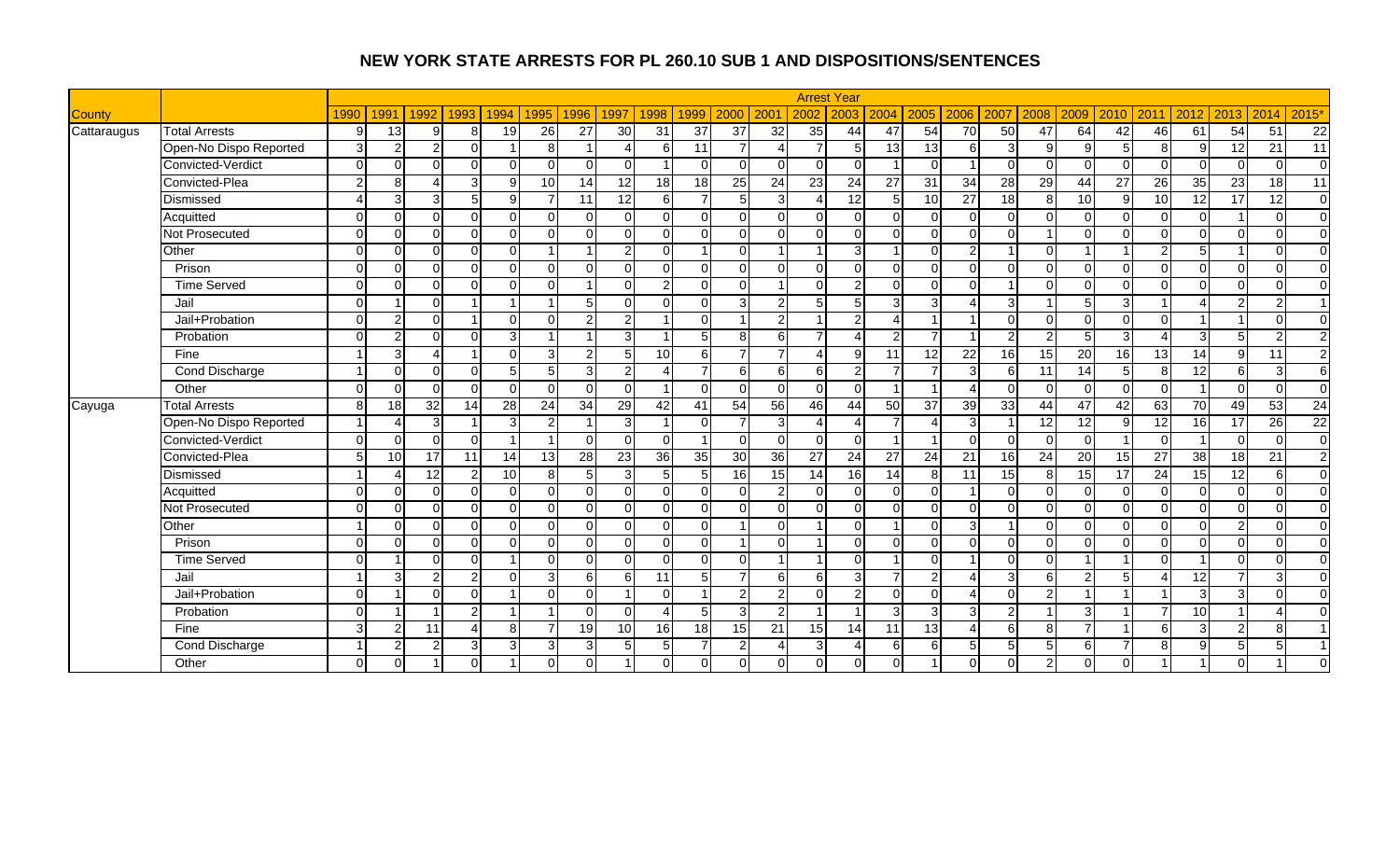|               |                        |                |          |                 |                |                |          |                 |                      |                         |                 |                |                |                 | <b>Arrest Year</b> |                 |                 |                 |                 |                        |          |                 |                 |                |                |                 |                        |
|---------------|------------------------|----------------|----------|-----------------|----------------|----------------|----------|-----------------|----------------------|-------------------------|-----------------|----------------|----------------|-----------------|--------------------|-----------------|-----------------|-----------------|-----------------|------------------------|----------|-----------------|-----------------|----------------|----------------|-----------------|------------------------|
| <b>County</b> |                        | 1990           | 1991     | 1992            | 1993           | 1994           | 1995     | 1996            | 1997                 | 1998                    | 1999            | 2000           | 200            | 2002            | 2003               | 2004            | 2005            | 2006            | 2007            | 2008                   | 2009     | 2010            | 2011            | 2012           | 2013           | 2014            | 2015'                  |
| Chautauqua    | <b>Total Arrests</b>   | 21             | 26       | 52              | 49             | 51             | 67       | 60              | 61                   | 86                      | 90              | 69             | 76             | 91              | 112                | 86              | 104             | 92              | $\overline{96}$ | $\overline{98}$        | 135      | 126             | 102             | 105            | 102            | 104             | 40                     |
|               | Open-No Dispo Reported |                | 2        |                 |                | $\overline{2}$ | O        | $\overline{2}$  | $\overline{2}$       | Δ                       |                 | 3              |                | 5               | 5                  | $\overline{3}$  | 5               |                 |                 |                        |          | 2               | g               | 5              | 12             | 38              | 34                     |
|               | Convicted-Verdict      | $\Omega$       | $\cap$   | 2               | $\Omega$       | $\Omega$       |          | 2               | $\mathcal{P}$        |                         |                 | $\Omega$       | $\Omega$       | $\Omega$        | $\Omega$           | $\Omega$        | $\Omega$        | $\Omega$        |                 | $\Omega$               | $\cap$   | $\Omega$        | $\Omega$        | $\Omega$       | $\Omega$       | $\Omega$        | $\overline{0}$         |
|               | Convicted-Plea         | 9              | 13       | 25              | 29             | 28             | 46       | 44              | 41                   | 57                      | 49              | 37             | 41             | 49              | 68                 | 47              | 55              | 45              | 46              | 56                     | 70       | 81              | 55              | 74             | 65             | 50              | 5                      |
|               | Dismissed              | 11             | 11       | 16              | 18             | 19             | 16       | 12              | 15                   | 20                      | 34              | 27             | 30             | 32              | 33                 | 30 <sup>°</sup> | 35              | 41              | 35              | 28                     | 45       | 36              | 24              | 21             | 22             | 13              | $\vert$ 1              |
|               | Acquitted              | $\Omega$       | $\Omega$ | $\Omega$        | $\Omega$       | $\Omega$       | $\Omega$ | 0               | $\Omega$             | $\Omega$                | $\Omega$        | $\Omega$       |                | $\Omega$        | $\Omega$           | $\overline{0}$  | $\Omega$        | $\Omega$        |                 | $\Omega$               | $\Omega$ |                 | $\Omega$        | $\overline{0}$ | $\Omega$       | $\Omega$        | $\overline{0}$         |
|               | Not Prosecuted         | $\Omega$       | $\Omega$ | $\Omega$        | $\Omega$       | $\Omega$       | $\Omega$ | $\Omega$        | $\Omega$             | $\Omega$                | $\Omega$        | $\Omega$       | $\Omega$       | $\Omega$        | $\Omega$           | $\Omega$        | $\Omega$        | $\Omega$        | ∩               | $\Omega$               | $\Omega$ | $\Omega$        | $\Omega$        | $\Omega$       | $\Omega$       | $\Omega$        | $\Omega$               |
|               | Other                  | $\Omega$       | $\Omega$ | $\overline{2}$  |                | $\overline{2}$ | Δ        | ∩               |                      | Δ                       | $\Omega$        |                | $\overline{3}$ | 5               | 6                  | $6 \mid$        | 9               | .5              | 11              |                        | 16       | 6               | 14              | 5              | $\overline{3}$ | 3               | $\Omega$               |
|               | Prison                 | $\Omega$       | $\Omega$ | $\Omega$        | $\Omega$       | $\Omega$       | $\Omega$ | $\Omega$        | $\Omega$             | $\Omega$                | $\Omega$        | $\Omega$       | $\Omega$       | $\Omega$        | $\Omega$           | $\Omega$        | $\Omega$        | $\Omega$        |                 |                        | $\Omega$ | $\Omega$        | $\Omega$        | $\Omega$       | $\Omega$       | $\Omega$        | $\overline{0}$         |
|               | <b>Time Served</b>     | $\mathfrak{p}$ |          | $\overline{2}$  | $\overline{2}$ | 3 <sup>l</sup> | 5        | 10 <sup>1</sup> | $\overline{\Lambda}$ | 12                      | 9               | 10             | 12             | 6               | 12                 | 5 <sub>l</sub>  | $\overline{12}$ | 10              |                 | 8                      |          | 9               | $\mathsf{Q}$    | $\overline{7}$ | $\Delta$       |                 | $\overline{0}$         |
|               | Jail                   |                | 2        | $\overline{2}$  | 3              | $\overline{2}$ | 3        |                 | $\overline{2}$       | 5                       | 3               |                | 3 <sup>l</sup> | 6               | 5 <sup>1</sup>     | $\overline{4}$  | $\Omega$        | 3               |                 | $\boldsymbol{\Lambda}$ | 8        | 5               | 6 <sup>1</sup>  | 9              | 8 <sup>1</sup> | 5               | $\overline{0}$         |
|               | Jail+Probation         |                | $\Omega$ | $\Omega$        | $\Omega$       | 1              | 3        | $\overline{2}$  |                      | $\overline{\mathbf{1}}$ | 6               |                | $\overline{2}$ | Δ               |                    | $\overline{2}$  | $\overline{5}$  |                 | $\mathcal{D}$   |                        | 8        | 6               |                 | 6              |                | 5               | $\overline{0}$         |
|               | Probation              | $\mathfrak{p}$ | З        | 10 <sup>1</sup> | 5              | $\overline{3}$ | 3        | $\mathfrak{p}$  | 9                    | $\overline{7}$          | 8               |                | 2 <sub>l</sub> | 5               | $\overline{10}$    | $\overline{a}$  | $\overline{3}$  | 3               |                 |                        | 12       | 14              | г.              | 12             | 11             | 5               | $\Omega$               |
|               | Fine                   | $\overline{2}$ | 5        | 9               | 10             | 11             | 11       | 17              | 14                   | $\overline{18}$         | $\overline{20}$ | 13             | $\overline{9}$ | $\overline{14}$ | 19                 | 16              | 12              | $\overline{11}$ | 16              | 13                     | 18       | $\overline{17}$ | 8               | 11             | 8 <sup>1</sup> | 8               | $\overline{1}$         |
|               | <b>Cond Discharge</b>  |                | 2        | Λ               | 9              | 8              | 22       | 14              | 13                   | 15                      | 6               | 8 <sup>1</sup> | 13             | 14              | 14                 | 18              | 23              | 17              | 12              | 20                     | 20       | 29              | 23              | 29             | 33             | 26              | $\boldsymbol{\Lambda}$ |
|               | Other                  | $\Omega$       | $\Omega$ | $\Omega$        | $\Omega$       | $\Omega$       | $\Omega$ |                 | $\Omega$             | $\Omega$                | $\Omega$        | $\Omega$       | $\Omega$       | $\Omega$        |                    | $\overline{0}$  | $\Omega$        | $\Omega$        |                 | 2                      | $\Omega$ |                 | $\Omega$        | $\mathbf 0$    | $\Omega$       | $\Omega$        | $\overline{0}$         |
| Chemung       | <b>Total Arrests</b>   | 13             | Δ        | 13              | 8 <sup>1</sup> | $6 \mid$       | 26       | 27              | 52                   | 57                      | $\overline{42}$ | 41             | 52             | 70              | $\overline{68}$    | $\overline{87}$ | 65              | 59              | 65              | 88                     | 68       | 71              | 75              | 108            | 103            | 73              | 42                     |
|               | Open-No Dispo Reported |                | $\Omega$ | $\overline{3}$  | $\overline{2}$ | $\Omega$       | 2        |                 | $\overline{2}$       | 6                       |                 | 3              |                |                 | 3                  | 5               | 3               | $\overline{3}$  |                 | 6                      | З        | -8              | 10 <sup>1</sup> | 13             | 8 <sup>1</sup> | $\overline{12}$ | 25                     |
|               | Convicted-Verdict      | $\Omega$       | $\Omega$ | U               | $\mathbf 0$    |                | O        |                 | $\Omega$             | $\overline{0}$          | $\Omega$        |                |                | 2               | $\Omega$           |                 | $\Omega$        | $\Omega$        |                 |                        |          | $\Omega$        | $\Omega$        |                | $\Omega$       | $\Omega$        | $\overline{0}$         |
|               | Convicted-Plea         | 8 <sup>1</sup> | 3        |                 | $\overline{2}$ | 5 <sub>l</sub> | 15       | Й               | 38                   | 31                      | 26              | 24             | 35             | 44              | 43                 | 53              | 41              | 37              | 46              | 60                     | 45       | 50              | 49              | 76             | 68             | 50              | 15                     |
|               | Dismissed              | Δ              |          | $\overline{2}$  | $\overline{4}$ | $\Omega$       | 6        | 16              | 11                   | $\overline{18}$         | 10              | 12             | 13             | 20              | 19                 | 23              | 20              | 19              | 17              | 21                     | 19       | 13              | 16              | 18             | 26             | 11              | $\overline{2}$         |
|               | Acquitted              | $\Omega$       | $\Omega$ | $\Omega$        | $\mathbf 0$    | $\Omega$       | $\Omega$ | 0               | $\Omega$             | -1                      | $\Omega$        | $\Omega$       | $\overline{0}$ | $\overline{0}$  | $\Omega$           | $\overline{0}$  | $\Omega$        | $\Omega$        |                 | $\Omega$               | $\Omega$ | $\Omega$        | $\Omega$        | $\overline{0}$ | $\Omega$       | $\Omega$        | $\overline{0}$         |
|               | Not Prosecuted         | $\Omega$       | $\Omega$ | $\Omega$        | $\Omega$       | $\Omega$       | $\Omega$ | U               | $\Omega$             | $\Omega$                | $\Omega$        | $\Omega$       | $\Omega$       | $\overline{0}$  | $\Omega$           | $\Omega$        | $\Omega$        | $\Omega$        | ∩               | $\Omega$               | U        | $\Omega$        | $\Omega$        | $\overline{0}$ | $\Omega$       | $\Omega$        | $\overline{0}$         |
|               | Other                  | $\Omega$       | $\cap$   |                 | $\mathbf 0$    | $\Omega$       | 3        | 2               |                      |                         | $\overline{2}$  |                | $\overline{2}$ | 3               | $\mathbf{3}$       | 5               |                 | $\Omega$        |                 |                        |          | $\Omega$        | $\Omega$        | $\mathbf 0$    |                | $\Omega$        | $\overline{0}$         |
|               | Prison                 | $\Omega$       | $\Omega$ | ΩI              | $\Omega$       | $\Omega$       | $\Omega$ | 0               | $\Omega$             | $\Omega$                | $\Omega$        | $\Omega$       | $\Omega$       | $\Omega$        | $\Omega$           | $\Omega$        | $\Omega$        | $\Omega$        |                 | $\Omega$               | $\Omega$ | $\Omega$        | $\Omega$        | $\Omega$       | $\Omega$       | $\Omega$        | $\Omega$               |
|               | <b>Time Served</b>     | $\Omega$       | $\Omega$ | $\Omega$        | $\Omega$       | $\Omega$       | $\Omega$ | 0               | -1                   | -1                      | $\Omega$        | $\Omega$       | $\Omega$       |                 | $\Omega$           | $\Omega$        | $\Omega$        | $\Omega$        |                 | $\overline{ }$         | $\Omega$ |                 |                 | $\overline{c}$ | $\Omega$       | $\overline{2}$  | $\overline{0}$         |
|               | Jail                   | $\Omega$       | $\Omega$ |                 | $\Omega$       | $\overline{2}$ | 3        |                 | 6                    | 3                       |                 | 6              | 11             | 4               | 6                  | 10              | 5               | 9               | 10              | 11                     |          | 7               | 8               | 14             | 6 <sup>1</sup> | 5               | 3                      |
|               | Jail+Probation         | $\Omega$       | $\Omega$ | $\Omega$        | $\Omega$       | 1              | $\Omega$ | 0               | 3                    | $\Omega$                |                 | $\Omega$       | $\overline{2}$ | $\overline{1}$  | $\Omega$           |                 | $\Omega$        | $\Omega$        |                 | $\overline{2}$         |          | 2               | $\Omega$        | $\overline{0}$ | $\Omega$       |                 | $\Omega$               |
|               | Probation              |                | 2        |                 | $\Omega$       | $\Omega$       | $\Omega$ | $\mathcal{P}$   | $\overline{2}$       | $\overline{7}$          |                 |                | $\Delta$       | $\overline{7}$  | 6                  | $\overline{7}$  | 8               | $\overline{2}$  |                 | 8                      | a        |                 | $6 \mid$        | 10             | $\overline{4}$ | $\overline{7}$  | $\Omega$               |
|               | Fine                   | $6 \mid$       | $\Omega$ | $\Omega$        |                |                | 6        |                 | 12                   | $\overline{7}$          | 11              | 6              | 14             | 20              | 17                 | $\overline{22}$ | 22              | 15              | 16              | 27                     | 22       | 23              | 22              | 39             | 52             | 33              | $\overline{12}$        |
|               | Cond Discharge         |                |          | 5 <sub>l</sub>  |                | $\overline{2}$ | 6        | 5               | 14                   | 13                      | 8               | $\mathbf{Q}$   | 5 <sub>l</sub> | 12              | 14                 | 14              | <sup>6</sup>    | 11              | 13              | 11                     | 10       | 10              | 12              | 12             | $6 \mid$       | $\mathcal{P}$   | $\mathbf 0$            |
|               | Other                  | $\Omega$       |          | 0               | $\Omega$       | $\Omega$       |          |                 | $\Omega$             | $\Omega$                |                 | $\Omega$       | $\Omega$       |                 | $\Omega$           | $\overline{0}$  | $\Omega$        |                 |                 |                        |          | $\Omega$        | $\Omega$        | $\overline{0}$ | $\overline{0}$ | $\Omega$        | $\mathbf 0$            |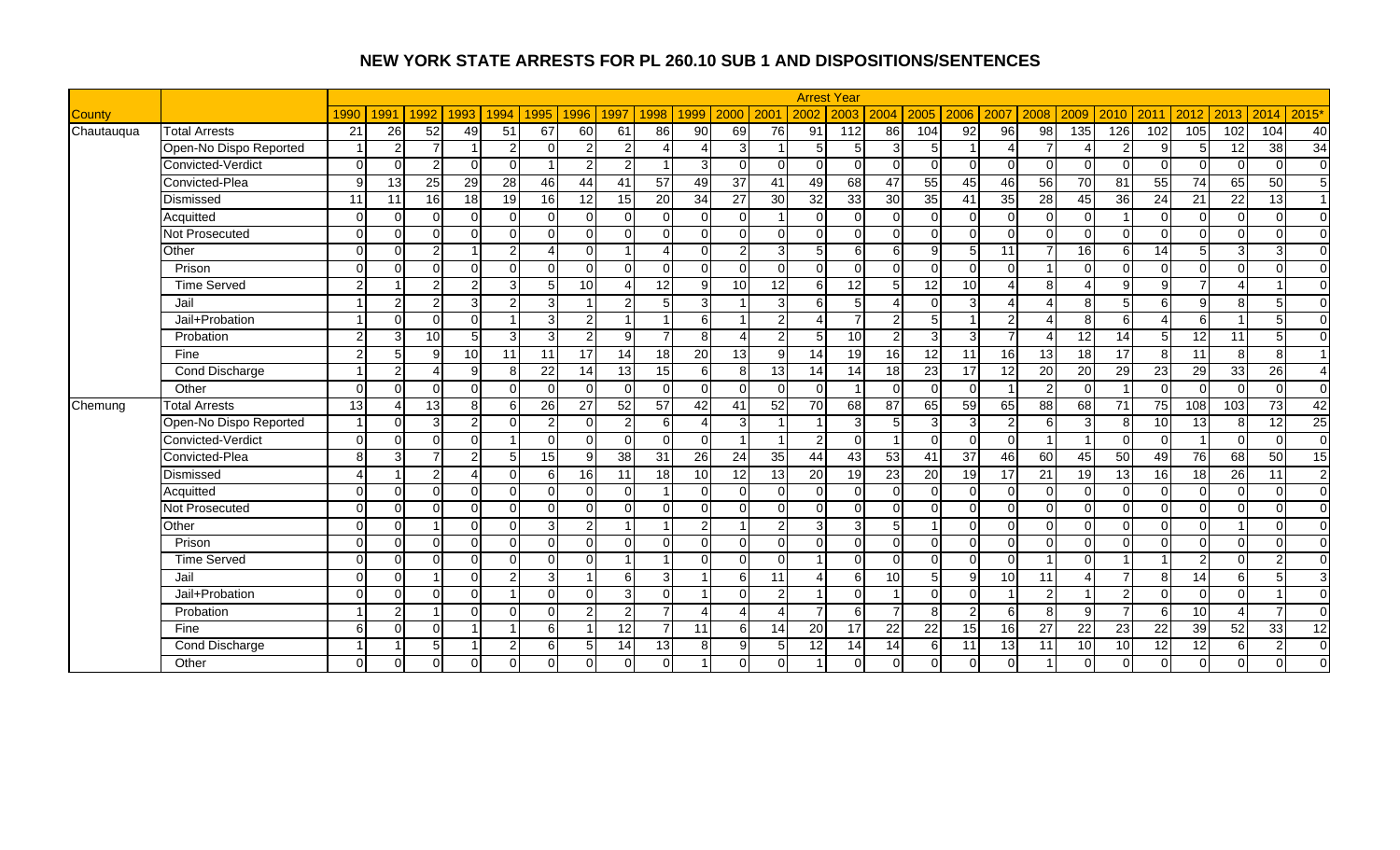|               |                        |                |               |                |                |                |                         |                 |                |                 |                 |                |                  |                | <b>Arrest Year</b> |                |                |                          |                   |                |                 |                 |                          |                          |                |                 |                |
|---------------|------------------------|----------------|---------------|----------------|----------------|----------------|-------------------------|-----------------|----------------|-----------------|-----------------|----------------|------------------|----------------|--------------------|----------------|----------------|--------------------------|-------------------|----------------|-----------------|-----------------|--------------------------|--------------------------|----------------|-----------------|----------------|
| <b>County</b> |                        | 1990           | 1991          | 1992           | 1993           | 1994           | 1995                    | 1996            | 1997           | 1998            | 1999            | 2000           | 200 <sup>1</sup> | 2002           | 2003               | 2004           | 2005           | 2006                     | 2007              | 2008           | 2009            | 2010            | 2011                     | 2012                     | 2013           | 2014            | 2015'          |
| Chenango      | <b>Total Arrests</b>   | 7              | 14            | 14             | 12             | $9 \mid$       | 14                      | 10 <sup>1</sup> | 14             | 22              | 15              | 49             | 19               | 30             | 38                 | 45             | 37             | 45                       | $\overline{36}$   | 44             | 46              | 40              | 44                       | 41                       | 39             | 37              | 22             |
|               | Open-No Dispo Reported |                |               | Δ              | $\Omega$       | 1              | 2                       | 2               | $\overline{2}$ | Δ               |                 | 10             | $\overline{7}$   | 6              |                    | 16             | 14             | $\overline{7}$           | 11                | 12             | 8               | 5               | 8                        | 6                        | 8              | 10              | 16             |
|               | Convicted-Verdict      | $\Omega$       | $\Omega$      | U              | $\Omega$       | $\Omega$       | O                       |                 | $\Omega$       | $\Omega$        | $\Omega$        | $\Omega$       | $\Omega$         | $\overline{2}$ |                    | $\Omega$       | $\Omega$       | $\Omega$                 |                   | O              |                 | $\Omega$        | $\Omega$                 |                          | $\Omega$       | $\Omega$        | $\overline{0}$ |
|               | Convicted-Plea         | 5 <sup>1</sup> | $\mathcal{P}$ | 5 <sup>1</sup> | $\sqrt{5}$     | 5 <sub>l</sub> | 3                       | 5 <sup>1</sup>  | 9              | 8               |                 | 25             | 6I               | 10             | 16                 | 17             | 18             | $\overline{24}$          | 14                | 13             | 24              | 20              | 25                       | 20                       | 21             | 15              | $\overline{5}$ |
|               | Dismissed              |                | $\Lambda$     | 5 <sub>l</sub> | 6              | 2 <sub>l</sub> | 9                       | $\overline{3}$  | 3              | 8               |                 | 14             | 5 <sup>1</sup>   | 12             | $\overline{14}$    | 8 <sup>1</sup> | $\Delta$       | $\overline{14}$          | 10                | 17             | 14              | $\overline{13}$ | $\mathfrak{g}$           | 9                        | 8 <sup>1</sup> | 11              | $\overline{0}$ |
|               | Acquitted              | $\Omega$       | $\Omega$      | $\Omega$       | $\Omega$       | $\Omega$       | $\Omega$                | $\Omega$        | $\Omega$       | $\Omega$        | $\Omega$        | $\Omega$       | $\overline{0}$   | $\Omega$       | $\Omega$           | $\overline{0}$ | $\Omega$       | $\Omega$                 |                   | $\Omega$       | $\Omega$        | $\Omega$        | $\Omega$                 | $\Omega$                 | $\Omega$       |                 | $\overline{0}$ |
|               | <b>Not Prosecuted</b>  | $\Omega$       | $\Omega$      | $\Omega$       | $\Omega$       | $\Omega$       | $\Omega$                | $\Omega$        | $\Omega$       | $\overline{0}$  | $\Omega$        | $\Omega$       | $\Omega$         | $\overline{0}$ | $\Omega$           | $\Omega$       | $\Omega$       | $\Omega$                 |                   | $\Omega$       | $\Omega$        | $\Omega$        | $\Omega$                 |                          | $\Omega$       | $\Omega$        | $\Omega$       |
|               | Other                  | $\Omega$       |               | $\Omega$       |                |                |                         |                 | $\Omega$       | $\overline{a}$  | $\Omega$        | $\Omega$       |                  | $\Omega$       | $\Omega$           | $\overline{A}$ |                | $\Omega$                 |                   | $\mathcal{P}$  |                 | $\overline{2}$  | $\overline{2}$           |                          | $\overline{2}$ | $\Omega$        | $\overline{1}$ |
|               | Prison                 | $\Omega$       | $\Omega$      | $\Omega$       | $\Omega$       | $\Omega$       | $\Omega$                | 0               | $\Omega$       | $\Omega$        | $\Omega$        | $\Omega$       | $\Omega$         | $\Omega$       |                    | $\overline{0}$ | $\Omega$       | $\Omega$                 |                   | $\Omega$       | $\Omega$        | $\Omega$        | $\Omega$                 | $\mathbf 0$              | $\Omega$       | $\Omega$        | $\Omega$       |
|               | <b>Time Served</b>     | $\Omega$       | $\Omega$      | $\Omega$       | $\Omega$       | $\Omega$       | O                       | U               | $\Omega$       | $\Omega$        | $\Omega$        | $\Omega$       | $\Omega$         | $\Omega$       | $\Omega$           | $\overline{0}$ |                | 2                        |                   | $\Omega$       | $\Omega$        | $\overline{1}$  | $\overline{2}$           | $\overline{2}$           |                | $\Omega$        | $\overline{0}$ |
|               | Jail                   | $\mathfrak{p}$ | $\Omega$      |                |                |                | O                       | U               | 3              |                 | $\Omega$        | $\mathcal{P}$  | $\overline{2}$   |                | 5 <sup>1</sup>     | 5              |                | 4                        |                   |                | 3               | $\mathcal{P}$   |                          | 10                       | $\overline{2}$ | Δ               | $\overline{1}$ |
|               | Jail+Probation         |                | $\Omega$      | $\Omega$       | $\Omega$       | $\Omega$       | $\Omega$                | 0               | $\Omega$       | $\overline{0}$  | $\Omega$        |                | $\Omega$         | $\overline{0}$ | $\overline{2}$     | $\Omega$       | $\Omega$       | -1                       |                   | 2              |                 |                 | $\Omega$                 | $\overline{0}$           | $\overline{2}$ | $\Omega$        | $\overline{0}$ |
|               | Probation              | $\Omega$       |               | $\overline{2}$ | $\mathbf 0$    | 3 <sup>l</sup> |                         |                 |                |                 |                 | $\mathfrak{p}$ |                  | $\overline{2}$ | $\overline{3}$     |                | 3              | 3                        |                   | $\Omega$       | $\mathcal{P}$   |                 |                          | $\overline{2}$           | $\Omega$       | $\Omega$        | $\mathbf 0$    |
|               | Fine                   | $\overline{2}$ |               | $\overline{2}$ | $\overline{2}$ |                | - 1                     |                 | $\overline{2}$ | 4               |                 | 9              | 3 <sup>l</sup>   | 6              | 5 <sup>1</sup>     | 5              |                | 10                       |                   | Δ              | 11              |                 |                          | 3                        | $6 \mid$       | 6               | $\overline{1}$ |
|               | Cond Discharge         | $\Omega$       | $\Omega$      | $\Omega$       | $\overline{2}$ | $\Omega$       | $\overline{\mathbf{A}}$ | Δ               | 3              | $\overline{2}$  | 2               | 11             | $\Omega$         | $\overline{3}$ |                    | $6 \mid$       |                | Δ                        |                   | $\mathbf{3}$   | -81             | 11              | 13                       | 3                        | 9 <sub>l</sub> | 5               | 3              |
|               | Other                  | $\Omega$       | $\Omega$      | $\Omega$       | $\Omega$       | $\Omega$       | $\Omega$                | U               | $\Omega$       | $\Omega$        | $\Omega$        | $\Omega$       | $\Omega$         | $\Omega$       | $\Omega$           | $\overline{0}$ |                | $\Omega$                 |                   | $\Omega$       | $\Omega$        | $\Omega$        |                          | $\overline{1}$           |                | $\Omega$        | $\overline{0}$ |
| Clinton       | <b>Total Arrests</b>   | $\overline{9}$ | 15            | 23             | 30             | 31             | 38                      | 54              | 53             | 57              | 57              | 63             | 57               | 71             | 69                 | 62             | 43             | $\overline{34}$          | $\overline{37}$   | 41             | 40              | 24              | 43                       | 27                       | 14             | 23              | 12             |
|               | Open-No Dispo Reported |                | $\cap$        | 3              | $\overline{c}$ | $\Omega$       |                         | 2               | 3              | $\Omega$        | $\Omega$        | $\overline{2}$ | 8 <sup>1</sup>   | 8              | 12                 | Δ              | $\Delta$       | $\Omega$                 |                   | 3              |                 |                 | 3                        | $\overline{2}$           |                | $\mathcal{P}$   | 6              |
|               | Convicted-Verdict      | $\Omega$       | $\Omega$      | U              | $\Omega$       | $\Omega$       | $\Omega$                | 3               | $\Omega$       |                 | $\Omega$        | $\Omega$       | $\Omega$         | -1             | $\Omega$           |                | $\Omega$       | $\Omega$                 |                   | $\Omega$       |                 | $\Omega$        |                          | $\Omega$                 | $\Omega$       | $\Omega$        | $\overline{0}$ |
|               | Convicted-Plea         | 5 <sup>1</sup> | q             | 15             | 18             | 26             | 24                      | 40              | 31             | 34              | 33              | 45             | 26               | 36             | $\overline{43}$    | 44             | 25             | $\overline{22}$          | 27                | 26             | $\overline{25}$ | 16              | 24                       | 21                       | 13             | $\overline{15}$ | 6              |
|               | Dismissed              | $\overline{2}$ | 5             | Δ              | 10             | $\Delta$       | 11                      | 8               | 18             | $\overline{20}$ | $\overline{22}$ | 14             | 23               | 25             | 13                 | 12             | 14             | 11                       |                   | 11             | $\overline{11}$ | $\Delta$        | 11                       | $\boldsymbol{\varDelta}$ | $\Omega$       | 3               | $\overline{0}$ |
|               | Acquitted              | $\Omega$       | $\Omega$      | $\Omega$       | $\mathbf 0$    |                | $\Omega$                |                 | $\Omega$       | $\Omega$        | $\Omega$        | $\Omega$       | $\overline{0}$   | $\Omega$       | $\Omega$           |                | $\Omega$       |                          |                   | $\Omega$       | $\Omega$        | $\Omega$        |                          | $\Omega$                 | $\Omega$       | $\Omega$        | $\overline{0}$ |
|               | Not Prosecuted         | $\Omega$       | $\Omega$      | $\Omega$       | $\Omega$       | $\Omega$       | $\Omega$                | U               | $\Omega$       | $\overline{0}$  | $\Omega$        | $\Omega$       | $\Omega$         | $\overline{0}$ | $\Omega$           | $\Omega$       | $\Omega$       | $\Omega$                 | ∩                 | $\Omega$       | ∩               | $\Omega$        | $\Omega$                 | $\mathbf 0$              | $\Omega$       | $\Omega$        | $\overline{0}$ |
|               | Other                  |                |               |                | $\Omega$       | $\Omega$       | $\overline{2}$          |                 |                | $\overline{2}$  | $\overline{2}$  |                | $\Omega$         |                |                    | $\Omega$       | $\Omega$       | $\Omega$                 |                   |                |                 | $\Omega$        | κ                        | $\Omega$                 | $\Omega$       | 3               | $\overline{0}$ |
|               | Prison                 | $\Omega$       | $\Omega$      | ΩI             | $\mathbf 0$    | $\Omega$       | $\Omega$                |                 | $\Omega$       | $\Omega$        | $\Omega$        | $\Omega$       | $\Omega$         | $\Omega$       |                    | $\Omega$       | $\Omega$       | $\Omega$                 |                   | $\Omega$       | $\Omega$        | $\Omega$        | $\Omega$                 | $\mathbf 0$              | $\Omega$       | $\Omega$        | $\overline{0}$ |
|               | <b>Time Served</b>     |                |               |                | $\mathbf 0$    | 3 <sup>l</sup> | $\Omega$                | 4               | $\Omega$       | $\overline{2}$  |                 | $\overline{2}$ | $\overline{1}$   | -1             | $\Omega$           |                |                | $\Omega$                 |                   | $\overline{1}$ | $\Omega$        | $\Omega$        | $\Omega$                 | $\overline{0}$           | $\Omega$       | $\Omega$        | $\overline{0}$ |
|               | Jail                   | $\Omega$       |               | Δ              | $\mathbf{2}$   | $\Omega$       | -1                      | 2               | 5              | 6               |                 | $\overline{2}$ | 3 <sup>l</sup>   | -1             | 8 <sup>1</sup>     | 6              | 6              | 3                        |                   | 5              | 8               | $\Omega$        | 6 <sup>1</sup>           | 9                        | $\Omega$       | Δ               | $\overline{2}$ |
|               | Jail+Probation         | $\Omega$       | $\Omega$      | $\Omega$       | $\Omega$       | 1              | $\overline{2}$          | $\overline{2}$  |                | $\Omega$        | $\overline{2}$  | $\overline{2}$ | 1                | $\overline{1}$ |                    | $\overline{2}$ |                | $\Omega$                 | っ                 |                | U               |                 | $6 \mid$                 |                          | 3 <sup>l</sup> | $\Omega$        | $\Omega$       |
|               | Probation              |                |               | Λ              | $\overline{2}$ |                | $\overline{\Lambda}$    | 5 <sup>1</sup>  |                | 8               | 9               | $\mathbf{8}$   | $\overline{7}$   | 5              | 5                  | 11             | $\overline{5}$ | 6                        |                   | g              | 6               | 7               | $\overline{\phantom{a}}$ |                          |                | Δ               | 3              |
|               | Fine                   | $\overline{2}$ | Δ             | $\overline{2}$ | 5              | 14             | 11                      | 17              | $\overline{7}$ | $5\overline{)}$ | 14              | 17             | 6                | 16             | 14                 | 12             | $\overline{4}$ | 9                        | 12                | 8              |                 | $\overline{5}$  |                          | 6                        | 7              | 6               | $\overline{1}$ |
|               | Cond Discharge         |                | 2             | 4              | 9              | 6              | 6                       | 14              | 14             | 13              | 6               | 13             | 8 <sup>1</sup>   | 13             | 12                 | 12             | 8 <sup>1</sup> | $\boldsymbol{\varDelta}$ | $\mathbf{\Omega}$ | $\overline{2}$ | 8 <sup>1</sup>  | 3               | $\overline{2}$           | -1                       | $\overline{2}$ |                 | $\mathbf 0$    |
|               | Other                  | $\Omega$       | $\Omega$      | 0              | $\Omega$       |                |                         |                 | $\Omega$       |                 | $\Omega$        |                | $\overline{0}$   | $\Omega$       | $\overline{2}$     |                | $\Omega$       |                          |                   | 0              |                 | $\Omega$        | $\Omega$                 | $\mathbf 0$              | $\Omega$       | $\Omega$        | $\Omega$       |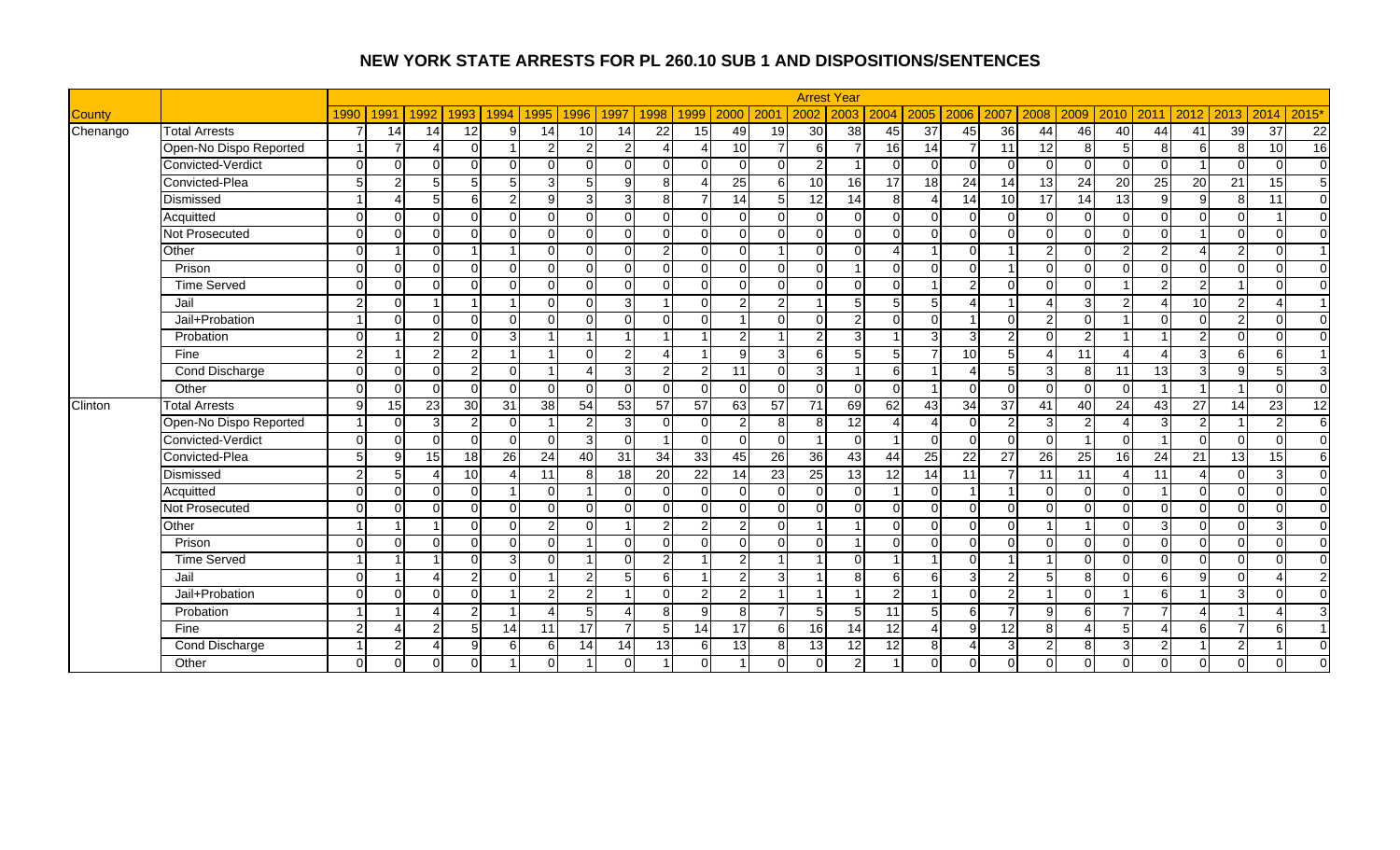|               |                        |                 |               |                 |                        |                |                |                 |                |                 |                 |                |                |                 | <b>Arrest Year</b> |                |                        |                         |                 |                 |                 |                      |                |                        |                 |                 |                |
|---------------|------------------------|-----------------|---------------|-----------------|------------------------|----------------|----------------|-----------------|----------------|-----------------|-----------------|----------------|----------------|-----------------|--------------------|----------------|------------------------|-------------------------|-----------------|-----------------|-----------------|----------------------|----------------|------------------------|-----------------|-----------------|----------------|
| <b>County</b> |                        | 1990            | 1991          | 1992            | 1993                   | 1994           | 1995           | 1996            | 1997           | 1998            | 1999            | 2000           | 200            | 2002            | 2003               | 2004           | 2005                   | 2006                    | 2007            | 2008            | 2009            | 2010                 | 2011           | 2012                   | 2013            | 2014            | 2015'          |
| Columbia      | <b>Total Arrests</b>   | 10              | 29            | $\overline{12}$ | $\overline{7}$         | 12             | 25             | 33              | 15             | $\overline{31}$ | $\overline{24}$ | 39             | 30             | 42              | 62                 | 30             | 51                     | 53                      | 28              | $\overline{31}$ | $\overline{27}$ | 33                   | 37             | 33                     | 20              | $\overline{20}$ | 9              |
|               | Open-No Dispo Reported | $\overline{2}$  | 5             | $\mathcal{P}$   |                        | $\Omega$       |                |                 |                |                 |                 |                | 2              | 8               |                    | $\overline{3}$ | $\overline{3}$         | 5                       | $\mathcal{P}$   |                 | $\mathcal{P}$   |                      |                |                        | Δ               | 5               | $\overline{7}$ |
|               | Convicted-Verdict      | $\Omega$        | $\Omega$      | $\cap$          | $\Omega$               | U              | $\Omega$       | $\Omega$        | $\Omega$       | $\mathcal{P}$   | $\cap$          |                | $\Omega$       | $\Omega$        |                    | $\Omega$       | $\Omega$               | $\Omega$                | $\Omega$        | $\Omega$        | ∩               |                      |                | $\Omega$               | $\Omega$        | $\Omega$        | $\Omega$       |
|               | Convicted-Plea         | $\mathcal{R}$   | 20            | 5 <sub>l</sub>  | $\boldsymbol{\Lambda}$ |                | 10             | 26              | 9              | 19              | 20              | 27             | 20             | $\overline{27}$ | 40                 | 20             | 30                     | 31                      | 19              | 23              | 17              | 19                   | 17             | 12                     | 9               | 7               | $\overline{2}$ |
|               | Dismissed              | 5               | 3             | 5               | $2 \vert$              | 5 <sup>1</sup> | 11             | $6 \mid$        | 5 <sub>l</sub> | 6               | $\overline{2}$  | $6 \mid$       | 8 <sup>1</sup> | $\overline{7}$  | 18                 |                | 16                     | 14                      | 6               | 5               | 8               | 11                   | 11             | 16                     | $\overline{7}$  | $\overline{7}$  | $\mathbf 0$    |
|               | Acquitted              | $\Omega$        | $\Omega$      | ΩI              | $\Omega$               | $\Omega$       | $\Omega$       | $\Omega$        | $\Omega$       | $\Omega$        | $\Omega$        | $\Omega$       | $\Omega$       | $\Omega$        | $\Omega$           | $\Omega$       | $\Omega$               | $\Omega$                | $\Omega$        | $\Omega$        | ∩               | $\Omega$             | $\Omega$       | $\mathbf 0$            | $\Omega$        | $\Omega$        | $\Omega$       |
|               | Not Prosecuted         | $\Omega$        | $\Omega$      | $\cap$          | $\Omega$               | $\Omega$       | $\Omega$       | $\Omega$        | $\Omega$       | $\Omega$        | $\Omega$        | $\Omega$       | $\Omega$       | $\Omega$        | $\Omega$           | $\Omega$       | $\Omega$               | $\Omega$                | $\Omega$        | $\Omega$        | $\Omega$        | $\Omega$             | $\Omega$       |                        | $\Omega$        | $\Omega$        | $\Omega$       |
|               | Other                  | $\Omega$        |               | $\Omega$        | $\Omega$               | $\Omega$       | 3              | $\Omega$        | $\Omega$       | $\overline{3}$  |                 |                | $\Omega$       | $\Omega$        | $\Omega$           | $\Omega$       | $\overline{2}$         | 3                       |                 | $\overline{2}$  |                 |                      |                | $\Omega$               | $\Omega$        |                 | $\Omega$       |
|               | Prison                 | $\Omega$        | $\Omega$      | $\Omega$        | $\Omega$               | $\Omega$       | $\Omega$       | $\Omega$        | $\Omega$       | $\Omega$        | $\cap$          | $\Omega$       | $\Omega$       |                 | $\Omega$           | $\Omega$       | $\Omega$               | $\Omega$                | $\Omega$        | $\Omega$        | ∩               | $\Omega$             | $\Omega$       | $\Omega$               | $\Omega$        | $\Omega$        | $\overline{0}$ |
|               | <b>Time Served</b>     | $\Omega$        |               | $\cap$          | $\overline{A}$         | $\Omega$       | $\Omega$       |                 | $\overline{2}$ | $\Omega$        | $\cap$          | $\overline{3}$ | $\overline{2}$ | $\overline{2}$  | 3                  | $\Omega$       | $\Omega$               | 3                       | $\Omega$        | 3               | $\Omega$        | $\Omega$             | $\Omega$       | $\overline{2}$         |                 | $\overline{2}$  | $\overline{0}$ |
|               | Jail                   | $\Omega$        | $\Omega$      |                 | $\overline{1}$         |                |                | 3               |                | $\overline{2}$  | 3               | $\lambda$      | 3              | 3               | 6                  |                | 5                      | 3                       | $\overline{2}$  | 2               |                 |                      |                | $\Omega$               | 3               | $\Omega$        | $\overline{0}$ |
|               | Jail+Probation         | $\Omega$        |               | $\Omega$        | $\overline{0}$         |                |                | $\overline{3}$  | $\Omega$       |                 | $\cap$          | $\Omega$       | 2              | $\Omega$        |                    |                | $\overline{2}$         | $\overline{c}$          | $\Omega$        | $\Omega$        | $\Omega$        | $\Omega$             | $\Omega$       | $\mathbf 0$            | $\Omega$        | $\Omega$        | $\overline{0}$ |
|               | Probation              |                 | 2             | ົ               | $\Omega$               | $\mathfrak{p}$ | $\overline{2}$ | $\mathbf{8}$    | $\lambda$      | $\overline{3}$  | 6               | $\overline{ }$ | 6              | 11              | 10                 |                | $5\overline{)}$        | $\overline{4}$          |                 |                 | ົ               | 2                    |                | $\Omega$               | $\Omega$        | $\overline{2}$  | $\overline{0}$ |
|               | Fine                   |                 | 9             |                 | $\Omega$               | $\mathfrak{p}$ | 3              | $\overline{3}$  | 2 <sub>l</sub> | 10              | $\overline{7}$  | 14             | 3              | $\overline{7}$  | $\overline{17}$    | 10             | 11                     | $\overline{12}$         | $\overline{12}$ | $\overline{ }$  |                 | $\overline{7}$       | $\mathbf{Q}$   | 5                      |                 |                 | $\overline{0}$ |
|               | Cond Discharge         |                 |               |                 | $\overline{2}$         |                | 3              | $\overline{7}$  | $\Omega$       | 5 <sub>l</sub>  | Δ               | $\Omega$       | Δ              | 3               |                    | $\overline{2}$ | $\overline{7}$         | 6                       | $\Delta$        | $6 \mid$        | $\overline{ }$  | $\overline{7}$       | 6 <sup>1</sup> | $\boldsymbol{\Lambda}$ |                 | $\overline{2}$  | $\overline{c}$ |
|               | Other                  | $\Omega$        | $\Omega$      | $\Omega$        | $\overline{0}$         | $\Omega$       | $\Omega$       |                 | $\Omega$       | $\Omega$        | O               | $\Omega$       | $\Omega$       | $\Omega$        | $\Omega$           | -1             | $\Omega$               | -1                      | $\Omega$        | $\Omega$        | $\Omega$        | $\Omega$             |                |                        | $\Omega$        | $\Omega$        | $\overline{0}$ |
| Cortland      | <b>Total Arrests</b>   | 20              | 22            | 27              | 38                     | 45             | 75             | 62              | 62             | 57              | 53              | 88             | 67             | $\frac{105}{2}$ | $\overline{92}$    | 84             | 70                     | 58                      | 65              | 79              | 74              | 66                   | 67             | 75                     | 64              | 67              | 35             |
|               | Open-No Dispo Reported |                 | 2             |                 | $\overline{2}$         |                | 3              | $\overline{2}$  | $\Delta$       |                 | -1              | 3              | 2              |                 | 3                  | 5 <sub>l</sub> | $\boldsymbol{\Lambda}$ | 3                       | 8               | 15              | 7               | 3                    |                |                        | $\overline{2}$  | $\overline{18}$ | 32             |
|               | Convicted-Verdict      | $\Omega$        | $\Omega$      | ∩               | $\overline{0}$         | $\Omega$       | $\Omega$       | $\Omega$        | $\overline{0}$ | 0               | $\Omega$        | $\Omega$       | $\Omega$       |                 | $\Omega$           | $\Omega$       | $\Omega$               |                         | 2               | $\Omega$        | $\Omega$        | $\Omega$             | $\Omega$       |                        | $\Omega$        | $\Omega$        | $\overline{0}$ |
|               | Convicted-Plea         | $\overline{10}$ |               | 14              | $\overline{24}$        | 25             | 43             | $\overline{34}$ | 32             | 39              | 39              | 57             | 39             | 70              | 55                 | 60             | 44                     | 44                      | 50              | 57              | 49              | 39                   | 31             | 38                     | 34              | $\overline{38}$ | $\overline{2}$ |
|               | Dismissed              | q               | 12            | 10              | 10                     | 16             | 26             | 20              | 24             | 16              | 12              | 25             | 26             | $\overline{26}$ | 31                 | 19             | 21                     | 9                       | $\mathfrak{p}$  | 6               | 17              | 16                   | 27             | 25                     | $\overline{23}$ | 6               | $\overline{0}$ |
|               | Acquitted              | $\Omega$        |               | $\Omega$        | $\overline{0}$         | $\Omega$       | $\Omega$       | $\Omega$        | $\mathbf 0$    | $\Omega$        | O               |                | $\Omega$       | $\Omega$        |                    | $\Omega$       | $\overline{0}$         | $\mathbf 0$             | $\Omega$        |                 | ∩               | $\Omega$             | $\Omega$       | $\mathbf 0$            | $\Omega$        | $\mathbf 0$     | $\overline{0}$ |
|               | Not Prosecuted         | $\Omega$        | $\Omega$      | $\Omega$        | $\Omega$               | U              | $\Omega$       | $\Omega$        | $\Omega$       | $\Omega$        | $\Omega$        | $\Omega$       | $\Omega$       | $\Omega$        | $\Omega$           | $\Omega$       | $\Omega$               | $\Omega$                | $\Omega$        | $\Omega$        | ∩               | $\Omega$             | $\Omega$       | $\mathbf 0$            | $\Omega$        | $\Omega$        | $\overline{0}$ |
|               | Other                  | ∩               | $\Omega$      |                 | $\overline{2}$         | 3              | 3              | 6               | $\overline{2}$ |                 |                 | $\mathcal{P}$  | $\Omega$       |                 | $\overline{2}$     | $\Omega$       |                        |                         | 3               |                 |                 | 8                    |                |                        | 5               | 5               | $\overline{1}$ |
|               | Prison                 | $\Omega$        | $\Omega$      | $\Omega$        | $\Omega$               | $\Omega$       | $\Omega$       | $\Omega$        | $\Omega$       | $\Omega$        | O               | $\Omega$       | $\Omega$       | $\Omega$        | $\Omega$           | $\Omega$       | $\Omega$               | $\Omega$                | $\Omega$        | $\Omega$        | ∩               | $\Omega$             | $\Omega$       | $\Omega$               | $\Omega$        | $\Omega$        | $\Omega$       |
|               | <b>Time Served</b>     | $\Omega$        | $\Omega$      |                 | $\overline{1}$         | $\Omega$       | $\Omega$       | $\overline{2}$  | $\Omega$       | $\Omega$        | O               | $\overline{2}$ | $\Omega$       | $\overline{2}$  | $\mathfrak{p}$     | $\Omega$       |                        | $\Omega$                | $\Omega$        | $\Omega$        | $\Omega$        | $\blacktriangleleft$ |                |                        | $\overline{3}$  |                 | $\Omega$       |
|               | Jail                   |                 | $\mathcal{P}$ | 3               | $\overline{2}$         |                | 5              | 4               | 3              | Δ               | 2               | 6              | 2              | 6               | 5                  | Δ              | 9 <sub>l</sub>         | 5                       | 5 <sub>l</sub>  | 5               | $\mathfrak{p}$  | 3                    |                | $\Omega$               | 4               | $\Omega$        | $\overline{0}$ |
|               | Jail+Probation         | $\Omega$        | $\Omega$      | $\Omega$        | $\Omega$               | $\Omega$       | $\Omega$       | $\Omega$        | $\Omega$       | $\mathbf{2}$    | $\Omega$        | $\overline{2}$ | $\Omega$       | 1               | $\Omega$           |                |                        | $\overline{\mathbf{1}}$ | $\Omega$        |                 | $\Omega$        | $\Omega$             | $\Omega$       | $\Omega$               | $\Omega$        |                 | $\Omega$       |
|               | Probation              | $\mathcal{P}$   | $\Omega$      | C               | 6                      | 6              | 5              | 5 <sub>l</sub>  | $\Delta$       | $\overline{2}$  | - 1             | 11             |                | 5               | $\mathbf{Q}$       | 6              | $6 \mid$               | $\overline{c}$          | 6               | $\Delta$        | 3               | $\mathcal{P}$        | $\mathcal{P}$  |                        | 5 <sup>1</sup>  | 8               | $\Omega$       |
|               | Fine                   | 5               |               | 2               | $\overline{7}$         | 6              | 12             | 6               | $\Delta$       | $6 \mid$        | 15              | 7              | $\overline{7}$ | 19              | 11                 | 6              | $5\overline{)}$        | $\boldsymbol{\Lambda}$  | 11              | 10              | q               |                      | 12             | 8                      | 10 <sup>1</sup> | 11              | $\overline{2}$ |
|               | Cond Discharge         | $\mathcal{P}$   |               | 6               | $6 \mid$               | 11             | 21             | 17              | 21             | 24              | 21              | 29             | 26             | 38              | 28                 | 43             | 22                     | 33                      | 29              | 37              | 34              | 29                   | 15             | 25                     | 11              | 17              | $\overline{0}$ |
|               | Other                  | $\Omega$        | $\Omega$      | $\Omega$        | $\overline{2}$         |                | $\Omega$       | U               | $\Omega$       |                 |                 |                | $\Omega$       | $\Omega$        | $\Omega$           | $\overline{0}$ | $\Omega$               | $\Omega$                |                 | $\Omega$        |                 |                      | $\Omega$       |                        |                 | $\Omega$        | $\mathbf 0$    |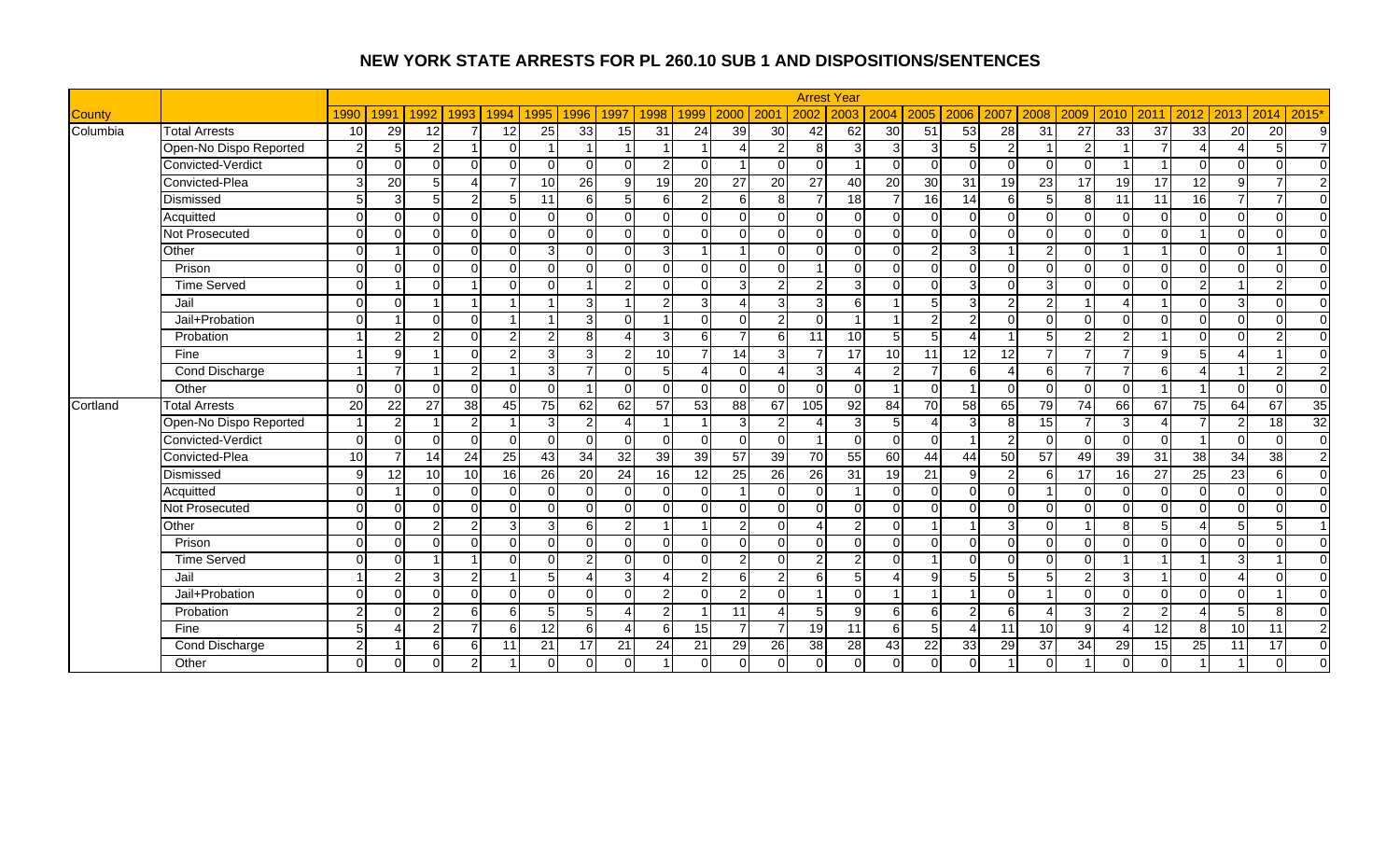|                 |                        |                 |                        |                 |                          |                        |                |                 |                |                         |                 |                 |                 |                | <b>Arrest Year</b> |                 |                 |                           |                 |                        |                 |                          |                |                |                |                 |                 |
|-----------------|------------------------|-----------------|------------------------|-----------------|--------------------------|------------------------|----------------|-----------------|----------------|-------------------------|-----------------|-----------------|-----------------|----------------|--------------------|-----------------|-----------------|---------------------------|-----------------|------------------------|-----------------|--------------------------|----------------|----------------|----------------|-----------------|-----------------|
| <b>County</b>   |                        | 1990            | 1991                   | 1992            | 1993                     | 1994                   | 1995           | 1996            | 1997           | 1998                    | 1999            | 2000            | 200             | 2002           | 2003               | 2004            | 2005            | 2006                      | 2007            | 2008                   | 2009            | 2010                     | 2011           | 2012           | 2013           | 2014            | 2015'           |
| Delaware        | <b>Total Arrests</b>   | $\overline{12}$ | 24                     | 16              | $\overline{27}$          | 23                     | 16             | 25              | 21             | 29                      | 23              | 39              | 34              | 28             | 32                 | 32              | 26              | 47                        | 30              | 22                     | 40              | 44                       | 25             | 34             | 35             | 35              | 14              |
|                 | Open-No Dispo Reported | $\Omega$        | 5                      | 3               | $5\overline{)}$          | Δ                      | $\Omega$       |                 | $\overline{3}$ | 3                       |                 | 5               | $\overline{2}$  | 9              | $5\overline{)}$    | $\overline{3}$  |                 |                           |                 |                        | 10 <sup>1</sup> |                          | 6              | 8              | 8              | 14              | 13              |
|                 | Convicted-Verdict      | $\Omega$        | $\Omega$               | $\Omega$        | $\Omega$                 | $\Omega$               | $\Omega$       |                 | $\Omega$       | $\Omega$                | $\Omega$        | $\Omega$        | $\Omega$        | $\Omega$       | $\Omega$           | $\Omega$        | $\Omega$        | $\Omega$                  |                 | $\Omega$               | $\Omega$        | $\Omega$                 | $\Omega$       | $\Omega$       | $\Omega$       | $\Omega$        | $\Omega$        |
|                 | Convicted-Plea         |                 |                        | 6l              | 10                       | 11                     | 8              | 13 <sup>1</sup> | 12             | $\overline{13}$         | 10              | 15              | $\overline{22}$ | 14             | 17                 | $\overline{21}$ | 13              | $\overline{23}$           | 22              | 10                     | 22              | 29                       | 16             | 19             | 16             | 15              | $\overline{1}$  |
|                 | Dismissed              | 7               | 12                     | $\overline{7}$  | 12                       | 8 <sup>1</sup>         | 8              | 8               | $6 \mid$       | 11                      | 12              | 15              | 10              | 5 <sub>l</sub> | 10                 | 8 <sup>1</sup>  | $\mathbf{Q}$    | 19                        |                 | 8                      | 8               | 8                        | $\overline{3}$ | $\overline{7}$ | 11             | 6               | $\Omega$        |
|                 | Acquitted              | $\Omega$        | $\Omega$               | ΩI              | $\Omega$                 | $\Omega$               | $\Omega$       | $\Omega$        | $\Omega$       | $\overline{\mathbf{1}}$ | $\Omega$        |                 | $\Omega$        | $\Omega$       | $\Omega$           | $\Omega$        | $\Omega$        |                           |                 | $\Omega$               | $\Omega$        | $\Omega$                 | $\Omega$       | $\Omega$       | $\overline{0}$ | $\Omega$        | $\overline{0}$  |
|                 | Not Prosecuted         | $\Omega$        | $\Omega$               | ΩI              | $\Omega$                 | $\Omega$               | $\Omega$       | $\Omega$        | $\Omega$       | $\Omega$                | $\Omega$        | $\Omega$        | $\Omega$        | $\Omega$       | $\Omega$           | $\Omega$        | $\Omega$        | $\Omega$                  |                 | $\Omega$               | $\Omega$        | $\Omega$                 | $\Omega$       | $\Omega$       | $\Omega$       | $\Omega$        | $\Omega$        |
|                 | Other                  |                 | $\Omega$               | $\Omega$        | $\Omega$                 | $\Omega$               | $\Omega$       |                 | $\Omega$       |                         | $\Omega$        |                 | $\overline{0}$  | $\Omega$       | $\Omega$           | $\Omega$        | 3               | ∩                         |                 | $\Omega$               | $\Omega$        | $\Omega$                 | $\Omega$       | $\Omega$       | $\Omega$       | $\Omega$        | $\Omega$        |
|                 | Prison                 | $\Omega$        | $\Omega$               | ΩI              | $\Omega$                 | $\Omega$               |                | U               | $\Omega$       | $\Omega$                | $\Omega$        | $\Omega$        | $\overline{0}$  |                | $\Omega$           | $\Omega$        | $\Omega$        | $\Omega$                  |                 | $\Omega$               | $\Omega$        | $\Omega$                 | $\Omega$       | $\Omega$       | $\Omega$       | $\Omega$        | $\Omega$        |
|                 | <b>Time Served</b>     | $\Omega$        |                        | ΩI              | $\Omega$                 | 1                      |                | $\Omega$        |                | $\Omega$                | $\Omega$        | $\Omega$        | $\overline{0}$  | $\Omega$       | $\mathcal{P}$      | $\Omega$        | $\Omega$        | $\Omega$                  |                 | $\Omega$               |                 | $\Omega$                 | $\Omega$       | $\overline{0}$ | $\Omega$       | $\Omega$        | $\overline{0}$  |
|                 | Jail                   | $\Omega$        | $\Omega$               | $\Omega$        | 2 <sub>l</sub>           | $\overline{3}$         | 2              | $\overline{ }$  | $\overline{2}$ | -1                      | $\Omega$        | 5               | $\Omega$        | $\Omega$       | $\Omega$           | 3 <sup>l</sup>  | 3               | 2                         |                 | $\Omega$               |                 | $\boldsymbol{\varDelta}$ | $\overline{2}$ | $\overline{1}$ | 4              | $\overline{2}$  | $\Omega$        |
|                 | Jail+Probation         | $\Omega$        | $\Omega$               | ΩI              |                          | $\Omega$               | $\Omega$       | U               | $\Omega$       | -1                      |                 | $\Omega$        | $\Omega$        | $\overline{0}$ | $\Omega$           | $\Omega$        | U               | $\boldsymbol{\varDelta}$  |                 | $\Omega$               | $\Omega$        | $\Omega$                 | $\Omega$       | $\Omega$       | $\overline{0}$ | $\Omega$        | $\Omega$        |
|                 | Probation              | $\Omega$        |                        | ΩI              | $\Omega$                 | $\Omega$               |                |                 |                | 3                       | 3               | $\mathcal{P}$   |                 | $\overline{0}$ |                    | $\overline{a}$  |                 |                           |                 | $\overline{2}$         |                 |                          | $\Omega$       | $\Omega$       |                | $\overline{a}$  | $\overline{0}$  |
|                 | Fine                   | $\overline{2}$  | $\mathcal{P}$          | $\overline{3}$  |                          | 3 <sup>1</sup>         | 3              | 5               | 6              | 5                       |                 |                 | 16              | 10             | $\mathbf{8}$       | 13              | 5               | 12                        | 11              | 6                      | 10              | $\overline{20}$          | 10             | 15             | 9              | 10              | $\overline{1}$  |
|                 | <b>Cond Discharge</b>  | $\overline{2}$  | 3                      | $\overline{3}$  | 6                        | $\boldsymbol{\Lambda}$ | $\Omega$       | 6               | $\mathbf{2}$   | 3                       | $\overline{2}$  |                 | $5\phantom{1}$  | 3              | $5\overline{)}$    | 3               | 3               | $\boldsymbol{\varLambda}$ | 5               | $\overline{c}$         | 6               | $\boldsymbol{\Lambda}$   | Δ              | دى             | 2 <sub>l</sub> |                 | $\Omega$        |
|                 | Other                  | $\Omega$        | $\Omega$               | $\Omega$        | $\Omega$                 | $\Omega$               | $\Omega$       | U               | $\Omega$       | $\Omega$                | $\Omega$        | $\Omega$        | $\Omega$        | $\overline{0}$ |                    | $\overline{0}$  |                 | $\Omega$                  |                 | $\Omega$               | $\Omega$        | $\Omega$                 | $\Omega$       | $\Omega$       | $\Omega$       | $\Omega$        | $\Omega$        |
| <b>Dutchess</b> | <b>Total Arrests</b>   | 38              | 48                     | 52              | 50                       | 48                     | 33             | 54              | 65             | $\overline{78}$         | 65              | 78              | 109             | 108            | 95                 | 92              | 67              | 74                        | 59              | 91                     | 72              | 50                       | 67             | 78             | 53             | 42              | $\overline{36}$ |
|                 | Open-No Dispo Reported | $\overline{3}$  | 6                      | $\overline{2}$  | 6                        | $\Omega$               | $\Omega$       | U               | $\overline{1}$ | -1                      | $\overline{c}$  | $\mathcal{P}$   | 11              | 13             | 11                 | 10              | $\mathbf{3}$    | 5                         |                 | 5                      |                 | 3                        | 5 <sub>l</sub> | 8 <sup>1</sup> | 9 <sub>l</sub> | $\overline{21}$ | 32              |
|                 | Convicted-Verdict      | $\Omega$        | $\Omega$               | $\Omega$        | $\Omega$                 | $\overline{2}$         | $\Omega$       | O.              | $\Omega$       | $\overline{0}$          | $\Omega$        | $\Omega$        | $\overline{0}$  | $\overline{0}$ | $\Omega$           | $\overline{0}$  | $\Omega$        | $\Omega$                  |                 | $\Omega$               | $\Omega$        | $\Omega$                 | $\Omega$       | $\Omega$       | $\Omega$       | $\Omega$        | $\overline{0}$  |
|                 | Convicted-Plea         | $\overline{23}$ | $\overline{19}$        | 25              | 23                       | 19                     | 17             | 25              | 22             | 33                      | $\overline{35}$ | 41              | 52              | 55             | 38                 | 44              | 34              | 33                        | $\overline{22}$ | 45                     | 35              | $\overline{25}$          | 30             | 40             | 28             | 17              | $\overline{4}$  |
|                 | Dismissed              | 9               | 22                     | 24              | 20                       | $\overline{24}$        | 15             | 25              | 37             | $\overline{40}$         | 25              | 31              | 40              | 38             | 45                 | 35              | $\overline{22}$ | 32                        | 30              | 35                     | $\overline{32}$ | 19                       | 30             | 26             | 11             |                 | $\Omega$        |
|                 | Acquitted              | $\Omega$        | $\Omega$               | $\Omega$        | $\mathbf 0$              | $\Omega$               | $\Omega$       | 0               | $\Omega$       | $\Omega$                | $\Omega$        | $\Omega$        | $\overline{0}$  | $\overline{0}$ | $\Omega$           | $\overline{0}$  | $\Omega$        |                           |                 | $\mathbf 0$            | $\Omega$        | $\Omega$                 | $\Omega$       | $\overline{0}$ | $\overline{0}$ | $\Omega$        | $\overline{0}$  |
|                 | <b>Not Prosecuted</b>  | $\Omega$        | $\Omega$               | ΩI              | $\Omega$                 | $\Omega$               | $\Omega$       | U               | $\Omega$       | $\Omega$                | $\Omega$        | $\Omega$        | $\overline{0}$  | $\overline{0}$ | $\Omega$           | $\Omega$        | $\Omega$        | $\Omega$                  | ∩               | $\Omega$               | U               | $\Omega$                 | $\Omega$       | $\Omega$       | $\Omega$       | $\Omega$        | $\overline{0}$  |
|                 | Other                  | 3               |                        |                 |                          | $\overline{3}$         |                |                 | 5              | Δ                       | 3               |                 | $6 \mid$        | $\overline{2}$ |                    | 3               | 8               | 3                         |                 | 6                      |                 | 3                        | $\overline{2}$ | Δ              | 5              | 3               | $\overline{0}$  |
|                 | Prison                 | $\Omega$        | $\Omega$               | $\Omega$        | $\Omega$                 | $\Omega$               | $\Omega$       | 0               | $\Omega$       | $\Omega$                | $\Omega$        | $\Omega$        | $\Omega$        | $\Omega$       | $\Omega$           |                 | $\mathcal{P}$   | $\Omega$                  |                 | $\Omega$               | っ               | $\Omega$                 | $\Omega$       | $\Omega$       |                | $\Omega$        | $\overline{0}$  |
|                 | <b>Time Served</b>     |                 |                        | ΩI              | $\overline{2}$           |                        | $\Omega$       | $\overline{A}$  | $\overline{2}$ | 3                       | $\overline{3}$  |                 | $\Omega$        | $\overline{7}$ | $\overline{2}$     | $\overline{3}$  | $\overline{2}$  | $\Omega$                  | U               | 5                      |                 |                          | $\Omega$       | Δ              | $\Omega$       | $\Omega$        | $\Omega$        |
|                 | Jail                   |                 |                        | 2               | $\overline{2}$           |                        | $\Omega$       | U               | 5              | $\overline{\mathbf{1}}$ |                 | $\overline{2}$  | $\overline{4}$  | $\overline{2}$ | $\overline{2}$     | $6 \mid$        | ∩               | 2                         | $\cap$          | $\boldsymbol{\Lambda}$ |                 | $\boldsymbol{\varDelta}$ |                | $6 \mid$       | $\overline{2}$ | $\Omega$        | $\Omega$        |
|                 | Jail+Probation         | $\Omega$        | $\Omega$               |                 |                          | $\Omega$               | $\Omega$       | $\overline{3}$  | $\Omega$       | $\Omega$                |                 |                 | $\Omega$        | $\overline{2}$ | $\Omega$           | $\Omega$        |                 | 2                         |                 | $\Omega$               |                 | $\Omega$                 | $\Omega$       | $\Omega$       | $\overline{0}$ | $\Omega$        | $\Omega$        |
|                 | Probation              | $\overline{2}$  | $\boldsymbol{\Lambda}$ | gl              | $\boldsymbol{\varDelta}$ | 6                      | 5              | $\mathsf{Q}$    | 8 <sup>1</sup> | Δ                       | 6               | $\mathbf{8}$    | $\mathbf{Q}$    | $\mathbf{3}$   |                    | 3 <sup>l</sup>  | 6               | $\overline{7}$            |                 | $\overline{7}$         | 8               | 3                        | 4              | $\overline{2}$ | 4              | 5               | $\Omega$        |
|                 | Fine                   | 12              | 10                     | 10 <sup>1</sup> | 8                        | 7                      | 10             | 5 <sup>1</sup>  | 5 <sup>1</sup> | 12                      | 12              | 16 <sup>1</sup> | 21              | 24             | 16                 | 11              | 6               | 12                        | 10              | 11                     | $\mathbf{Q}$    | $\boldsymbol{\varDelta}$ | $6 \mid$       | 8              | 4              | $\overline{2}$  | $\overline{1}$  |
|                 | <b>Cond Discharge</b>  | $6 \mid$        | 3                      | 3 <sup>l</sup>  | $5\overline{)}$          | $6 \mid$               | $\overline{2}$ |                 | $\overline{3}$ | 13                      | 11              | 13              | $\overline{17}$ | 16             | 16                 | 19              | 15              | 10                        | a               | 18                     | 12              | 12                       | 16             | 17             | 17             | 10              | 3 <sup>l</sup>  |
|                 | Other                  |                 | $\Omega$               | 0               |                          | $\Omega$               |                |                 |                | $\Omega$                |                 | $\Omega$        |                 |                |                    |                 |                 |                           |                 | $\Omega$               |                 |                          | 3 <sup>1</sup> | دی             | 0              | $\mathbf{0}$    | $\Omega$        |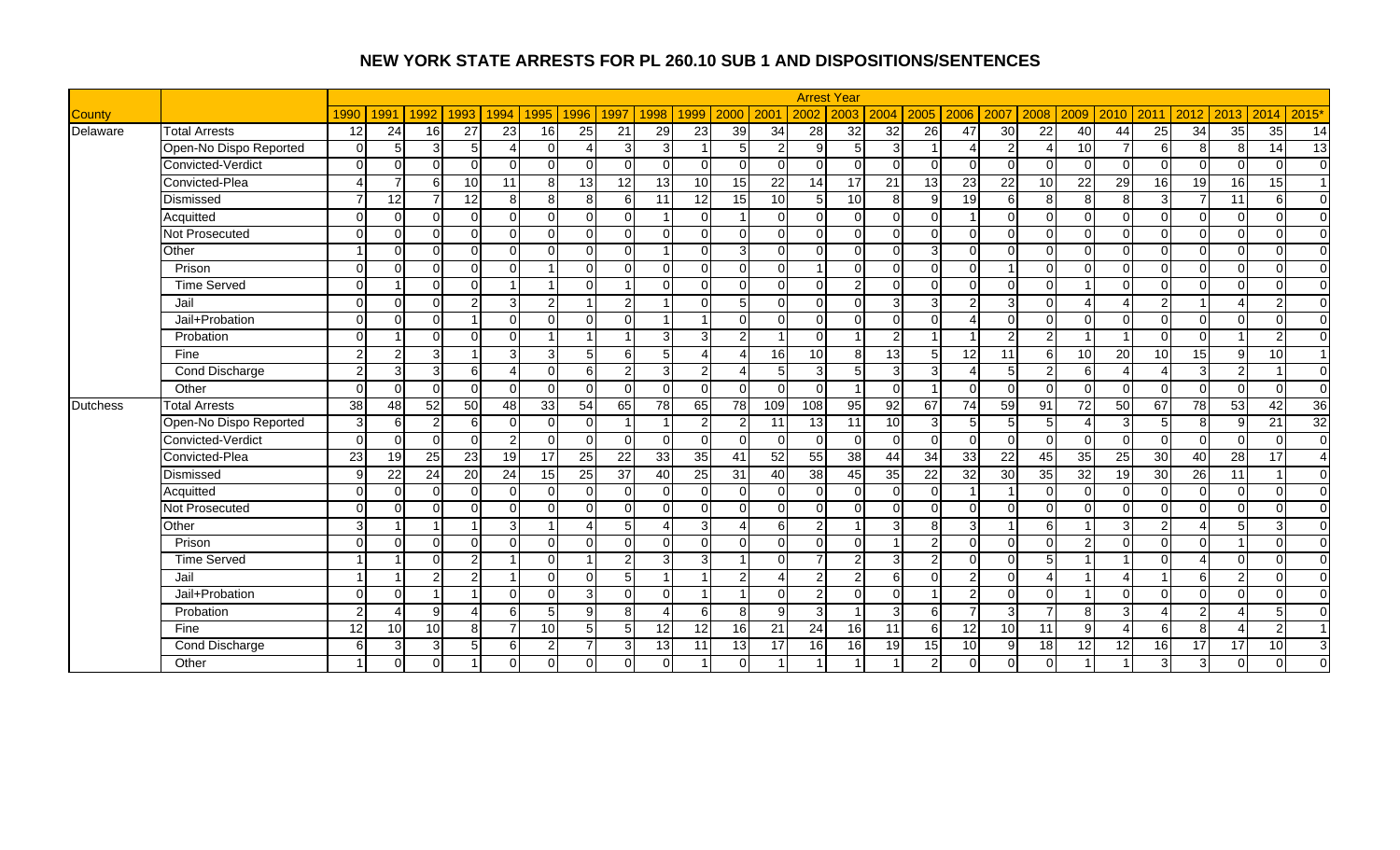|        |                        |                        |                 |      |                |                |                |                 |                  |                 |                           |                  |                  |                 | <b>Arrest Year</b> |                 |                 |                        |                 |                        |                 |                 |               |                          |                   |                 |                |
|--------|------------------------|------------------------|-----------------|------|----------------|----------------|----------------|-----------------|------------------|-----------------|---------------------------|------------------|------------------|-----------------|--------------------|-----------------|-----------------|------------------------|-----------------|------------------------|-----------------|-----------------|---------------|--------------------------|-------------------|-----------------|----------------|
| County |                        | 1990                   | 1991            | 1992 | 1993           | 1994           | 1995           | 1996            | 1997             | 1998            | 1999                      | 2000             | 200 <sup>1</sup> | 2002            | 2003               | 2004            | 2005            | 2006                   | 2007            | 2008                   | 2009            | 2010            | 2011          | 2012                     | 2013              | 2014            | 2015'          |
| Erie   | <b>Total Arrests</b>   | 83                     | $\overline{92}$ | 114  | 72             | 97             | 140            | 153             | 221              | 229             | 287                       | 288              | 350              | 333             | 307                | 344             | 348             | 388                    | 415             | 376                    | 381             | 388             | 400           | 414                      | 496               | 398             | 235            |
|        | Open-No Dispo Reported | $\overline{2}$         | 5               |      | 3              | 5 <sub>l</sub> | 5              | っ               | Δ                | 3 <sup>l</sup>  | 2                         |                  | 12               | 10 <sup>1</sup> | q                  | 13              | 11              | 10                     | 9               | 10                     | 13              | 16              | 24            | 29                       | 38                | 62              | 169            |
|        | Convicted-Verdict      |                        | 3               |      | $\Omega$       | $\Omega$       | 5              |                 |                  | $\overline{2}$  |                           | 2                | 8                | 6               |                    | $\overline{12}$ |                 | $\Delta$               |                 | Δ                      |                 |                 |               | 3                        | 2                 |                 | $\mathbf 0$    |
|        | Convicted-Plea         | 29                     | $\overline{43}$ | 35   | 23             | 49             | 58             | 69              | 111              | 116             | 123                       | $\overline{135}$ | 168              | 146             | 139                | 141             | 168             | 153                    | 183             | 137                    | 164             | 177             | 161           | 188                      | 217               | 195             | 38             |
|        | Dismissed              | 50                     | 40              | 73   | 46             | 42             | 68             | 80              | 103              | 106             | 155                       | 144              | 156              | 164             | 148                | 173             | 161             | 214                    | 205             | 218                    | 183             | 180             | 203           | 171                      | 228               | 125             | 26             |
|        | Acquitted              | $\Omega$               |                 |      | $\overline{0}$ |                | Δ              | $\Omega$        | $\overline{2}$   |                 | $\Omega$                  | 0                | $\overline{2}$   | $\Omega$        | $\overline{2}$     | $\Omega$        | $\overline{0}$  |                        | $\overline{2}$  | $\overline{c}$         |                 |                 |               | $\overline{2}$           |                   |                 | $\overline{0}$ |
|        | Not Prosecuted         | $\Omega$               | $\Omega$        |      | $\Omega$       | $\Omega$       | $\Omega$       | $\Omega$        | $\Omega$         | $\overline{0}$  | $\Omega$                  | $\Omega$         | $\Omega$         | $\Omega$        | $\Omega$           |                 | $\Omega$        |                        | $\Omega$        | $\overline{1}$         | $\Omega$        |                 | $\Omega$      | $\Omega$                 | $\Omega$          | $\Omega$        | $\Omega$       |
|        | Other                  |                        | $\Omega$        |      | $\Omega$       | $\Omega$       | $\Omega$       |                 | $\Omega$         |                 | $\overline{2}$            | $\overline{3}$   | Δ                | $\overline{7}$  | 6                  |                 |                 | 5                      | 10              | 4                      | 12              | 11              | 10            | 21                       | 10                | 14              | $\overline{c}$ |
|        | Prison                 | $\Omega$               | $\Omega$        |      | $\Omega$       | $\Omega$       | $\Omega$       | $\cap$          | $\Omega$         | $\overline{0}$  | $\overline{2}$            |                  | $\Omega$         | $\Omega$        | $\Omega$           |                 | -1              | $\Omega$               | $\Omega$        | $\Omega$               | $\Omega$        | $\Omega$        | $\Omega$      | $\Omega$                 | $\Omega$          | $\Omega$        | $\overline{0}$ |
|        | <b>Time Served</b>     | 3                      | $\overline{ }$  |      |                | $\overline{5}$ | 10             | 6               | 10               | 12              | $\Delta$                  | 8                | 12               | $\overline{14}$ | 15                 | 11              | 9               | 18                     | 18              | 13                     | $\overline{10}$ | $\overline{13}$ | ี             | 3                        | 17                | $\overline{13}$ | $\overline{2}$ |
|        | Jail                   | $\overline{4}$         | 6               |      | $\overline{2}$ |                | 9              | 12              | 16               | 15              | 15                        | 15               | 12               | 21              | 11                 | 24              | $\overline{17}$ | 20                     | $\overline{22}$ | 16                     | 25              | 28              | 22            | 28                       | 34                | $\overline{28}$ | $\overline{5}$ |
|        | Jail+Probation         | $\Omega$               |                 |      | $\Omega$       |                | $\overline{2}$ | $\Omega$        | $\overline{2}$   | 2 <sub>l</sub>  |                           | $\overline{3}$   |                  |                 | 2                  | $\mathfrak{p}$  | 2               |                        |                 | $\mathbf{3}$           |                 | $\overline{2}$  |               | $\mathbf 0$              | $\Omega$          |                 | $\overline{0}$ |
|        | Probation              |                        | 3               |      | 5              |                | 11             | 16              | 13               | 21              | 18                        | 22               | 18               | <sub>9</sub>    | 20                 | $\overline{22}$ | 10              | $\overline{7}$         | 6               | 6                      |                 | 10              |               | 11                       | 5                 | 5               | $\overline{0}$ |
|        | Fine                   | 8                      | 11              |      | 10             | 13             | 14             | 11              | $\overline{27}$  | 30              | 37                        | 44               | 46               | 32              | 38                 | 20              | 39              | 40                     | $\overline{60}$ | 41                     | 40              | 41              | 46            | 37                       | 47                | 37              | 12             |
|        | Cond Discharge         | $\mathsf{Q}$           | 17              | 18   | 5              | 19             | 17             | 25              | 44               | $\overline{38}$ | 48                        | 43               | 85               | 72              | 53                 | 71              | 90              | 67                     | 81              | 56                     | 82              | 82              | 78            | 110                      | $\frac{115}{115}$ | 109             | 19             |
|        | Other                  |                        |                 |      | $\Omega$       | $\Omega$       | $\Omega$       | $\Omega$        | $\Omega$         | $\Omega$        | 3                         |                  | $\overline{2}$   | $\Omega$        | 3                  | $\overline{2}$  | $\overline{1}$  | $\boldsymbol{\Lambda}$ |                 | 6                      | $\overline{7}$  | 3               | 3             | $\overline{2}$           |                   | 3               | $\overline{0}$ |
| Essex  | <b>Total Arrests</b>   | $\boldsymbol{\Lambda}$ | 3               | 10   | 6              | 14             | 17             | 18              | $\overline{26}$  | 32              | 33                        | $\overline{28}$  | $\overline{27}$  | 29              | 28                 | $\overline{24}$ | 12              | $\overline{16}$        | 19              | $\overline{30}$        | $\overline{20}$ | 15              | 13            | $\boldsymbol{\varDelta}$ | 5 <sup>1</sup>    | 16              | 10             |
|        | Open-No Dispo Reported | $\overline{2}$         | $\Omega$        |      | $\Omega$       | 2              | $\Omega$       | 2               | $\mathbf{2}$     |                 | $\boldsymbol{\varLambda}$ | 10               | 10               | 7               | 10                 | 9               | $\overline{2}$  | $\boldsymbol{\Lambda}$ | $\Omega$        | $\boldsymbol{\Lambda}$ | $\overline{2}$  | 3               | $\Omega$      | $\Omega$                 | $\overline{2}$    | 10              | $\overline{7}$ |
|        | Convicted-Verdict      | $\Omega$               | $\Omega$        |      | $\Omega$       |                |                | $\Omega$        |                  | $\Omega$        |                           | $\Omega$         | $\mathbf{1}$     | $\Omega$        | 2                  | $\Omega$        | $\Omega$        | $\overline{0}$         | $\Omega$        | $\Omega$               | $\Omega$        | $\Omega$        | $\Omega$      | $\mathbf 0$              | $\Omega$          | $\Omega$        | $\overline{0}$ |
|        | Convicted-Plea         |                        | $\overline{2}$  |      | $\overline{2}$ | 5              |                | 10 <sup>1</sup> | 16               | 23              | 19                        | 15 <sup>1</sup>  | 11               | 15              | 9                  | 12              |                 | 8                      | 13              | 11                     | 14              | 9               | a             | 3                        | $\overline{2}$    | 6               | $\overline{2}$ |
|        | Dismissed              |                        | $\Omega$        |      | $\mathbf{3}$   |                | 8              | ี               | $6 \overline{6}$ | 5 <sub>l</sub>  | 9                         | $\overline{3}$   | $\Delta$         | $\overline{7}$  |                    | $\overline{2}$  | $\overline{3}$  | $\overline{4}$         |                 | 11                     | 3               | $\overline{2}$  | З             |                          | $\Omega$          | $\Omega$        | $\overline{1}$ |
|        | Acquitted              | $\Omega$               | $\overline{1}$  |      | $\Omega$       | $\Omega$       | $\Omega$       | $\Omega$        | $\Omega$         | $\Omega$        | $\Omega$                  | $\Omega$         | $\Omega$         | $\Omega$        |                    | $\Omega$        | $\Omega$        | $\Omega$               |                 | $\Omega$               | $\Omega$        | $\Omega$        | $\Omega$      | $\Omega$                 | $\Omega$          | $\Omega$        | $\Omega$       |
|        | Not Prosecuted         | $\Omega$               | $\Omega$        |      | $\Omega$       | $\Omega$       | $\Omega$       | $\Omega$        | $\Omega$         | $\Omega$        | $\Omega$                  | $\Omega$         | $\Omega$         | $\Omega$        | $\Omega$           | $\Omega$        | $\Omega$        | $\Omega$               | $\Omega$        | $\Omega$               | $\Omega$        | $\Omega$        | $\Omega$      | $\Omega$                 | $\Omega$          | $\Omega$        | $\Omega$       |
|        | Other                  | $\Omega$               | $\Omega$        |      |                | $\mathcal{P}$  |                | $\Omega$        |                  | 3 <sup>l</sup>  | $\Omega$                  | n                | $\overline{1}$   | $\Omega$        |                    |                 | $\Omega$        | $\Omega$               | $\Omega$        | $\boldsymbol{\Lambda}$ |                 |                 |               | $\Omega$                 |                   | $\Omega$        | $\Omega$       |
|        | Prison                 | $\Omega$               | $\Omega$        |      | $\Omega$       | $\Omega$       | $\Omega$       | $\Omega$        | $\Omega$         | $\Omega$        | $\Omega$                  |                  | $\Omega$         | $\Omega$        | $\Omega$           | $\Omega$        | $\Omega$        | $\Omega$               | ΩI              | $\Omega$               | $\Omega$        | $\Omega$        | $\Omega$      | $\mathbf 0$              | $\Omega$          | $\Omega$        | $\overline{0}$ |
|        | <b>Time Served</b>     | $\Omega$               | $\Omega$        |      | $\Omega$       | $\Omega$       | $\Omega$       | $\mathcal{P}$   | $\Omega$         | $\Omega$        | $\overline{A}$            | O.               | $\Omega$         | $\Omega$        | $\Omega$           | $\Omega$        | $\Omega$        | $\mathbf 0$            | $\Omega$        | $\Omega$               | $\Omega$        | $\Omega$        |               | $\Omega$                 | $\Omega$          |                 | $\vert$ 1      |
|        | Jail                   | $\Omega$               | $\Omega$        |      | $\Omega$       | $\Omega$       | $\Omega$       | $\overline{2}$  | $\overline{0}$   | $\overline{3}$  | $\overline{2}$            | $\Omega$         | -1               | $\overline{a}$  | 2                  |                 | $\Omega$        |                        | $\overline{2}$  | $\Omega$               |                 |                 | 3             |                          | $\Omega$          | $\mathbf 0$     | $\overline{0}$ |
|        | Jail+Probation         | $\Omega$               | $\Omega$        |      | $\Omega$       | $\Omega$       |                | ΩI              |                  | $\overline{2}$  |                           | $\overline{2}$   |                  | $\overline{2}$  |                    |                 | $\Omega$        | $\overline{0}$         | $\Omega$        | $\Omega$               | $\overline{ }$  | $\Omega$        | $\Omega$      | $\Omega$                 | $\Omega$          | $\Omega$        | $\overline{0}$ |
|        | Probation              | $\Omega$               | ∩               |      | $\Omega$       |                |                |                 | 5                | 5               | 3                         |                  | $\overline{2}$   | 5               |                    |                 | $\mathcal{P}$   |                        |                 | 3                      | ∩               |                 |               | $\Omega$                 | $\overline{2}$    | $\Omega$        | $\mathbf{0}$   |
|        | Fine                   | $\Omega$               |                 |      | $\overline{2}$ | $\mathcal{P}$  |                | 2               | $\overline{3}$   | $6 \mid$        |                           | 6                | $\overline{3}$   | 4               | $\mathcal{P}$      | 5               | 3               | $\overline{2}$         |                 | 5                      | Q               | 5               | ົ             | $\overline{2}$           | $\Omega$          | $\Delta$        | $\overline{0}$ |
|        | Cond Discharge         |                        |                 |      | $\Omega$       | 3              | 5              | 3               | 8 <sup>1</sup>   | $6 \mid$        | 6                         | $\overline{2}$   | 5                | $\overline{2}$  | 2                  |                 | $\overline{2}$  | 3                      |                 |                        | 2               |                 | $\mathcal{P}$ | $\Omega$                 | $\Omega$          |                 | $\overline{1}$ |
|        | Other                  | $\Omega$               | $\Omega$        |      | $\Omega$       | $\Omega$       | $\mathbf 0$    | οI              | $\Omega$         |                 | $\Omega$                  | 0                | $\Omega$         | $\overline{0}$  | $\Omega$           | $\Omega$        | $\Omega$        |                        |                 | $\overline{c}$         |                 |                 | $\Omega$      | $\mathbf 0$              | $\Omega$          | $\mathbf{0}$    | $\Omega$       |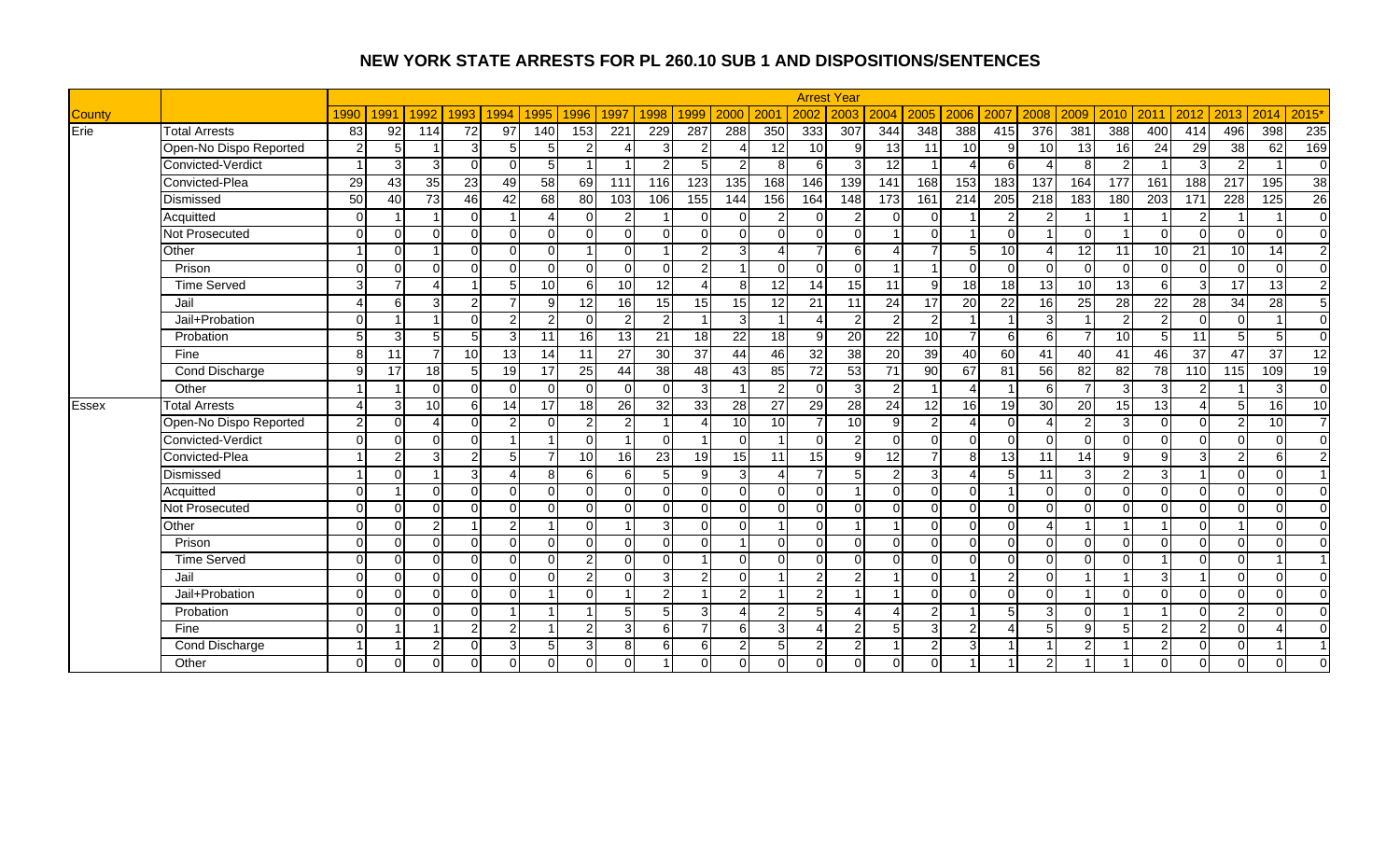|               |                        |               |          |                 |                |                |                 |                 |                |                |                 |                |                 |                 | <b>Arrest Year</b> |                 |                 |                 |                 |                 |                 |                         |                |                 |                 |                 |                |
|---------------|------------------------|---------------|----------|-----------------|----------------|----------------|-----------------|-----------------|----------------|----------------|-----------------|----------------|-----------------|-----------------|--------------------|-----------------|-----------------|-----------------|-----------------|-----------------|-----------------|-------------------------|----------------|-----------------|-----------------|-----------------|----------------|
| <b>County</b> |                        | 1990          | 1991     | 1992            | 1993           | 1994           | 1995            | 1996            | 1997           | 1998           | 1999            | 2000           | 200             | 2002            | 2003               | 2004            | 2005            | 2006            | 2007            | 2008            | 2009            | 2010                    | 2011           | 2012            | 2013            | 2014            | 2015'          |
| Franklin      | <b>Total Arrests</b>   | 12            | 8        | $\overline{18}$ | 12             | 22             | 15              | 40              | 36             | 32             | $\overline{52}$ | 50             | 39              | $\overline{37}$ | 55                 | 36              | 43              | 49              | 43              | 47              | $\overline{57}$ | 52                      | 30             | 47              | 46              | $\overline{32}$ | 8              |
|               | Open-No Dispo Reported | $\Omega$      | $\Omega$ | 2               | $\Omega$       | $\Omega$       | $\Omega$        | $\overline{2}$  | $\Omega$       | $\Omega$       | $\Omega$        | 11             |                 | 8               | 14                 | 10              | $\overline{4}$  | 6               | 9               | 16              | 17              | 10                      | 9              | 18              | 16 <sup>1</sup> | $\overline{18}$ | $\overline{7}$ |
|               | Convicted-Verdict      | $\Omega$      | $\Omega$ | $\Omega$        | $\Omega$       | $\Omega$       | $\Omega$        | $\Omega$        |                | $\Omega$       | $\cap$          | $\Omega$       | $\Omega$        | $\Omega$        | $\Omega$           | $\Omega$        | $\Omega$        | $\Omega$        | $\Omega$        | $\Omega$        | $\Omega$        | $\Omega$                | $\Omega$       | $\Omega$        |                 | $\Omega$        | $\Omega$       |
|               | Convicted-Plea         |               | 3        | $6 \mid$        | $\overline{7}$ | 15             | $\overline{5}$  | $\overline{27}$ | 25             | 17             | 24              | 19             | $\overline{22}$ | <b>20</b>       | $\overline{22}$    | 14              | $\overline{21}$ | $\overline{28}$ | 23              | $\overline{20}$ | 30              | 28                      | 13             | 20              | 24              | 12              | $\overline{1}$ |
|               | Dismissed              | 5             |          | $\mathbf{Q}$    | 5 <sub>5</sub> | $6 \mid$       | 10              | $\mathbf{Q}$    | $\overline{7}$ | 12             | 28              | 18             | 10 <sup>1</sup> | 6               | 16                 | 10              | 16              | 10              | $\mathbf{Q}$    | 8 <sup>1</sup>  | $\overline{ }$  | $\overline{7}$          | $\overline{ }$ | 8               | $\overline{3}$  | $\overline{1}$  | $\overline{0}$ |
|               | Acquitted              | $\Omega$      | $\Omega$ | $\Omega$        | $\Omega$       | $\Omega$       | $\Omega$        | $\Omega$        | $\Omega$       | $\Omega$       | $\Omega$        | $\Omega$       | $\Omega$        | $\Omega$        | $\Omega$           | $\Omega$        | $\Omega$        | $\Omega$        | $\Omega$        | $\Omega$        | $\Omega$        | $\Omega$                | $\Omega$       | $\Omega$        | $\Omega$        | $\Omega$        | $\overline{0}$ |
|               | Not Prosecuted         | $\Omega$      | $\Omega$ | $\cap$          | $\Omega$       | $\Omega$       | $\Omega$        | $\Omega$        | $\Omega$       | $\Omega$       | $\cap$          | $\Omega$       | $\Omega$        | $\Omega$        | $\Omega$           | $\Omega$        | $\Omega$        | $\Omega$        | $\Omega$        | $\Omega$        | $\Omega$        | $\overline{\mathbf{1}}$ | $\Omega$       | $\Omega$        | $\Omega$        | $\Omega$        | $\overline{0}$ |
|               | Other                  | $\Omega$      |          |                 | $\Omega$       |                | $\Omega$        | $\mathcal{P}$   | 3              | 3              | n               | 2              | 3               | 3               | 3                  | $\mathfrak{p}$  | $\overline{2}$  | 5               | $\mathcal{D}$   | 3               | З               | 6                       |                |                 | $\overline{2}$  |                 | $\Omega$       |
|               | Prison                 | $\Omega$      | $\Omega$ | $\Omega$        | $\overline{0}$ | $\Omega$       | $\Omega$        | $\Omega$        | $\Omega$       | $\Omega$       | $\Omega$        | $\Omega$       | $\Omega$        | $\Omega$        | $\Omega$           | $\Omega$        | $\Omega$        | $\Omega$        | $\Omega$        | $\Omega$        | ∩               | $\Omega$                | $\Omega$       | $\mathbf 0$     | $\Omega$        | $\Omega$        | $\Omega$       |
|               | <b>Time Served</b>     | $\Omega$      | $\Omega$ | $\cap$          | $\overline{1}$ | $\Omega$       | $\Omega$        | $\overline{2}$  | $\Omega$       | $\Omega$       | $\Omega$        | $\Omega$       | $\overline{2}$  | $\Omega$        | $\Omega$           | $\Omega$        | $\Omega$        | $\Omega$        | $\Omega$        | $\Omega$        | $\Omega$        |                         | $\Omega$       | $\mathbf 0$     |                 | $\Omega$        | $\overline{0}$ |
|               | Jail                   | $\Omega$      | $\Omega$ | κ               | $\overline{2}$ | $\Omega$       | $\Omega$        | 3               | 3              | $\overline{3}$ | 2               | $\overline{2}$ | -1              | -1              | -1                 | $\overline{2}$  |                 | 2               | $\overline{2}$  | $\overline{4}$  | $\overline{7}$  | $\Omega$                |                | $\overline{2}$  | 3               |                 | $\overline{0}$ |
|               | Jail+Probation         | $\Omega$      | $\Omega$ | $\Omega$        | $\Omega$       | $\Omega$       | $\Omega$        | $\Omega$        | $\overline{2}$ | $\Omega$       | $\Omega$        | $\Omega$       | $\Omega$        | $\Omega$        | $\Omega$           | $\Omega$        |                 | $\Omega$        | $\Omega$        | $\Omega$        | 3               | $\Omega$                | $\overline{2}$ |                 |                 | $\Omega$        | $\overline{0}$ |
|               | Probation              |               |          | ົ               | $\Omega$       | 5              | $\Omega$        | 5               | $\Omega$       | $\mathbf{2}$   | 5               | 5              | 10              | 6               |                    |                 | 6               | 11              | $6 \sqrt{2}$    |                 | $\mathcal{P}$   | 5                       | C              | $\overline{ }$  | $\overline{3}$  | $\overline{2}$  | $\overline{0}$ |
|               | Fine                   | $\mathcal{P}$ |          |                 | $\overline{3}$ | 3              | 3               | 12              | 13             | 9              | 12              | 8              | 6               | 11              | 16                 | 6               | 10              | $\overline{10}$ | 11              | 12              | $\overline{15}$ | $\overline{20}$         | 6 <sup>1</sup> | 10              | $\overline{17}$ | 9               | $\overline{1}$ |
|               | Cond Discharge         |               |          | $\Omega$        | $\overline{1}$ | 6              | 2               | 5 <sub>l</sub>  | 8              | $\overline{3}$ | 5               | Δ              | 3               | $\overline{2}$  | -1                 | $\overline{2}$  | $\overline{2}$  | 5               | $\Delta$        | $\Omega$        | $\mathcal{P}$   | 2                       | $\mathfrak{p}$ | $\mathbf 0$     | $\Omega$        | $\Omega$        | $\overline{0}$ |
|               | Other                  | $\Omega$      | $\Omega$ | $\Omega$        | $\Omega$       |                | $\Omega$        | $\Omega$        | $\Omega$       | $\Omega$       | $\Omega$        | $\Omega$       | $\Omega$        | $\Omega$        | $\Omega$           | $\Omega$        |                 | $\Omega$        | $\Omega$        | $\Omega$        |                 | $\Omega$                | $\Omega$       | $\mathbf 0$     | $\Omega$        | $\Omega$        | $\overline{0}$ |
| Fulton        | <b>Total Arrests</b>   | 5             | 11       | 18              | 13             | 29             | 33              | 43              | 48             | 57             | 74              | 46             | 63              | 61              | 46                 | 66              | 57              | 46              | 33              | 39              | 35              | 29                      | 22             | 29              | 32              | 35              | 23             |
|               | Open-No Dispo Reported | $\Omega$      |          |                 | $\Omega$       | $\Omega$       |                 |                 | $\Omega$       | $\Omega$       | -1              | 5              | 9               |                 |                    |                 | $\Omega$        | 3               | $\mathfrak{p}$  | 3               | $\mathcal{P}$   | $\Omega$                | 2              | 3               | $6 \mid$        | 11              | 13             |
|               | Convicted-Verdict      | $\Omega$      | $\Omega$ | $\Omega$        | $\overline{0}$ | $\Omega$       | $\Omega$        | <sup>0</sup>    |                | 0              | $\Omega$        | $\Omega$       |                 | $\Omega$        | $\Omega$           | $\Omega$        | $\overline{0}$  | $\mathbf 0$     | $\Omega$        | $\Omega$        | ∩               | $\Omega$                | $\Omega$       | $\mathbf 0$     | $\Omega$        | $\Omega$        | $\overline{0}$ |
|               | Convicted-Plea         | $\mathcal{R}$ | 3        | 10              | 8 <sup>1</sup> | 24             | $\overline{23}$ | 29              | 34             | 41             | $\overline{58}$ | 35             | 36              | 51              | 37                 | 45              | 39              | 37              | 17              | $\overline{27}$ | $\overline{27}$ | $\overline{19}$         | 19             | $\overline{23}$ | 22              | $\overline{20}$ | 10             |
|               | Dismissed              |               | 5        |                 | 5 <sub>5</sub> | 5 <sub>l</sub> | $\overline{7}$  | 12              | 12             | 15             | 11              | Λ              | 16              | 8               | $\mathsf{R}$       | 16              | $\overline{6}$  | 5               | 13              | $\overline{7}$  | 6               | 10                      |                | دن              |                 | 3               | $\overline{0}$ |
|               | Acquitted              | $\Omega$      | $\Omega$ | $\Omega$        | $\overline{0}$ | $\Omega$       | $\Omega$        |                 |                | $\Omega$       | $\Omega$        |                | $\Omega$        | $\Omega$        | $\Omega$           | $\Omega$        | $\overline{0}$  | $\mathbf 0$     | $\Omega$        | $\Omega$        | ∩               | $\Omega$                | $\Omega$       | $\mathbf 0$     | $\Omega$        | $\mathbf 0$     | $\overline{0}$ |
|               | Not Prosecuted         | $\Omega$      | $\Omega$ | $\Omega$        | $\Omega$       | $\Omega$       | $\Omega$        | $\Omega$        | $\Omega$       | $\Omega$       | $\Omega$        | $\Omega$       | $\Omega$        | $\Omega$        | $\Omega$           | $\Omega$        | $\Omega$        | $\Omega$        | $\Omega$        | $\Omega$        | $\Omega$        | $\Omega$                | $\Omega$       | $\mathbf 0$     | $\Omega$        | $\mathbf 0$     | $\overline{0}$ |
|               | Other                  |               |          | $\Omega$        | $\Omega$       | $\Omega$       | $\overline{2}$  | U               | $\Omega$       |                | Δ               |                |                 |                 | $\Omega$           |                 | $\overline{2}$  |                 |                 | 2               |                 | $\Omega$                | $\Omega$       | $\Omega$        | 3 <sup>1</sup>  |                 | $\overline{0}$ |
|               | Prison                 | $\Omega$      | $\Omega$ | $\Omega$        | $\Omega$       | $\Omega$       | $\Omega$        |                 | $\Omega$       | $\Omega$       | $\Omega$        | $\Omega$       | $\Omega$        | $\Omega$        | $\Omega$           | $\Omega$        | $\Omega$        | $\Omega$        | $\Omega$        | $\Omega$        | ∩               | $\Omega$                | $\Omega$       | $\Omega$        | $\Omega$        | $\Omega$        | $\Omega$       |
|               | <b>Time Served</b>     | $\Omega$      | $\Omega$ | $\Omega$        | $\overline{0}$ |                | 3               | $\overline{2}$  | $\Omega$       | $\overline{3}$ | $\overline{2}$  | $\Omega$       | Δ               | -1              | $\overline{2}$     | 8               | 5               | $\overline{A}$  | $\Omega$        | $\overline{A}$  | з               | $\Omega$                | $\Omega$       | $\Omega$        | 4               | 7               | 5              |
|               | Jail                   | $\Omega$      |          | $\Omega$        | $\Omega$       | 6              | 3               | $\overline{2}$  | $\Delta$       | $\overline{2}$ | 6               |                | Δ               | 8               | $\Omega$           | $\overline{3}$  | $\overline{4}$  | 5               |                 | 2               |                 | $\Omega$                |                |                 | $\overline{2}$  |                 | $\Omega$       |
|               | Jail+Probation         | $\Omega$      | $\Omega$ | $\Omega$        | $\Omega$       | $\Omega$       | $\Omega$        | $\Omega$        | $\overline{2}$ | $\overline{2}$ | $\Omega$        |                | $\Omega$        | $\Omega$        | $\Omega$           | $\Omega$        |                 | $\Omega$        |                 | $\Omega$        |                 | $\Omega$                | $\Omega$       | $\Omega$        | $\Omega$        | $\Omega$        | $\overline{1}$ |
|               | Probation              | $\Omega$      | $\Omega$ | C               | $\Omega$       | 4              | 3               |                 | 3              |                | <b>g</b>        | $\mathbf{3}$   |                 | $\Omega$        | $\overline{2}$     | $\mathfrak{p}$  | $\Omega$        | $\overline{c}$  | $\mathcal{P}$   | 2               | ∩               | $\Omega$                |                |                 | $\overline{2}$  | $\Omega$        | $\overline{1}$ |
|               | Fine                   | 3             |          |                 | 3              | 5 <sub>l</sub> | 3               | 5 <sub>l</sub>  | 9              | 17             | 28              | 19             | 13              | 26              | 18                 | $\overline{18}$ | 17              | $\overline{12}$ | 10 <sup>1</sup> | 10              | 11              | 14                      | 11             | 13              | $6 \mid$        | 9               | $\mathbf{3}$   |
|               | Cond Discharge         | $\Omega$      | $\Omega$ | г,              | $\sqrt{5}$     | 8 <sup>1</sup> | 11              | 18              | 17             | 15             | 13              | 11             | 12              | 16              | 15                 | 14              | 12              | 13              | $\mathcal{B}$   | 9               | 8               | 5                       | 5              | $\sqrt{5}$      | 8 <sup>1</sup>  | 3               | $\mathbf 0$    |
|               | Other                  | $\Omega$      |          | $\Omega$        | $\overline{0}$ | $\Omega$       | $\Omega$        |                 | $\Omega$       |                |                 | 0              | $\Omega$        | $\Omega$        | $\Omega$           | $\overline{0}$  | $\Omega$        |                 |                 | $\Omega$        |                 |                         |                | $\mathbf 0$     | $\Omega$        | $\Omega$        | $\Omega$       |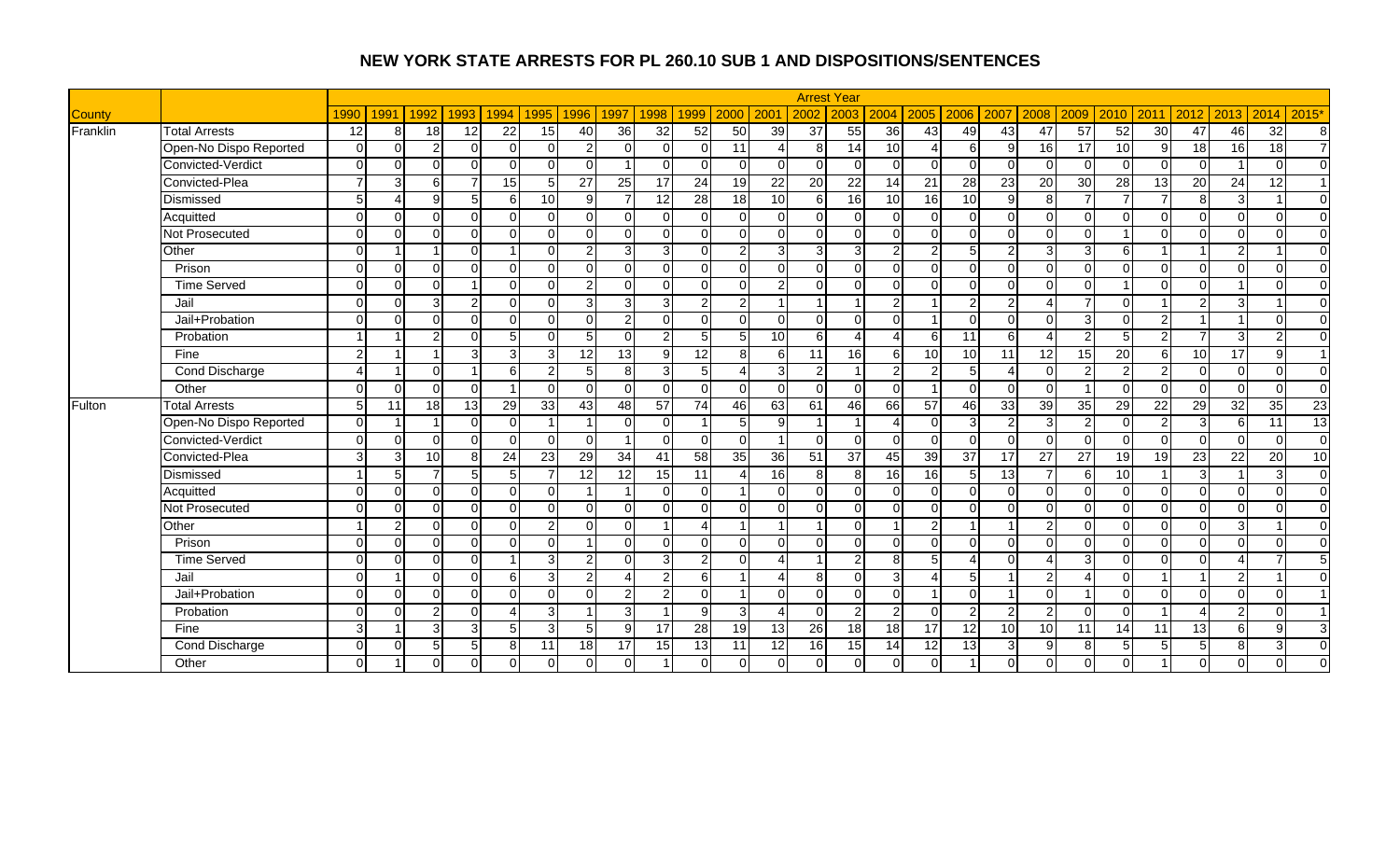|               |                        |                |                      |                |                |                  |                |                |                         |                          |                 |                |                 |                 | <b>Arrest Year</b> |                 |                |                 |                 |                        |                |                 |                 |                |                          |                 |                |
|---------------|------------------------|----------------|----------------------|----------------|----------------|------------------|----------------|----------------|-------------------------|--------------------------|-----------------|----------------|-----------------|-----------------|--------------------|-----------------|----------------|-----------------|-----------------|------------------------|----------------|-----------------|-----------------|----------------|--------------------------|-----------------|----------------|
| <b>County</b> |                        | 1990           | 1991                 | 1992           | 1993           | 1994             | 1995           | 1996           | 1997                    | 1998                     | 1999            | 2000           | 200             | 2002            | 2003               | 2004            | 2005           | 2006            | 2007            | 2008                   | 2009           | 2010            | 2011            | 2012           | 2013                     | 2014            | 2015'          |
| Genesee       | <b>Total Arrests</b>   | $\overline{3}$ | 6                    | 18             | 9              | 16               | 16             | 24             | 30                      | 34                       | 29              | 44             | 39              | 51              | 38                 | 51              | 47             | $\overline{22}$ | $\overline{39}$ | $\overline{31}$        | 18             | 29              | 18              | 20             | 27                       | $\overline{34}$ | 21             |
|               | Open-No Dispo Reported | $\Omega$       |                      | $\overline{2}$ | $\Omega$       | $\overline{2}$   | $\overline{2}$ | $\overline{2}$ |                         | $\overline{2}$           | $\Omega$        |                | $\overline{2}$  | 5               | $\mathcal{P}$      | 3 <sup>l</sup>  | $\Delta$       |                 |                 |                        | $\Omega$       | 3               | $\mathcal{P}$   |                |                          | 5               | 15             |
|               | Convicted-Verdict      | $\Omega$       | $\cap$               | $\Omega$       | $\Omega$       | $\Omega$         | $\Omega$       | U              | -1                      | $\Omega$                 | $\Omega$        | $\Omega$       |                 | $\Omega$        | $\Omega$           | $\Omega$        | $\Omega$       | $\Omega$        |                 | $\Omega$               |                | $\Omega$        | $\Omega$        | $\Omega$       | $\Omega$                 | $\Omega$        | $\overline{0}$ |
|               | Convicted-Plea         | $\overline{2}$ | $\Lambda$            | 13             | دى             | 9                | 11             | 13             | $\overline{22}$         | $\overline{20}$          | $\overline{25}$ | 30             | 30              | 33              | 27                 | 42              | 38             | 16              | $\overline{35}$ | $\overline{27}$        | 14             | $\overline{22}$ | 16              | 16             | $\overline{23}$          | $\overline{24}$ | $\sigma$       |
|               | Dismissed              |                |                      | 3 <sup>1</sup> | $\overline{4}$ | 3 <sup>l</sup>   | $\overline{2}$ | 9              | 5                       | $\overline{10}$          | $\overline{2}$  | 9              | 5 <sub>l</sub>  | 9               | 5 <sup>1</sup>     | 5 <sub>5</sub>  | $\overline{2}$ | $\overline{2}$  |                 | $\overline{2}$         | $\mathcal{P}$  | 3               | $\Omega$        | $\overline{0}$ | $\overline{2}$           | $\Delta$        | $\overline{0}$ |
|               | Acquitted              | $\Omega$       | $\Omega$             | $\Omega$       | $\Omega$       | $\Omega$         | $\Omega$       | $\Omega$       | $\Omega$                | $\Omega$                 | ΩI              |                | $\Omega$        | $\overline{0}$  | $\overline{0}$     | $\overline{0}$  | $\Omega$       | $\Omega$        |                 | $\Omega$               | $\Omega$       | $\Omega$        | $\Omega$        | $\overline{ }$ | $\Omega$                 | $\Omega$        | $\overline{0}$ |
|               | Not Prosecuted         | $\Omega$       | $\Omega$             | $\Omega$       | $\Omega$       | $\Omega$         | $\Omega$       | $\Omega$       | $\Omega$                | $\Omega$                 | $\Omega$        | $\Omega$       | $\Omega$        | $\Omega$        | $\Omega$           | $\Omega$        | $\Omega$       | $\Omega$        |                 | $\Omega$               | ∩              | $\Omega$        | $\Omega$        | $\Omega$       | $\Omega$                 | $\Omega$        | $\overline{0}$ |
|               | Other                  | $\Omega$       | $\Omega$             | $\Omega$       | 2              | $\overline{2}$   |                |                |                         | $\overline{2}$           | 2               | 3              |                 | Δ               |                    |                 | 3              | 3               |                 |                        |                |                 | $\cap$          | $\overline{2}$ |                          |                 | $\mathbf{0}$   |
|               | Prison                 | $\Omega$       | $\Omega$             | $\Omega$       | $\mathbf 0$    | $\Omega$         | $\Omega$       | 0              | $\Omega$                | $\Omega$                 | $\Omega$        | $\Omega$       | $\Omega$        | $\Omega$        |                    | $\overline{0}$  | $\Omega$       | $\Omega$        |                 | $\Omega$               | $\cap$         | $\Omega$        | $\Omega$        | $\overline{0}$ | $\Omega$                 | $\Omega$        | $\overline{0}$ |
|               | <b>Time Served</b>     | $\Omega$       | $\Omega$             |                | $\Omega$       | $\Omega$         | $\Omega$       | $\overline{A}$ | $\overline{\mathbf{A}}$ | $\Omega$                 | $\Omega$        |                | $\Omega$        | -1              |                    | $\overline{0}$  |                |                 |                 |                        | $\Omega$       | $\Omega$        | $\cap$          | $\overline{0}$ | $\Omega$                 | $\Omega$        | $\mathbf 0$    |
|               | Jail                   | $\Omega$       |                      |                |                | 3 <sup>l</sup>   | 2              | $\overline{2}$ | $\overline{2}$          | -1                       | $\Omega$        | $\overline{2}$ | $2 \vert$       | 5               | 3 <sup>l</sup>     | $\mathbf{2}$    | 4              | 5               | 8               |                        |                |                 | 3               | $\overline{c}$ | 5                        | 9               | $\overline{1}$ |
|               | Jail+Probation         | $\Omega$       | $\Omega$             | $\Omega$       | $\Omega$       | $\Omega$         |                | $\overline{2}$ |                         | $\overline{0}$           |                 | $\overline{2}$ | $\Omega$        | $\overline{3}$  | $\overline{2}$     |                 | $\Omega$       | $\Omega$        |                 | $\Omega$               | $\Omega$       |                 | $\Omega$        | $\Omega$       |                          | $\Omega$        | $\mathbf 0$    |
|               | Probation              | $\Omega$       | $\cap$               |                | $\Omega$       | $\Omega$         | 2              | 2              | 8                       | $\overline{2}$           | 6               | 3              | $\overline{3}$  | 7               |                    | 6               |                |                 |                 | 6                      |                | .5              |                 | 3              | $\overline{2}$           | 6               | $\overline{ }$ |
|               | Fine                   | $\Omega$       | $\mathcal{P}$        | 5 <sup>1</sup> | $\overline{2}$ | 6                | 6              | 6              | 10 <sup>1</sup>         | 15                       | 16              | 16             | 18              | 11              | 13                 | $\overline{27}$ | 20             | 6               | 15              | 10                     |                | $\overline{7}$  | 5 <sup>1</sup>  | 6              | 8 <sup>1</sup>           | 5               | $\overline{2}$ |
|               | <b>Cond Discharge</b>  | $\mathcal{P}$  |                      | 5 <sup>1</sup> | $\Omega$       | $\Omega$         | $\Omega$       | $\Omega$       | $\Omega$                | $\overline{2}$           | $\mathfrak{p}$  | 6              | 8 <sup>1</sup>  | $6 \mid$        | 3                  | $6 \mid$        | 8 <sup>1</sup> | 2               |                 | 3                      | $\overline{2}$ | 5               |                 | $\overline{5}$ | 6 <sup>1</sup>           | 4               | $\overline{2}$ |
|               | Other                  | $\Omega$       | $\Omega$             | $\Omega$       | $\Omega$       | $\Omega$         | $\Omega$       | $\Omega$       | $\overline{1}$          | $\Omega$                 | $\Omega$        | $\Omega$       | $\Omega$        | $\Omega$        | $\Omega$           | $\overline{0}$  | $\Omega$       | $\overline{1}$  |                 | $\Omega$               | $\Omega$       | $\Omega$        | $\Omega$        | $\Omega$       |                          | $\Omega$        | $\overline{0}$ |
| Greene        | <b>Total Arrests</b>   | 4              | 8                    | 13             | 13             | $6 \overline{6}$ | 9              | 24             | 13                      | $\overline{26}$          | $\overline{16}$ | 33             | 27              | 33              | 28                 | 26              | 29             | $\overline{13}$ |                 | 15                     | 14             | $\overline{12}$ | $\overline{23}$ | 19             | $\overline{27}$          | $\overline{19}$ | ٥              |
|               | Open-No Dispo Reported | $\Omega$       | $\Omega$             | $\overline{2}$ |                | $\Omega$         | $\Omega$       |                | $\overline{1}$          | -1                       | $\overline{2}$  | $\mathfrak{p}$ | $\overline{2}$  |                 | $\Delta$           | $\overline{4}$  | 5 <sub>l</sub> | 3               |                 | $\Omega$               | 2              |                 |                 | $\overline{2}$ | -91                      | 6               | 8              |
|               | Convicted-Verdict      | $\Omega$       | $\Omega$             | $\Omega$       | $\mathbf 0$    | $\Omega$         | $\Omega$       | 0              | $\Omega$                | $\overline{0}$           | $\Omega$        | $\Omega$       | $\Omega$        | $\overline{0}$  | $\Omega$           | $\overline{0}$  | $\Omega$       | $\Omega$        |                 | $\Omega$               | $\Omega$       | $\Omega$        | $\Omega$        | $\overline{0}$ | $\Omega$                 | $\Omega$        | $\Omega$       |
|               | Convicted-Plea         | 4              | $\Delta$             | 6              | 5              | 6                | 3              | 18             | Δ                       | 21                       |                 | 22             | 18              | $\overline{17}$ | 13                 | 12              | 12             | 5               |                 | 8                      |                | 6               | 13              | g              | 13                       |                 | $\overline{1}$ |
|               | Dismissed              | $\Omega$       | $\overline{\Lambda}$ | 5 <sup>1</sup> | $\overline{7}$ | $\Omega$         | 6              | 5 <sup>1</sup> | $\overline{7}$          | 3                        | 6               | 8              | $\overline{7}$  | 9               | 10                 | 8 <sup>1</sup>  | 12             | 5               |                 | $\overline{ }$         |                | $\mathcal{P}$   | 6 <sup>1</sup>  | $\overline{7}$ | $\boldsymbol{\varDelta}$ | 5               | $\overline{0}$ |
|               | Acquitted              | $\Omega$       | $\Omega$             | $\Omega$       | $\Omega$       | $\Omega$         | $\Omega$       | $\Omega$       | $\Omega$                | $\Omega$                 |                 | $\Omega$       | $\Omega$        | $\overline{0}$  |                    | $\overline{0}$  | $\Omega$       | $\mathbf 0$     |                 | $\Omega$               |                | $\Omega$        | $\Omega$        | $\mathbf 0$    | $\Omega$                 | $\Omega$        | $\overline{0}$ |
|               | Not Prosecuted         | $\Omega$       | $\Omega$             | $\Omega$       | $\Omega$       | $\Omega$         | $\Omega$       | $\Omega$       | $\Omega$                | $\Omega$                 | $\Omega$        | $\Omega$       | $\Omega$        | $\Omega$        | $\Omega$           | $\Omega$        | $\Omega$       | $\Omega$        | ∩               | $\Omega$               | $\Omega$       | $\Omega$        | $\Omega$        | $\Omega$       |                          | $\Omega$        | $\overline{0}$ |
|               | Other                  | $\Omega$       | $\Omega$             | $\Omega$       | $\mathbf 0$    | $\Omega$         | ∩              |                |                         |                          | $\Omega$        |                | $\Omega$        | $\Omega$        | $\Omega$           | $\overline{a}$  | $\Omega$       | $\Omega$        |                 | $\Omega$               | $\cap$         | $\Omega$        | $\Omega$        |                | $\Omega$                 |                 | $\overline{0}$ |
|               | Prison                 | $\Omega$       | $\Omega$             | $\Omega$       | $\mathbf 0$    | $\Omega$         | $\Omega$       | <sup>n</sup>   | $\Omega$                | $\overline{0}$           | $\Omega$        | $\Omega$       | $\Omega$        | $\Omega$        | $\Omega$           | $\Omega$        | $\Omega$       | $\Omega$        |                 | $\Omega$               | $\Omega$       | $\Omega$        | $\Omega$        | $\Omega$       | $\Omega$                 | $\Omega$        | $\overline{0}$ |
|               | Time Served            |                | $\Omega$             | $\Omega$       | $\mathbf 0$    | 1                | $\Omega$       |                | $\Omega$                | $\Omega$                 | $\Omega$        |                | $\mathbf 1$     |                 | $\Omega$           |                 | $\Omega$       | $\Omega$        |                 | $\Omega$               | $\Omega$       | $\Omega$        |                 |                | $\Omega$                 | $\Omega$        | $\overline{0}$ |
|               | Jail                   | $\overline{2}$ | $\Omega$             |                | $\mathbf 0$    | $\Omega$         | - 1            | 6              | $\Omega$                | -1                       | ΩI              | $\overline{2}$ | $\overline{0}$  | -1              |                    |                 | $\Omega$       | $\Omega$        |                 |                        | $\Omega$       | $\overline{2}$  |                 |                | 4                        | $\Omega$        | $\overline{1}$ |
|               | Jail+Probation         | $\Omega$       | $\Omega$             | $\Omega$       | $\Omega$       | $\Omega$         | $\Omega$       | $\Omega$       |                         | $\Omega$                 | $\Omega$        |                | $\Omega$        | $\Omega$        | $\Omega$           | $\Omega$        | $\Omega$       | $\Omega$        | ∩               | $\Omega$               | $\Omega$       | $\Omega$        | $\Omega$        | $\Omega$       | $\Omega$                 | $\Omega$        | $\Omega$       |
|               | Probation              | $\Omega$       | $\mathcal{P}$        | $\Omega$       |                | $\overline{2}$   | O              |                | $\Omega$                | 5                        |                 |                |                 | $\overline{2}$  |                    | $\overline{2}$  | $\mathcal{P}$  | $\Omega$        |                 |                        |                |                 | C               | $\Omega$       | $\Omega$                 | $\overline{2}$  | $\mathbf{0}$   |
|               | Fine                   | $\Omega$       | $\mathcal{P}$        |                | $2\vert$       | 3 <sup>l</sup>   | $\overline{2}$ | 9              | 2 <sub>l</sub>          | 11                       | 6               | 11             | 10 <sup>1</sup> | 12              | 10 <sup>1</sup>    | $\overline{7}$  | 8              | 3               |                 | $\boldsymbol{\Lambda}$ | $\mathcal{R}$  | $\mathcal{P}$   | $\mathsf{Q}$    | $\overline{7}$ | $\overline{7}$           | 3               | $\overline{0}$ |
|               | <b>Cond Discharge</b>  | $\Omega$       | $\Omega$             |                | $2\vert$       | $\Omega$         | $\Omega$       | $\overline{ }$ | -1                      | $\boldsymbol{\varDelta}$ | $\Omega$        | 3              | $\overline{2}$  | 1               |                    |                 | $\overline{2}$ | $\overline{2}$  |                 | $\overline{2}$         | $\Omega$       |                 | $\Omega$        | $\overline{0}$ | $\overline{2}$           |                 | $\mathbf 0$    |
|               | Other                  |                | $\Omega$             | $\Omega$       | $\mathbf 0$    | $\Omega$         |                |                | $\Omega$                | $\Omega$                 | $\Omega$        | $\mathbf{2}$   |                 | $\overline{0}$  | $\overline{0}$     | $\overline{0}$  | $\Omega$       | $\Omega$        |                 | $\Omega$               | 3              | $\Omega$        | $\Omega$        | $\overline{0}$ | $\Omega$                 |                 | $\mathbf 0$    |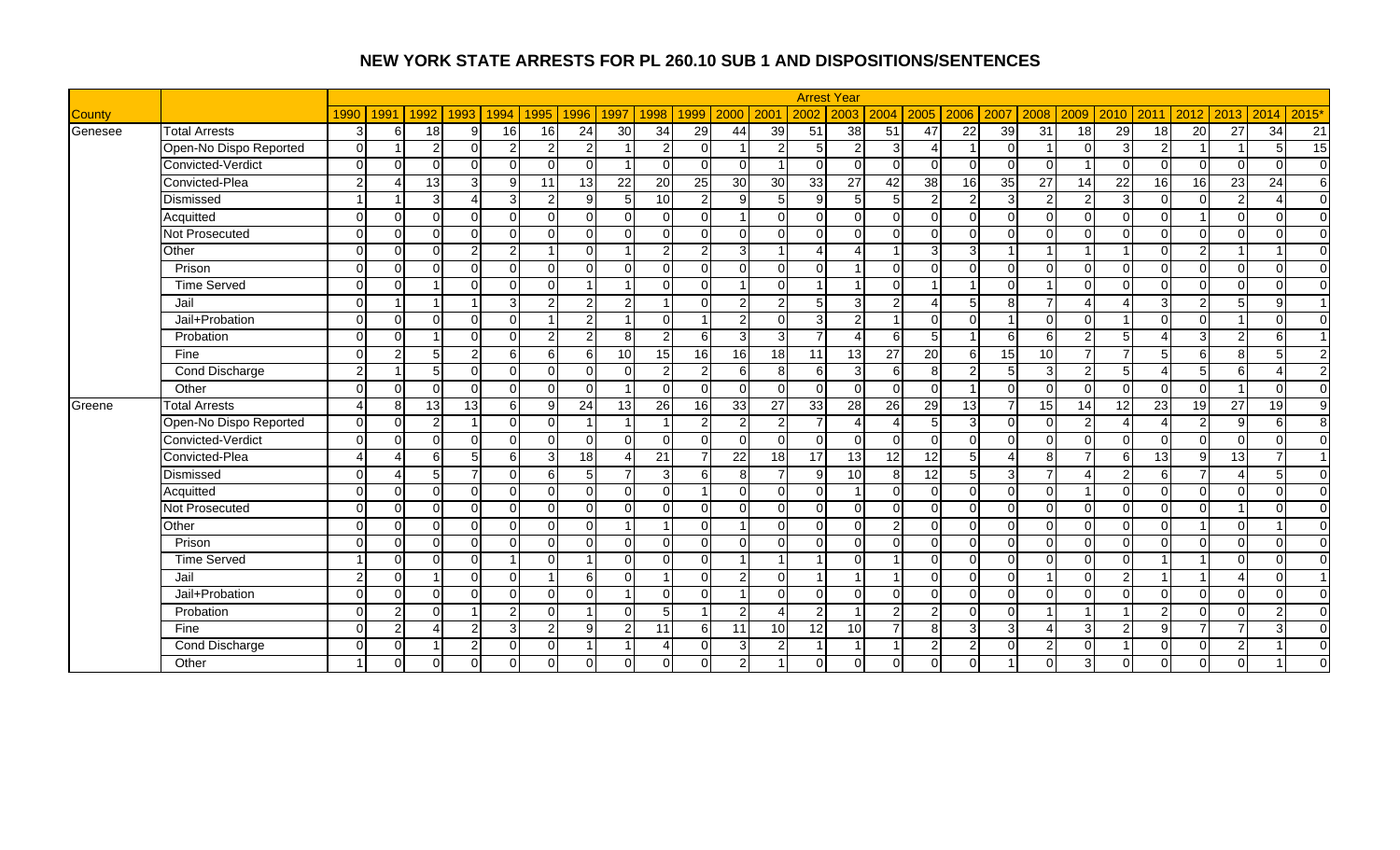|                 |                        |                |                |                |                |                |                         |                |                |                |               |                |                |                | <b>Arrest Year</b> |                 |          |                         |               |                          |                |                 |                 |                |                |                 |                |
|-----------------|------------------------|----------------|----------------|----------------|----------------|----------------|-------------------------|----------------|----------------|----------------|---------------|----------------|----------------|----------------|--------------------|-----------------|----------|-------------------------|---------------|--------------------------|----------------|-----------------|-----------------|----------------|----------------|-----------------|----------------|
| <b>County</b>   |                        | 1990           | 1991           | 1992           | 1993           | 1994           | 1995                    | 1996           | 1997           | 1998           | 1999          | 2000 2001      |                | 2002           | 2003               | 2004            | 2005     | 2006                    | 2007          | 2008                     | 2009           | 2010            | 2011            |                | 2012 2013      | 2014            | 2015*          |
| Hamilton        | <b>Total Arrests</b>   |                | 2              |                | $\Omega$       | $\overline{2}$ | $\overline{2}$          | $\Omega$       | $\Omega$       | $\overline{0}$ | $\Omega$      | $\overline{2}$ | $\overline{0}$ |                | ົ                  | 2               |          | $\Omega$                | 5             | $\overline{0}$           | $\Omega$       | 2               | $\Omega$        | 2 <sub>l</sub> | $\Omega$       | $\Omega$        |                |
|                 | Open-No Dispo Reported | $\Omega$       | $\Omega$       |                | $\Omega$       | $\Omega$       |                         | $\Omega$       | $\Omega$       | $\overline{0}$ | $\Omega$      |                | $\Omega$       | $\Omega$       |                    | $\Omega$        | $\Omega$ | $\Omega$                |               | $\Omega$                 | $\Omega$       |                 | $\Omega$        | $\Omega$       | 0              | O               |                |
|                 | Convicted-Verdict      | $\Omega$       | $\Omega$       | $\Omega$       | $\Omega$       | $\Omega$       | $\Omega$                | $\Omega$       | $\Omega$       | $\overline{0}$ | $\Omega$      | $\overline{0}$ | $\Omega$       | $\Omega$       |                    | <sup>0</sup>    | $\Omega$ | $\Omega$                | $\cap$        | $\overline{0}$           | $\Omega$       | $\Omega$        | $\Omega$        | $\Omega$       | 0              | $\Omega$        | $\Omega$       |
|                 | Convicted-Plea         | $\Omega$       | 2              |                | $\Omega$       | $\Omega$       | $\overline{\mathbf{A}}$ | $\Omega$       | $\Omega$       | $\overline{0}$ | $\Omega$      | $\overline{0}$ | $\Omega$       |                | $\cap$             | 2               |          | $\Omega$                | 3             | $\overline{0}$           | $\Omega$       |                 | $\Omega$        | $\overline{2}$ | $\Omega$       | O               | $\overline{0}$ |
|                 | Dismissed              |                | $\Omega$       | ΩI             | $\Omega$       | $\overline{2}$ | $\Omega$                | $\Omega$       | $\Omega$       | $\overline{0}$ | $\Omega$      |                | $\Omega$       | $\mathbf 0$    |                    | $\Omega$        | $\Omega$ | $\Omega$                |               | $\overline{0}$           | $\Omega$       | $\Omega$        | $\Omega$        | $\Omega$       | 0              |                 | $\overline{0}$ |
|                 | Acquitted              | $\Omega$       | $\Omega$       | $\Omega$       | $\Omega$       | $\Omega$       | $\Omega$                | $\Omega$       | $\Omega$       | $\overline{0}$ | $\Omega$      | $\overline{0}$ | $\Omega$       | $\mathbf 0$    | $\Omega$           | $\Omega$        | $\Omega$ | $\Omega$                | $\Omega$      | $\Omega$                 | $\Omega$       | $\Omega$        | $\Omega$        | $\Omega$       | $\Omega$       | O               | $\overline{0}$ |
|                 | Not Prosecuted         | $\Omega$       | $\Omega$       | $\Omega$       | $\Omega$       | $\Omega$       | $\Omega$                | $\Omega$       | $\Omega$       | $\overline{0}$ | $\Omega$      | $\overline{0}$ | $\Omega$       | $\Omega$       |                    | 0               | $\Omega$ | $\Omega$                | $\Omega$      | $\Omega$                 | $\Omega$       | $\Omega$        | $\Omega$        | $\Omega$       | $\Omega$       | O               | $\overline{0}$ |
|                 | Other                  | $\Omega$       | $\Omega$       | $\Omega$       | $\Omega$       | $\Omega$       | $\Omega$                | $\Omega$       | $\Omega$       | $\overline{0}$ | $\Omega$      | $\overline{0}$ | $\Omega$       | $\Omega$       |                    | $\Omega$        | $\Omega$ | $\Omega$                | $\cap$        | $\overline{0}$           | $\Omega$       | $\Omega$        | $\Omega$        | $\overline{0}$ | $\Omega$       | O               | $\overline{0}$ |
|                 | Prison                 | $\Omega$       | $\Omega$       | $\Omega$       | $\Omega$       | $\Omega$       | $\Omega$                | $\Omega$       | $\Omega$       | $\overline{0}$ | $\Omega$      | $\overline{0}$ | $\Omega$       | $\Omega$       | ∩                  | $\Omega$        | $\Omega$ | $\Omega$                | $\Omega$      | $\overline{0}$           | $\Omega$       | $\Omega$        | $\Omega$        | $\Omega$       | $\Omega$       | $\cap$          | $\overline{0}$ |
|                 | <b>Time Served</b>     | $\Omega$       | $\Omega$       | ΩI             | $\Omega$       | O              | $\Omega$                | $\Omega$       | $\Omega$       | $\overline{0}$ | $\Omega$      | $\overline{0}$ | $\Omega$       | $\mathbf{0}$   |                    | $\Omega$        | $\Omega$ | $\Omega$                | $\Omega$      | $\overline{0}$           | $\Omega$       | $\Omega$        | $\Omega$        | $\Omega$       | 0              |                 | $\overline{0}$ |
|                 | Jail                   | $\Omega$       | $\Omega$       | $\Omega$       | $\Omega$       | $\Omega$       | $\Omega$                | $\Omega$       | $\Omega$       | $\overline{0}$ | $\Omega$      | $\overline{0}$ | $\Omega$       | $\Omega$       |                    | $\Omega$        | $\Omega$ | $\Omega$                | $\mathcal{P}$ | $\overline{0}$           | $\Omega$       | $\Omega$        | $\Omega$        | $\Omega$       | $\Omega$       | $\Omega$        | $\overline{0}$ |
|                 | Jail+Probation         | $\Omega$       | $\Omega$       | $\Omega$       | $\Omega$       | $\Omega$       | $\Omega$                | $\Omega$       | $\Omega$       | $\overline{0}$ | $\Omega$      | $\overline{0}$ | $\Omega$       | $\Omega$       | ∩                  | $\Omega$        | $\Omega$ | $\Omega$                | $\Omega$      | $\overline{0}$           | $\Omega$       | $\Omega$        | $\Omega$        | $\Omega$       | $\Omega$       | $\Omega$        | $\overline{0}$ |
|                 | Probation              | $\Omega$       | $\Omega$       | ∩              | $\Omega$       | $\Omega$       |                         | <sup>0</sup>   | $\Omega$       | $\overline{0}$ | $\Omega$      | $\overline{0}$ | $\Omega$       | $\Omega$       |                    | ∩               |          | $\Omega$                | $\cap$        | $\overline{0}$           | $\Omega$       |                 | $\Omega$        |                | ∩              | n               | $\overline{0}$ |
|                 | Fine                   | $\Omega$       | $\overline{2}$ | ΩI             | $\Omega$       | $\Omega$       | $\Omega$                | $\Omega$       | $\Omega$       | $\overline{0}$ | $\Omega$      | $\overline{0}$ | $\Omega$       | $\Omega$       |                    |                 | $\Omega$ | $\Omega$                |               | $\overline{0}$           | $\Omega$       | $\Omega$        | $\Omega$        |                | 0              | O               | $\overline{0}$ |
|                 | <b>Cond Discharge</b>  | $\Omega$       | $\Omega$       | $\Omega$       | $\Omega$       | $\Omega$       | $\Omega$                | $\Omega$       | $\Omega$       | $\overline{0}$ | $\Omega$      | $\overline{0}$ | $\Omega$       | $\mathbf{0}$   | ∩                  | $\overline{ }$  | $\Omega$ | $\Omega$                | $\Omega$      | $\overline{0}$           | $\Omega$       | $\Omega$        | $\Omega$        | $\Omega$       | $\Omega$       | O               | $\overline{0}$ |
|                 | Other                  | $\Omega$       | $\Omega$       |                | $\Omega$       | $\Omega$       | $\Omega$                | $\Omega$       | $\Omega$       | $\overline{0}$ | $\Omega$      | $\overline{0}$ | $\Omega$       | $\mathbf{1}$   | $\Omega$           | $\Omega$        | $\Omega$ | $\mathbf 0$             | $\Omega$      | $\overline{0}$           | $\Omega$       | $\Omega$        | $\Omega$        | $\Omega$       | $\Omega$       | $\Omega$        | $\overline{0}$ |
| <b>Herkimer</b> | <b>Total Arrests</b>   | 5 <sub>l</sub> | -6             | 5 <sub>l</sub> | 12             | $\overline{7}$ | 12                      | 13             | 16             | 20             | 24            | 34             | 37             | 42             | 44                 | 39              | 31       | 34                      | 30            | 38                       | 42             | 32              | $\overline{37}$ | $\frac{3}{8}$  | 28             | 29              | 11             |
|                 | Open-No Dispo Reported | $\Omega$       | $\Omega$       |                | $\Omega$       | $\Omega$       |                         | $\Omega$       |                |                |               | $\Delta$       | 5              | $\overline{5}$ |                    |                 | 3        | 8                       | З             | 5                        | 8 <sup>1</sup> | 12              | 12              | 6              | 9              | $\overline{16}$ | 9              |
|                 | Convicted-Verdict      | $\Omega$       | $\Omega$       | ΩI             | $\Omega$       | $\Omega$       | $\Omega$                | $\Omega$       | $\Omega$       | $\overline{0}$ | $\Omega$      | $\overline{0}$ | $\Omega$       | $\mathbf 0$    |                    | $\Omega$        | $\Omega$ | $\Omega$                | $\Omega$      | $\overline{0}$           | $\Omega$       | $\Omega$        | $\Omega$        | $\Omega$       | $\overline{0}$ | $\Omega$        | $\overline{0}$ |
|                 | Convicted-Plea         | $\overline{2}$ | 3              | $\overline{3}$ | 9              | Δ              | 6                       | $\mathbf{Q}$   | 8 <sup>1</sup> | 15             | 16            | 19             | 17             | 26             | 26                 | 23              | 17       | $\overline{18}$         | 25            | 26                       | 23             | $\overline{20}$ | 23              | 19             | 16             | 11              | $\mathbf{2}$   |
|                 | Dismissed              | $\overline{3}$ |                |                | 3 <sup>1</sup> | 3 <sup>1</sup> | $\overline{\Lambda}$    | $\lambda$      | $\overline{7}$ | 4              |               | 11             | 15             | 11             | 10                 | 11              | 11       | 6                       | C             | $6 \mid$                 | 11             | $\Omega$        | $\overline{2}$  | 11             | $\overline{2}$ | $\overline{A}$  | $\overline{0}$ |
|                 | Acquitted              | $\Omega$       | $\Omega$       | $\Omega$       | $\Omega$       | $\Omega$       | $\Omega$                | $\Omega$       | $\Omega$       | $\overline{0}$ | $\Omega$      | $\overline{0}$ | $\Omega$       | $\Omega$       |                    | $\Omega$        | $\Omega$ | $\Omega$                | $\Omega$      | $\overline{0}$           | $\Omega$       | $\Omega$        | $\Omega$        | $\Omega$       | $\Omega$       | O               | $\Omega$       |
|                 | Not Prosecuted         | $\Omega$       | $\Omega$       | $\Omega$       | $\Omega$       | $\Omega$       | $\Omega$                | $\Omega$       | $\Omega$       | $\Omega$       | $\Omega$      | $\Omega$       | $\Omega$       | $\Omega$       | $\Omega$           | $\Omega$        | $\Omega$ | $\Omega$                | $\Omega$      | $\Omega$                 | $\Omega$       | $\Omega$        | $\Omega$        | $\Omega$       | $\Omega$       | $\Omega$        | $\overline{0}$ |
|                 | Other                  | $\Omega$       | 2              |                | $\Omega$       | O              |                         | $\Omega$       | $\Omega$       | $\Omega$       | $\Omega$      | $\overline{0}$ | $\Omega$       | $\Omega$       |                    |                 | $\Omega$ | $\overline{2}$          | $\Omega$      |                          | $\Omega$       | $\Omega$        | U               | 2              |                |                 | $\overline{0}$ |
|                 | Prison                 | $\Omega$       | $\Omega$       | ΩI             | $\Omega$       | $\Omega$       | $\Omega$                | $\Omega$       | $\Omega$       | $\Omega$       | $\Omega$      | $\Omega$       | $\Omega$       |                |                    | $\Omega$        | $\Omega$ | $\Omega$                | $\Omega$      | $\Omega$                 | $\Omega$       | $\Omega$        | $\Omega$        | $\Omega$       | $\Omega$       |                 | $\Omega$       |
|                 | <b>Time Served</b>     | $\Omega$       | $\Omega$       | $\Omega$       |                | $\Omega$       | $\Omega$                | $\overline{3}$ | $\Omega$       | $\Omega$       |               |                | $\mathbf{3}$   |                |                    | $\overline{1}$  | $\Omega$ | $\overline{2}$          | $\Omega$      | $\overline{1}$           |                | $\Omega$        | $\Omega$        | $\Omega$       | $\Omega$       | $\cap$          | $\Omega$       |
|                 | Jail                   | $\Omega$       | $\Omega$       |                | $\Omega$       | $\overline{ }$ | $\Omega$                |                | $\overline{2}$ | 1              | $\mathcal{P}$ | 3 <sup>l</sup> | $\Omega$       | $\mathbf 0$    | $\Delta$           | $\overline{2}$  |          | $\overline{\mathbf{1}}$ | $\Omega$      | $\Omega$                 | $\overline{3}$ | $\overline{2}$  |                 | $\Omega$       | 3              | $\overline{2}$  | $\overline{0}$ |
|                 | Jail+Probation         | $\Omega$       | $\Omega$       | $\Omega$       | $\Omega$       | $\Omega$       | $\Omega$                | $\Omega$       | $\Omega$       | $\overline{0}$ | $\Omega$      | $\Omega$       | $\Omega$       | $\Omega$       | $\Omega$           | $\Omega$        | $\Omega$ | $\Omega$                | $\Omega$      | $\overline{0}$           | $\overline{0}$ | $\Omega$        | $\Omega$        | $\Omega$       | $\Omega$       | O               | $\overline{0}$ |
|                 | Probation              | $\Omega$       | $\Omega$       | ΩI             | $\Omega$       | $\overline{2}$ |                         |                |                | 3              |               |                |                |                |                    | 3               |          |                         | 2             | $\overline{2}$           | $\Omega$       | $\overline{2}$  | $\overline{3}$  | $\overline{2}$ |                |                 | $\Omega$       |
|                 | Fine                   | $\overline{2}$ |                | $\overline{2}$ | $\overline{ }$ |                | $\mathcal{E}$           |                | $\overline{3}$ | 8 <sup>1</sup> | q             | 8              | 10             | 15             | 13                 | $\overline{12}$ | 13       | 9                       | 20            | $\overline{17}$          | 13             | 15              | 15              | 11             | 11             |                 | $\overline{2}$ |
|                 | <b>Cond Discharge</b>  | $\Omega$       | 2              | $\Omega$       | 1              | $\Omega$       | 2                       | $\Omega$       | $\overline{2}$ | $\overline{3}$ |               | 6              | $\overline{3}$ | 8              |                    | 5               |          | 5                       | っ             | $\boldsymbol{\varDelta}$ | $6 \mid$       |                 | $\overline{3}$  | 5              |                |                 | $\overline{0}$ |
|                 | Other                  | $\Omega$       | $\Omega$       | $\Omega$       | $\Omega$       |                |                         | $\Omega$       | $\Omega$       | $\overline{0}$ |               | $\overline{0}$ | $\Omega$       | $\mathbf{0}$   |                    | O               |          | $\Omega$                | $\Omega$      | $\overline{2}$           | $\Omega$       | $\Omega$        |                 |                |                |                 | $\overline{0}$ |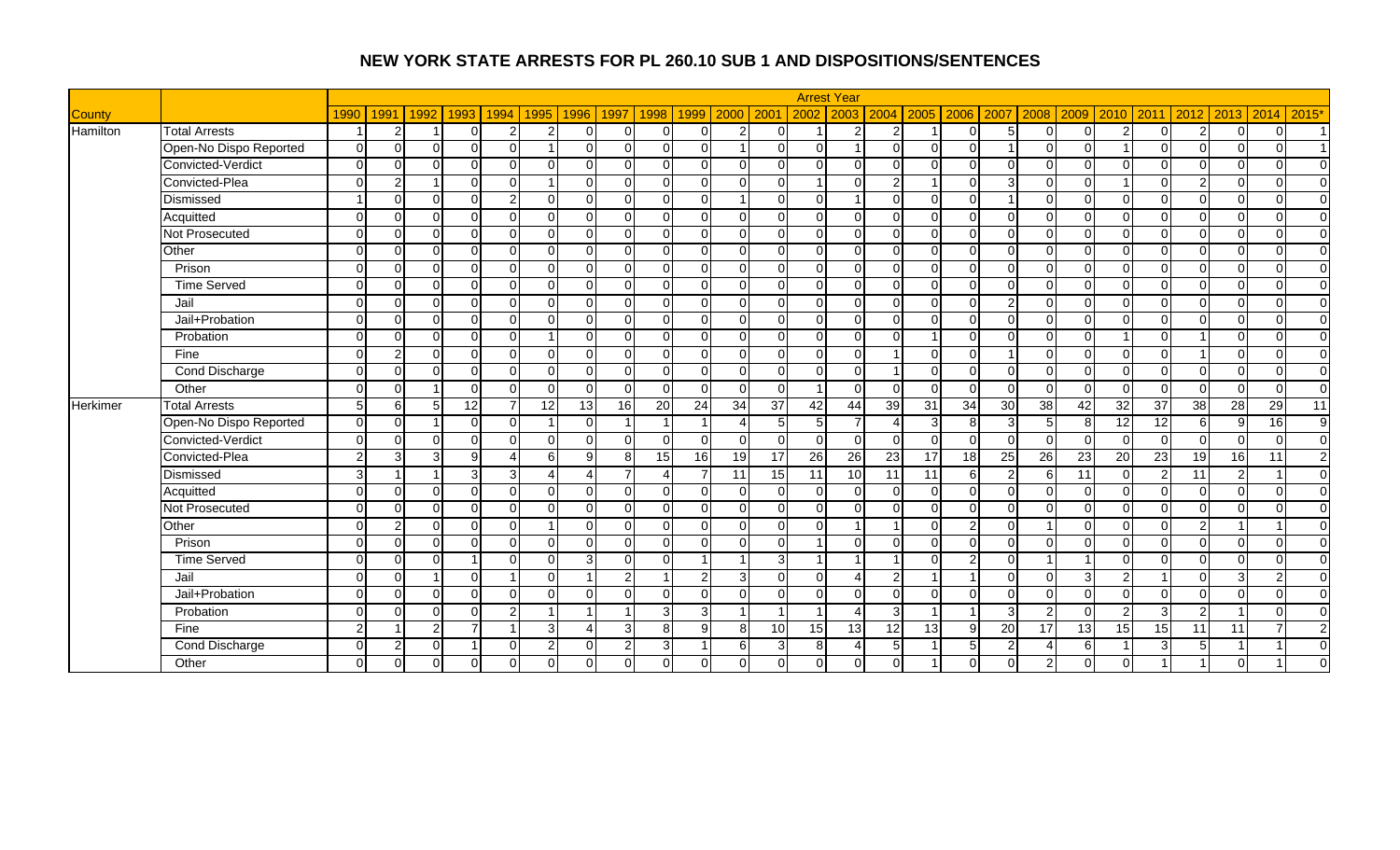|               |                        |                 |               |                |                          |                |                 |                 |                |                |                 |                 |                 |                 | <b>Arrest Year</b> |                |                 |                 |                |                |                |                 |                 |                         |                 |                          |                 |
|---------------|------------------------|-----------------|---------------|----------------|--------------------------|----------------|-----------------|-----------------|----------------|----------------|-----------------|-----------------|-----------------|-----------------|--------------------|----------------|-----------------|-----------------|----------------|----------------|----------------|-----------------|-----------------|-------------------------|-----------------|--------------------------|-----------------|
| <b>County</b> |                        | 1990            | 1991          | 1992           | 1993                     | 1994           | 1995            | 1996            | 1997           | 1998           | 1999            | 2000            | 200             | 2002            | 2003               | 2004           | 2005            | 2006            | 2007           | 2008           | 2009           | 2010            | 2011            | 2012                    | 2013            | 2014                     | 2015'           |
| Jefferson     | <b>Total Arrests</b>   | 22              | 60            | 42             | 58                       | 59             | 67              | 84              | 78             | 88             | 96              | 107             | 91              | 111             | 71                 | 71             | 96              | 117             | 112            | 157            | 149            | 144             | 147             | 150                     | 131             | 85                       | 70              |
|               | Open-No Dispo Reported | $\mathfrak{p}$  | 9             |                | $\overline{7}$           | $\mathbf{Q}$   | 8               | 14              | 6              | 5 <sub>l</sub> | 6               | 17              | $\overline{17}$ | $\overline{13}$ | $\overline{12}$    | 14             | 15              | $\overline{15}$ | 16             | 21             | 13             | 25              | 28              | 18                      | 19              | $\overline{29}$          | 55              |
|               | Convicted-Verdict      | $\Omega$        | $\Omega$      | $\Omega$       | $\Omega$                 |                | $\Omega$        | $\Omega$        | $\Omega$       | $\Omega$       | $\cap$          | $\Omega$        | $\Omega$        | $\overline{2}$  | $\Omega$           | $\Omega$       | $\Omega$        | $\Omega$        | $\Omega$       | $\Omega$       | ∩              | $\Omega$        | $\Omega$        |                         | n.              | $\Omega$                 | $\overline{0}$  |
|               | Convicted-Plea         | $\overline{13}$ | 28            | 34             | 34                       | 36             | 48              | 60              | 59             | 66             | $\overline{72}$ | 67              | 47              | 67              | $\overline{37}$    | 43             | 52              | $\overline{70}$ | 62             | 86             | 93             | $\overline{73}$ | 79              | 87                      | $\overline{57}$ | 48                       | $\overline{11}$ |
|               | Dismissed              |                 | 22            | 6              | 17                       | 11             | 10              | $\mathbf{Q}$    | 11             | 12             | 13              | 18              | 25              | 25              | 21                 | 14             | $\overline{27}$ | 30              | 33             | 47             | 39             | 42              | 39              | 41                      | $\overline{51}$ | 5                        | $\overline{4}$  |
|               | Acquitted              | $\Omega$        | $\Omega$      | $\Omega$       | $\overline{0}$           | $\Omega$       | $\Omega$        | $\Omega$        | $\Omega$       | $\Omega$       | $\Omega$        | $\Omega$        | $\Omega$        |                 | $\Omega$           | $\overline{0}$ | $\Omega$        | $\Omega$        | $\Omega$       | $\Omega$       | ∩              | $\Omega$        | $\Omega$        | $\mathbf 0$             | $\Omega$        | $\Omega$                 | $\overline{0}$  |
|               | <b>Not Prosecuted</b>  | $\Omega$        | $\Omega$      | $\Omega$       | $\Omega$                 | $\Omega$       | $\Omega$        | $\Omega$        | $\Omega$       | $\Omega$       | $\Omega$        | $\Omega$        | $\Omega$        | $\Omega$        | $\Omega$           | $\Omega$       | $\Omega$        | $\Omega$        | $\Omega$       | $\Omega$       | $\Omega$       | $\Omega$        | $\Omega$        | $\Omega$                | $\Omega$        | $\Omega$                 | $\overline{0}$  |
|               | Other                  | $\Omega$        |               |                | $\Omega$                 | $\overline{2}$ |                 |                 | $\overline{2}$ | 5              | 5               | 5               | 2               | 3               |                    | $\Omega$       | $\overline{2}$  | 2               |                | 3              |                |                 |                 | 3                       |                 | 3                        | $\overline{0}$  |
|               | Prison                 | $\Omega$        | $\Omega$      | ∩              | $\Omega$                 | $\Omega$       | $\Omega$        | $\Omega$        | $\Omega$       | $\Omega$       | $\cap$          | $\Omega$        | $\Omega$        | $\Omega$        | $\Omega$           | $\Omega$       | $\Omega$        | $\Omega$        | $\Omega$       | $\Omega$       |                | $\Omega$        | $\Omega$        |                         |                 | $\Omega$                 | $\Omega$        |
|               | <b>Time Served</b>     | $\Omega$        |               |                | $\Omega$                 | 3              |                 | $\mathbf{3}$    | $\overline{3}$ |                | $\overline{ }$  | $\mathcal{P}$   | 3               | 3               |                    |                | $\Omega$        | 3               | $\Omega$       | 6              |                |                 |                 | $\overline{7}$          | Λ               |                          | $\overline{1}$  |
|               | Jail                   | $\Omega$        | 3             |                | 5                        | $\overline{3}$ | 3               | $\overline{2}$  | 8              | 10             | 8               |                 | 6 <sup>1</sup>  | $\overline{c}$  | 6                  | $\overline{2}$ |                 | 3               | $\Delta$       | $\overline{7}$ | 5              | Δ               | 5 <sup>1</sup>  | 9                       |                 | 3                        | $\overline{2}$  |
|               | Jail+Probation         |                 |               | っ              | $\overline{2}$           |                |                 |                 | $\Omega$       |                | 3               | $\overline{2}$  |                 | 2               | $\Omega$           |                | $\overline{2}$  | $\overline{c}$  |                | $\overline{1}$ | $\Omega$       | $\Omega$        |                 |                         | $\Omega$        | $\overline{ }$           | $\overline{1}$  |
|               | Probation              | ĥ               |               | R              | $\boldsymbol{\varDelta}$ |                | $\overline{12}$ | 8               | 9              | 3              | 10              | 5               | 6               | 8               |                    | 6              | 8               | $\overline{7}$  |                | 3              |                |                 | <sub>8</sub>    | 8                       | 5               | 10                       | $\overline{2}$  |
|               | Fine                   |                 | 15            | 11             | 13                       | 11             | 14              | $\overline{26}$ | 19             | 30             | 25              | $\overline{27}$ | 16              | 26              | 11                 | 16             | 14              | $\overline{21}$ | 23             | 34             | 20             | 23              | 38              | 38                      | 23              | 12                       | $\overline{0}$  |
|               | Cond Discharge         | $\mathcal{P}$   | 6             | 11             | 8 <sup>1</sup>           | 13             | 16              | 16              | 13             | 21             | 25              | 25              | 15              | $\overline{28}$ | 11                 | 16             | 26              | $\overline{34}$ | 27             | 33             | 56             | 34              | 26              | 23                      | $\overline{22}$ | 21                       | $\overline{5}$  |
|               | Other                  | $\Omega$        | $\Omega$      | $\Omega$       | $\overline{2}$           |                |                 | 4               | $\overline{7}$ | $\Omega$       | $\Omega$        | $\overline{2}$  | $\Omega$        | $\Omega$        | $\Omega$           |                |                 | $\Omega$        | $\overline{2}$ | 2              | 3              |                 | $\Omega$        |                         |                 | $\Omega$                 | $\overline{0}$  |
| Kings         | <b>Total Arrests</b>   | 67              | 61            | 92             | 79                       | 115            | 118             | 229             | 293            | 344            | 248             | 224             | 236             | 179             | 154                | 174            | 224             | 273             | 266            | 228            | 253            | 284             | 240             | 223                     | 247             | 230                      | 126             |
|               | Open-No Dispo Reported |                 |               | 8              | $\overline{3}$           | 3              | 3               | 10              | 13             | 9              | 6               | 2               | 3               |                 |                    | 6              | 5               |                 | 17             | 19             | 28             | 25              | 25              | 32                      | 31              | 64                       | $\overline{81}$ |
|               | Convicted-Verdict      | $\Omega$        | $\Omega$      |                | $\Omega$                 | $\Omega$       |                 |                 | $\Omega$       | 4              | $\Omega$        |                 | $\overline{2}$  | -1              | $\Omega$           | $\Omega$       | $\overline{2}$  | $\Omega$        |                |                | $\mathfrak{p}$ | 3               |                 | -1                      | -1              | -1                       | $\overline{0}$  |
|               | Convicted-Plea         | 23              | 23            | 4 <sup>1</sup> | 35                       | 55             | 47              | 81              | 77             | 61             | 60              | 54              | 52              | 58              | 38                 | 42             | 48              | 79              | 98             | 75             | 95             | 90              | 81              | 88                      | 90              | 55                       | $\overline{9}$  |
|               | Dismissed              | 37              | 31            | 41             | 33                       | 50             | 58              | 120             | 178            | 230            | 146             | 125             | 134             | 86              | 89                 | 88             | 128             | 152             | 105            | 101            | 109            | 132             | 110             | 63                      | 93              | 94                       | 21              |
|               | Acquitted              | $\Omega$        | $\Omega$      | $\Omega$       | $\Omega$                 | $\Omega$       | $\Omega$        | <sup>0</sup>    | $\Omega$       |                | $\mathcal{P}$   | $\overline{2}$  |                 | $\Omega$        | n.                 | $\mathcal{P}$  | $\mathbf{3}$    | 2               | $\Lambda$      | $\Omega$       | っ              | 3               |                 |                         | n.              | $\Omega$                 | $\overline{0}$  |
|               | Not Prosecuted         | 6               | 3             | $\Omega$       | $\overline{6}$           | 6              | 9               | 17              | 23             | 38             | 34              | 39              | 42              | $\overline{28}$ | 22                 | 35             | 38              | $\overline{32}$ | 40             | 29             | 17             | 31              | 21              | 36                      | $\overline{31}$ | 12                       | 15              |
|               | Other                  | $\Omega$        | $\Omega$      |                | $\overline{2}$           |                | $\Omega$        | ∩               | $\overline{2}$ |                | O               |                 | 2               | 2               |                    |                | $\Omega$        |                 |                | $\overline{3}$ |                | $\Omega$        |                 | $\overline{2}$          |                 | $\boldsymbol{\varDelta}$ | $\overline{0}$  |
|               | Prison                 | $\Omega$        | $\Omega$      | $\Omega$       | $\overline{0}$           | 21             | $\Omega$        | $\Omega$        |                | $\overline{2}$ |                 |                 | $\overline{2}$  |                 | $\Omega$           |                |                 | $\Omega$        | $\Omega$       | $\overline{A}$ |                |                 |                 | $\Omega$                | $\Omega$        |                          | $\overline{0}$  |
|               | <b>Time Served</b>     | $\mathcal{D}$   | $\Omega$      |                | $\overline{0}$           | $\Omega$       |                 | 3 <sup>l</sup>  | $\Omega$       |                | $\overline{2}$  | $\overline{3}$  | $\overline{7}$  | 5               | 2                  | $\overline{3}$ | $\overline{4}$  | 10              | 11             | 8 <sup>1</sup> | 8              | 11              | 16              | 11                      | 17              | 9                        | $\overline{0}$  |
|               | Jail                   | 3               |               | 5 <sub>l</sub> | $\mathbf{3}$             | 8 <sup>1</sup> | 6               | 9 <sub>l</sub>  | 8              | 9 <sub>l</sub> | 5               | 3 <sup>l</sup>  | $\overline{7}$  | 4               | $\overline{7}$     | 5 <sup>1</sup> | 10              | 12              | 13             | 13             | 11             | 14              | $\overline{12}$ | 16                      | 16              | 5                        | 2               |
|               | Jail+Probation         | $\Omega$        | $\Omega$      |                | $\Omega$                 | $\overline{2}$ |                 | $\overline{3}$  | 5              | $\overline{2}$ | -1              | $\overline{3}$  |                 |                 |                    | $\mathbf{3}$   |                 | $\Omega$        | $\mathcal{R}$  | $\Omega$       |                | 5               |                 | $\overline{2}$          | $\overline{3}$  | $\Omega$                 | $\overline{0}$  |
|               | Probation              | 3               | 3             |                |                          | $\mathbf{3}$   | $\overline{7}$  | q               | 9              | 6              | 6               | 6               | 9               | 9               | $\mathcal{P}$      |                |                 | $\overline{7}$  | 3              | $\overline{2}$ |                | 6               |                 |                         | 5 <sub>l</sub>  |                          | $\Omega$        |
|               | Fine                   | $\mathcal{D}$   | $\mathcal{D}$ | 13             | $\overline{2}$           | 6              | 2               | 6               | $\mathbf{3}$   | $\Delta$       | 3               | $5\overline{5}$ | $\Delta$        | 1               | $\mathcal{R}$      | Δ              | $\mathbf{8}$    | $\overline{4}$  | $\Delta$       | 2              |                | 2               |                 | $\overline{2}$          | $\overline{3}$  |                          | $\overline{1}$  |
|               | <b>Cond Discharge</b>  | 13              | 17            | 18             | 29                       | 34             | 31              | 52              | 51             | 41             | 41              | 34              | 24              | 38              | 23                 | 22             | 25              | 46              | 64             | 47             | 62             | 54              | 47              | 54                      | 47              | 39                       | 6               |
|               | Other                  | $\Omega$        | $\Omega$      | $\Omega$       | $\overline{0}$           | $\overline{0}$ | $\Omega$        | $\Omega$        | $\Omega$       | $\Omega$       |                 | $\Omega$        | $\Omega$        | $\mathbf{0}$    | $\Omega$           | $\overline{0}$ | $\Omega$        | $\Omega$        |                | $\Omega$       |                | $\Omega$        | $\Omega$        | $\overline{\mathsf{o}}$ | $\Omega$        | $\Omega$                 | $\Omega$        |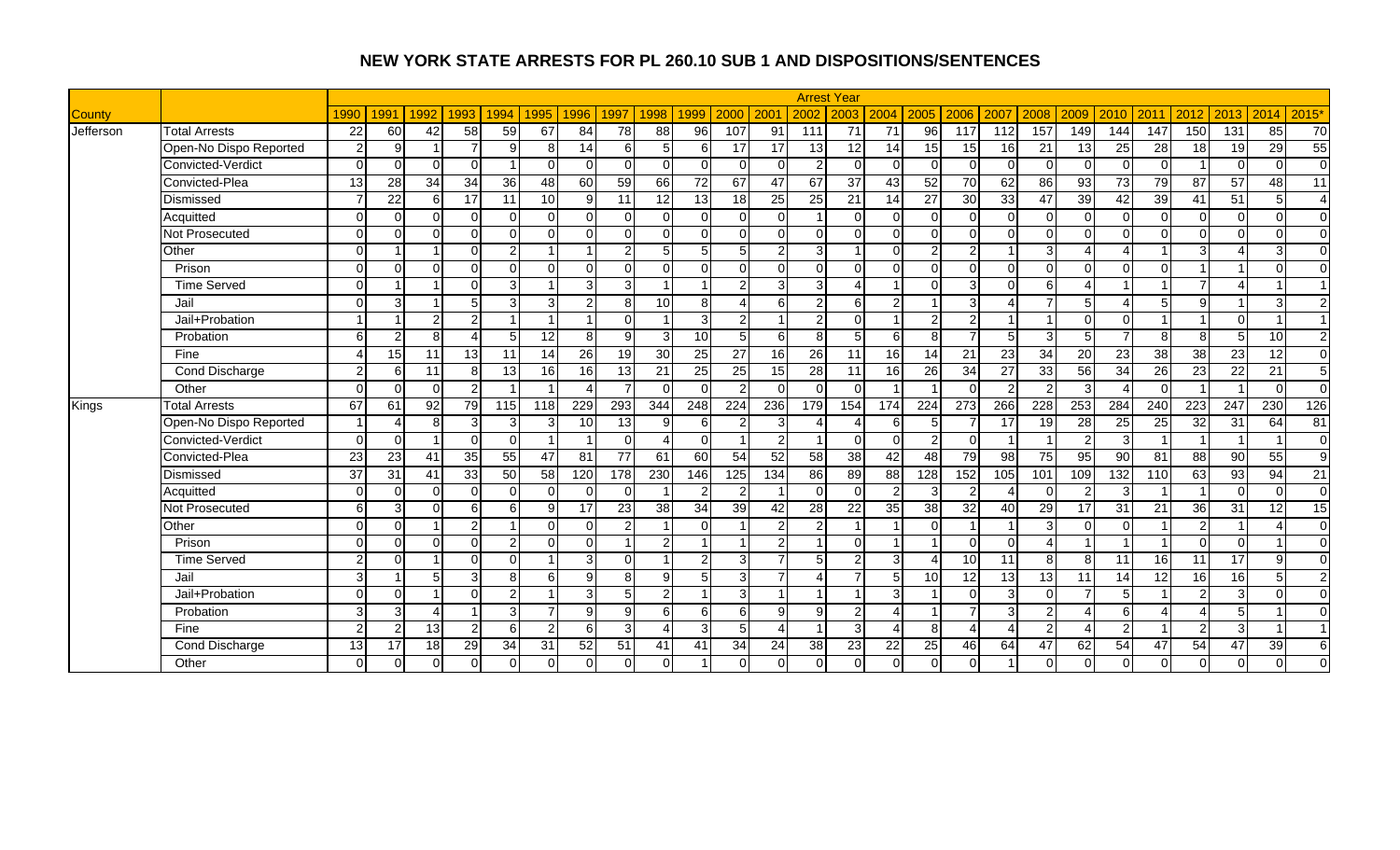|               |                        |               |                |          |                           |                            |           |                        |                |                 |                          |                          |                         | <b>Arrest Year</b> |                 |                 |                 |                 |                |                 |                         |                 |                        |                     |                 |                 |
|---------------|------------------------|---------------|----------------|----------|---------------------------|----------------------------|-----------|------------------------|----------------|-----------------|--------------------------|--------------------------|-------------------------|--------------------|-----------------|-----------------|-----------------|-----------------|----------------|-----------------|-------------------------|-----------------|------------------------|---------------------|-----------------|-----------------|
| <b>County</b> |                        | 1990          | 1991           | 1992     | 1993                      | 1995<br>1994               | 1996      | 1997                   | 1998           | 1999            | 2000                     | 2001                     | 2002                    | 2003               | 2004            | 2005            | 2006            | 2007            | 2008           | 2009            | 2010                    | 2011            | 2012                   | 2013                | 2014            | 2015*           |
| Lewis         | <b>Total Arrests</b>   | 3             |                | 5.       | 5                         | 10<br>8                    | 15        | 13                     | 17             | 16              | 21                       | 17                       | 14                      | 18                 | 31              | 33              | $\overline{20}$ | 17              | 15             | 20              | 18                      | 14              | 22                     | 24                  | $\overline{19}$ | 5               |
|               | Open-No Dispo Reported | $\Omega$      | $\Omega$       |          | $\Omega$                  | $\Omega$<br>3              | 2         | 3                      | Δ              | 5               | 8 <sup>1</sup>           | <sup>6</sup>             | $\overline{2}$          | 3                  |                 | 8               | $\overline{2}$  | $5 \square$     | 3              | $\Omega$        | Δ                       | C               | $\boldsymbol{\Lambda}$ | 5 <sub>l</sub>      | 8               | -5              |
|               | Convicted-Verdict      |               | ∩              |          | $\Omega$                  | $\Omega$<br>$\Omega$       | U         | $\Omega$               | $\Omega$       | $\Omega$        |                          | $\Omega$                 | $\Omega$                | $\Omega$           | $\Omega$        | $\Omega$        | $\Omega$        | $\Omega$        | $\Omega$       |                 | $\Omega$                | $\Omega$        | $\Omega$               | $\Omega$            | $\Omega$        | $\overline{0}$  |
|               | Convicted-Plea         |               | 5              |          | $\overline{2}$            | 3<br>$\Delta$              | q         | 5                      | 4              | 6               | $\overline{3}$           | $\boldsymbol{\varDelta}$ | 11                      | $\mathbf{Q}$       | 15              | 12              | 6               | $\Delta$        | 6 <sup>1</sup> | 10              | $\overline{13}$         | $\overline{10}$ | 14                     | 12                  | 8               | $\overline{0}$  |
|               | Dismissed              | $\mathcal{P}$ | $\mathcal{P}$  |          | $\overline{3}$            | 3                          | зІ        | 5                      | 9 <sup>1</sup> | 5               | 10                       | $\overline{7}$           | $\overline{\mathbf{A}}$ | 6                  | 9               | $\overline{11}$ | 12              |                 | $6 \mid$       | 8               | $\Omega$                | $\mathfrak{p}$  | $\overline{3}$         | $\lambda$           | 3               | $\overline{0}$  |
|               | Acquitted              | ∩             | $\Omega$       | $\Omega$ | $\overline{0}$            | $\Omega$                   | $\Omega$  | $\Omega$               | $\Omega$       | $\Omega$        | $\Omega$                 | $\Omega$                 | $\Omega$                | $\Omega$           | $\Omega$        | $\Omega$        | $\mathbf 0$     | $\Omega$        | $\Omega$       | $\Omega$        | $\Omega$                | $\Omega$        | $\mathbf 0$            |                     | $\Omega$        | $\overline{0}$  |
|               | Not Prosecuted         | ∩             | $\Omega$       | U        | $\overline{0}$            | $\Omega$<br>$\Omega$       | $\Omega$  | $\Omega$               | $\overline{0}$ | $\Omega$        | 0                        | $\Omega$                 | $\Omega$                | $\Omega$           | $\Omega$        |                 | $\Omega$        |                 | $\Omega$       | $\Omega$        | $\Omega$                | $\Omega$        | $\Omega$               | $\Omega$            | $\Omega$        | $\overline{0}$  |
|               | Other                  |               | ∩              |          | $\Omega$                  | $\Omega$<br>$\Omega$       |           | $\Omega$               | $\Omega$       | $\cap$          |                          | $\Omega$                 | $\Omega$                | $\Omega$           | $\Omega$        |                 | $\mathbf 0$     | $\Omega$        | $\Omega$       | 2               |                         | $\Omega$        |                        | $\overline{2}$      | $\Omega$        | $\overline{0}$  |
|               | Prison                 |               | $\Omega$       | ∩        | $\Omega$                  | $\Omega$<br>$\Omega$       | $\Omega$  | $\Omega$               | $\overline{0}$ | $\Omega$        | $\Omega$                 | $\Omega$                 | $\Omega$                | $\Omega$           | $\Omega$        | $\Omega$        | $\Omega$        | $\Omega$        | $\Omega$       | $\Omega$        | $\Omega$                | $\Omega$        | $\mathbf 0$            | $\Omega$            | $\Omega$        | $\overline{0}$  |
|               | <b>Time Served</b>     | $\cap$        | ∩              | $\Omega$ | $\overline{1}$            | $\Omega$<br>$\Omega$       | $\Omega$  | $\Omega$               | $\Omega$       | $\Omega$        | <sup>0</sup>             | $\Omega$                 | $\Omega$                |                    | -1              | $\overline{0}$  | $\Omega$        | $\Omega$        | $\Omega$       | $\Omega$        | $\Omega$                | $\Omega$        | $\mathbf 0$            | $\Omega$            | $\Omega$        | $\overline{0}$  |
|               | Jail                   |               |                | ∩        | $\Omega$                  | $\Omega$<br>$\Omega$       | ሰ         | $\Omega$               |                | O               | ∩                        | $\Omega$                 |                         | $\Omega$           | $\Omega$        | $\overline{0}$  |                 | $\Omega$        | $\Omega$       | ∩               | $\Omega$                |                 | $\overline{2}$         |                     | $\Omega$        | $\overline{0}$  |
|               | Jail+Probation         |               | $\Omega$       |          | $\overline{0}$            | $\Omega$                   | 21        | $\Omega$               | 0              | $\Omega$        | 0                        | $\Omega$                 | $\Omega$                | $\Omega$           | $\Omega$        | $\overline{0}$  | $\overline{0}$  | $\Omega$        | $\Omega$       | $\Omega$        | $\Omega$                | <sup>0</sup>    | $\mathbf 0$            | $\Omega$            | $\Omega$        | $\overline{0}$  |
|               | Probation              |               | ∩              |          | $\Omega$                  | $\Omega$                   | 21        | $\Omega$               | $\Omega$       | $\Omega$        | U                        | $\Omega$                 | 3                       | $\Omega$           | $\overline{3}$  | $\overline{0}$  | $\overline{2}$  | $\Omega$        | $\Omega$       | $\mathcal{P}$   |                         | $\mathcal{D}$   |                        |                     | $\Omega$        | $\overline{0}$  |
|               | Fine                   |               | 2              | $\cap$   | $\Omega$                  | $\mathfrak{p}$             | 3         |                        | $\overline{2}$ | $\overline{2}$  | $\overline{2}$           | $\overline{2}$           | $\overline{2}$          | 5                  | 61              | 8 <sup>1</sup>  |                 | $\Omega$        | 4              |                 | 8                       | 6               | 9                      | Δ                   | 6               | $\Omega$        |
|               | Cond Discharge         | ∩             | 2              | $\Omega$ | $\overline{1}$            | $\Omega$                   | 21        | 3                      | $\Omega$       | Δ               | $\Omega$                 | $\overline{2}$           | 3                       | 2                  | $\overline{3}$  | $\overline{2}$  |                 | $\mathcal{P}$   | $\Omega$       |                 | 3                       |                 | $\overline{2}$         | 4                   | $\Omega$        | $\overline{0}$  |
|               | Other                  |               | ∩              |          | $\Omega$                  | $\Omega$                   | $\Omega$  |                        |                | $\Omega$        |                          | $\Omega$                 | $\overline{2}$          |                    | $\overline{2}$  | $\overline{2}$  |                 | $\mathcal{P}$   | 2              | $\mathcal{P}$   | $\overline{\mathbf{1}}$ | $\Omega$        | $\Omega$               | $\overline{2}$      | $\overline{2}$  | $\overline{0}$  |
| Livingston    | <b>Total Arrests</b>   | q             | 7              | 10       | 12                        | 5 <sub>l</sub><br>17       | 27        | 18                     | 23             | 45              | 30 <sup>l</sup>          | 19                       | 41                      | 54                 | 35              | 46              | 53              | 40              | 30             | 47              | 30                      | 39              | 48                     | 53                  | 42              | $\overline{22}$ |
|               | Open-No Dispo Reported | $\Omega$      | 3              |          | $\overline{2}$            | $\Omega$<br>$\Omega$       | $\Omega$  |                        | $\overline{2}$ | 3               |                          | $\Omega$                 |                         |                    | 5 <sup>1</sup>  | $\overline{2}$  | $\overline{2}$  | $\overline{3}$  | $\overline{2}$ | 5               | 6                       |                 |                        | $\overline{10}$     | 16              | 20              |
|               | Convicted-Verdict      |               | ∩              |          | $\Omega$                  | $\Omega$<br>$\Omega$       | ∩         | $\Omega$               | $\Omega$       | $\Omega$        |                          | $\Omega$                 | $\Omega$                | $\Omega$           | $\Omega$        | $\Omega$        | $\mathbf 0$     | $\Omega$        | $\Omega$       |                 | $\Omega$                | $\Omega$        | $\mathbf 0$            | $\Omega$            | $\Omega$        | $\overline{0}$  |
|               | Convicted-Plea         |               | З              |          | $\boldsymbol{\varLambda}$ | 3<br>8                     | 20        | 13                     | 16             | $\overline{27}$ | 15                       | 17                       | 27                      | 33                 | 20              | 34              | 38              | 28              | 20             | 29              | 14                      | $\overline{25}$ | $\overline{33}$        | 33                  | 23              | $\overline{2}$  |
|               | Dismissed              | C             | $\overline{ }$ |          | $\overline{6}$            | 2 <sub>l</sub><br>9        |           | 4                      | 5              | 12              | 10 <sup>1</sup>          | $\overline{a}$           | 9                       | $\overline{19}$    | 10              | 8 <sup>1</sup>  | 12              | $6 \mid$        | $\overline{7}$ | $\overline{12}$ | 10                      | Q               | $\infty$               | $\overline{\infty}$ | 3               | $\overline{0}$  |
|               | Acquitted              | ∩             | ∩              | ∩        | $\overline{0}$            | $\Omega$<br>$\Omega$       | $\Omega$  | $\Omega$               | 0              | $\Omega$        | $\Omega$                 | $\Omega$                 | $\Omega$                | $\Omega$           | $\Omega$        | $\overline{0}$  | $\mathbf 0$     | $\Omega$        | $\Omega$       | $\Omega$        | $\Omega$                | $\Omega$        | $\mathbf 0$            | $\Omega$            | $\Omega$        | $\overline{0}$  |
|               | Not Prosecuted         | ∩             | $\Omega$       | U        | $\mathbf 0$               | $\Omega$<br>$\Omega$       | $\Omega$  | $\Omega$               | $\overline{0}$ | $\Omega$        | 0                        | $\Omega$                 | $\Omega$                | $\Omega$           | $\Omega$        | $\overline{0}$  | $\overline{0}$  | $\Omega$        | $\Omega$       | $\Omega$        | $\Omega$                | $\Omega$        | $\mathbf 0$            | $\Omega$            | $\Omega$        | $\overline{0}$  |
|               | Other                  |               |                |          | $\Omega$                  | $\Omega$<br>$\Omega$       | U         | $\Omega$               | $\Omega$       | 3               |                          | $\Omega$                 |                         | $\Omega$           | $\Omega$        | $\overline{2}$  |                 | 3               |                |                 | $\Omega$                |                 | $\Omega$               | $\overline{2}$      | $\Omega$        | $\overline{0}$  |
|               | Prison                 |               | ∩              | $\cap$   | $\mathbf 0$               | $\Omega$<br>$\Omega$       | $\Omega$  | $\Omega$               | $\mathbf{0}$   | $\Omega$        | $\Omega$                 | $\Omega$                 | $\Omega$                | $\Omega$           | $\Omega$        | $\overline{0}$  | $\Omega$        | $\Omega$        |                | ∩               | $\Omega$                | $\Omega$        | $\Omega$               |                     | $\Omega$        | $\overline{0}$  |
|               | <b>Time Served</b>     | ∩             | $\Omega$       |          | $\mathbf 0$               | $\Omega$<br>$\Omega$       |           | $\Omega$               | $\Omega$       | $\Omega$        | $\Omega$                 | $\overline{\mathbf{1}}$  | $\overline{\mathbf{A}}$ | Δ                  |                 | $\Omega$        | $\overline{2}$  |                 | $\Omega$       | $\mathfrak{p}$  | $\overline{ }$          | $\Omega$        | $\mathbf 0$            | $\Omega$            | $\Omega$        | $\overline{0}$  |
|               | Jail                   | ົ             | ∩              | ∩        | -1                        | $\Omega$<br>5              | $\lambda$ | 4                      |                | Δ               | <sup>n</sup>             | -1                       | 3                       |                    | $\overline{2}$  | 5               | 3               | 9 <sup>1</sup>  |                |                 | 2                       |                 | 5                      |                     | 5               | $\overline{0}$  |
|               | Jail+Probation         |               | $\Omega$       |          | $\Omega$                  | $\Omega$<br>$\overline{1}$ |           |                        | $\Omega$       |                 |                          |                          | $\overline{2}$          |                    | 1               |                 | 3 <sup>l</sup>  | $\Omega$        | 2              |                 | 3                       |                 | $\Omega$               |                     | $\Omega$        | $\Omega$        |
|               | Probation              | $\mathcal{P}$ |                |          |                           | 2<br>$\Omega$              | 5         | $\Omega$               | 5 <sub>l</sub> | 9               | $\overline{\phantom{a}}$ |                          | 3                       | 6                  | $\mathfrak{p}$  | $\overline{5}$  | 10              | $5\overline{5}$ | 3              | 6               |                         | 3               | 3                      | $\overline{3}$      | 3               | $\overline{1}$  |
|               | Fine                   |               | 2              |          | 2                         |                            | 6         | $\overline{A}$         | 8              | 10              | 8 <sup>1</sup>           | 13                       | 15                      | 13                 | 10 <sup>1</sup> | 16              | $\overline{15}$ | $\mathbf{8}$    | $\overline{7}$ | 11              | 5                       | 14              | 21                     | 23                  | 14              | $\Omega$        |
|               | Cond Discharge         | $\Omega$      | ∩              | ∩        | $\overline{0}$            | $\Omega$                   | зI        | $\boldsymbol{\Lambda}$ | $\overline{2}$ | 2               |                          | $\Omega$                 | 3                       | 5                  |                 | 6               | 3               | $5 \square$     | 6              | 5               | 2                       | 3               | $\overline{2}$         |                     | 1               | $\overline{1}$  |
|               | Other                  |               |                |          | $\overline{0}$            | $\Omega$<br>$\Omega$       |           | $\Omega$               | $\Omega$       |                 |                          | $\Omega$                 | 0                       | $\Omega$           | $\Omega$        |                 | $\overline{2}$  |                 | $\Omega$       |                 |                         | O               | $\overline{2}$         | $\Omega$            | $\Omega$        | $\Omega$        |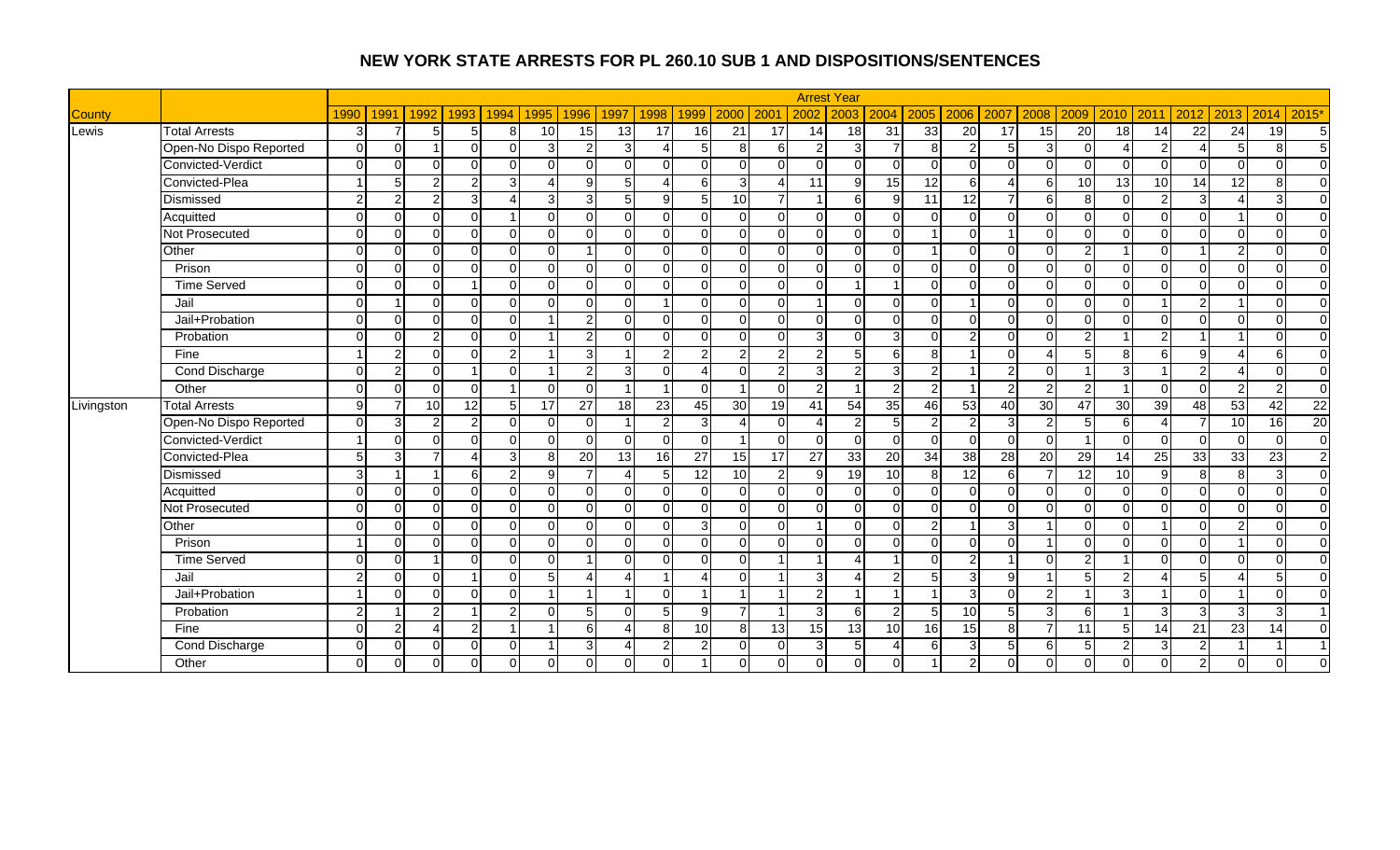|               |                        |                |               |                 |                        |                        |                          |                |                 |                |                          |                 |                 |                 | <b>Arrest Year</b> |                 |                 |                 |               |                |          |                        |                |                         |                 |                 |                        |
|---------------|------------------------|----------------|---------------|-----------------|------------------------|------------------------|--------------------------|----------------|-----------------|----------------|--------------------------|-----------------|-----------------|-----------------|--------------------|-----------------|-----------------|-----------------|---------------|----------------|----------|------------------------|----------------|-------------------------|-----------------|-----------------|------------------------|
| <b>County</b> |                        | 1990           | 1991          | 1992            | 1993                   | 1994                   | 1995                     | 1996           | 1997            | 1998           | 1999                     | 2000            | 200             | 2002            | 2003               | 2004            | 2005 2006       |                 | 2007          | 2008           | 2009     | 2010                   | 2011           | 2012                    | 2013            | 2014            | 2015'                  |
| Madison       | <b>Total Arrests</b>   | 7              | 15            | 12              | 16                     | 11                     | 12                       | 17             | $\overline{29}$ | 35             | 32                       | 41              | $\overline{28}$ | 21              | 27                 | 29              | 29              | $\overline{13}$ | 23            | 19             | 32       | 19                     | 20             | 32                      | $\overline{17}$ | $\overline{17}$ | 21                     |
|               | Open-No Dispo Reported | $\overline{2}$ |               |                 | 3                      |                        |                          | $\mathbf{3}$   | 6               | Δ              |                          |                 | 5               | 3               |                    | 8 <sup>1</sup>  | 5               |                 | 2             | 3              | З        |                        | 6              | 7                       | Δ               | 9               | $\overline{15}$        |
|               | Convicted-Verdict      | $\Omega$       | $\Omega$      | $\Omega$        | $\Omega$               | $\Omega$               | $\Omega$                 |                | $\Omega$        | $\Omega$       | $\Omega$                 | $\Omega$        | $\Omega$        | $\Omega$        |                    | $\Omega$        | $\Omega$        | $\Omega$        |               | $\Omega$       |          | $\Omega$               | $\cap$         | $\Omega$                | $\Omega$        | $\Omega$        | $\Omega$               |
|               | Convicted-Plea         | 2              | 11            |                 | 8 <sup>1</sup>         | 6                      | 9                        | 11             | 16              | 21             | 21                       | 24              | 13              | 10 <sup>1</sup> | 18                 | 17 <sup>1</sup> | $\overline{20}$ | 8               | 12            | $\mathbf{Q}$   | 21       | 12                     | $\mathbf{8}$   | 17                      | $\overline{7}$  | 5               | $\boldsymbol{\Lambda}$ |
|               | Dismissed              | $\overline{3}$ | $\mathcal{P}$ | 5 <sup>1</sup>  | 5 <sub>l</sub>         | $\boldsymbol{\Lambda}$ | $\overline{2}$           | $\overline{3}$ | 6               | $\overline{7}$ | $\epsilon$               | 10 <sup>1</sup> | $\mathfrak{g}$  | 8 <sup>1</sup>  | 6                  | $\mathbf{3}$    | $\overline{3}$  | $\overline{4}$  | 6             | $\overline{ }$ | 6        | 5                      | 6 <sup>1</sup> | 6                       | 5 <sub>l</sub>  | 3               | $\overline{0}$         |
|               | Acquitted              | $\Omega$       | $\Omega$      | ΩI              | $\Omega$               | $\Omega$               | $\Omega$                 | $\Omega$       | $\Omega$        | $\Omega$       | $\Omega$                 | $\Omega$        | $\Omega$        | $\Omega$        |                    | $\Omega$        | $\Omega$        | $\Omega$        | $\Omega$      | $\Omega$       | $\Omega$ |                        | $\Omega$       | $\Omega$                | $\Omega$        | $\Omega$        | $\overline{0}$         |
|               | Not Prosecuted         | $\Omega$       | $\Omega$      | $\Omega$        | $\Omega$               | $\Omega$               | $\Omega$                 | $\Omega$       | $\Omega$        | $\Omega$       | $\Omega$                 | $\Omega$        | n.              | $\Omega$        | $\Omega$           | $\Omega$        | $\Omega$        | $\Omega$        | $\Omega$      | $\Omega$       | $\Omega$ | $\Omega$               | $\Omega$       | $\Omega$                | $\Omega$        | $\Omega$        | $\Omega$               |
|               | Other                  | $\Omega$       |               | $\mathcal{D}$   | $\Omega$               | $\Omega$               | $\Omega$                 | $\cap$         |                 | 3              |                          | 3               |                 | $\Omega$        | $\Omega$           |                 |                 | $\Omega$        | વ             | $\Omega$       |          | $\Omega$               | $\Omega$       | $\overline{2}$          |                 | $\Omega$        | $\overline{2}$         |
|               | Prison                 | $\Omega$       | $\Omega$      | $\Omega$        | $\Omega$               | $\Omega$               | $\Omega$                 | $\Omega$       | $\Omega$        | $\Omega$       | $\Omega$                 | $\Omega$        | $\Omega$        | $\Omega$        | $\Omega$           | $\Omega$        | $\Omega$        | $\Omega$        |               | $\Omega$       | $\Omega$ | $\Omega$               | $\Omega$       | $\overline{\mathsf{o}}$ | $\Omega$        | $\Omega$        | $\Omega$               |
|               | <b>Time Served</b>     | $\Omega$       | $\Omega$      | $\cap$          | $\mathbf{0}$           | $\Omega$               | $\Omega$                 | 1              |                 | $\Omega$       | $\Omega$                 | $\Omega$        | $\Omega$        | $\Omega$        | $\Omega$           | $\Omega$        | $\Omega$        | $\Omega$        |               | $\Omega$       | $\Omega$ | $\Omega$               | $\cap$         | $\overline{0}$          | $\Omega$        | $\Omega$        | $\overline{0}$         |
|               | Jail                   | $\Omega$       |               | $\Omega$        | $\Omega$               | $\Omega$               | $\Omega$                 | $\overline{3}$ | $\Delta$        | Δ              | 3                        | 5               | 2               | $\overline{2}$  | $6 \mid$           | $\overline{3}$  | $\overline{2}$  |                 |               | $\Omega$       | 6        | $\Omega$               | 2              | $\overline{2}$          |                 | $\overline{2}$  | $\overline{0}$         |
|               | Jail+Probation         | $\Omega$       | $\Omega$      | $\Omega$        | $\Omega$               |                        | $\Omega$                 | $\Omega$       | $\mathcal{P}$   | $\overline{2}$ | $\Omega$                 |                 | $\Omega$        | $\Omega$        | $\Omega$           | $\Omega$        |                 | $\Omega$        | $\Omega$      | $\Omega$       | U        | $\Omega$               | $\Omega$       | $\Omega$                |                 |                 | $\mathbf{0}$           |
|               | Probation              | $\Omega$       | 2             | $\mathcal{D}$   | 3 <sup>l</sup>         |                        | $\overline{2}$           | $\mathbf{3}$   |                 |                |                          |                 | 3               |                 | 3                  |                 | $\overline{2}$  |                 | $\Omega$      |                | ှာ.      | 2                      | $\mathcal{D}$  |                         |                 | $\Omega$        | $\mathbf 0$            |
|               | Fine                   | 2              | 3             | $\Omega$        | $5\phantom{1}$         | $\overline{3}$         | 5                        | Δ              | 6               | 11             | 11                       | 10              |                 | 4               | $\mathbf{9}$       | 8 <sup>1</sup>  |                 | 4               | 3             | 8              |          | 6                      | $\mathfrak{p}$ | 7                       | $\Omega$        | $\overline{2}$  | $\overline{1}$         |
|               | <b>Cond Discharge</b>  | $\Omega$       | 5             | $\overline{2}$  | $\Omega$               |                        | $\overline{2}$           | $\Omega$       | $\overline{2}$  | 3              | $\overline{2}$           | $\overline{3}$  | Δ               | 2               | -1                 | $\overline{2}$  | 8               | $\overline{c}$  | $\Delta$      | $\overline{1}$ |          | $\boldsymbol{\Lambda}$ | $\overline{2}$ | $\boldsymbol{\Lambda}$  | Δ               | $\Omega$        | 3                      |
|               | Other                  | $\Omega$       | $\Omega$      | $\cap$          | $\Omega$               | $\Omega$               | $\Omega$                 | $\Omega$       | $\Omega$        | $\Omega$       | $\Omega$                 | $\Omega$        | $\Omega$        | -1              | $\Omega$           | $\Omega$        | $\Omega$        | $\Omega$        |               | $\Omega$       |          | $\Omega$               | $\Omega$       | $\Omega$                | $\Omega$        | $\Omega$        | $\overline{0}$         |
| Monroe        | <b>Total Arrests</b>   | 98             | 116           | 91              | 103                    | 154                    | 160                      | 192            | 156             | 164            | 172                      | 171             | 138             | 130             | 113                | 117             | 121             | 147             | 163           | 157            | 184      | 157                    | 167            | 156                     | 166             | 161             | 83                     |
|               | Open-No Dispo Reported | $\Omega$       | 3             | $\Omega$        | $\Omega$               |                        | 6                        | 3              | 2               |                |                          | 8               | 3               | 6               | 5 <sup>5</sup>     |                 | $\Omega$        | 8               |               | 8              |          |                        |                |                         | 13              | $\overline{58}$ | 67                     |
|               | Convicted-Verdict      | $\Omega$       | $\Omega$      |                 |                        |                        | $\overline{2}$           | ΩI             | 0               |                |                          | 2               | $\overline{0}$  |                 | $\overline{2}$     | 2               | $\overline{2}$  | $\overline{4}$  |               | 3              |          | 3                      |                |                         | $\Omega$        | 3               | $\overline{0}$         |
|               | Convicted-Plea         | 39             | 43            | 45              | 43                     | 75                     | 61                       | 98             | 84              | 89             | 99                       | 80              | 58              | 57              | 47                 | 49              | 52              | 76              | 73            | 75             | 82       | $\overline{72}$        | 87             | $\overline{72}$         | 83              | $\overline{54}$ | $\overline{7}$         |
|               | Dismissed              | 49             | 54            | 35              | 48                     | 60                     | 75                       | 65             | 53              | 59             | 56                       | 70              | 68              | 60              | 46                 | 56              | $\overline{60}$ | 48              | 60            | 56             | 72       | 66                     | 66             | 70                      | 56              | 40              | 9                      |
|               | Acquitted              |                | $\Omega$      | $\Omega$        | $\overline{0}$         | $\Omega$               |                          | $\Omega$       | $\Omega$        | -1             | $\overline{\phantom{a}}$ | 2               | $\overline{2}$  |                 |                    |                 | $\Omega$        | $\overline{2}$  |               | Δ              | 2        | $\Omega$               |                | $\mathbf 0$             |                 | $\mathbf 0$     | $\overline{0}$         |
|               | Not Prosecuted         | $\Omega$       | $\Omega$      | $\Omega$        | $\Omega$               | 4                      | $\boldsymbol{\varDelta}$ | 6              | 2               | 3              | 2                        |                 | $\Omega$        | $\Omega$        | $\Omega$           | $\Omega$        |                 | $\Omega$        | $\mathcal{B}$ | $\Omega$       | ົ        |                        |                | $\Omega$                | $\overline{2}$  | $\Omega$        | $\overline{0}$         |
|               | Other                  | Q              | 16            | 10 <sup>1</sup> | 11                     | 13                     | 11                       | 20             | 15              | 10             | 11                       | 8               | $\overline{7}$  |                 | $\mathbf{Q}$       |                 | 6               | 9               | 11            | 11             | 13       | 8                      |                | 9                       | 11              | 6               | $\mathbf 0$            |
|               | Prison                 | $\Omega$       | $\Omega$      | $\Omega$        | $\Omega$               | $\Omega$               | $\Omega$                 |                | $\Omega$        | $\Omega$       | $\Omega$                 | $\Omega$        | $\Omega$        | $\Omega$        | $\Omega$           | $\overline{2}$  | $\Omega$        |                 |               |                | $\Omega$ | $\Omega$               | $\Omega$       | $\Omega$                | $\Omega$        | $\Omega$        | $\Omega$               |
|               | <b>Time Served</b>     | $\overline{2}$ | Δ             | 5               | 3                      | 2 <sub>l</sub>         |                          | 1              | $\Omega$        | $\Omega$       | $\Omega$                 | $\overline{2}$  | $\Omega$        | 1               | $\overline{3}$     |                 | $\overline{2}$  | 4               | $\Omega$      |                | $\Omega$ | 2                      |                | $\overline{2}$          | $6 \mid$        |                 | $\overline{1}$         |
|               | Jail                   | 9              | 3             | Δ               | $\overline{7}$         | 22                     | 15                       | 21             | 25              | 19             | 26                       | 14              | 11              | 14              | 11                 | 5 <sub>l</sub>  | 8               | 17              | 15            | 14             | 13       | 14                     | 12             | 11                      | 17              | 9               | $\overline{0}$         |
|               | Jail+Probation         | 5              | $\Omega$      | $\overline{2}$  | $\overline{2}$         | $\mathbf{3}$           | 2                        | $\overline{3}$ | $\overline{2}$  | 6              |                          |                 | Δ               |                 | $\overline{1}$     |                 |                 | 3               | $\mathcal{P}$ | 5              | 2        | $\mathcal{P}$          | $\overline{3}$ | $\overline{2}$          | $\Omega$        |                 | $\Omega$               |
|               | Probation              | 11             |               | 10 <sup>1</sup> | 8 <sup>1</sup>         | 13                     | 13                       | 22             | 28              | 22             | 32                       | 19              | 13              | 6               | 10 <sup>1</sup>    | 9 <sub>l</sub>  | 11              | 20              | 13            | 10             | 12       | 8                      | 10             | 9                       | $6 \mid$        | 11              | $\Omega$               |
|               | Fine                   |                |               |                 | $\boldsymbol{\Lambda}$ | 4                      | $\Omega$                 | 4              | $\overline{7}$  | 6              | 5                        | 8               | 6               | 5               | 5 <sup>1</sup>     | 6 <sup>1</sup>  | $\overline{4}$  | 10              | 10            | 17             |          | 10                     |                | $\boldsymbol{\Lambda}$  | 5 <sup>1</sup>  |                 | $\Omega$               |
|               | <b>Cond Discharge</b>  | 10             | 30            | 21              | 20                     | 29                     | 32                       | 45             | 22              | 36             | 33                       | 38              | 24              | 30              | 19                 | 27              | 26              | 25              | 36            | 29             | 52       | 37                     | 55             | 43                      | 49              | 34              | 6                      |
|               | Other                  |                |               | $\Omega$        | $\mathbf 0$            | $\mathbf{3}$           | $\Omega$                 |                | $\Omega$        |                |                          | $\overline{0}$  | $\Omega$        |                 | $\overline{0}$     | $\overline{0}$  | $\overline{2}$  | $\Omega$        |               |                |          |                        | $\Omega$       | $\overline{2}$          | $\Omega$        | $\Omega$        | $\Omega$               |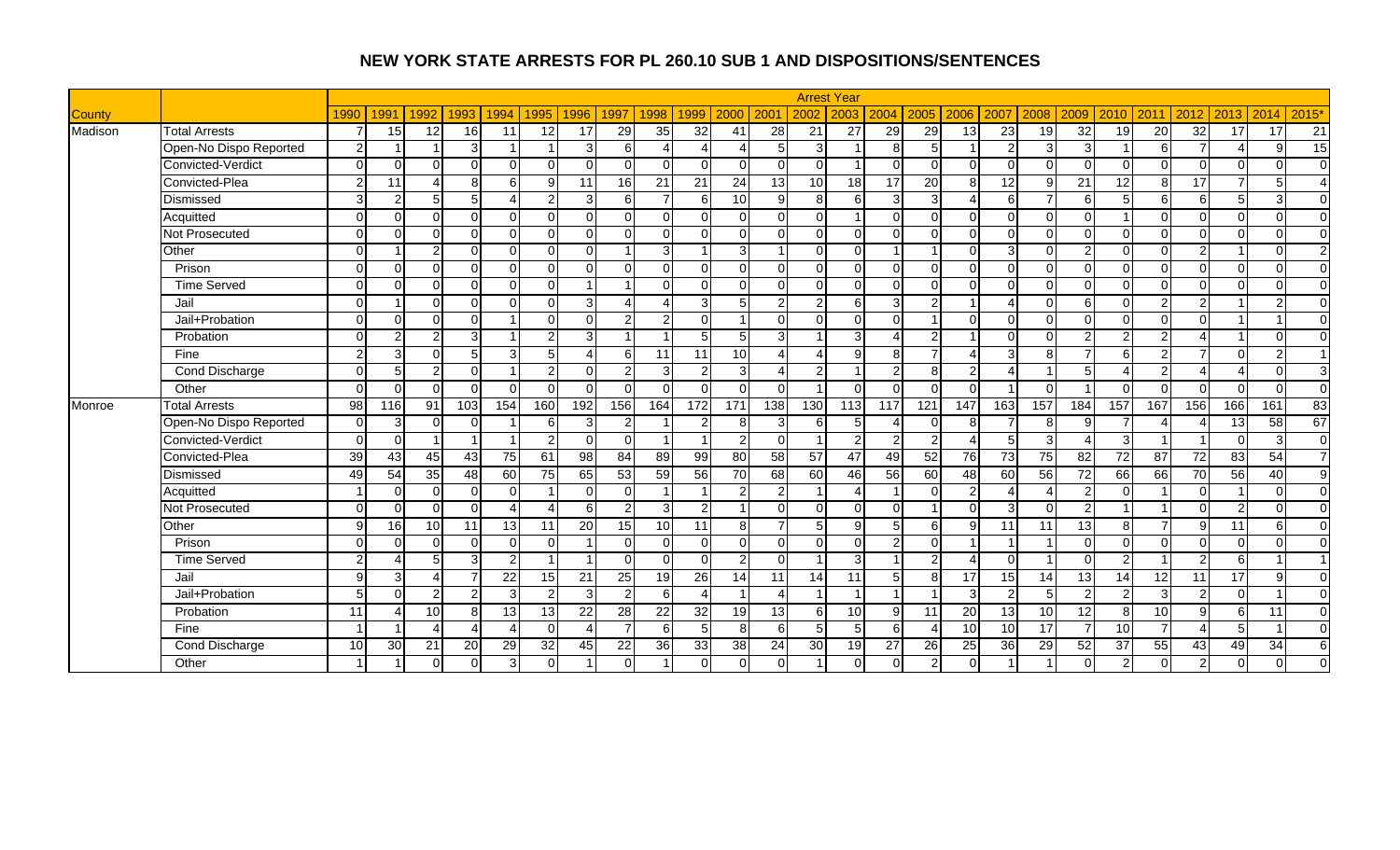|               |                        |                |                 |                 |                |                 |                 |                |                 |                         |                         |                 |                |                 | <b>Arrest Year</b> |                |                 |                          |                   |                |               |                      |                 |                          |                |                          |                |
|---------------|------------------------|----------------|-----------------|-----------------|----------------|-----------------|-----------------|----------------|-----------------|-------------------------|-------------------------|-----------------|----------------|-----------------|--------------------|----------------|-----------------|--------------------------|-------------------|----------------|---------------|----------------------|-----------------|--------------------------|----------------|--------------------------|----------------|
| <b>County</b> |                        | 1990           | 1991            | 1992            | 1993           | 1994            | 1995            | 1996           | 1997            | 1998                    | 1999                    | 2000            | 200            | 2002            | 2003               | 2004           | 2005            | 2006                     | 2007              | 2008           | 2009          | 2010                 | 2011            | 2012                     | 2013           | 2014                     | 2015'          |
| Montgomery    | <b>Total Arrests</b>   | 24             | 38              | 41              | 32             | 53              | 93              | 53             | 48              | 54                      | 80                      | 66              | 68             | 51              | $\overline{37}$    | 44             | 56              | $\overline{53}$          | 49                | 33             | 34            | 56                   | 52              | 44                       | 32             | $\overline{36}$          | 22             |
|               | Open-No Dispo Reported |                |                 | $\mathcal{P}$   | $\Omega$       | Δ               | $\overline{2}$  | $\overline{2}$ | $\overline{2}$  |                         |                         | 15              | $\overline{9}$ |                 |                    | 5 <sup>1</sup> |                 | $\boldsymbol{\varDelta}$ |                   | $\Omega$       | ∩             | 6                    | 10 <sup>1</sup> | 5                        | 10             | $\boldsymbol{\varDelta}$ | 15             |
|               | Convicted-Verdict      | $\Omega$       | $\Omega$        | $\cap$          |                | $\Omega$        | $\Omega$        |                | $\Omega$        | $\Omega$                | 6                       |                 | $\Omega$       | $\Omega$        | $\Omega$           | $\Omega$       | $\Omega$        |                          |                   | $\mathfrak{p}$ |               | $\Omega$             | $\Omega$        | $\Omega$                 | $\Omega$       | $\Omega$                 | $\overline{0}$ |
|               | Convicted-Plea         | 19             | 28              | 34              | 25             | 42              | 79              | 41             | 33              | 39                      | 58                      | 39              | 51             | 38              | $\overline{26}$    | 31             | 44              | 43                       | 41                | 24             | 31            | 42                   | 34              | 35                       | 18             | 31                       | 6              |
|               | Dismissed              | $\mathfrak{p}$ |                 | 3               | $\overline{4}$ | $\overline{A}$  | 10              |                | 11              | $\overline{7}$          | 12                      | 8 <sup>1</sup>  | $\overline{7}$ | $\overline{7}$  | 8                  | 5 <sub>l</sub> | 11              | 5                        | 2                 | $\Delta$       |               | 6                    | 8               | $\overline{3}$           | $\overline{A}$ |                          | $\mathbf{1}$   |
|               | Acquitted              | $\Omega$       |                 | $\Omega$        | $\Omega$       |                 | $\Omega$        | $\Omega$       | $\Omega$        | $\Omega$                | $\Omega$                | $\Omega$        | $\Omega$       | $\Omega$        | $\Omega$           | $\Omega$       | $\Omega$        | $\Omega$                 |                   | $\overline{2}$ |               | $\Omega$             | $\Omega$        | $\Omega$                 | $\Omega$       | $\Omega$                 | $\Omega$       |
|               | Not Prosecuted         | $\Omega$       | $\Omega$        | $\Omega$        | $\Omega$       | $\Omega$        | $\Omega$        | $\Omega$       | $\Omega$        | $\Omega$                | $\Omega$                | $\Omega$        | $\Omega$       | $\Omega$        | $\Omega$           | $\Omega$       | $\Omega$        | $\Omega$                 | $\Omega$          | $\Omega$       | $\Omega$      | $\Omega$             | $\Omega$        | $\Omega$                 | $\Omega$       | $\Omega$                 | $\Omega$       |
|               | Other                  | $\mathcal{P}$  |                 | C               | $\overline{2}$ | $\mathfrak{p}$  | $\overline{2}$  | $\overline{2}$ | $\overline{2}$  | $\overline{7}$          | 3                       | 3               |                | $\overline{2}$  | $\overline{2}$     | $\overline{3}$ | $\Omega$        | $\Omega$                 |                   |                |               |                      | $\Omega$        |                          | $\Omega$       | $\Omega$                 | $\mathbf{0}$   |
|               | Prison                 | $\Omega$       | $\Omega$        | $\cap$          | $\Omega$       | $\Omega$        | $\Omega$        | $\Omega$       | $\Omega$        | $\Omega$                | $\Omega$                | $\Omega$        | $\Omega$       | $\Omega$        | $\Omega$           | $\Omega$       | $\Omega$        | $\Omega$                 |                   | $\Omega$       | ∩             | $\Omega$             | $\cap$          | $\Omega$                 | $\Omega$       | $\Omega$                 | $\Omega$       |
|               | <b>Time Served</b>     | $\mathfrak{p}$ |                 |                 | $\overline{2}$ | $\overline{3}$  | 3               |                | $\overline{2}$  |                         |                         |                 | 5              | $\overline{2}$  |                    | $\overline{3}$ | 3               | $\Omega$                 | $\mathbf{\Omega}$ |                | $\mathcal{D}$ | $\Omega$             | 3               | $\overline{2}$           | $\overline{2}$ | $\Omega$                 | $\overline{0}$ |
|               | Jail                   | Δ              | 2               | 5               | $\overline{3}$ | $\overline{2}$  | $\overline{7}$  | $\mathbf{3}$   | 3               | 3                       | 3                       | 3               | Δ              | $\overline{2}$  | $\overline{2}$     | $\mathbf{2}$   |                 | 8                        |                   | 6              | 3             | $\overline{7}$       |                 | $\overline{2}$           | $\overline{2}$ | 4                        | $\overline{1}$ |
|               | Jail+Probation         | $\overline{3}$ | 2               | $\overline{2}$  | $\Omega$       |                 | $\Omega$        | $\Omega$       | $\Omega$        | $\overline{\mathbf{A}}$ | $\Omega$                |                 | $\Omega$       | $\Omega$        | $\Omega$           | $\Omega$       | $\overline{2}$  | $\Omega$                 | $\Omega$          | $\Omega$       | U             |                      | $\Omega$        | $\Omega$                 | $\Omega$       | $\Omega$                 | $\overline{0}$ |
|               | Probation              | $\mathfrak{p}$ |                 |                 | 2 <sub>l</sub> |                 | 7               | $\mathbf{3}$   |                 | $\Omega$                | 3                       |                 | $\Omega$       | $\overline{2}$  | $\Omega$           |                | $\Omega$        |                          |                   |                |               | 2                    |                 |                          | $\Omega$       | $\Omega$                 | $\overline{0}$ |
|               | Fine                   |                | 9               | 18              | 13             | $\overline{17}$ | $\overline{31}$ | 26             | 15              | $\overline{27}$         | 39                      | 32              | 35             | $\overline{25}$ | 21                 | 17             | 34              | 24                       | $\overline{22}$   | 15             | 26            | $\overline{29}$      | 23              | $\overline{27}$          | $\overline{9}$ | $\overline{26}$          | $\overline{5}$ |
|               | <b>Cond Discharge</b>  |                | 13              |                 | 6              | $\frac{1}{8}$   | 31              | $9 \mid$       | 12              | $\overline{7}$          | 13                      |                 | 3              | 6               | $\overline{2}$     | $6 \mid$       | $\overline{3}$  | $\overline{7}$           | q                 | 2              |               | 3                    | 2               | ω                        | 5 <sub>1</sub> |                          | $\overline{0}$ |
|               | Other                  | $\Omega$       | $\Omega$        | $\Omega$        | $\Omega$       | $\Omega$        | $\Omega$        | $\cap$         | $\Omega$        | $\Omega$                | $\overline{2}$          |                 | Δ              |                 | $\Omega$           | $\overline{2}$ |                 | $\boldsymbol{\Lambda}$   | $\mathcal{P}$     |                | $\cap$        | $\Omega$             |                 | $\Omega$                 | $\Omega$       | $\Omega$                 | $\overline{0}$ |
| Nassau        | <b>Total Arrests</b>   | 10             | 20              | 18 <sup>l</sup> | 32             | 50              | 51              | 70             | $\frac{105}{2}$ | $\overline{98}$         | 86                      | 83              | 116            | 100             | 114                | 117            | 99              | 118                      | 123               | 122            | 170           | 121                  | 145             | 125                      | 131            | $\overline{134}$         | 52             |
|               | Open-No Dispo Reported |                |                 |                 | $\Omega$       | $\Omega$        | 2               | ΩI             | 2               | $\overline{2}$          |                         | 10 <sup>1</sup> | $6 \mid$       | 5               | 3                  | 3              | $\overline{4}$  | 3                        |                   |                |               |                      |                 |                          | 16             | 54                       | 46             |
|               | Convicted-Verdict      | $\Omega$       | $\Omega$        | ∩               | $\Omega$       | $\Omega$        | $\Omega$        | ΩI             | $\Omega$        |                         | $\Omega$                | $\Omega$        | $\overline{0}$ |                 |                    | $\overline{0}$ | $\Omega$        |                          |                   | $\Omega$       | ∩             | $\Omega$             |                 | $\overline{0}$           | $\Omega$       | $\Omega$                 | $\overline{0}$ |
|               | Convicted-Plea         |                | $\overline{13}$ | 15              | 23             | 40              | 42              | 51             | 84              | 75                      | 71                      | 61              | 90             | 77              | 93                 | 105            | 83              | 102                      | 106               | 96             | 133           | 81                   | 97              | 81                       | 77             | $\overline{55}$          | $\overline{4}$ |
|               | Dismissed              |                | 5               |                 | 8 <sup>1</sup> | $\overline{7}$  | 7               | 15             | 18              | 17                      | 12                      | 11              | 20             | 16              | 16                 | 8 <sup>1</sup> | 10 <sup>1</sup> | 12                       | 11                | 22             | 30            | 32                   | 38              | 37                       | 38             | 23                       | $\overline{2}$ |
|               | Acquitted              |                | $\Omega$        |                 | $\mathbf 0$    | $\Omega$        | $\Omega$        | 1              | $\Omega$        | -1                      | $\Omega$                | $\Omega$        | $\Omega$       | $\Omega$        | $\Omega$           | $\overline{0}$ |                 | $\Omega$                 |                   |                | 2             |                      |                 |                          | $\Omega$       | $\mathbf 0$              | $\overline{0}$ |
|               | Not Prosecuted         | $\Omega$       | $\Omega$        | ΩI              | $\Omega$       | $\Omega$        | $\Omega$        | $\Omega$       | $\Omega$        | $\Omega$                | $\Omega$                | $\Omega$        | $\Omega$       | $\Omega$        | $\Omega$           | $\Omega$       | $\Omega$        | $\Omega$                 | $\Omega$          | $\Omega$       | $\Omega$      | $\Omega$             | $\Omega$        | $\Omega$                 | $\Omega$       | $\Omega$                 | $\overline{0}$ |
|               | Other                  | $\Omega$       |                 | $\cap$          |                | $\overline{3}$  | $\Omega$        | 3              |                 | $\overline{2}$          |                         |                 | $\Omega$       |                 | $\Omega$           |                |                 | $\Omega$                 |                   |                |               | $\Omega$             |                 | $\overline{2}$           | $\Omega$       | $\overline{2}$           | $\mathbf 0$    |
|               | Prison                 | $\Omega$       | $\Omega$        | $\Omega$        | $\Omega$       | $\Omega$        | $\Omega$        | $\Omega$       | $\Omega$        | $\Omega$                | $\Omega$                | $\Omega$        | $\Omega$       | $\Omega$        | $\Omega$           | $\Omega$       | $\Omega$        | $\Omega$                 |                   | $\Omega$       | ∩             | $\Omega$             | $\Omega$        |                          | $\Omega$       | $\Omega$                 | $\Omega$       |
|               | <b>Time Served</b>     | $\Omega$       | $\Omega$        | $\Omega$        | $\overline{2}$ | $\overline{3}$  | 3               | 6              | 6               | $\overline{2}$          | $\overline{\mathbf{A}}$ | $\Omega$        | $\overline{2}$ | $\overline{3}$  | $\overline{3}$     | $\overline{3}$ |                 | 9                        | 5                 | $\overline{ }$ | 5             | $\blacktriangleleft$ |                 | 6                        | $\overline{7}$ | $\overline{2}$           | 2              |
|               | Jail                   | $\Omega$       | 3               | $\mathcal{P}$   | $\overline{2}$ | 4               | 9               | 12             | 12              | 10                      | 17                      | <b>16</b>       | 15             | 18              | 11                 | 15             | 12              | 15                       | 22                | 16             | 28            | 13                   | 12              | 12                       | 15             | 5                        | $\overline{2}$ |
|               | Jail+Probation         | $\Omega$       |                 |                 | $\Omega$       | 3 <sup>1</sup>  | 2               | 1              | Δ               | 3                       | Δ                       |                 | $\mathfrak{p}$ | Δ               | 2                  | 5 <sup>1</sup> | 5 <sub>l</sub>  | $\overline{7}$           |                   | $\overline{ }$ | 8             |                      | $\overline{3}$  | $\boldsymbol{\varDelta}$ | $\Omega$       |                          | $\Omega$       |
|               | Probation              | $\mathfrak{p}$ | 3               | 3               | $\Delta$       | $\overline{7}$  | 6               | $\lambda$      | 10              | 8                       | 8                       |                 | 15             | 10 <sup>1</sup> | 20                 | 16             | 20              | $\overline{7}$           | 10                | 11             | 16            | 11                   | $\mathfrak{D}$  |                          | $\Delta$       | $\overline{2}$           | $\Omega$       |
|               | Fine                   | $\Omega$       | 5               | 6               | 12             | 21              | 19              | 21             | 45              | 44                      | 35                      | 36 <sup>1</sup> | 47             | $\overline{34}$ | 46                 | 53             | 32              | 40                       | 37                | 31             | 43            | 31                   | 38              | 29                       | 18             | 10                       | $\overline{0}$ |
|               | Cond Discharge         | $\overline{2}$ |                 | 3               | 3              | $\overline{2}$  | 2               |                | $\overline{7}$  | 9                       | 6                       |                 | 8              | 9               | 13                 | 13             | 13              | 24                       | 26                | 22             | 33            | 24                   | 36              | 25                       | 33             | 35                       | $\overline{0}$ |
|               | Other                  | $\Omega$       | $\Omega$        | 0               | $\Omega$       | $\Omega$        |                 |                | $\Omega$        |                         |                         | $\Omega$        |                | $\Omega$        | $\Omega$           | $\overline{0}$ | $\Omega$        |                          |                   | $\overline{2}$ |               |                      | U               | $\Omega$                 | $\Omega$       | $\Omega$                 | $\mathbf 0$    |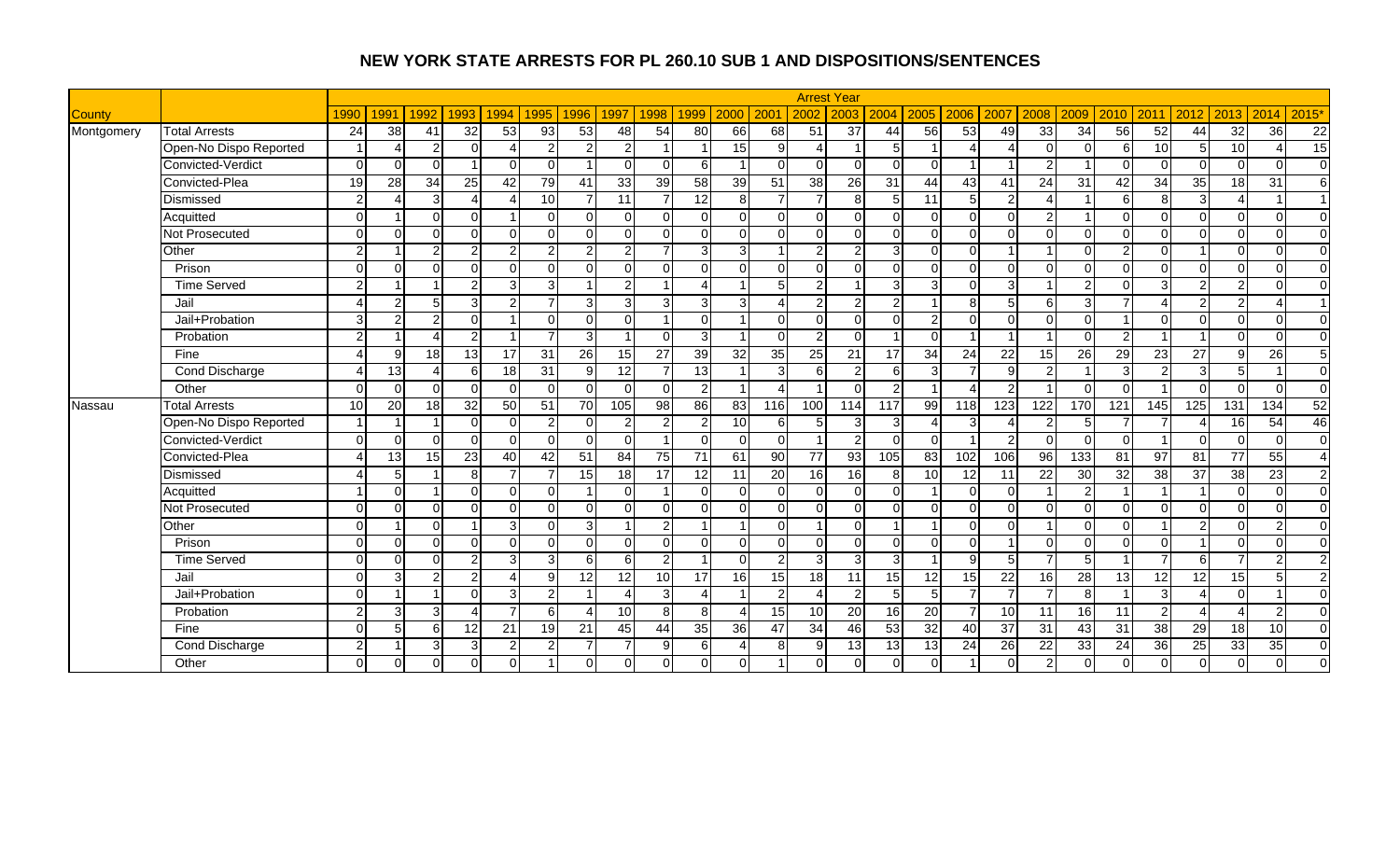|                 |                        |                 |                 |                 |                |                 |                        |                |                |                |                          |                |                |                 | <b>Arrest Year</b> |                |                        |                |                   |                 |          |                  |                  |                |                 |                 |                 |
|-----------------|------------------------|-----------------|-----------------|-----------------|----------------|-----------------|------------------------|----------------|----------------|----------------|--------------------------|----------------|----------------|-----------------|--------------------|----------------|------------------------|----------------|-------------------|-----------------|----------|------------------|------------------|----------------|-----------------|-----------------|-----------------|
| County          |                        | 1990            | 1991            | 1992            | 1993           | 1994            | 1995                   | 1996           | 1997           | 1998           | 1999                     | 2000           | 200            | 2002            | 2003               | 2004           | 2005                   | 2006           | 2007              | 2008            | 2009     | 2010             | 2011             | 2012           | 2013            | 2014            | 2015'           |
| <b>New York</b> | <b>Total Arrests</b>   | 80              | 91              | 119             | 107            | 111             | 148                    | 161            | 209            | 154            | 184                      | 170            | 163            | 163             | 134                | 147            | $\overline{133}$       | 176            | 176               | 159             | 166      | $\overline{173}$ | $\overline{172}$ | 152            | 142             | 133             | 80              |
|                 | Open-No Dispo Reported |                 | 8               | 8               | 7              | 9               | 18                     | 11             | 14             | 5 <sup>5</sup> |                          | 9              |                | 6               | $\mathcal{P}$      | $\overline{3}$ | $\boldsymbol{\Lambda}$ |                | 6                 | 5               | Ω        | 14               | 6                | 9              | 13              | 29              | 53              |
|                 | Convicted-Verdict      | $\Omega$        |                 |                 | $\Omega$       | $\Omega$        | 3                      | $\overline{2}$ | -1             | $\overline{2}$ |                          | $\mathcal{P}$  | $\Omega$       |                 |                    | $\Omega$       | $\Omega$               | $\overline{2}$ | વ                 |                 |          | $\Omega$         |                  | $\Omega$       |                 | $\Omega$        | $\overline{0}$  |
|                 | Convicted-Plea         | 26              | 23              | 40              | 39             | $\overline{37}$ | 45                     | 59             | 58             | 60             | 69                       | 77             | 65             | 68              | $\overline{54}$    | 41             | 49                     | 52             | 58                | 45              | 39       | 53               | 46               | 48             | 47              | 39              | $\overline{10}$ |
|                 | Dismissed              | 40              | 53              | 48              | 49             | 47              | 63                     | 77             | 115            | 74             | 92                       | 73             | 74             | 73              | 70                 | 81             | 68                     | 104            | 94                | 90              | 88       | 93               | 87               | 82             | 67              | 52              | 9               |
|                 | Acquitted              | $\Omega$        | $\Omega$        | $\Omega$        | $\overline{3}$ |                 |                        |                | $\Omega$       | $\Omega$       | $\overline{2}$           |                | $\Omega$       | $\Omega$        |                    |                | 2 <sub>l</sub>         | $\Omega$       |                   |                 |          | $\Omega$         | $\Omega$         | $\Omega$       |                 |                 | $\Omega$        |
|                 | Not Prosecuted         |                 | 5               | 17              | 9              | 14              | 17                     | 9              | 15             | 11             | 16                       | 5              | <b>16</b>      | 14              | 5 <sub>1</sub>     | 19             | 9                      | 11             | 14                | 15              | 27       | 13               | 30               | 13             | 13              | 12              | 8               |
|                 | Other                  | $\Omega$        |                 | C               | $\Omega$       | 3               |                        | $\mathfrak{p}$ | 6              | $\overline{2}$ |                          | 3              |                |                 |                    | $\overline{2}$ |                        | $\Omega$       |                   | 2               |          | $\Omega$         | າ                | $\mathbf 0$    | $\Omega$        | $\Omega$        | $\Omega$        |
|                 | Prison                 | $\Omega$        | $\Omega$        |                 | $\Omega$       | $\Omega$        |                        | 1              | $\overline{ }$ |                |                          |                | $\overline{2}$ | $\Omega$        | $\Omega$           | $\Omega$       |                        | $\Omega$       |                   | $\Omega$        | ∩        | $\Omega$         | $\Omega$         | $\overline{0}$ | 2 <sub>l</sub>  | $\Omega$        | $\Omega$        |
|                 | <b>Time Served</b>     | 8               |                 | 3               |                | 3               | 6                      | $\Lambda$      | $\mathfrak{p}$ | $\overline{7}$ | 8                        | 9              |                | Δ               | $\mathbf{3}$       | $\Delta$       | 6                      | 8              | ∩                 |                 | R        | 6                | 10               | 6              | 11              | 9               | $\overline{2}$  |
|                 | Jail                   | $\Omega$        | 2               | 11              | $\overline{7}$ | 3               | 12                     | 15             | 11             | 15             | 5                        | 11             | 12             | 13              | 11                 | 5 <sup>1</sup> | 12                     | 15             | 14                | 18              |          | 17               | 11               | 14             | 12              | 10              | $\overline{2}$  |
|                 | Jail+Probation         | $\Omega$        | $\Omega$        | $\overline{2}$  | $\Omega$       |                 |                        | Δ              |                |                |                          |                | $\Omega$       | $\Omega$        |                    |                | $\Omega$               |                | $\Omega$          |                 |          |                  | $\mathcal{P}$    | $\Omega$       | $\overline{3}$  | $\Omega$        | $\Omega$        |
|                 | Probation              | 3               | 6               | 5               | 9              | $\Delta$        | 6                      | 5 <sup>1</sup> | 10             | Δ              |                          | q              | 6              | 5               |                    | 6 <sup>1</sup> | 5                      | 5              |                   |                 | ົ        | 3                | C                |                |                 | $\Omega$        | $\overline{A}$  |
|                 | Fine                   | $\Omega$        | $\Omega$        |                 |                | $\Omega$        |                        | $\overline{2}$ | $\overline{1}$ | $\Omega$       | $\Delta$                 | 2              |                | 5               | 5                  | $\overline{3}$ | 2 <sub>l</sub>         | 3              |                   | $\overline{3}$  |          |                  |                  |                | $\Omega$        | 3               | $\overline{1}$  |
|                 | <b>Cond Discharge</b>  | 15              | 15              | 21              | 21             | 26              | 21                     | 30             | 33             | 34             | 44                       | 46             | 40             | 42              | $\overline{27}$    | 22             | 23                     | 22             | 32                | 16              | 17       | 22               | 20               | 26             | 19              | 17              | $\Delta$        |
|                 | Other                  | $\Omega$        | $\Omega$        | $\Omega$        | $\Omega$       | $\Omega$        | $\Omega$               | $\Omega$       | $\Omega$       | $\Omega$       | $\Omega$                 | $\Omega$       | $\Omega$       | $\Omega$        | $\Omega$           | $\Omega$       | $\Omega$               | $\Omega$       | $\Omega$          | $\Omega$        |          | $\Omega$         |                  | $\overline{0}$ | $\Omega$        | $\Omega$        | $\overline{0}$  |
| Niagara         | <b>Total Arrests</b>   | $\overline{17}$ | 33              | 35              | 33             | 56              | 57                     | 83             | 102            | 81             | 109                      | 126            | 126            | 121             | 111                | 104            | 117                    | 102            | 110               | 139             | 134      | 161              | 150              | 127            | 150             | 126             | 60              |
|                 | Open-No Dispo Reported | $\Omega$        | $\Omega$        | $\Omega$        | $\Omega$       | $\Omega$        |                        | $\Omega$       |                | $\overline{2}$ | $\Omega$                 | 2              |                | 3               | $\overline{2}$     | 5 <sub>l</sub> |                        | 3              |                   |                 |          | 6                | 11               | 9              | 18              | $\overline{27}$ | 41              |
|                 | Convicted-Verdict      |                 | $\Omega$        | U               |                |                 |                        |                | 2              | $\Omega$       | $\Omega$                 | $\Omega$       | 2              | 4               | $\Omega$           | $\mathbf{2}$   |                        | $\overline{2}$ |                   |                 |          |                  |                  | $\mathbf 0$    | $\Omega$        | $\Omega$        | $\overline{0}$  |
|                 | Convicted-Plea         | $\mathsf{Q}$    | $\overline{22}$ | 19              | 22             | 32              | 37                     | 58             | 63             | 54             | 75                       | 93             | 80             | 82              | 69                 | 58             | 71                     | 65             | 72                | 80              | 77       | 80               | 71               | 57             | 76              | 68              | 15              |
|                 | Dismissed              |                 | 10              | 16              | 10             | 22              | 16                     | 24             | 35             | 24             | 31                       | 28             | 39             | 27              | 39                 | 39             | 43                     | 29             | 34                | 48              | 47       | 67               | 62               | 56             | $\overline{55}$ | 30              | $\overline{4}$  |
|                 | Acquitted              | $\Omega$        | $\Omega$        | $\Omega$        | $\overline{0}$ | $\Omega$        | $\Omega$               | $\Omega$       | $\overline{1}$ | $\Omega$       | $\overline{\phantom{a}}$ | $\Omega$       | $\Omega$       | $\Omega$        |                    | $\overline{0}$ | $\Omega$               |                |                   | 2               | ∩        | $\Omega$         | $\Omega$         |                | $\Omega$        | $\Omega$        | $\overline{0}$  |
|                 | Not Prosecuted         | $\Omega$        | $\Omega$        | $\Omega$        | $\Omega$       | $\Omega$        | $\Omega$               | $\Omega$       | $\Omega$       | $\Omega$       | $\Omega$                 | $\Omega$       | $\Omega$       | $\Omega$        | $\Omega$           | $\Omega$       | $\Omega$               | $\Omega$       | $\Omega$          | $\Omega$        | $\Omega$ | $\Omega$         |                  | $\overline{2}$ | $\Omega$        | $\Omega$        | $\overline{0}$  |
|                 | Other                  | $\Omega$        |                 | $\cap$          | $\Omega$       |                 | $\overline{2}$         |                | $\Omega$       |                | $\overline{2}$           | 3              |                |                 | $\Omega$           | $\Omega$       |                        | 2              |                   | 3               |          |                  | વ                | $\overline{2}$ |                 |                 | $\mathbf 0$     |
|                 | Prison                 | $\Omega$        | $\Omega$        | $\Omega$        | $\Omega$       | $\Omega$        | $\Omega$               | $\Omega$       | $\Omega$       | $\Omega$       | $\Omega$                 | $\Omega$       | $\Omega$       | 1               | $\Omega$           | $\Omega$       |                        | $\Omega$       | $\Omega$          | $\Omega$        | $\Omega$ |                  | $\Omega$         | $\Omega$       | $\Omega$        |                 | $\Omega$        |
|                 | <b>Time Served</b>     |                 | $\overline{2}$  | ΩI              | $\Omega$       | $\overline{3}$  |                        | $\overline{2}$ | $\Delta$       | $\overline{2}$ | -1                       |                | $\overline{2}$ | $\Omega$        |                    | $\Omega$       |                        | $\overline{2}$ | $\Delta$          | 5               | 6        | 11               | 8 <sup>1</sup>   | $\sigma$       | 5 <sub>l</sub>  | 7               | $\Omega$        |
|                 | Jail                   | Δ               | 5               | 3               | $\overline{4}$ | $\overline{7}$  | 9                      | 11             | 10             | 11             | 16                       | $\mathbf{9}$   | 18             | <b>16</b>       | 3 <sup>l</sup>     | 13             | 14                     | 12             | $12 \overline{ }$ | 22              | 20       | 15               | 10 <sup>1</sup>  | 13             | 9 <sub>l</sub>  | 8               | 5               |
|                 | Jail+Probation         | $\Omega$        |                 |                 |                | $\Omega$        |                        | $\overline{2}$ | $\overline{3}$ | $\Omega$       | $\Omega$                 | $\mathfrak{p}$ | n.             | $\overline{1}$  | $\Omega$           |                | $\Omega$               | $\overline{c}$ | $\Omega$          | $\Omega$        |          | $\Omega$         | $\Omega$         | $\mathbf 0$    | $\Omega$        | $\Omega$        | $\Omega$        |
|                 | Probation              | $\mathfrak{p}$  | $\Omega$        |                 |                | 4               | $\boldsymbol{\Lambda}$ | $\mathbf{8}$   | 5              | 10             | 9                        | 17             | 12             | 10 <sup>1</sup> | .9                 | $\overline{7}$ | 6                      | 11             | 10                | $\mathsf{Q}$    | 3        | 3                | 5 <sup>1</sup>   | 5              | $\overline{3}$  | $\Delta$        | $\overline{c}$  |
|                 | Fine                   | $\mathcal{P}$   | 12              | 10 <sup>1</sup> | 11             | 13              | 11                     | 21             | 22             | 16             | 26                       | 31             | 24             | 35              | $\overline{27}$    | 16             | $\overline{28}$        | 25             | $\overline{24}$   | $\overline{26}$ | 19       | 22               | 20               | 18             | 22              | 11              | $\overline{0}$  |
|                 | Cond Discharge         |                 | 2               |                 | 6              | 6               | 12                     | 14             | 20             | 15             | 23                       | 33             | 25             | 23              | 27                 | 22             | 21                     | 15             | 21                | 19              | 29       | 29               | 30               | 15             | 37              | 37              | 8               |
|                 | Other                  | $\Omega$        | $\Omega$        |                 | $\Omega$       | $\Omega$        | $\Omega$               |                |                |                |                          | $\Omega$       |                | $\Omega$        | $\overline{2}$     |                |                        | $\Omega$       |                   | $\Omega$        |          |                  | $\Omega$         | $\Omega$       | $\Omega$        | $\Omega$        | $\mathbf 0$     |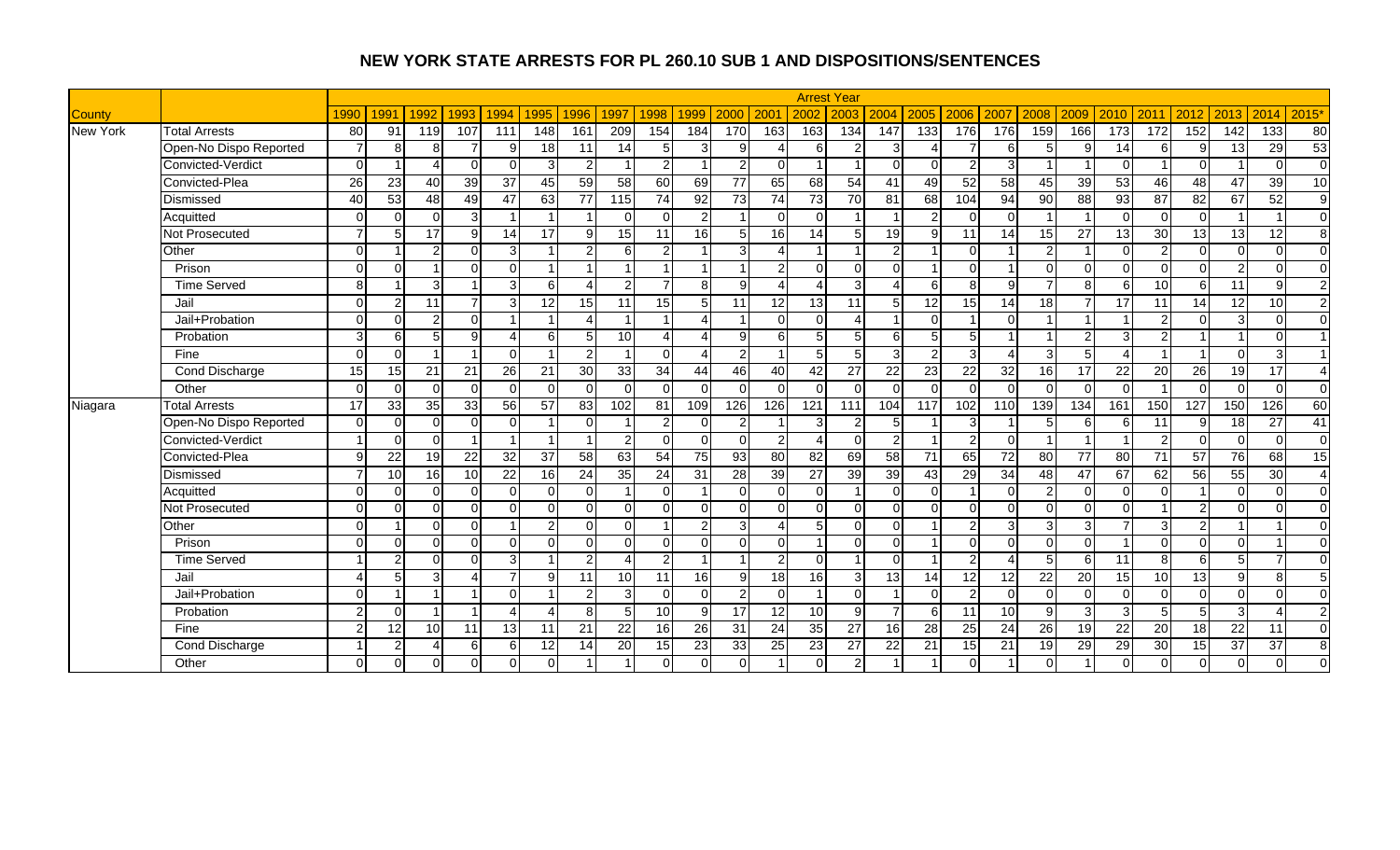|               |                        |                 |                 |               |                |                |                |                 |                 |                 |                 |                 |                 |                 | <b>Arrest Year</b> |                |                        |                  |                  |                  |                |                 |                |                  |                  |                 |                 |
|---------------|------------------------|-----------------|-----------------|---------------|----------------|----------------|----------------|-----------------|-----------------|-----------------|-----------------|-----------------|-----------------|-----------------|--------------------|----------------|------------------------|------------------|------------------|------------------|----------------|-----------------|----------------|------------------|------------------|-----------------|-----------------|
| <b>County</b> |                        | 1990            | 1991            | 1992          | 1993           | 1994           | 1995           | 1996            | 1997            | 1998            | 1999            | 2000            | 200             | 2002            | 2003               | 2004           | 2005                   | 2006             | 2007             | 2008             | 2009           | 2010            | 2011           | 2012             | 2013             | 2014            | 2015'           |
| Oneida        | <b>Total Arrests</b>   | 45              | 42              | 55            | 42             | 65             | 63             | 77              | 94              | 72              | 78              | 63              | 107             | 101             | 103                | 104            | 106                    | 101              | 126              | $\overline{118}$ | 169            | 140             | 166            | $\overline{177}$ | 158              | 149             | 90              |
|               | Open-No Dispo Reported | $\overline{2}$  | 2               |               | 2              | g              |                | g               | 3               |                 | 3               | 8               | 11              | 6               | 13                 | 13             |                        | 10               | 13               | 12               | 16             | 18              | 28             | 23               | $\overline{18}$  | 44              | 62              |
|               | Convicted-Verdict      | $\Omega$        | 2               | $\Omega$      | $\Omega$       |                | $\Omega$       | $\Omega$        | $\Omega$        | $\Omega$        | $\cap$          | $\Omega$        |                 | $\Omega$        | $\Omega$           | $\Omega$       |                        | $\Omega$         | $\Omega$         | $\mathfrak{p}$   | າ              | $\Omega$        | $\Omega$       | $\Omega$         | $\Omega$         | $\Omega$        | $\overline{0}$  |
|               | Convicted-Plea         | 28              | 26              | 33            | 29             | 41             | 37             | 35              | 57              | 49              | 53              | 37              | 64              | 65              | 63                 | 67             | 71                     | 65               | 82               | 79               | 107            | $\overline{90}$ | 91             | 113              | 99               | 81              | $\overline{24}$ |
|               | Dismissed              | 10              | 10              | 13            | 10             | 12             | 18             | 30              | 28              | 17              | 14              | 16              | 15              | 19              | 23                 | 20             | 23                     | 20               | 27               | 24               | 34             | 26              | 40             | 29               | 38               | 11              | 3               |
|               | Acquitted              | $\Omega$        | $\Omega$        | $\Omega$      | $\overline{1}$ |                | $\Omega$       | $\Omega$        | $\Omega$        |                 | $\Omega$        | $\Omega$        |                 | $\Omega$        | $\Omega$           | $\Omega$       |                        | $\Omega$         | $\Omega$         | $\Omega$         | ∩              | $\Omega$        |                | $\Omega$         | $\Omega$         | $\Omega$        | $\overline{0}$  |
|               | Not Prosecuted         | $\Omega$        | $\Omega$        | $\Omega$      | $\Omega$       | U              | $\Omega$       | $\Omega$        | $\Omega$        | $\Omega$        | $\cap$          | $\Omega$        | $\Omega$        | $\Omega$        | $\Omega$           | $\Omega$       | $\Omega$               | $\Omega$         | $\Omega$         | $\Omega$         | $\Omega$       | $\Omega$        | $\Omega$       | $\Omega$         | $\Omega$         | $\Omega$        | $\Omega$        |
|               | Other                  |                 |                 |               | $\Omega$       |                | $\lambda$      | 3               | 6               |                 | 8               | 2               | 15              | 11              |                    |                | 3                      | 6                |                  |                  | 10             | 6               | 6              | $\overline{12}$  | 3                | $\overline{13}$ | $\overline{1}$  |
|               | Prison                 | $\Omega$        | $\Omega$        | $\Omega$      | $\Omega$       | $\Omega$       |                | $\Omega$        | $\Omega$        | $\Omega$        | $\overline{ }$  |                 | $\Omega$        | $\Omega$        | $\Omega$           | $\Omega$       | $\Omega$               | $\Omega$         | $\Omega$         |                  | $\Omega$       | $\Omega$        | $\Omega$       |                  | $\Omega$         | $\Omega$        | $\Omega$        |
|               | <b>Time Served</b>     | $\Omega$        |                 | $\mathcal{P}$ | $\overline{1}$ | $\Omega$       | $\Omega$       |                 |                 | $\overline{2}$  | $\overline{2}$  | $\Omega$        | $\overline{2}$  | $\overline{2}$  | 3                  |                | $\overline{2}$         |                  | $6 \overline{6}$ | 2                |                | 6               | 3              | 3                |                  |                 | $\overline{1}$  |
|               | Jail                   | 8               | $\mathcal{P}$   | 3             | 5              | 8              | 6              | 8               | 13              | Δ               | 12              | 5 <sub>l</sub>  | 10              | 8               | 8                  | 8              | $\overline{7}$         | 8                | 11               | 10               | 27             | 11              | 25             | 22               | 22               | 14              | 5               |
|               | Jail+Probation         |                 | $\Omega$        |               | $\overline{0}$ | $\overline{2}$ |                |                 |                 | $\Omega$        | $\Omega$        | $\Omega$        |                 | $\overline{2}$  | $\Omega$           | $\mathbf{3}$   | 2 <sub>l</sub>         |                  | $\Omega$         | Δ                |                | $\mathcal{P}$   |                | $\overline{3}$   |                  | $\Omega$        | $\overline{0}$  |
|               | Probation              | $\mathcal{D}$   | 2               | $6 \mid$      | $6 \mid$       | $\mathbf{3}$   | $\overline{2}$ |                 | 10              | 5               | 10              | 5               | 8               | 8               |                    | 10             | 6                      | 9                | $\overline{11}$  | 11               | 8              | 5               | 6              | 6                | 8                | 10              | $\overline{1}$  |
|               | Fine                   | 12              | 16              | 14            | 9              | 22             | 23             | 19              | $\overline{20}$ | $\overline{24}$ | $\overline{20}$ | 14              | $\overline{28}$ | $\overline{28}$ | $\overline{26}$    | 30             | 32                     | 19               | 33               | 30               | 47             | $\overline{35}$ | 29             | 36               | 43               | $\overline{27}$ | $\overline{6}$  |
|               | Cond Discharge         | 5               | 6               | 3             | $\infty$       | $\overline{7}$ | 3              | $\overline{2}$  | 11              | 14              |                 | 11              | 14              | 14              | 18                 | 13             | $\overline{21}$        | 21               | 19               | 22               | 23             | 27              | 21             | 36               | 20               | 22              | 10              |
|               | Other                  | $\Omega$        |                 |               | $\Omega$       | $\Omega$       |                | $\Omega$        |                 | $\Omega$        | - 1             |                 | 2               | 3               |                    | $\mathfrak{p}$ | 2                      | 6                | 2                |                  | $\mathcal{D}$  |                 | 6              | 6                |                  | $\overline{7}$  | $\overline{1}$  |
| Onondaga      | <b>Total Arrests</b>   | 114             | 106             | 94            | 118            | 147            | 176            | 249             | 244             | 259             | 249             | 277             | 263             | 235             | 213                | 209            | 216                    | $\overline{211}$ | $\overline{171}$ | 176              | 218            | 204             | 195            | $\overline{212}$ | $\overline{215}$ | 179             | 87              |
|               | Open-No Dispo Reported | $\Omega$        |                 | з             | $\overline{0}$ | 5 <sub>l</sub> | 6              | Λ               | 6               | 8               |                 | 15              | 15              | 8               | 13                 | 8              | $\overline{3}$         |                  |                  | 11               |                |                 | 11             | 13               | $\overline{23}$  | 68              | 68              |
|               | Convicted-Verdict      | $\Omega$        |                 | $\Omega$      | $\overline{0}$ | $\Omega$       |                |                 |                 | 3               |                 | $\Omega$        |                 | $\Omega$        | $\Omega$           | $\overline{0}$ |                        | $\Omega$         |                  | $\Omega$         |                | ∩               | $\Omega$       | $\mathbf 0$      |                  | $\Omega$        | $\overline{0}$  |
|               | Convicted-Plea         | $\overline{54}$ | $\overline{33}$ | 37            | 49             | 66             | 77             | 111             | 85              | 113             | 105             | 96              | 80              | 92              | 85                 | 93             | 91                     | 94               | 83               | 85               | 109            | 115             | 106            | 96               | 108              | $\overline{70}$ | 13              |
|               | Dismissed              | $\overline{56}$ | 59              | 49            | 66             | 63             | 83             | 103             | 135             | 113             | 118             | 136             | 145             | 123             | 92                 | 90             | 108                    | $\overline{93}$  | 69               | 65               | 81             | 69              | 65             | 76               | $\overline{73}$  | 34              | $\sqrt{5}$      |
|               | Acquitted              | $\Omega$        |                 | $\Omega$      | $\overline{0}$ |                |                |                 | $\overline{2}$  |                 | O               | $\Omega$        | $\Omega$        | $\Omega$        | $\Omega$           | $\overline{c}$ | $\overline{0}$         |                  |                  |                  | ∩              |                 | $\Omega$       | $\mathbf 0$      |                  | $\mathbf 0$     | $\overline{0}$  |
|               | Not Prosecuted         | $\Omega$        | $\Omega$        | $\Omega$      | $\Omega$       | $\Omega$       | $\Omega$       | $\Omega$        | $\Omega$        | $\Omega$        | $\cap$          | $\Omega$        | $\Omega$        | $\Omega$        | $\Omega$           | $\Omega$       | $\Omega$               | $\Omega$         | $\Omega$         | $\Omega$         | $\Omega$       | $\Omega$        | $\Omega$       | $\overline{0}$   | $\Omega$         | $\Omega$        | $\overline{0}$  |
|               | Other                  |                 |                 |               | 3              | 12             | 8              | 29              | 15              | 21              | 22              | 30              | 22              | 12              | 23                 | 16             | 13                     | 16               | 10               | 14               | 18             | 11              | 13             | 27               | 9 <sub>l</sub>   |                 | $\overline{1}$  |
|               | Prison                 | $\Omega$        | $\Omega$        | $\Omega$      | $\Omega$       | $\Omega$       | $\Omega$       | $\Omega$        | $\Omega$        | $\Omega$        | $\Omega$        | $\Omega$        | $\Omega$        | $\Omega$        | $\Omega$           | $\overline{2}$ |                        | $\Omega$         | $\Omega$         | $\Omega$         |                | $\Omega$        | $\Omega$       | $\Omega$         | $\Omega$         | $\Omega$        | $\Omega$        |
|               | <b>Time Served</b>     | $\mathcal{P}$   | $\Omega$        |               | $\overline{2}$ |                | 5              | 5 <sub>l</sub>  | $\overline{2}$  | $\overline{3}$  | 3               | 5 <sub>l</sub>  | 3               | 3               | $\mathfrak{p}$     | $\overline{3}$ | $\boldsymbol{\Lambda}$ |                  |                  |                  |                | 3               | $\mathfrak{p}$ | $\Omega$         | $\overline{7}$   | 5               | $\overline{2}$  |
|               | Jail                   |                 |                 |               | $\overline{3}$ | 5              | 5              | 10 <sup>1</sup> | 11              | 11              | 5               | $6 \mid$        | 4               | 6               | 5                  | 10             | 10                     | 6                | 3I               | $\overline{4}$   | $\overline{ }$ | 8               | 11             | 12               | 13               | $\overline{7}$  | $\overline{1}$  |
|               | Jail+Probation         |                 | $\Omega$        |               | $\Omega$       | $\Omega$       |                | $\overline{2}$  |                 | 5 <sup>1</sup>  | $\overline{1}$  | $\Omega$        | 3               | Δ               |                    |                |                        | $\overline{1}$   | $\Omega$         |                  |                | $\Omega$        | $\mathfrak{D}$ | $\overline{2}$   |                  | 3               | $\Omega$        |
|               | Probation              | 17              | 9               | 13            | $\overline{7}$ | 18             | 21             | $\overline{27}$ | 23              | 22              | 24              | 17              | 18              | 21              | 21                 | 27             | 13                     | 20               | 15               | 18               | 30             | 26              | 25             | 20               | 24               | 17              | 5               |
|               | Fine                   | 11              | 8               |               | 15             | 14             | 12             | 16              | 9               | 15              | 14              | 15 <sup>1</sup> | 11              | 11              | 6                  | 5              | 13                     | $\overline{4}$   | 10               | 13               | 12             | 3               |                | 5                | Δ                | $\overline{2}$  | $\Omega$        |
|               | Cond Discharge         | 21              | 13              | 14            | 21             | 28             | 32             | 50              | 40              | 59              | 59              | 52              | 42              | 47              | 50                 | 45             | 48                     | 60               | 55               | 47               | 54             | 75              | 62             | 55               | 59               | 36              | $\sqrt{5}$      |
|               | Other                  |                 | $\Omega$        | $\Omega$      |                | $\Omega$       | $\overline{2}$ | $\overline{2}$  | $\Omega$        |                 |                 |                 | $\Omega$        | $\Omega$        | $\Omega$           | $\Omega$       | $\overline{2}$         | $\overline{2}$   |                  |                  |                |                 | $\Omega$       | $\overline{2}$   |                  | $\Omega$        | $\Omega$        |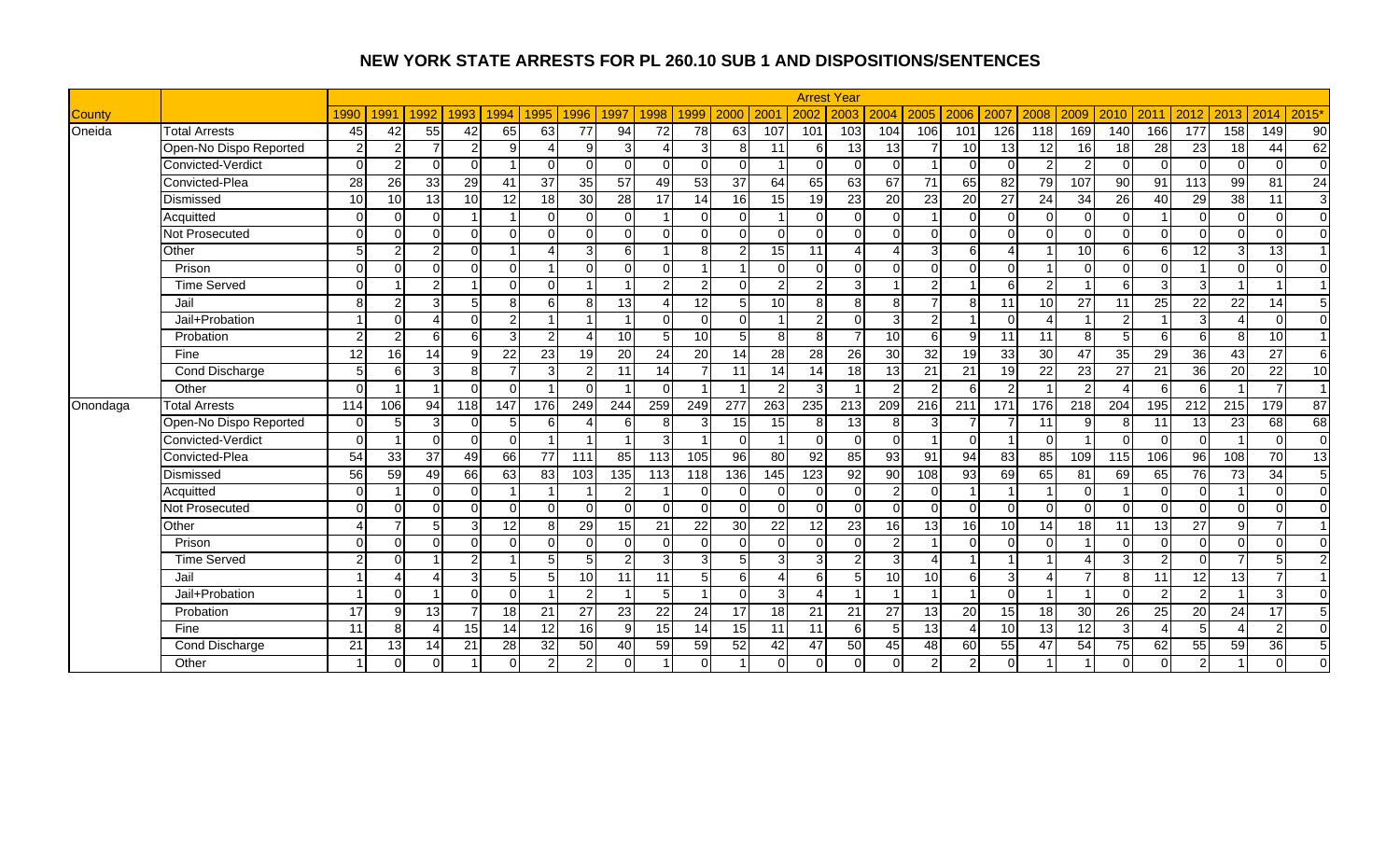|               |                        |                |           |                |                  |                |          |                 |                 |                 |                         |                |                 |                 | <b>Arrest Year</b> |                 |                |                 |                 |                 |                 |                        |                 |                        |                          |                  |                |
|---------------|------------------------|----------------|-----------|----------------|------------------|----------------|----------|-----------------|-----------------|-----------------|-------------------------|----------------|-----------------|-----------------|--------------------|-----------------|----------------|-----------------|-----------------|-----------------|-----------------|------------------------|-----------------|------------------------|--------------------------|------------------|----------------|
| <b>County</b> |                        | 1990           | 1991      | 1992           | 1993             | 1994           | 1995     | 1996            | 1997            | 1998            | 1999                    | 2000           | 200             | 2002            | 2003               | 2004            | 2005           | 2006            | 2007            | 2008            | 2009            | 2010                   | 2011            | 2012                   | 2013                     | 2014             | 2015'          |
| Ontario       | <b>Total Arrests</b>   | 30             | 19        | 24             | 38               | 47             | 49       | 82              | 85              | 91              | $\overline{94}$         | 75             | $\overline{77}$ | 105             | 85                 | $\overline{82}$ | 102            | 101             | 94              | 79              | 108             | $\overline{87}$        | 81              | $\overline{78}$        | 54                       | 66               | 41             |
|               | Open-No Dispo Reported | 3              |           | $\Omega$       | $\Omega$         | $\overline{2}$ |          | 3               |                 | $\overline{3}$  | $\overline{2}$          | $\overline{2}$ | 2               | 3               | $\mathfrak{p}$     | 5               | $9 \mid$       | 11              | 8               | $\Delta$        |                 | 8                      |                 | 9                      | 10                       | 22               | 33             |
|               | Convicted-Verdict      | $\Omega$       |           | $\Omega$       | $\Omega$         | $\Omega$       | $\Omega$ | $\Omega$        | $\Omega$        | $\overline{2}$  | $\Omega$                | $\Omega$       | $\Omega$        | $\Omega$        | $\Omega$           |                 | $\overline{2}$ |                 |                 | ∩               | ∩               |                        | $\Omega$        | $\Omega$               | $\Omega$                 | $\Omega$         | $\overline{0}$ |
|               | Convicted-Plea         | 23             | 15        | 18             | 27               | 29             | 33       | 62              | 70              | 64              | 71                      | 60             | 59              | 83              | 54                 | 61              | 64             | 65              | 72              | 60              | 79              | 56                     | 54              | 42                     | 31                       | 36               | 5              |
|               | Dismissed              |                |           | $6 \mid$       | 10               | 16             | 14       | 16              | 14              | 21              | 17                      | 13             | 15              | 19              | 28                 | 15              | 25             | 21              | 13              | 14              | 20              | 20                     | 18              | 24                     | 12                       | 6                | $\overline{2}$ |
|               | Acquitted              | $\Omega$       | $\Omega$  | $\Omega$       | $\Omega$         | $\Omega$       | $\Omega$ | $\Omega$        | $\Omega$        | $\Omega$        | $\Omega$                | $\Omega$       | $\Omega$        | $\Omega$        | $\Omega$           | $\Omega$        | $\Omega$       | $\overline{2}$  | $\Omega$        | $\Omega$        | ∩               | $\Omega$               |                 | $\Omega$               | $\Omega$                 | $\Omega$         | $\overline{1}$ |
|               | Not Prosecuted         | $\Omega$       | $\Omega$  | $\cap$         | $\Omega$         | $\Omega$       | $\Omega$ | $\Omega$        | $\Omega$        | $\Omega$        | n                       | $\Omega$       | $\Omega$        | $\Omega$        | $\Omega$           | $\Omega$        | $\Omega$       | $\Omega$        | $\Omega$        | $\Omega$        | $\Omega$        | $\Omega$               | $\Omega$        | $\Omega$               | $\Omega$                 | $\Omega$         | $\Omega$       |
|               | Other                  | $\Omega$       |           | $\Omega$       |                  | $\Omega$       |          |                 | $\Omega$        |                 |                         | $\Omega$       |                 | $\Omega$        |                    | $\Omega$        | $\overline{2}$ |                 | $\Omega$        |                 |                 |                        |                 | 3                      |                          | $\overline{2}$   | $\Omega$       |
|               | Prison                 | $\Omega$       |           | $\Omega$       | $\Omega$         |                | $\Omega$ |                 | $\Omega$        | $\Omega$        | $\cap$                  | $\Omega$       | $\Omega$        | $\Omega$        | $\Omega$           |                 |                | $\Omega$        | $\Omega$        | $\Omega$        | ∩               | $\Omega$               | $\Omega$        |                        | $\Omega$                 | $\Omega$         | $\Omega$       |
|               | <b>Time Served</b>     | $\Omega$       | $\Omega$  |                | $\overline{0}$   |                | $\Omega$ | $\overline{2}$  | 3               | 3 <sup>1</sup>  | $\mathcal{P}$           | $\Omega$       | 2               | 5               | $\mathbf{8}$       | $\Omega$        | $\Omega$       | $\Omega$        | $\mathcal{P}$   | $\overline{2}$  |                 | $\mathcal{P}$          |                 | 3                      |                          | $\Omega$         | $\overline{1}$ |
|               | Jail                   |                |           | વ              | 8 <sup>1</sup>   |                | 10       | $\overline{7}$  | 9               | 11              | 11                      | 13             | $\overline{7}$  | 13              | 6                  | 10              | 16             | 11              | 14              | 12              | 11              | 8                      | 15              | 5                      | Δ                        | $\overline{7}$   | $\overline{2}$ |
|               | Jail+Probation         |                |           | $\Omega$       | $\overline{2}$   |                | $\Omega$ | $\Omega$        |                 | $\mathbf{2}$    | Δ                       |                | $\Omega$        | $\overline{2}$  | $\mathcal{P}$      | $\overline{3}$  |                | $\overline{c}$  | $\overline{2}$  | Δ               | $\Omega$        | $\Omega$               | $\overline{2}$  |                        |                          |                  | $\mathbf{0}$   |
|               | Probation              | 3              |           | ົ              | $6 \overline{6}$ |                | 3        | $\Omega$        | 5               | 10              | 10                      | $\mathbf{Q}$   | 7               | $\overline{14}$ | $\mathsf{Q}$       | 6               | 8 <sup>1</sup> | $\overline{17}$ | 11              | 6               | 20              | 10                     |                 | 5                      |                          | 6                | $\overline{1}$ |
|               | Fine                   | 10             |           | 5 <sup>1</sup> | $\overline{2}$   | 6              | 14       | 18              | 25              | $\overline{17}$ | $\overline{23}$         | 18             | $\overline{26}$ | $\overline{17}$ | $\overline{14}$    | 13              | 16             | 14              | 15              | 13              | $\overline{18}$ | 13                     | 15              | 11                     | 8 <sup>1</sup>           | 3                | $\overline{1}$ |
|               | Cond Discharge         | $\overline{5}$ | $\Lambda$ |                | g                | 9              | 6        | 25              | $\overline{27}$ | 23              | 19                      | 18             | 16              | 29              | 14                 | 27              | 24             | $\overline{22}$ | $\overline{28}$ | 21              | 26              | 20                     | 17              | 16                     | 13                       | 18               | $\overline{0}$ |
|               | Other                  | $\Omega$       | $\Omega$  | $\Omega$       | $\overline{0}$   | $\Omega$       | $\Omega$ | $\Omega$        | $\Omega$        | $\Omega$        | 2                       |                |                 | 3               |                    | $\mathfrak{p}$  | $\Omega$       | $\Omega$        |                 | 2               | 3               |                        | $\Omega$        | $\Omega$               | $\Omega$                 |                  | $\overline{0}$ |
| Orange        | <b>Total Arrests</b>   | 70             | 81        | 108            | 94               | 117            | 131      | 168             | 164             | 176             | 162                     | 159            | 140             | 146             | 146                | 122             | 113            | 77              | 96              | $\overline{99}$ | 90              | 100                    | $\overline{90}$ | 104                    | 101                      | $\overline{121}$ | 61             |
|               | Open-No Dispo Reported | $\Omega$       | 2         | 2              | $\overline{2}$   |                | Δ        | 5               |                 | 6               |                         | 8              | 8               | 13              | $\overline{12}$    | 8               | $\Delta$       | $\overline{7}$  |                 |                 | 10              | 12                     | $\overline{12}$ | 18                     | $6 \mid$                 | 50               | 50             |
|               | Convicted-Verdict      | $\Omega$       | $\Omega$  | $\Omega$       |                  | 3              | $\Omega$ | <sup>0</sup>    |                 | ∩               | n                       | 0              | $\Omega$        | $\mathbf 0$     | -O I               |                 |                | $\Omega$        | $\Omega$        | $\Omega$        |                 | $\Omega$               | $\Omega$        | $\mathbf 0$            |                          |                  | $\overline{0}$ |
|               | Convicted-Plea         | 42             | 47        | 65             | 53               | 80             | 79       | 117             | 111             | 117             | 108                     | 77             | 79              | 77              | 74                 | 77              | 62             | 39              | 46              | 51              | 41              | 34                     | 34              | 52                     | 54                       | 47               | $\infty$       |
|               | Dismissed              | 26             | 28        | 34             | 36               | 28             | 42       | 41              | 46              | 40              | 40                      | 70             | 51              | 46              | 50                 | 31              | 42             | 27              | 39              | 35              | 34              | 51                     | 39              | 28                     | $\overline{31}$          | 18               | $\overline{2}$ |
|               | Acquitted              | $\Omega$       | $\Omega$  | $\Omega$       | $\overline{0}$   | $\Omega$       |          | $\Omega$        | $\mathbf 0$     | $\mathbf{2}$    | -1                      | $\Omega$       | $\Omega$        | $\Omega$        | $\Omega$           |                 |                |                 |                 | $\overline{2}$  | ∩               | $\Omega$               | $\Omega$        | $\mathbf 0$            | $\Omega$                 | $\mathbf 0$      | $\overline{0}$ |
|               | Not Prosecuted         | $\Omega$       | $\Omega$  | $\Omega$       | $\Omega$         | U              | $\Omega$ | $\Omega$        | $\Omega$        | $\Omega$        | $\Omega$                | $\Omega$       | $\Omega$        | $\Omega$        | $\Omega$           | $\Omega$        | $\Omega$       | $\Omega$        | $\Omega$        | $\Omega$        | $\Omega$        | $\Omega$               | $\Omega$        |                        | $\Omega$                 | $\Omega$         | $\overline{0}$ |
|               | Other                  | ົ              |           |                | $\overline{2}$   | 5              | 5        |                 | 5               | 11              | q                       |                | 2               | 10              | 10                 |                 | 3              | 3               | 3               |                 |                 | 3                      |                 | 5                      | 9 <sub>l</sub>           | 5                | $\overline{1}$ |
|               | Prison                 | $\Omega$       | $\Omega$  | $\Omega$       | $\Omega$         |                | $\Omega$ | $\Omega$        |                 | $\Omega$        | $\overline{\mathbf{A}}$ | $\Omega$       |                 | $\Omega$        | $\Omega$           | $\Omega$        | $\Omega$       | $\Omega$        | $\Omega$        | $\Omega$        |                 | $\Omega$               | $\Omega$        | $\Omega$               | $\Omega$                 | $\Omega$         | $\Omega$       |
|               | <b>Time Served</b>     |                |           |                | $\overline{2}$   |                | 9        | 6               | 9               | $\overline{7}$  | 6                       | 7              | 5               | 3               |                    |                 | $\overline{2}$ |                 | $\Delta$        | $\overline{1}$  |                 | $\boldsymbol{\Lambda}$ | $\overline{2}$  | $\boldsymbol{\Lambda}$ | 4                        | Δ                | $\Omega$       |
|               | Jail                   | 3              | 2         |                | $\overline{3}$   | 6              | 5        | 12 <sup>1</sup> | 6               | $\overline{7}$  | 6                       | Δ              | 5               | 3               | 3                  | 10              | 5              |                 |                 | 6               | 3               | $\overline{2}$         | $\mathfrak{p}$  | 5                      | 3                        | 3                | $\overline{0}$ |
|               | Jail+Probation         |                |           |                | $\overline{2}$   | $\overline{3}$ |          | $\Delta$        | $\overline{7}$  | 5 <sub>l</sub>  | $\mathfrak{p}$          |                | $\mathfrak{p}$  | $\Omega$        | $\Omega$           |                 |                | $\overline{1}$  | $\Omega$        | 2               |                 | 3                      | $\Omega$        |                        | $\Omega$                 |                  | $\Omega$       |
|               | Probation              | 8              | 15        | 13             | 16               | 15             | 17       | 26              | 20              | 18              | <b>g</b>                | 15             | 3               | 11              | 3                  | 11              | 6              | 3               | $\mathfrak{p}$  | $\mathcal{P}$   | 3               | 3                      | $\mathcal{D}$   | 6                      | $\boldsymbol{\varDelta}$ | 9                | $\Omega$       |
|               | Fine                   | 16             | 16        | 27             | 22               | 41             | 33       | 47              | 46              | 55              | 58                      | 36             | 37              | 47              | 49                 | $\overline{37}$ | 35             | 23              | 16 <sup>1</sup> | 19              | $\overline{22}$ | 8                      | 12              | 13                     | 12                       | 17               | $\sqrt{5}$     |
|               | Cond Discharge         | 13             | 9         | 14             | 9 <sup>1</sup>   | 16             | 13       | 21              | 23              | 25              | 26                      | 14             | 25              | 13              | 12                 | 12              | 14             | 9               | 22              | 21              | 11              | 13                     | 15              | 22                     | 30                       | 13               | $\mathbf{3}$   |
|               | Other                  | $\Omega$       |           | $\mathfrak{p}$ | $\overline{0}$   | $\Omega$       |          |                 | $\Omega$        |                 |                         | $\Omega$       |                 | $\Omega$        | $\Omega$           | $\overline{0}$  | $\Omega$       |                 |                 | $\Omega$        |                 |                        |                 |                        | $\overline{2}$           |                  | $\Omega$       |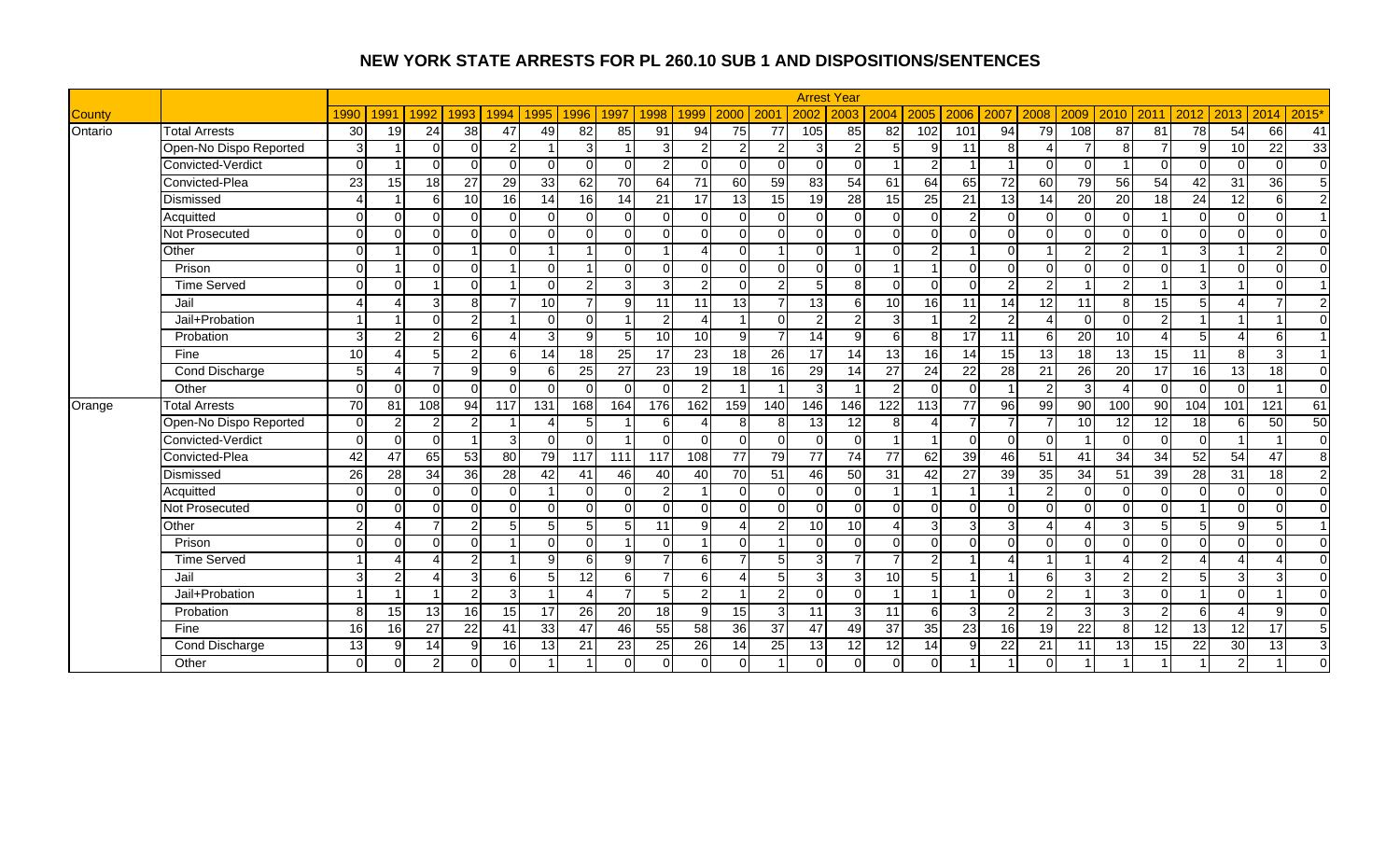|               |                        |               |                 |                |                        |                |                 |                 |                 |                 |                         |                |                  |                 | <b>Arrest Year</b> |                |                 |                 |                 |                 |               |                 |                |                        |                |                        |                         |
|---------------|------------------------|---------------|-----------------|----------------|------------------------|----------------|-----------------|-----------------|-----------------|-----------------|-------------------------|----------------|------------------|-----------------|--------------------|----------------|-----------------|-----------------|-----------------|-----------------|---------------|-----------------|----------------|------------------------|----------------|------------------------|-------------------------|
| <b>County</b> |                        | 1990          | 1991            | 1992           | 1993                   | 1994           | 1995            | 1996            | 1997            | 1998            | 1999                    | 2000           | 200 <sup>o</sup> | 2002            | 2003               | 2004           | 2005            | 2006            | 2007            | 2008            | 2009          | 2010            | 2011           | 2012                   | 2013           | 2014                   | 2015'                   |
| Orleans       | <b>Total Arrests</b>   | 16            | 19              | 17             | 21                     | 27             | 18              | 30              | 26              | 20              | 17                      | 27             | 22               | 36              | 25                 | 30             | 29              | $\overline{26}$ | $\overline{28}$ | $\overline{30}$ | 36            | 45              | 19             | 23                     | 28             | 22                     | 13                      |
|               | Open-No Dispo Reported |               | $\Omega$        | 2              | $\overline{1}$         |                | $\Omega$        | $\overline{2}$  | $\Omega$        | $\Omega$        | $\Omega$                | 6              | 3                |                 |                    | $\mathcal{P}$  | 5 <sub>l</sub>  | 5               | $5 \square$     |                 | 5             | 6               |                |                        | 8              | 8                      | 10                      |
|               | Convicted-Verdict      | $\Omega$      | $\Omega$        | $\Omega$       | $\Omega$               |                | $\Omega$        | $\Omega$        |                 |                 |                         | U              | $\Omega$         |                 | $\Omega$           |                | $\Omega$        | $\Omega$        | $\Omega$        | $\Omega$        |               | $\Omega$        | $\Omega$       |                        | $\Omega$       | $\Omega$               | $\mathbf 0$             |
|               | Convicted-Plea         | 6             | 10              | 8 <sup>1</sup> | $\overline{12}$        | 15             | $\overline{13}$ | 21              | $\overline{20}$ | 14              | 8                       | 14             | $\overline{17}$  | $\overline{23}$ | 11                 | 18             | 16              | 10              | 16              | 18              | 16            | $\overline{19}$ | 11             | 10                     | 13             | $\overline{7}$         | $\overline{2}$          |
|               | Dismissed              | $\mathbf{8}$  | 9               | $6 \mid$       | $\overline{8}$         | 8 <sup>1</sup> | 5               | 6               | 5               | 5 <sub>l</sub>  | $\mathbf{Q}$            | $\overline{7}$ | $\overline{2}$   | 5               |                    | $\mathbf{Q}$   | 8 <sup>1</sup>  | 11              |                 | 11              | 15            | 19              |                | 11                     | $\overline{7}$ | 7                      | $\overline{1}$          |
|               | Acquitted              | $\Omega$      | $\Omega$        | $\cap$         | $\Omega$               | $\Omega$       | $\Omega$        |                 | $\Omega$        | $\Omega$        | $\Omega$                | $\Omega$       | $\Omega$         | -1              | $\Omega$           | $\Omega$       | $\Omega$        | $\Omega$        | $\Omega$        | $\Omega$        | ∩             | $\Omega$        | $\Omega$       | $\mathbf 0$            | $\Omega$       | $\Omega$               | $\overline{0}$          |
|               | Not Prosecuted         | $\Omega$      | $\Omega$        | $\Omega$       | $\Omega$               | $\Omega$       | $\Omega$        | $\Omega$        | $\Omega$        | $\Omega$        | $\Omega$                | $\Omega$       | $\Omega$         | $\Omega$        | $\Omega$           | $\Omega$       | $\Omega$        | $\Omega$        | $\Omega$        | $\Omega$        | $\Omega$      | $\Omega$        | $\Omega$       | $\mathbf 0$            | $\Omega$       | $\Omega$               | $\overline{0}$          |
|               | Other                  |               | $\Omega$        |                | $\Omega$               | $\mathfrak{p}$ | $\Omega$        | $\Omega$        | $\Omega$        |                 |                         | $\Omega$       | $\Omega$         | $\overline{2}$  | $\Omega$           | $\Omega$       | $\Omega$        | $\mathbf 0$     | $\Omega$        |                 |               |                 | $\Omega$       | $\Omega$               | $\Omega$       | $\Omega$               | $\overline{0}$          |
|               | Prison                 | $\Omega$      | $\Omega$        | $\Omega$       | $\Omega$               | $\Omega$       | $\Omega$        | $\Omega$        | $\Omega$        | $\Omega$        | $\Omega$                | $\Omega$       | $\Omega$         | $\Omega$        | $\Omega$           | $\Omega$       | $\Omega$        | $\Omega$        | $\Omega$        | $\Omega$        | ∩             | $\Omega$        | $\Omega$       |                        | $\Omega$       | $\Omega$               | $\overline{0}$          |
|               | <b>Time Served</b>     | $\Omega$      | $\Omega$        | $\Omega$       | $\overline{1}$         | $\Omega$       | $\Omega$        | $\Omega$        | $\Omega$        | $\Omega$        | $\overline{2}$          | $\Omega$       | -1               | -1              | $\Omega$           | $\overline{2}$ |                 | $\Omega$        |                 | $\Omega$        | ∩             | 2               |                | $\overline{2}$         | $\Omega$       | $\Omega$               | $\overline{0}$          |
|               | Jail                   | ົ             |                 | U              | $\overline{2}$         | $\Omega$       | $\Omega$        | 5               | $\Delta$        | 3               | -1                      | $\mathcal{P}$  | 3                | Δ               | $\Omega$           | $\Omega$       | $\Omega$        | $\Omega$        |                 | Δ               |               |                 |                |                        | $\overline{2}$ | 3                      | $\overline{0}$          |
|               | Jail+Probation         | $\Omega$      |                 | $\Omega$       | $\overline{ }$         |                | $\overline{2}$  | $\Omega$        | $\Omega$        |                 | $\cap$                  | $\Omega$       | $\Omega$         | $\overline{0}$  | $\Omega$           |                | $\Omega$        | 0               | $\Omega$        |                 |               | $\Omega$        | $\Omega$       |                        | $\Omega$       | $\Omega$               | $\overline{0}$          |
|               | Probation              |               |                 | 3              | 2                      | 5              | $\Delta$        | $\overline{A}$  | 3               |                 |                         | $\mathfrak{p}$ | 5                | $\overline{2}$  |                    | $\Omega$       | $\overline{2}$  |                 |                 | 3               |               | $\Omega$        | $\mathcal{D}$  | $\overline{2}$         | $\overline{3}$ | $\Omega$               | $\mathbf 0$             |
|               | Fine                   |               | $\mathcal{P}$   | 2              | $\boldsymbol{\Lambda}$ |                | 3               | 5 <sub>l</sub>  | $\overline{7}$  | 4               | $\overline{2}$          | 8 <sup>1</sup> |                  | 5               |                    | 8              |                 | $\overline{7}$  | 10 <sup>1</sup> | 2               |               | 11              | 5              | $\boldsymbol{\Lambda}$ | $6 \mid$       | $\overline{2}$         | $\overline{1}$          |
|               | Cond Discharge         | $\mathcal{P}$ | $\mathcal{P}$   | 31             | $\overline{2}$         | 8              | $\Delta$        | 6               | 6               | 5 <sub>l</sub>  | 2                       | $\overline{2}$ | <sup>6</sup>     | 12              | 6                  |                | 5               | $\overline{c}$  | $\Omega$        | 8 <sup>1</sup>  | 3             | $\overline{5}$  | $\overline{2}$ | $\Omega$               | $\overline{2}$ | 2                      | $\overline{1}$          |
|               | Other                  | $\Omega$      | $\Omega$        | $\Omega$       | $\Omega$               |                | $\Omega$        |                 |                 | $\Omega$        | O                       | $\Omega$       |                  | $\Omega$        | $\Omega$           |                |                 | $\Omega$        | $\Omega$        | $\Omega$        | ∩             | $\Omega$        | $\Omega$       | $\Omega$               | $\Omega$       | $\Omega$               | $\overline{0}$          |
| Oswego        | <b>Total Arrests</b>   | 31            | 38              | 63             | 47                     | 38             | 65              | 74              | 82              | 92              | 112                     | 109            | 121              | 122             | 69                 | 65             | 80              | 67              | 79              | 118             | 114           | 112             | 105            | 123                    | 106            | 89                     | 43                      |
|               | Open-No Dispo Reported | 3             | 2               |                | $\overline{2}$         |                |                 | $\mathcal{P}$   | 3               | $\overline{3}$  |                         | 5              | 9                |                 |                    | 9              | $6 \mid$        | 8               | $\mathbf{Q}$    | 10              | 16            | 14              | 10             | 14                     | 15             | $\overline{36}$        | 28                      |
|               | Convicted-Verdict      | $\Omega$      | $\Omega$        | っ              | $\Omega$               | $\Omega$       | $\Omega$        | $\Omega$        | $\overline{0}$  | $\Omega$        | - 1                     |                | $\Omega$         | $\Omega$        |                    | $\Omega$       | $\Omega$        | $\Omega$        |                 | $\Omega$        | $\Omega$      |                 | $\Omega$       | $\mathbf 0$            |                | $\Omega$               | $\overline{0}$          |
|               | Convicted-Plea         | 19            | $\overline{25}$ | 38             | 34                     | 22             | 41              | 31              | 47              | 54              | 68                      | 68             | $\overline{72}$  | 68              | 45                 | 39             | 42              | 34              | 39              | 54              | 48            | 52              | 47             | 65                     | 56             | $\overline{38}$        | 12                      |
|               | Dismissed              | 8             | 10              | 16             | 11                     | 14             | 21              | 36              | $\overline{31}$ | $\overline{31}$ | 36                      | 33             | 39               | $\overline{40}$ | $\overline{19}$    | 15             | 29              | 20              | $\overline{26}$ | 44              | 46            | 40              | 43             | 39                     | 32             | 11                     | $\overline{0}$          |
|               | Acquitted              | $\Omega$      | $\Omega$        | $\Omega$       | $\overline{0}$         | $\Omega$       | $\Omega$        | <sup>0</sup>    | $\Omega$        | $\Omega$        | O                       | $\Omega$       | $\Omega$         |                 | $\Omega$           | $\Omega$       | $\overline{0}$  | $\Omega$        | $\Omega$        | $\Omega$        |               | $\Omega$        | $\Omega$       | $\mathbf 0$            | $\Omega$       |                        | $\overline{0}$          |
|               | Not Prosecuted         | $\Omega$      | $\Omega$        | $\Omega$       | $\Omega$               | $\Omega$       | $\Omega$        | $\Omega$        | $\Omega$        | $\Omega$        | O                       | $\Omega$       | $\Omega$         | $\Omega$        | $\Omega$           | $\Omega$       | $\Omega$        |                 | $\Omega$        | $\Omega$        | $\Omega$      | $\Omega$        | $\Omega$       | $\mathbf 0$            | $\Omega$       | $\Omega$               | $\mathbf 0$             |
|               | Other                  |               |                 | <b>Q</b>       | $\Omega$               |                | $\overline{2}$  | 5               |                 | Δ               | 3                       | $\mathfrak{p}$ |                  | 6               | $\Omega$           |                | 3 <sup>l</sup>  | 4               |                 | 10              |               |                 |                | 5                      | $\overline{2}$ | 3                      | 3                       |
|               | Prison                 |               | $\Omega$        | $\Omega$       | $\Omega$               | $\Omega$       | $\Omega$        | $\Omega$        | $\Omega$        | $\Omega$        | $\overline{\mathbf{A}}$ |                |                  | $\Omega$        | $\Omega$           | $\Omega$       | $\Omega$        | $\Omega$        | $\Omega$        | $\Omega$        | ∩             |                 | $\Omega$       | $\mathbf 0$            | $\Omega$       | $\Omega$               | $\overline{0}$          |
|               | <b>Time Served</b>     | $\Omega$      |                 | $\Omega$       | $\overline{0}$         | $\overline{2}$ |                 | $\Omega$        |                 |                 | $\cap$                  | $\Omega$       | Δ                | -1              | $\overline{2}$     |                | 3               | $\Omega$        | $\overline{3}$  | 2               | $\mathcal{P}$ | $\overline{1}$  | $\Omega$       | 5                      |                |                        | $\overline{\mathbf{1}}$ |
|               | Jail                   | $\Omega$      |                 | っ              | 5                      |                | 6               | g               | 8               | 8               | 7                       | 13             | 14               | 6               | $\overline{2}$     | 10             | $5\overline{)}$ | 2               |                 | 9               | 3             | 9               | 6              | $\overline{12}$        | 8 <sup>1</sup> | 6                      | 3                       |
|               | Jail+Probation         | $\Omega$      | $\Omega$        | $\Omega$       | $\overline{1}$         | $\Omega$       |                 |                 | $\Omega$        | $\overline{2}$  | $\overline{2}$          | $\overline{2}$ | 2                | $\overline{2}$  | $\Omega$           |                |                 | $\Omega$        |                 | $\Omega$        |               | 2               |                | $\overline{2}$         | 3 <sup>1</sup> | $\Omega$               | $\overline{1}$          |
|               | Probation              | $\Omega$      |                 | ц              | 5                      | 3              | $\Delta$        | $\mathbf{3}$    | 9               | 9               | 8                       | 9              |                  | 10 <sup>1</sup> | $\overline{7}$     | $\mathfrak{p}$ | $\Omega$        | $\overline{7}$  | 6               | $\overline{ }$  | 6             |                 | 3              | 6                      | $\overline{7}$ | $\boldsymbol{\Lambda}$ | $\Omega$                |
|               | Fine                   |               | 10              | 17             | 9                      |                | 15              | 10 <sup>1</sup> | 19              | 19              | 27                      | 24             | 31               | 28              | 23                 | 15             | $\overline{20}$ | 10              | 16 <sup>1</sup> | 20              | 20            | 15              | 17             | 20                     | 16             | 12                     | $\overline{4}$          |
|               | Cond Discharge         | 11            | 9               | 15             | 14                     | 9              | 13              | 8               | 10              | 15              | 23                      | 20             | 16               | 21              | 12                 | 10             | 13              | 14              | 8               | 14              | 16            | 21              | 20             | 20                     | 21             | 15                     | 3                       |
|               | Other                  | $\Omega$      | $\Omega$        |                | $\overline{0}$         | $\Omega$       |                 |                 | $\Omega$        |                 |                         | $\Omega$       | $\Omega$         | $\Omega$        | $\Omega$           | $\overline{0}$ | $\Omega$        |                 |                 | $\mathcal{P}$   |               |                 | $\Omega$       | $\mathbf 0$            |                | $\Omega$               | $\Omega$                |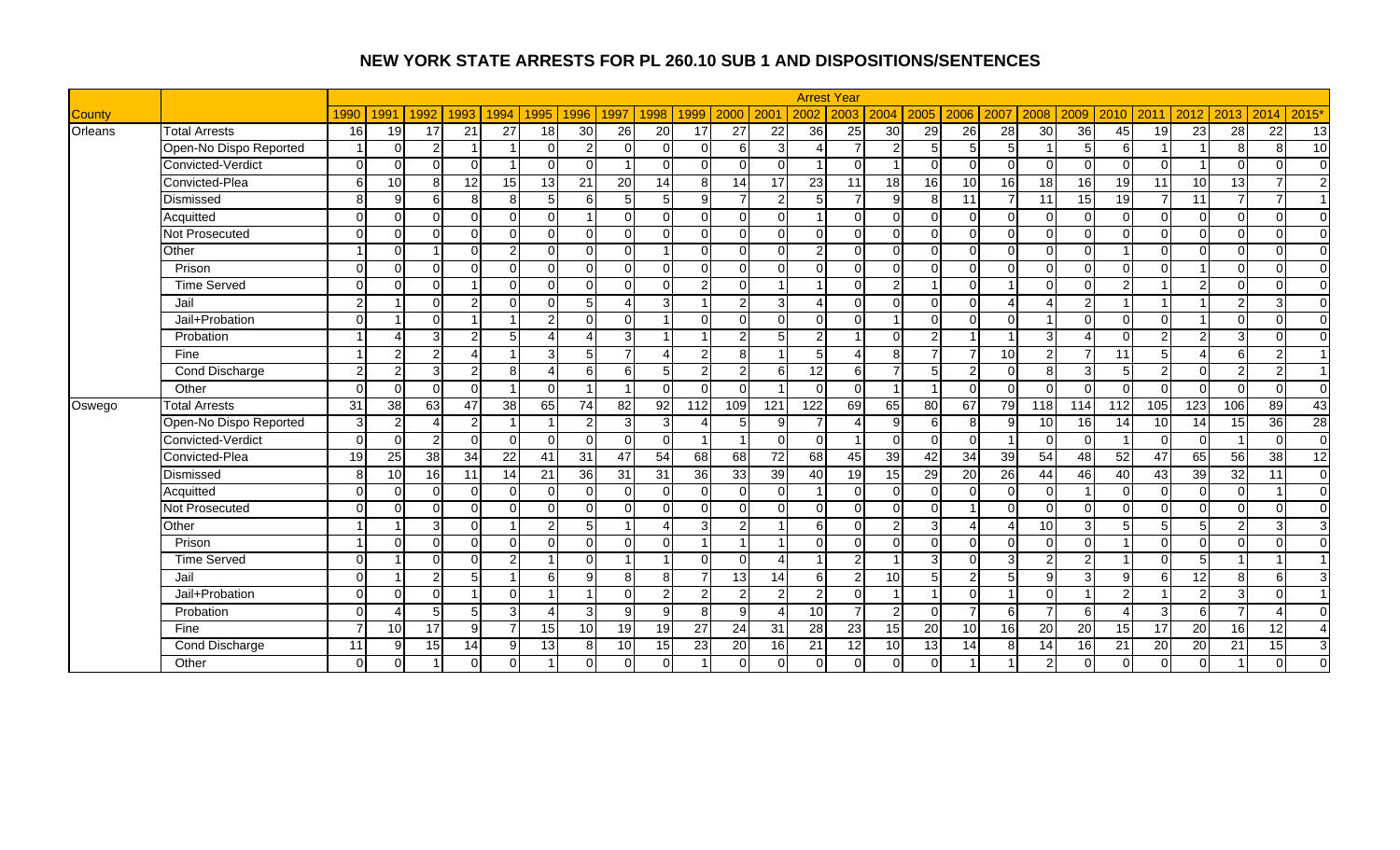|               |                        |                 |               |               |                |                |                 |                |                          |                        |                          |                 |                 |                 | <b>Arrest Year</b> |                 |                        |                 |                |                |                |                 |                |                         |                |              |                 |
|---------------|------------------------|-----------------|---------------|---------------|----------------|----------------|-----------------|----------------|--------------------------|------------------------|--------------------------|-----------------|-----------------|-----------------|--------------------|-----------------|------------------------|-----------------|----------------|----------------|----------------|-----------------|----------------|-------------------------|----------------|--------------|-----------------|
| <b>County</b> |                        | 1990            | 1991          | 1992          | 1993           | 1994           | 1995            | 1996           | 1997                     | 1998                   | 1999                     | 2000            | 200             | 2002            | 2003               | 2004            | 2005                   | 2006            | 2007           | 2008           | 2009           | 2010            | 2011           | 2012                    | 2013           | 2014         | 2015'           |
| Otsego        | <b>Total Arrests</b>   | 12              | 13            | 19            | 21             | 25             | 20              | 22             | 25                       | 22                     | 21                       | 19              | 25              | 30              | 40                 | $\overline{27}$ | 19                     | $\overline{12}$ | 26             | 23             | 14             | 24              | 26             | 19                      | 21             | 21           | 11              |
|               | Open-No Dispo Reported | 5               |               | 6             | $\overline{1}$ | $\overline{2}$ |                 | $\Lambda$      | $\boldsymbol{\varDelta}$ | $\overline{3}$         | 5                        | $\mathcal{P}$   | 5               | 6               | 10 <sup>1</sup>    | $\mathfrak{p}$  | $\boldsymbol{\Lambda}$ |                 | $\mathcal{P}$  | 3              |                | 3               | 5 <sup>1</sup> | 5                       | 5 <sub>l</sub> | Δ            | 10              |
|               | Convicted-Verdict      | $\Omega$        | $\Omega$      | $\Omega$      | $\Omega$       | $\Omega$       | $\Omega$        | $\Omega$       | $\Omega$                 | $\Omega$               | n                        | U               | $\Omega$        | $\Omega$        | $\Omega$           | $\Omega$        | $\Omega$               | $\Omega$        | U              | ∩              |                | ∩               | $\Omega$       | $\Omega$                | $\Omega$       | $\Omega$     | $\mathbf 0$     |
|               | Convicted-Plea         | $5\overline{5}$ | $\mathbf{q}$  | 5             | 5              | 14             | 9               | 13             | 13                       | 14                     | 12                       | 10 <sup>1</sup> | 8               | 15              | 19                 | 14              | 12                     | 8               | 15             | 13             | 8              | 14              | 19             | 9                       | 14             | 11           | $\overline{1}$  |
|               | Dismissed              | $\mathcal{P}$   | $\mathcal{P}$ | 8             | 14             | 8 <sup>1</sup> | 10              | 5 <sub>l</sub> | 8 <sup>1</sup>           | 5 <sub>1</sub>         | $\boldsymbol{\varDelta}$ | $\overline{7}$  | 11              | 9               | 10                 | 9               | 2 <sub>l</sub>         | $\overline{c}$  | $\mathsf{Q}$   | $\overline{ }$ |                | 7               | $\mathcal{P}$  | $\overline{5}$          | $\overline{2}$ | 6            | $\overline{0}$  |
|               | Acquitted              | $\Omega$        |               | $\Omega$      | $\overline{0}$ | $\Omega$       | $\Omega$        | $\Omega$       | $\mathbf 0$              | $\overline{0}$         | $\Omega$                 | $\Omega$        | $\Omega$        | $\overline{0}$  | $\Omega$           | $\Omega$        | $\overline{0}$         | $\mathbf 0$     | $\Omega$       | $\Omega$       | <sup>0</sup>   | $\Omega$        | $\Omega$       | $\mathbf 0$             | $\overline{0}$ | $\mathbf 0$  | $\overline{0}$  |
|               | <b>Not Prosecuted</b>  | $\Omega$        | $\Omega$      | $\Omega$      | $\Omega$       | U              | $\Omega$        | $\Omega$       | $\Omega$                 | $\Omega$               | $\Omega$                 | $\Omega$        | $\Omega$        | $\Omega$        | $\Omega$           | $\Omega$        | $\Omega$               | $\Omega$        | $\Omega$       | $\Omega$       | $\Omega$       | $\Omega$        | $\Omega$       | $\Omega$                | $\Omega$       | $\Omega$     | $\Omega$        |
|               | Other                  | $\Omega$        | $\Omega$      | $\Omega$      |                |                | $\Omega$        | $\Omega$       | $\Omega$                 | $\Omega$               | $\cap$                   | $\Omega$        |                 | $\Omega$        |                    | $\mathfrak{p}$  |                        |                 | U              |                |                | $\Omega$        | $\Omega$       | $\Omega$                | $\Omega$       | $\Omega$     | $\Omega$        |
|               | Prison                 | $\Omega$        | $\Omega$      | $\cap$        | $\Omega$       | $\Omega$       | $\Omega$        | $\Omega$       | $\Omega$                 | $\Omega$               | $\Omega$                 | $\Omega$        | $\Omega$        | $\Omega$        | $\Omega$           | $\Omega$        | $\Omega$               | $\Omega$        | $\Omega$       | $\Omega$       | ∩              | $\Omega$        | $\Omega$       | $\overline{\mathsf{o}}$ | $\Omega$       | $\Omega$     | $\Omega$        |
|               | <b>Time Served</b>     | $\Omega$        | $\Omega$      | $\cap$        | $\overline{0}$ | $\mathfrak{p}$ | $\Omega$        |                | $\overline{2}$           | $\Omega$               | $\cap$                   | $\Omega$        |                 | $\Omega$        | $\Omega$           | $\Omega$        | $\overline{3}$         | $\Omega$        | $\Omega$       |                | ∩              | 2               |                | $\mathbf 0$             |                | $\Omega$     | $\overline{0}$  |
|               | Jail                   | $\Omega$        | $\mathcal{P}$ | $\cap$        | $\Omega$       |                | $\Omega$        |                | $\overline{2}$           | $\mathbf{2}$           | $\overline{ }$           | $\Omega$        | $\Omega$        | 1               | - 1                |                 | $\Omega$               | $\overline{c}$  | $\Omega$       | $\overline{2}$ | $\mathfrak{p}$ | $\Omega$        | 2              | $\mathbf 0$             | $\Omega$       | $\Omega$     | $\overline{0}$  |
|               | Jail+Probation         | $\Omega$        | $\Omega$      | $\Omega$      | $\overline{0}$ | $\Omega$       | $\Omega$        | $\Omega$       | $\Omega$                 | $\Omega$               | $\Omega$                 | $\Omega$        | $\Omega$        | $\overline{0}$  | $\Omega$           | $\Omega$        | $\Omega$               | $\mathbf 0$     | $\Omega$       | $\Omega$       | ∩              | $\Omega$        | $\Omega$       | $\mathbf 0$             | $\Omega$       | $\mathbf 0$  | $\overline{0}$  |
|               | Probation              |                 | 2             | ົ             | $\Omega$       | $\Omega$       |                 | U              | $\overline{2}$           | $\mathbf{2}$           | $\cap$                   | $\overline{2}$  | $\Omega$        | $\Omega$        | $\Omega$           |                 | $\Omega$               | 0               |                |                |                | $\Omega$        |                | $\Omega$                | $\Omega$       |              | $\overline{0}$  |
|               | Fine                   | З               | $\mathcal{P}$ |               | $\overline{3}$ | Δ              | $\overline{7}$  |                | 6                        | 6 <sup>1</sup>         | Δ                        |                 | 5               | 6               | 12                 | 10              | 6                      | 5               | 13             | 9              |                | 12              | 8              | 3                       | 8 <sup>1</sup> | 6            | $\overline{1}$  |
|               | Cond Discharge         |                 | 3             | $\mathcal{P}$ | $\overline{2}$ | $\overline{7}$ |                 | $\overline{4}$ |                          | $\boldsymbol{\Lambda}$ | 6                        | Δ               | $\overline{c}$  | 8               | 6                  | $\overline{2}$  | $\overline{2}$         |                 |                | $\Omega$       |                | $\Omega$        |                | $\sigma$                | 5 <sub>1</sub> | 4            | $\overline{0}$  |
|               | Other                  | $\Omega$        | $\Omega$      | $\Omega$      | $\Omega$       | $\Omega$       | $\Omega$        | $\Omega$       | $\Omega$                 | $\Omega$               | $\overline{\mathbf{1}}$  | $\Omega$        | $\Omega$        | $\Omega$        | $\Omega$           | $\Omega$        |                        | $\Omega$        | $\Omega$       | $\Omega$       | $\Omega$       | $\Omega$        | $\Omega$       | $\Omega$                | $\Omega$       | $\Omega$     | $\overline{0}$  |
| Putnam        | <b>Total Arrests</b>   | 12              | 11            | 18            | 20             | 12             | $\overline{15}$ | 16             | 14                       | 17                     | 9                        | $\overline{20}$ | $\overline{22}$ | 31              | $\overline{28}$    | 19              | 37                     | $\overline{21}$ | 15             | 23             | 16             | $\overline{20}$ | 11             | $\frac{1}{8}$           | 9              | 6            | $\overline{12}$ |
|               | Open-No Dispo Reported | $\Omega$        |               | $\Omega$      | $\Omega$       |                | $\Omega$        | $\Omega$       | $\overline{2}$           | $\mathbf{2}$           | $\cap$                   | U               |                 | 5               |                    | $\mathcal{P}$   | $5\overline{)}$        |                 | 3              | $\mathcal{P}$  |                | 3               |                |                         | $\overline{3}$ | 6            | $\overline{11}$ |
|               | Convicted-Verdict      | $\Omega$        | $\Omega$      | $\Omega$      | $\Omega$       | $\Omega$       | $\Omega$        | $\Omega$       | $\Omega$                 | $\Omega$               | $\Omega$                 | $\Omega$        | $\Omega$        | $\Omega$        | $\Omega$           | $\Omega$        | $\Omega$               | $\Omega$        | $\Omega$       | $\Omega$       |                | $\Omega$        | $\cap$         | $\Omega$                | $\Omega$       | $\Omega$     | $\Omega$        |
|               | Convicted-Plea         | $5\overline{5}$ | 6             | 11            | 10             | 6 <sup>1</sup> |                 | 12             | $6 \mid$                 | 9                      | 8                        | 11              | $\overline{9}$  | 12              | 11                 | 8 <sup>1</sup>  | 15                     | 8               | $\mathcal{D}$  | $\overline{7}$ |                | 5               | $\Omega$       | $\overline{7}$          |                | $\Omega$     | $\overline{0}$  |
|               | Dismissed              | 6               |               | 6             | 10             | 5 <sub>l</sub> | 6               | $\Delta$       | 6                        | 6                      | -1                       | 9               | 9               | $\overline{12}$ | 15                 | 8               | 17                     | 12              | q              | 13             | Δ              | 11              | 5              | $\overline{7}$          | 5              | $\Omega$     | $\overline{1}$  |
|               | Acquitted              |                 | $\Omega$      | $\Omega$      | $\Omega$       | $\Omega$       | $\Omega$        | $\Omega$       | $\Omega$                 | $\Omega$               | $\Omega$                 | $\Omega$        | $\Omega$        | $\Omega$        | $\Omega$           | $\Omega$        | $\Omega$               | $\Omega$        | $\Omega$       | $\Omega$       | $\Omega$       | $\Omega$        | $\Omega$       | $\Omega$                | $\Omega$       | $\Omega$     | $\Omega$        |
|               | Not Prosecuted         | $\Omega$        | $\Omega$      | $\Omega$      | $\Omega$       | $\Omega$       | $\Omega$        | $\Omega$       | $\Omega$                 | $\Omega$               | $\Omega$                 | $\Omega$        |                 | $\Omega$        | $\Omega$           | $\Omega$        | $\Omega$               | $\Omega$        |                |                | $\Omega$       | $\Omega$        |                | $\Omega$                | $\Omega$       | $\Omega$     | $\Omega$        |
|               | Other                  | $\Omega$        | $\Omega$      |               | $\Omega$       | $\Omega$       | $\mathfrak{p}$  | $\Omega$       | $\Omega$                 | $\Omega$               | $\cap$                   | $\Omega$        | 2               | $\overline{2}$  |                    |                 | $\Omega$               | $\Omega$        | $\Omega$       | $\Omega$       | ∩              |                 |                | $\Omega$                | $\Omega$       | $\Omega$     | $\overline{0}$  |
|               | Prison                 | $\Omega$        | $\Omega$      | $\Omega$      | $\overline{0}$ | $\Omega$       | $\Omega$        | $\Omega$       | $\Omega$                 |                        | n                        | $\Omega$        | $\Omega$        | $\Omega$        | $\Omega$           | $\Omega$        | $\Omega$               | $\Omega$        | $\Omega$       | $\Omega$       | ∩              | $\Omega$        | $\Omega$       | $\overline{\mathsf{o}}$ | $\Omega$       | $\Omega$     | $\overline{0}$  |
|               | <b>Time Served</b>     |                 | $\Omega$      | $\cap$        | $\overline{0}$ | $\Omega$       | $\Omega$        |                | $\Omega$                 | $\Omega$               | $\cap$                   | $\Omega$        | $\Omega$        | $\Omega$        | $\Omega$           | $\Omega$        |                        |                 | $\Omega$       | $\Omega$       | $\Omega$       |                 | $\Omega$       | $\Omega$                | $\Omega$       | $\Omega$     | $\overline{0}$  |
|               | Jail                   | $\Omega$        | $\Omega$      |               | $\overline{0}$ | $\Omega$       | $\Omega$        |                | $\Omega$                 |                        | -1                       | $\Omega$        |                 | $\overline{a}$  | $\Omega$           | $\Omega$        | $\overline{0}$         | $\mathbf 0$     | $\Omega$       | $\overline{3}$ | $\Omega$       | 2               | $\Omega$       | $\mathbf 0$             |                | $\mathbf 0$  | $\overline{0}$  |
|               | Jail+Probation         | $\Omega$        | $\Omega$      |               | $\Omega$       | $\Omega$       | $\Omega$        | $\Omega$       |                          | $\Omega$               | -1                       | $\Omega$        |                 | $\Omega$        | $\Omega$           | $\Omega$        | $\Omega$               | $\Omega$        | $\Omega$       | $\Omega$       | $\Omega$       | $\Omega$        | $\Omega$       |                         | $\Omega$       | $\Omega$     | $\overline{0}$  |
|               | Probation              | $\Omega$        | $\Omega$      |               | 5              |                | $\overline{2}$  | 3              |                          | Δ                      | 2                        | 0               |                 | 2               |                    | $\Omega$        | 6                      | $\Omega$        | $\Omega$       | ∩              |                | $\Omega$        | $\cap$         | $\overline{2}$          | $\Omega$       | $\Omega$     | $\Omega$        |
|               | Fine                   |                 | 6             | 5             | $\Delta$       | 5 <sub>l</sub> | $\overline{5}$  | 7              | $\Delta$                 | $\overline{2}$         | 2                        | 8               | 3               | 3               | 10 <sup>1</sup>    | 5 <sub>l</sub>  | $\overline{5}$         | 2               | $\Omega$       | $\mathcal{P}$  | າ              |                 | $\Omega$       |                         | n.             | $\Omega$     | $\overline{0}$  |
|               | Cond Discharge         | $\Omega$        | $\Omega$      |               | $\overline{1}$ | $\Omega$       | $\Omega$        | $\Omega$       | $\Omega$                 |                        | $\overline{2}$           | $\overline{3}$  | 3               | 5               | $\Omega$           | $\overline{3}$  | $\overline{2}$         | 3               | $\mathfrak{p}$ | 2              |                |                 | $\Omega$       |                         | $\Omega$       | $\Omega$     | $\overline{0}$  |
|               | Other                  | $\Omega$        | $\Omega$      | $\Omega$      | $\overline{0}$ | $\overline{0}$ | $\Omega$        | $\Omega$       | $\Omega$                 | $\Omega$               | $\Omega$                 | $\overline{0}$  | $\Omega$        | $\mathbf{0}$    | $\Omega$           | $\overline{0}$  |                        | $\overline{c}$  | ΟI             | $\Omega$       |                | $\Omega$        | $\Omega$       | $\overline{2}$          | $\Omega$       | $\mathbf{0}$ | $\Omega$        |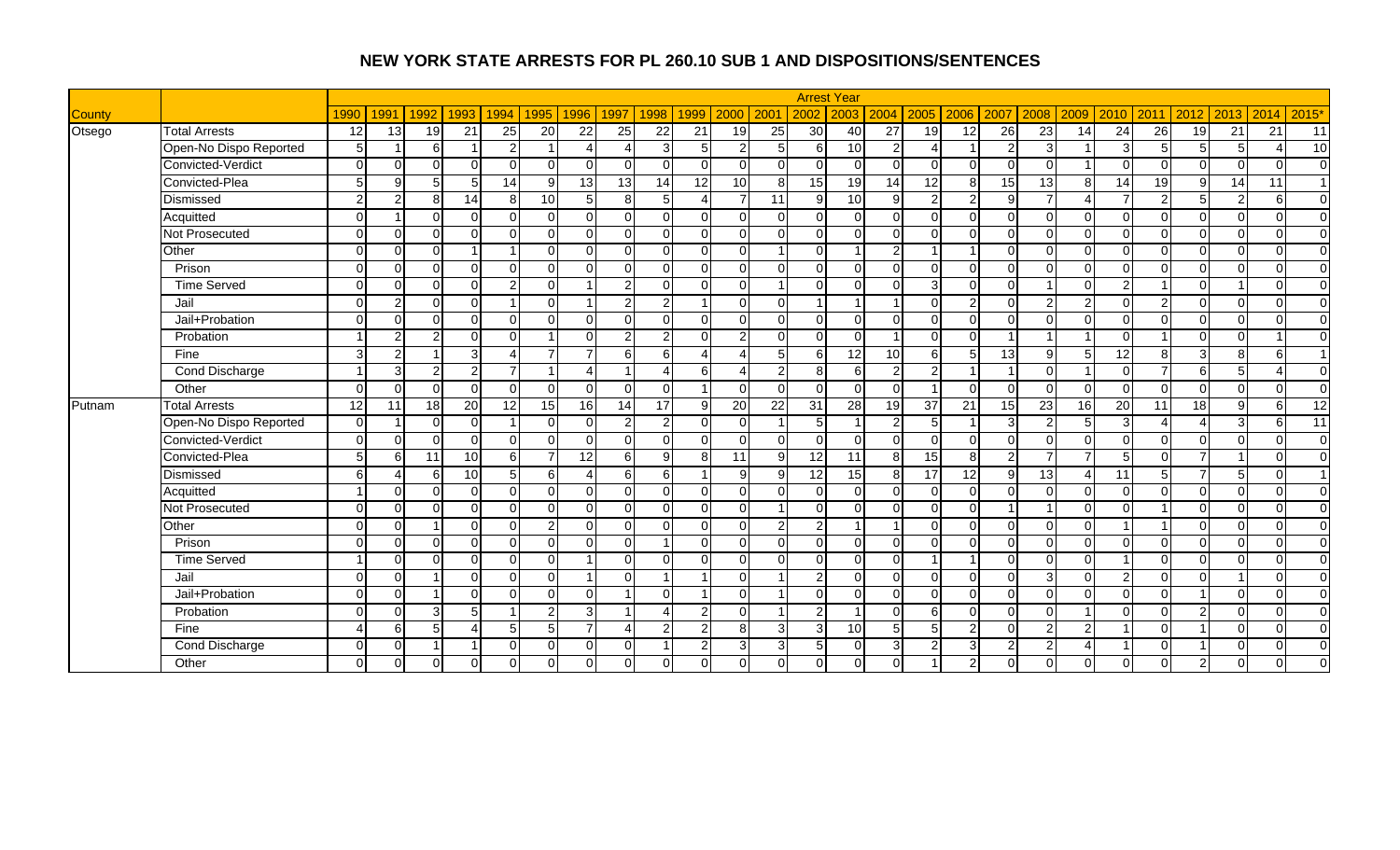|               |                        |                 |                 |                 |                 |                        |                 |                |                 |                 |                          |                |                |                 | <b>Arrest Year</b> |                          |                 |                  |                 |                |               |                 |                  |                         |                  |                  |                        |
|---------------|------------------------|-----------------|-----------------|-----------------|-----------------|------------------------|-----------------|----------------|-----------------|-----------------|--------------------------|----------------|----------------|-----------------|--------------------|--------------------------|-----------------|------------------|-----------------|----------------|---------------|-----------------|------------------|-------------------------|------------------|------------------|------------------------|
| <b>County</b> |                        | 1990            | 1991            | 1992            | 1993            | 1994                   | 1995            | 1996           | 1997            | 1998            | 1999                     | 2000           | 200            | 2002            | 2003               | 2004                     | 2005            | 2006             | 2007            | 2008           | 2009          | 2010            | 2011             | 2012                    | 2013             | 2014             | 2015'                  |
| Queens        | <b>Total Arrests</b>   | 43              | 57              | 61              | 70              | 83                     | 122             | 146            | 176             | 194             | 150                      | 160            | 144            | 139             | 161                | 160                      | 197             | $\overline{205}$ | 238             | 266            | 248           | 224             | $\overline{204}$ | $\overline{205}$        | 229              | $\overline{246}$ | $\overline{125}$       |
|               | Open-No Dispo Reported | 3               | 3               | $\Omega$        | $\Omega$        | $\overline{2}$         | 6               | $6 \mid$       | $\overline{2}$  | 6               |                          |                |                | 5               | 3                  | 6 <sup>1</sup>           | $6 \mid$        | 11               | 12              | 13             | 6             | 6               | 16               | 14                      | 12               | 44               | 86                     |
|               | Convicted-Verdict      |                 | $\Omega$        | $\cap$          | $\Omega$        | $\Omega$               | $\Omega$        | $\Omega$       | 3               | $\Omega$        | $\overline{\phantom{a}}$ | $\mathcal{P}$  |                | $\Omega$        |                    | $\Omega$                 | $\Omega$        | $\Omega$         |                 | $\mathfrak{p}$ |               | $\Omega$        | $\Omega$         | $\Omega$                | n.               | $\Omega$         | $\overline{0}$         |
|               | Convicted-Plea         | 13              | $\overline{22}$ | 14              | 33              | 41                     | $\overline{28}$ | 56             | 68              | 72              | $\overline{57}$          | 69             | 76             | 65              | 73                 | 81                       | 100             | 96               | 126             | 108            | 101           | $\overline{90}$ | 74               | 77                      | 70               | $\overline{76}$  | 25                     |
|               | Dismissed              | $\overline{25}$ | 32              | 42              | $\overline{34}$ | 36                     | 84              | 81             | 92              | 107             | 81                       | 76             | 58             | 50              | 63                 | 60                       | $\overline{71}$ | $\overline{78}$  | 81              | 117            | 114           | 111             | 89               | 96                      | 121              | 89               | $\overline{9}$         |
|               | Acquitted              | $\Omega$        | $\Omega$        | $\mathfrak{p}$  |                 | 2 <sub>l</sub>         | $\Omega$        | $\Omega$       | $\overline{2}$  | $\Omega$        | $\mathcal{P}$            | $\Omega$       |                | 5               | $\Omega$           | $\overline{2}$           | $\overline{2}$  | $\Omega$         |                 | $\Omega$       |               |                 |                  | $\overline{\mathsf{o}}$ | $\Omega$         | $\mathbf 0$      | $\overline{0}$         |
|               | Not Prosecuted         | $\Omega$        | $\Omega$        | 3 <sup>1</sup>  |                 | $\overline{2}$         | $\Lambda$       | $\overline{3}$ | 9               | 5 <sup>1</sup>  | 6                        | 8              | 6              | 13              | 21                 | 10                       | 17              | 20               | 17              | 23             | 25            | 15              | 24               | 18                      | 26               | 35               | 5                      |
|               | Other                  |                 | $\Omega$        | $\Omega$        |                 | $\Omega$               | $\Omega$        | $\Omega$       | $\Omega$        | Δ               | $\overline{2}$           |                |                |                 | $\Omega$           |                          |                 | $\Omega$         |                 | 3              |               |                 | $\Omega$         | $\overline{0}$          | $\Omega$         | $\overline{2}$   | $\overline{0}$         |
|               | Prison                 |                 | $\Omega$        | $\Omega$        | $\Omega$        | $\Omega$               | $\Omega$        | $\Omega$       | $\Omega$        | $\Omega$        |                          | 2              | $\Omega$       | $\Omega$        |                    | $\Omega$                 | $\Omega$        | $\Omega$         | $\Omega$        | $\Omega$       |               | $\Omega$        | っ                | $\overline{0}$          | $\Omega$         | $\Omega$         | $\overline{0}$         |
|               | <b>Time Served</b>     | $\Omega$        |                 |                 |                 | 3 <sup>1</sup>         |                 | $\overline{A}$ | $\Omega$        | 5               | $\mathcal{P}$            | $\overline{3}$ | $\overline{7}$ | $\Omega$        | 5 <sup>1</sup>     |                          | $\overline{3}$  | $\overline{c}$   | 3               |                | З             | 5               |                  | $\sigma$                | 9                | 7                | $\sqrt{5}$             |
|               | Jail                   |                 | $\Omega$        |                 | $\overline{0}$  | 5                      |                 | $\overline{2}$ | $\overline{A}$  | $\overline{2}$  | 5                        | $\mathbf{9}$   | $\overline{3}$ | 8 <sup>1</sup>  |                    | 10                       | 12              | 4                | 9               |                | 14            | $\overline{7}$  | 6 <sup>1</sup>   | 9                       | $6 \overline{6}$ | 8                | $\overline{1}$         |
|               | Jail+Probation         | $\Omega$        | $\Omega$        | $\Omega$        | $\Omega$        |                        | $\Omega$        | $\Omega$       | $\mathfrak{p}$  | $\Omega$        |                          |                |                | $\Omega$        | $\Omega$           | $\boldsymbol{\varDelta}$ | $\Omega$        | 0                |                 |                | ∩             |                 | $\Omega$         | $\Omega$                | $\Omega$         |                  | $\overline{0}$         |
|               | Probation              |                 |                 | $\mathcal{P}$   | 6               | $\Lambda$              | 2               | 5 <sup>1</sup> | Δ               | $\overline{2}$  | 2                        |                |                |                 | 6                  | 3                        | 3 <sup>l</sup>  | 6                |                 |                | я             |                 |                  |                         |                  | $\overline{2}$   | $\overline{0}$         |
|               | Fine                   | $\mathcal{P}$   |                 |                 |                 |                        | 3               | $\overline{3}$ | $\overline{7}$  | 3               | 9                        |                | 13             | 15              | 10 <sup>1</sup>    | 13                       | 15              | $\overline{14}$  | $\overline{13}$ | 15             | 11            | $\overline{7}$  | $\overline{13}$  |                         | 5 <sub>l</sub>   | 5                | $\overline{0}$         |
|               | <b>Cond Discharge</b>  | 6               | 13              | 9               | 25              | 27                     | 21              | 43             | 52              | 59              | 38                       | 47             | 46             | $\overline{37}$ | 45                 | 50 <sup>1</sup>          | 66              | 70               | 98              | 81             | 66            | 65              | 51               | 59                      | 46               | $\overline{53}$  | 19                     |
|               | Other                  | $\Omega$        | $\Omega$        | $\Omega$        | $\Omega$        | $\Omega$               | $\Omega$        | $\overline{2}$ | $\overline{2}$  | -1              | $\Omega$                 | $\Omega$       | $\Omega$       | $\Omega$        | $\Omega$           | $\Omega$                 |                 | $\Omega$         |                 | $\Omega$       | $\Omega$      | $\Omega$        | $\Omega$         |                         | $\Omega$         | $\Omega$         | $\overline{0}$         |
| Rensselaer    | <b>Total Arrests</b>   | 17              | 28              | 30              | 25              | 29                     | 43              | 47             | 57              | $\overline{57}$ | 66                       | 74             | 81             | 81              | $\overline{91}$    | 66                       | 91              | 74               | $\overline{81}$ | 64             | 71            | $\overline{75}$ | $\overline{89}$  | $\overline{90}$         | $\overline{81}$  | 89               | 33                     |
|               | Open-No Dispo Reported | $\Omega$        | $\Lambda$       |                 | 2 <sub>l</sub>  | Δ                      | $\overline{2}$  | 5 <sub>l</sub> | $\mathbf{3}$    | 3               |                          | 11             | 12             |                 | 8                  | 8 <sup>1</sup>           | $\overline{4}$  |                  | 6               | q              | З             |                 | $\mathbf{Q}$     | 10                      | 8 <sup>1</sup>   | $\overline{26}$  | 19                     |
|               | Convicted-Verdict      | $\Omega$        | $\Omega$        | $\Omega$        | $\Omega$        |                        | $\Omega$        | $\Omega$       | $\overline{1}$  | $\Omega$        |                          |                | 1              | $\Omega$        | $\Omega$           | $\overline{0}$           | $\Omega$        | $\Omega$         | ∩               | $\Omega$       | $\Omega$      | $\Omega$        | $\Omega$         | $\overline{0}$          | $\Omega$         | $\Omega$         | $\overline{0}$         |
|               | Convicted-Plea         | 16              | 14              | $\overline{18}$ | 11              | 11                     | 26              | 35             | $\overline{28}$ | 43              | 45                       | 47             | 46             | 54              | 68                 | 43                       | 62              | 50               | 47              | 40             | 53            | 50              | 57               | 49                      | 51               | 48               | 13                     |
|               | Dismissed              |                 | 7               |                 | 10              | 12                     | 13              | 6              | 23              | 10              | 15                       | 15             | 21             | 17              | 13                 | 15                       | $\overline{24}$ | 16               | 25              | 13             | 11            | 17              | 19               | 23                      | 17               | 12               | $\overline{0}$         |
|               | Acquitted              | $\Omega$        | $\Omega$        |                 |                 | $\Omega$               | $\Omega$        |                | $\overline{ }$  |                 |                          | $\Omega$       | $\Omega$       | $\Omega$        | $\Omega$           | $\overline{0}$           | $\Omega$        | $\Omega$         |                 | $\Omega$       |               | $\Omega$        | $\Omega$         | $\mathbf 0$             | $\Omega$         | $\Omega$         | $\overline{0}$         |
|               | Not Prosecuted         | $\Omega$        | $\Omega$        | $\Omega$        | $\Omega$        | $\Omega$               | $\Omega$        | $\Omega$       | $\Omega$        | $\Omega$        | $\Omega$                 | $\Omega$       | $\Omega$       | $\Omega$        | $\Omega$           | $\Omega$                 | $\Omega$        | $\Omega$         | $\Omega$        | $\Omega$       | ∩             | $\Omega$        | $\Omega$         | $\Omega$                | $\Omega$         | $\Omega$         | $\overline{0}$         |
|               | Other                  | $\Omega$        | 3               | $\Omega$        |                 |                        | $\overline{2}$  |                |                 | $\Omega$        | 3                        | $\Omega$       |                | 3               | $\overline{2}$     | $\overline{0}$           |                 |                  | વ               | 2              |               |                 |                  | 8                       | 5                | 3                |                        |
|               | Prison                 | $\Omega$        | $\Omega$        | $\Omega$        | $\Omega$        | $\Omega$               | $\Omega$        | $\Omega$       | $\Omega$        | $\Omega$        | $\Omega$                 |                | $\Omega$       | $\Omega$        |                    | $\overline{0}$           |                 | $\Omega$         | $\Omega$        | $\Omega$       | ∩             |                 | $\Omega$         | $\mathbf 0$             | $\Omega$         | $\Omega$         | $\overline{0}$         |
|               | <b>Time Served</b>     | $\Omega$        |                 | ΩI              | $\Omega$        |                        | $\overline{2}$  | $\overline{2}$ | 5               | 3               | 5                        | 14             | 12             | 19              | $\overline{17}$    | $\Delta$                 | 5               | $\overline{2}$   | $\mathbf{3}$    | $\Delta$       |               | 5               |                  | 5                       | 5 <sub>l</sub>   | 4                | $\overline{1}$         |
|               | Jail                   | Δ               |                 | ΩI              |                 |                        |                 | 4              | $\overline{2}$  | 4               | 3                        | 6              | $\overline{2}$ |                 | 3 <sup>l</sup>     | $\mathbf{2}$             | 3 <sup>1</sup>  | 4                | 3 <sup>l</sup>  | $\overline{2}$ | 2             | 2               | $6 \mid$         |                         | $\overline{2}$   | 3                | $\overline{1}$         |
|               | Jail+Probation         |                 | $\Omega$        | $\Omega$        |                 | $\Omega$               | $\Omega$        | $\overline{ }$ | $\Omega$        | Δ               | 3                        | $\mathbf{3}$   | 5              | 11              | $5 \frac{1}{2}$    | $\mathcal{E}$            | $\overline{3}$  | 2                | $\Omega$        | $\Omega$       | $\mathcal{D}$ | $\Omega$        | $\Omega$         | $\Omega$                |                  | $\Omega$         | $\Omega$               |
|               | Probation              |                 |                 |                 | $\overline{2}$  | 3                      |                 |                |                 | 3               | 8                        |                |                |                 | 14                 | 9                        | 14              | 12               |                 | 8              | 6             | 5               | Q                | 9                       | $\overline{3}$   | $\overline{2}$   | $\overline{1}$         |
|               | Fine                   | $\mathbf{8}$    | Δ               | 12              | $5\phantom{1}$  | $\boldsymbol{\Lambda}$ | 10              | 12             | 13              | 17              | 17                       | 9              | 12             | 13              | $\overline{22}$    | 13                       | 16              | 12               | 12              | $\mathfrak{g}$ | 19            | $\mathbf{8}$    | 15               | 16                      | $\overline{18}$  | 24               | $\boldsymbol{\Lambda}$ |
|               | <b>Cond Discharge</b>  | $\mathfrak{p}$  |                 | 5               | $\overline{2}$  | 3 <sup>1</sup>         | 6               | 12             | $\Delta$        | $\overline{10}$ |                          |                | 11             | $\overline{7}$  | 3                  | 11                       | 18              | $\overline{17}$  | 18              | 16             | 16            | 28              | 20               | 16                      | 20               | $\overline{15}$  | 5                      |
|               | Other                  | $\Omega$        | $\Omega$        | $\Omega$        | $\overline{0}$  | $\Omega$               | $\Omega$        | $\Omega$       |                 | $\overline{2}$  | 3                        |                | $\Omega$       |                 | 3                  |                          | $\overline{2}$  |                  |                 |                |               |                 | 3                | $\overline{2}$          | $\overline{2}$   | $\Omega$         | $\overline{1}$         |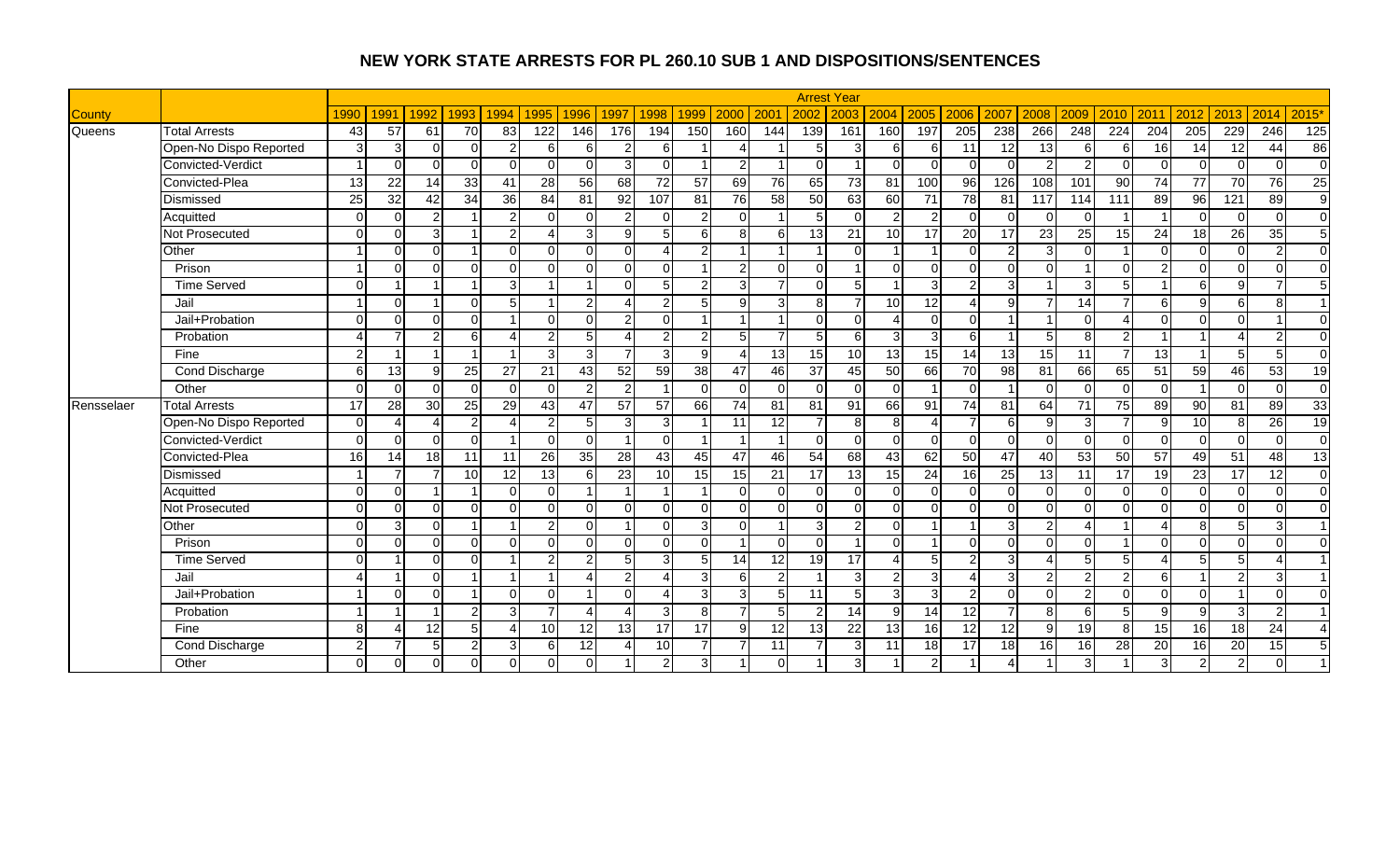|               |                        |                 |                      |                |                |                        |                        |                 |                 |                         |                      |                 |                 |                 | <b>Arrest Year</b> |                |                 |                 |                |                 |                 |                 |                 |                         |                |                        |                        |
|---------------|------------------------|-----------------|----------------------|----------------|----------------|------------------------|------------------------|-----------------|-----------------|-------------------------|----------------------|-----------------|-----------------|-----------------|--------------------|----------------|-----------------|-----------------|----------------|-----------------|-----------------|-----------------|-----------------|-------------------------|----------------|------------------------|------------------------|
| <b>County</b> |                        | 1990            | 1991                 | 1992           | 1993           | 1994                   | 1995                   | 1996            | 1997            | 1998                    | 1999                 | 2000            | 200             | 2002            | 2003               | 2004           |                 | 2005 2006       | 2007           | 2008            | 2009            | 2010            | 2011            | 2012                    | 2013           | 2014                   | 2015'                  |
| Richmond      | <b>Total Arrests</b>   | $\overline{12}$ | 10                   | 12             | 10             | 13                     | 14                     | $\overline{20}$ | 31              | 46                      | 40                   | 27              | 29              | $\overline{31}$ | $\overline{23}$    | 19             | $\overline{27}$ | 41              | 36             | 35              | 28              | 32              | 39              | 30                      | 33             | $\overline{28}$        | 22                     |
|               | Open-No Dispo Reported | $\Omega$        |                      | $\Omega$       |                | $\Omega$               | $\Omega$               |                 | $\Omega$        | $\Omega$                |                      | $\Omega$        | $\Omega$        |                 | $\Omega$           |                | $\overline{3}$  | 3               |                |                 |                 | 2               | 3               | 3                       |                | 8                      | 8                      |
|               | Convicted-Verdict      | $\Omega$        | $\Omega$             | $\cap$         | $\Omega$       | $\Omega$               | $\Omega$               |                 |                 | $\Omega$                | - 1                  | $\Omega$        | $\Omega$        | $\Omega$        | $\Omega$           | $\Omega$       | $\Omega$        | $\Omega$        |                | $\Omega$        |                 | $\Omega$        | $\Omega$        | $\Omega$                | $\Omega$       | $\Omega$               | $\Omega$               |
|               | Convicted-Plea         |                 | Δ                    |                | 5              | 4                      | Δ                      | 6               |                 | 26                      | 16                   | $\mathbf{Q}$    | $\overline{11}$ | 18              | 13                 | $\overline{9}$ | 16              | $\overline{18}$ | 18             | $\overline{24}$ | 17              | 21              | 24              | 10                      | 20             | 11                     | თ                      |
|               | Dismissed              | $6 \mid$        | $\overline{\Lambda}$ | 5 <sup>1</sup> | دن             | $6 \mid$               | 9                      | 8 <sup>1</sup>  | 13              | 17                      | 14                   | 13              | $\overline{12}$ | 8 <sup>1</sup>  | $\mathfrak{g}$     | $\overline{7}$ | $\overline{7}$  | 10              | a              | 6               | 3               | 2               |                 | 14                      | 10             | $\overline{7}$         | دی                     |
|               | Acquitted              | $\Omega$        | $\Omega$             | ΩI             |                | $\Omega$               | $\Omega$               | $\Omega$        | $\overline{ }$  | $\Omega$                | $\Omega$             |                 | $\Omega$        | $\Omega$        | $\Omega$           | $\overline{0}$ | $\Omega$        | $\Omega$        | ∩              | $\Omega$        | ∩               | $\Omega$        | $\Omega$        | $\mathbf 0$             | $\Omega$       | $\Omega$               | $\overline{0}$         |
|               | Not Prosecuted         | $\overline{2}$  |                      | 3 <sup>1</sup> | $\Omega$       | $\overline{3}$         |                        | $\overline{3}$  | 9               | $\overline{2}$          | 6                    |                 | 6               |                 | -1                 | $\overline{2}$ |                 | 9               |                |                 | ี               | 6               | 5 <sup>1</sup>  | 3                       | $\overline{2}$ | $\overline{2}$         | 6                      |
|               | Other                  | $\Omega$        | $\Omega$             | $\Omega$       | $\Omega$       | $\Omega$               | $\Omega$               |                 | $\Omega$        |                         | 2                    | $\Omega$        | $\Omega$        | $\Omega$        | $\Omega$           | $\overline{0}$ | $\Omega$        |                 |                | $\Omega$        |                 |                 | $\Omega$        | $\mathbf 0$             | $\Omega$       | $\Omega$               | $\mathbf 0$            |
|               | Prison                 | $\Omega$        |                      | $\Omega$       | $\Omega$       | $\Omega$               | $\Omega$               | $\Omega$        | $\Omega$        |                         | $\Omega$             | $\Omega$        | $\Omega$        | $\Omega$        | $\Omega$           | $\Omega$       |                 | $\Omega$        |                | $\Omega$        | ∩               | $\Omega$        | $\cap$          | $\mathbf 0$             | $\Omega$       | $\Omega$               | $\overline{0}$         |
|               | <b>Time Served</b>     |                 | $\Omega$             | $\Omega$       | 2 <sub>l</sub> | $\Omega$               | $\Omega$               | $\Omega$        | $\Omega$        | $\Omega$                | $\Omega$             | $\Omega$        | $\Omega$        | $\Omega$        | $\overline{2}$     |                |                 | $\Omega$        | ∩              |                 | $\cap$          | $\Omega$        |                 | $\overline{0}$          | $\Omega$       |                        | $\mathbf 0$            |
|               | Jail                   |                 | $\Omega$             | $\overline{2}$ |                | $\Omega$               | $\Omega$               | 1               | $\overline{1}$  | $\overline{2}$          | $\Omega$             | $\Omega$        | $\overline{2}$  | 8 <sup>1</sup>  | -1                 |                |                 | 2               | Δ              | 5               | 2               | $\overline{2}$  |                 | $\overline{2}$          | $\Omega$       | $\Omega$               | $\overline{1}$         |
|               | Jail+Probation         | $\Omega$        | $\Omega$             | $\Omega$       | $\Omega$       | $\Omega$               | $\Omega$               | $\Omega$        | $\Omega$        | -1                      | $\Omega$             | $\Omega$        | $\Omega$        | $\overline{0}$  | $\Omega$           | $\Omega$       | $\Omega$        | $\Omega$        | $\Omega$       | $\Omega$        | ∩               |                 | $\Omega$        | $\Omega$                | $\Omega$       | $\Omega$               | $\mathbf 0$            |
|               | Probation              | $\Omega$        | $\Omega$             | $\cap$         |                | $\Omega$               | $\Omega$               | $\overline{2}$  | ∩               | 3                       |                      | 2               | $\Omega$        |                 |                    |                | $\mathcal{P}$   |                 | З              | 2               |                 |                 | ঽ               | $\overline{2}$          | $\Omega$       |                        | $\Omega$               |
|               | Fine                   | $\Omega$        |                      |                | $\Omega$       | $\Omega$               |                        | $\overline{2}$  | $\overline{2}$  | $\overline{10}$         | $\overline{7}$       |                 | Δ               | $\overline{2}$  | 5 <sub>1</sub>     | $\overline{2}$ | $\overline{2}$  | $\overline{c}$  | $\mathcal{D}$  | $\mathcal{E}$   |                 | 3               | $\Omega$        |                         | 2 <sub>l</sub> |                        | $\Omega$               |
|               | <b>Cond Discharge</b>  | $\mathfrak{p}$  | $\overline{2}$       |                |                | $\boldsymbol{\Lambda}$ | 3                      | $\overline{2}$  | $\Delta$        | 9                       | 6                    | 6I              | 5               | $\overline{7}$  | $\overline{4}$     | $\overline{4}$ | 9               | $\overline{13}$ | $\mathsf{R}$   | 13              | 12              | 14              | 16              | 5                       | 18             | 8                      | $\boldsymbol{\Lambda}$ |
|               | Other                  | $\Omega$        | $\Omega$             | $\Omega$       | $\Omega$       | $\Omega$               | $\Omega$               | $\Omega$        | $\overline{1}$  | $\Omega$                | $\Omega$             | $\Omega$        | $\Omega$        | $\Omega$        | $\Omega$           | $\Omega$       | $\Omega$        | $\Omega$        |                | $\Omega$        | $\Omega$        | $\Omega$        | $\Omega$        | $\Omega$                | $\Omega$       | $\Omega$               | $\overline{0}$         |
| Rockland      | <b>Total Arrests</b>   | 14              | 11                   | 12             | 17             | $\overline{28}$        | 33                     | 30              | $\overline{26}$ | 39                      | 33                   | 43              | $\overline{37}$ | 46              | 39                 | 39             | 38              | $\overline{33}$ | 38             | 43              | $\overline{57}$ | $\overline{52}$ | $\overline{37}$ | 53                      | 55             | $\overline{56}$        | $\overline{37}$        |
|               | Open-No Dispo Reported | $\overline{2}$  | $\overline{2}$       | $\Omega$       | 5 <sub>5</sub> | 3                      | $\boldsymbol{\Lambda}$ | $\mathbf{2}$    | $\overline{7}$  | 6                       | $\overline{\Lambda}$ | 2               | 3               | $\overline{2}$  | 3                  |                | 5               | $\overline{2}$  |                | 3               | 2               | 3               | 6 <sup>1</sup>  | 7                       | $\overline{7}$ | $\overline{24}$        | 35                     |
|               | Convicted-Verdict      | $\Omega$        | $\Omega$             | $\Omega$       | $\Omega$       | $\Omega$               | $\Omega$               | $\Omega$        | $\overline{1}$  | $\Omega$                |                      | $\Omega$        | $\Omega$        | $\overline{0}$  | $\Omega$           | $\overline{0}$ | $\Omega$        | $\mathbf 0$     |                | $\Omega$        | $\Omega$        | $\Omega$        | $\Omega$        | $\overline{0}$          | $\Omega$       | $\Omega$               | $\overline{0}$         |
|               | Convicted-Plea         |                 | 6                    | 61             | $\overline{7}$ | 14                     | 10                     | 14              | 8 <sup>1</sup>  | 14                      | 10                   | <b>20</b>       | 20              | 33              | 24                 | 24             | 13              | 17              | 18             | 18              | $\overline{26}$ | $\overline{19}$ | 17              | $\overline{24}$         | 13             | 14                     | $\overline{2}$         |
|               | Dismissed              |                 | 3                    | 5 <sup>1</sup> | 5              | $\overline{10}$        | 19                     | 12              | 9               | 18                      | 16                   | $\overline{20}$ | 13              | 11              | $\mathbf{Q}$       | 13             | 15              | 13              | 15             | 19              | 25              | 28              | 10              | 19                      | 35             | 15                     | $\overline{0}$         |
|               | Acquitted              | $\Omega$        | $\Omega$             | $\Omega$       | $\Omega$       | $\Omega$               | $\Omega$               | $\Omega$        | $\Omega$        | $\Omega$                | $\Omega$             | $\Omega$        | $\Omega$        | $\Omega$        |                    | $\overline{0}$ | $\Omega$        | $\Omega$        |                | $\Omega$        |                 | $\Omega$        | $\Omega$        | $\overline{\mathsf{o}}$ | $\Omega$       | $\Omega$               | $\overline{0}$         |
|               | Not Prosecuted         | $\Omega$        | $\Omega$             | $\Omega$       | $\Omega$       | $\Omega$               | $\Omega$               | $\Omega$        | $\Omega$        | $\Omega$                | $\Omega$             | $\Omega$        | $\Omega$        | $\Omega$        | $\Omega$           | $\Omega$       | $\Omega$        | $\Omega$        | $\Omega$       | $\Omega$        | ∩               | $\Omega$        | $\Omega$        | $\Omega$                | $\Omega$       | $\Omega$               | $\overline{0}$         |
|               | Other                  |                 | $\Omega$             |                | $\Omega$       |                        | $\Omega$               | $\overline{2}$  |                 |                         | $\overline{2}$       |                 |                 | $\Omega$        | $\overline{2}$     |                | 5               |                 |                | 3               |                 | 2               |                 | 3                       | $\Omega$       | 3                      | $\overline{0}$         |
|               | Prison                 | $\Omega$        | $\Omega$             | <sup>n</sup>   | $\overline{0}$ | $\Omega$               | $\Omega$               | $\cap$          | $\Omega$        | $\Omega$                | $\Omega$             | $\Omega$        | $\Omega$        | $\Omega$        | $\Omega$           | $\overline{0}$ | $\Omega$        | $\Omega$        | $\Omega$       | $\Omega$        | ∩               | $\Omega$        | $\Omega$        | $\mathbf 0$             | $\Omega$       | $\Omega$               | $\overline{0}$         |
|               | <b>Time Served</b>     | $\overline{2}$  |                      | $\Omega$       | $\overline{0}$ | $\Omega$               |                        | 1               | $\Omega$        | $\Omega$                | $\Omega$             | $\Omega$        |                 | $\Omega$        | $\Omega$           | $\overline{0}$ | $\Omega$        |                 | ∩              | $\Omega$        | ∩               | $\Omega$        | $\Omega$        |                         | $\overline{2}$ |                        | $\overline{0}$         |
|               | Jail                   |                 | $\overline{2}$       |                | $\Omega$       | $\Omega$               | 2                      | 1               | $\overline{2}$  | $\overline{2}$          | -1                   | 4               |                 | -1              | $\Omega$           |                |                 | 3               | $\overline{2}$ |                 |                 | 3               | $\overline{2}$  | $\boldsymbol{\Lambda}$  | $\Omega$       | $\mathbf 0$            | $\overline{1}$         |
|               | Jail+Probation         | $\Omega$        |                      | $\Omega$       |                | $\Omega$               | $\Omega$               | $\Omega$        |                 | $\overline{\mathbf{A}}$ |                      | $\Omega$        |                 | $\Omega$        | $\Omega$           | $\Omega$       | $\Omega$        | $\Omega$        |                | $\Omega$        | U               | $\Omega$        | ΩI              | $\Omega$                | $\Omega$       | $\Omega$               | $\Omega$               |
|               | Probation              | $\Omega$        | $\Omega$             | $\Omega$       | $\lambda$      | $\overline{7}$         | 2                      | $\Lambda$       |                 | Δ                       |                      | $\mathfrak{p}$  |                 | 3               |                    |                | $\overline{2}$  | $\overline{2}$  |                |                 |                 | $\Omega$        | $\Omega$        | $\Omega$                |                | $\Omega$               | $\mathbf{0}$           |
|               | Fine                   |                 |                      |                |                | 4                      |                        |                 | $\mathbf{3}$    | 5 <sup>5</sup>          | 6                    |                 | $\mathfrak{g}$  | 19              | 17                 | 15             | 8 <sup>1</sup>  | 9               | 12             | 8 <sup>1</sup>  | 8               | 10              | 10 <sup>1</sup> | 9                       | 8 <sup>1</sup> | $\boldsymbol{\Lambda}$ | $\overline{1}$         |
|               | <b>Cond Discharge</b>  | $\Omega$        |                      | л              |                | 3                      | $\overline{2}$         |                 | $\overline{2}$  | $\overline{2}$          | $\mathcal{P}$        |                 | 6               | 10              | 6                  | $\overline{4}$ | 2 <sub>l</sub>  |                 |                | 5               | $\Omega$        | 5               | $\mathfrak{p}$  | g                       | $\overline{2}$ | 9                      | $\mathbf 0$            |
|               | Other                  | $\Omega$        | $\Omega$             | $\Omega$       | $\Omega$       | $\Omega$               | $\overline{2}$         | $\Omega$        | $\Omega$        | $\Omega$                | $\Omega$             | $\Omega$        |                 | $\Omega$        | $\overline{0}$     | $\overline{0}$ | $\Omega$        |                 |                | 3               |                 |                 | 3               |                         | $\Omega$       | $\Omega$               | $\Omega$               |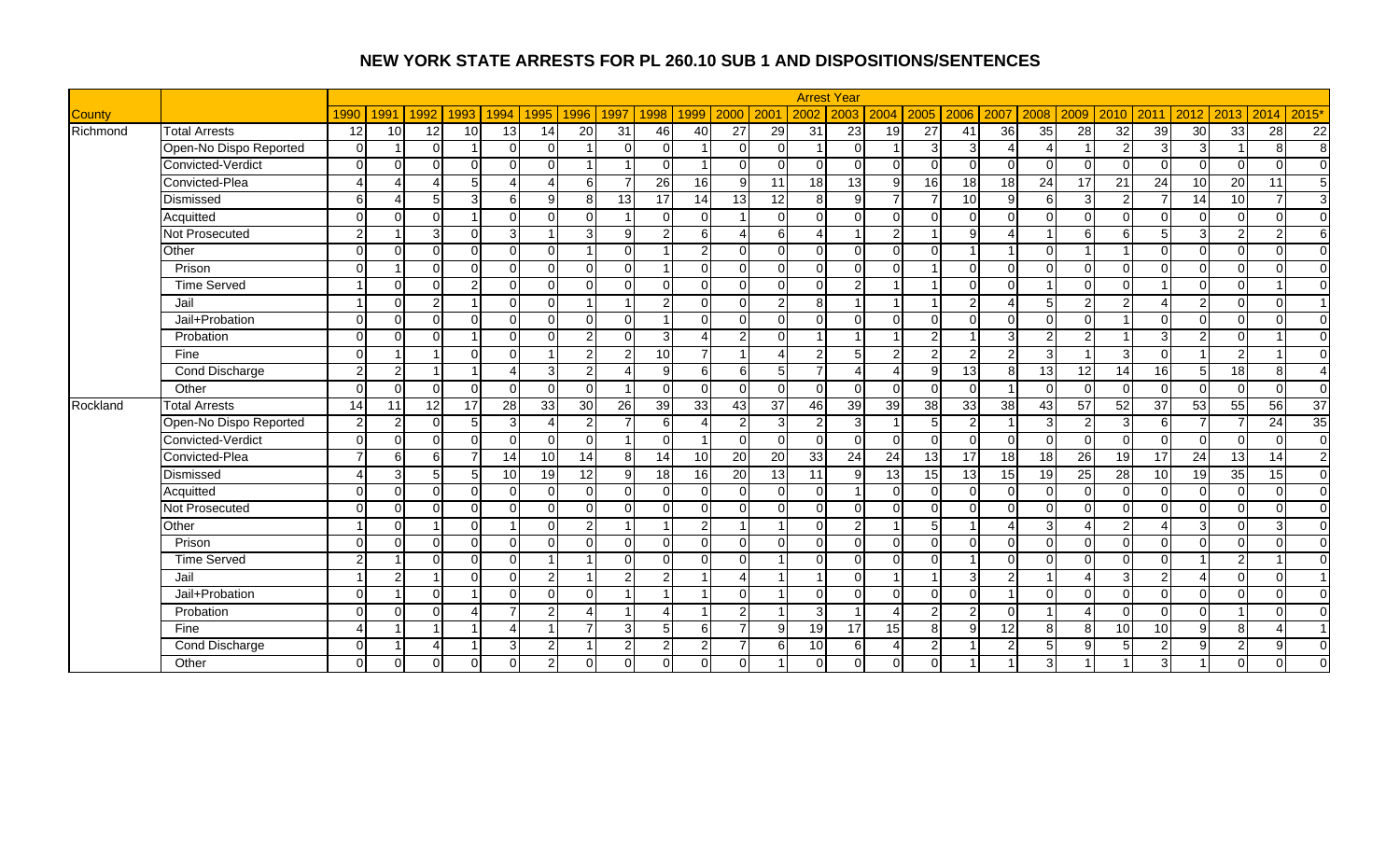|               |                        |                |               |                 |                 |                |                |                 |                         |                         |                 |                 |                  |                 | <b>Arrest Year</b>     |                        |                |                        |                 |                 |                 |                |                 |                          |                 |                 |                 |
|---------------|------------------------|----------------|---------------|-----------------|-----------------|----------------|----------------|-----------------|-------------------------|-------------------------|-----------------|-----------------|------------------|-----------------|------------------------|------------------------|----------------|------------------------|-----------------|-----------------|-----------------|----------------|-----------------|--------------------------|-----------------|-----------------|-----------------|
| <b>County</b> |                        | 1990           | 1991          | 1992            | 1993            | 1994           | 1995           | 1996            | 1997                    | 1998                    | 1999            | 2000            | 200 <sup>1</sup> | 2002            | 2003                   | 2004                   | 2005           | 2006                   | 2007            | 2008            | 2009            | 2010           | 2011            | 2012                     | 2013            | 2014            | 2015'           |
| St. Lawrence  | <b>Total Arrests</b>   | 22             | 14            | 27              | 43              | 36             | 35             | 67              | 63                      | 67                      | 77              | 74              | 77               | $\overline{77}$ | 99                     | 95                     | 74             | 67                     | 89              | 64              | 77              | 76             | 76              | 79                       | 50              | 56              | 41              |
|               | Open-No Dispo Reported | $\Omega$       | $\Omega$      | 4               |                 | $\overline{3}$ |                | $\mathcal{E}$   | 2                       |                         | 2               | 8               | 61               | 9               | 16                     | 10                     | 9              | 9                      | 14              | 9               | 15              | 9              | 11              | 17                       | 17              | 25              | $\overline{37}$ |
|               | Convicted-Verdict      | $\Omega$       | $\Omega$      | $\Omega$        | $\Omega$        |                |                |                 |                         |                         | $\Omega$        |                 |                  | $\Omega$        |                        | $\Omega$               | $\Omega$       | $\Omega$               |                 |                 |                 | $\Omega$       | $\Omega$        | $\Omega$                 |                 | $\Omega$        | $\overline{0}$  |
|               | Convicted-Plea         | 11             | 5             | 13              | 23              | 16             | 14             | 40              | 39                      | 45                      | 47              | 36              | 44               | 36              | $\overline{37}$        | 37                     | 37             | $\overline{28}$        | $\overline{31}$ | $\overline{28}$ | 39              | 36             | 38              | 49                       | 19              | $\overline{22}$ | دى              |
|               | Dismissed              | 11             | $\mathbf{Q}$  | $\mathbf{Q}$    | $\overline{17}$ | 13             | 15             | 21              | 20                      | 19                      | 25              | 28              | 23               | 31              | 42                     | 38                     | 20             | $\overline{27}$        | $\overline{36}$ | 23              | 18              | 25             | $\overline{23}$ | $\overline{9}$           | $\overline{11}$ | 6               | $\overline{1}$  |
|               | Acquitted              | $\Omega$       | $\Omega$      |                 | $\overline{2}$  | $\overline{2}$ | - 1            |                 | $\Omega$                | $\Omega$                | $\Omega$        | $\Omega$        | $\overline{0}$   | $\Omega$        | $\Omega$               | $\overline{0}$         | $\Omega$       | $\Omega$               |                 | $\Omega$        | $\Omega$        | $\Omega$       | $\Omega$        | $\overline{0}$           | $\Omega$        | $\Omega$        | $\overline{0}$  |
|               | <b>Not Prosecuted</b>  | $\Omega$       | $\Omega$      | $\Omega$        | $\Omega$        | $\Omega$       | $\Omega$       | 0               | $\Omega$                | $\Omega$                | $\Omega$        | $\Omega$        | $\Omega$         | $\Omega$        | $\Omega$               | $\overline{0}$         | $\Omega$       | $\Omega$               | ∩               | $\Omega$        |                 | $\Omega$       |                 | $\Omega$                 | $\Omega$        | $\Omega$        | $\overline{0}$  |
|               | Other                  | $\Omega$       | $\cap$        | $\Omega$        | $\Omega$        |                |                |                 |                         |                         | 3               |                 | $\overline{3}$   |                 | $\mathbf{3}$           | 10                     | 8              | 3                      |                 |                 |                 | 6              | 3               |                          | $\overline{2}$  | 3               | $\overline{0}$  |
|               | Prison                 | $\Omega$       | $\Omega$      | $\Omega$        | $\mathbf 0$     | $\Omega$       | $\Omega$       | 0               | $\Omega$                | $\Omega$                | $\Omega$        | $\Omega$        | $\Omega$         | $\Omega$        | $\Omega$               | $\Omega$               | $\Omega$       | $\Omega$               |                 | $\Omega$        | $\Omega$        | $\Omega$       | $\Omega$        | $\mathbf 0$              | $\Omega$        | $\Omega$        | $\overline{0}$  |
|               | <b>Time Served</b>     | $\Omega$       | $\Omega$      | $\Omega$        | $\Omega$        | $\Omega$       | $\Omega$       | U               | $\overline{\mathbf{A}}$ | $\overline{2}$          | 2               | $\Omega$        | -1               | $\Omega$        |                        |                        |                | $\Omega$               |                 | $\overline{2}$  | 2               | $\Omega$       | $\Omega$        | $\overline{0}$           |                 | $\Omega$        | $\overline{0}$  |
|               | Jail                   |                | 2             | $\overline{2}$  |                 | 3 <sup>l</sup> |                |                 | 3                       | 3                       | 2               | 61              | $\overline{3}$   | $\overline{2}$  |                        | $\overline{0}$         | $\overline{2}$ | $\overline{2}$         |                 |                 | っ               | 3              |                 | 3                        |                 | $\Omega$        | $\overline{0}$  |
|               | Jail+Probation         | $\Omega$       | $\Omega$      |                 | $\Omega$        | $\Omega$       | O              | 4               |                         | $\overline{0}$          | $\Omega$        | $\Omega$        | 1                | $\overline{0}$  |                        |                        | $\Omega$       | $\overline{1}$         | ∩               | $\mathcal{P}$   |                 | $\Omega$       |                 | $\mathbf 0$              | $\Omega$        | $\Omega$        | $\overline{0}$  |
|               | Probation              | $\Omega$       |               | ΩI              | 5               | $\overline{2}$ | 3              | $\overline{3}$  |                         | $\overline{7}$          |                 | $\overline{3}$  | $\overline{7}$   | 5               | $\overline{3}$         | $\overline{7}$         | 8              | $\overline{2}$         |                 |                 | $\mathcal{D}$   | $\overline{2}$ | $\overline{2}$  | 6                        | $\Omega$        |                 | $\overline{0}$  |
|               | Fine                   | 6 <sup>1</sup> |               | 4               | 8               | 6              | 9              | 22              | 19                      | 20                      | 25              | 19              | 25               | 17              | $\overline{20}$        | 17                     | 22             | 17                     | 21              | 15              | 24              | 27             | 26              | 36                       | 11              | 20              | $\overline{2}$  |
|               | Cond Discharge         | 4              |               | 61              | 9               | 5 <sub>l</sub> | $\Omega$       | 9               | 15                      | 13                      | 13              | 9               | 8                | 12              |                        | 9 <sub>l</sub>         | $\overline{4}$ | $\boldsymbol{\Lambda}$ |                 | $\overline{4}$  | 6I              |                |                 | $\boldsymbol{\varDelta}$ | $\mathbf{3}$    |                 | $\overline{1}$  |
|               | Other                  | $\Omega$       | $\Omega$      | $\Omega$        | $\Omega$        | $\overline{1}$ | - 1            | $\mathfrak{p}$  | $\Omega$                | $\overline{\mathbf{1}}$ |                 | $\Omega$        | $\Omega$         | $\Omega$        | $\overline{2}$         | 2                      | $\Omega$       | $\overline{2}$         |                 | $\Omega$        | 3               | $\Omega$       |                 | $\Omega$                 |                 | $\Omega$        | $\overline{0}$  |
| Saratoga      | <b>Total Arrests</b>   | 22             | 18            | 25              | 30              | 18             | 26             | 30 <sup>l</sup> | 29                      | 22                      | 48              | 55              | 58               | 66              | 42                     | 38                     | 44             | 51                     | 47              | 55              | 56              | 36             | 47              | 57                       | 42              | 55              | 22              |
|               | Open-No Dispo Reported |                | $\cap$        |                 |                 | $\Omega$       |                | $\overline{2}$  | $\overline{1}$          | $\Omega$                | $\Omega$        | 6               | $\overline{3}$   | $\overline{2}$  | $\overline{3}$         | $\overline{0}$         | 2 <sub>l</sub> | Δ                      |                 | 3               | З               |                | $\mathcal{P}$   | 3                        | 5 <sub>5</sub>  | $\overline{18}$ | 16              |
|               | Convicted-Verdict      | $\Omega$       | $\Omega$      | U               | $\Omega$        | $\Omega$       | $\Omega$       | U               | $\Omega$                | $\Omega$                | $\Omega$        | $\Omega$        | $\Omega$         | $\overline{0}$  | $\Omega$               | $\overline{0}$         | $\Omega$       | $\Omega$               |                 | $\Omega$        |                 | $\Omega$       | $\Omega$        | $\overline{0}$           | $\Omega$        | $\Omega$        | $\overline{0}$  |
|               | Convicted-Plea         | 15             | 6             | 14              | 19              | 9              | 17             | 20              | 17                      | 15                      | $\overline{27}$ | 30              | 37               | 47              | 29                     | 24                     | 28             | $\overline{27}$        | 31              | 35              | $\overline{25}$ | 17             | $\overline{21}$ | 39                       | $\overline{27}$ | $\overline{29}$ | 5               |
|               | Dismissed              | $6 \mid$       | 10            | 10              | 10              | 9 <sub>l</sub> | <b>q</b>       | $\overline{7}$  | 8                       | 6                       | 19              | 18              | 17               | 15              | 9                      | 14                     | 14             | $\overline{18}$        | 14              | 15              | $\overline{23}$ | 16             | 21              | $\overline{12}$          | 10              | 6               | $\overline{0}$  |
|               | Acquitted              | $\Omega$       | $\Omega$      | $\Omega$        | $\mathbf 0$     | $\Omega$       | $\Omega$       | 4               | $\overline{1}$          | $\Omega$                | $\Omega$        | $\Omega$        | $\overline{0}$   | $\Omega$        | $\Omega$               | $\overline{0}$         | $\Omega$       | $\Omega$               |                 | $\Omega$        | $\Omega$        | $\Omega$       | $\Omega$        |                          | $\Omega$        | $\Omega$        | $\overline{0}$  |
|               | <b>Not Prosecuted</b>  | $\Omega$       | $\Omega$      | $\Omega$        | $\Omega$        | $\Omega$       | $\Omega$       | U               | $\Omega$                | $\Omega$                | $\Omega$        | $\Omega$        | $\Omega$         | $\overline{0}$  | $\Omega$               | $\Omega$               | $\Omega$       | $\Omega$               | ∩               | $\Omega$        | U               | $\Omega$       | $\Omega$        | $\mathbf 0$              | $\Omega$        | $\Omega$        | $\mathbf 0$     |
|               | Other                  | $\Omega$       | 2             | $\Omega$        | $\Omega$        | $\Omega$       |                |                 | $\overline{2}$          |                         | $\overline{2}$  |                 |                  | $\overline{2}$  |                        | $\Omega$               | $\Omega$       | $\overline{2}$         |                 | $\mathcal{P}$   |                 | $\overline{2}$ | κ               | $\overline{2}$           | $\Omega$        | $\overline{2}$  | $\overline{1}$  |
|               | Prison                 | $\Omega$       | $\Omega$      | $\Omega$        | $\mathbf 0$     | $\Omega$       | 1              | 0               | $\Omega$                | $\Omega$                | $\Omega$        | $\Omega$        | $\Omega$         | $\overline{0}$  | $\Omega$               | $\Omega$               | $\Omega$       | $\Omega$               |                 | $\Omega$        | ∩               | $\Omega$       | $\Omega$        | $\overline{0}$           | $\Omega$        | $\Omega$        | $\overline{0}$  |
|               | <b>Time Served</b>     | $\Omega$       |               | $\Omega$        | $\Delta$        | $\Omega$       | 2              | 0               | $\Omega$                | $\overline{\mathbf{1}}$ |                 | $\Omega$        | $\Delta$         | 3               | $\overline{2}$         |                        | $\Omega$       | $\Omega$               | ົ               | $\Omega$        | $\Omega$        | $\overline{1}$ | $\overline{2}$  | $\overline{2}$           | $\Omega$        |                 | $\overline{0}$  |
|               | Jail                   | $\Omega$       | 3             |                 |                 |                | $\overline{2}$ | $\mathbf{3}$    | $\blacktriangleleft$    | $\Omega$                | 3               | $\overline{2}$  | $\overline{3}$   | $\overline{2}$  | $\boldsymbol{\Lambda}$ | $\overline{4}$         | 3              |                        |                 |                 | વ               | $\overline{2}$ | $\overline{2}$  | $\,6\,$                  | Δ               | 3               | $\overline{1}$  |
|               | Jail+Probation         | $\Omega$       | $\Omega$      | $\Omega$        |                 | $\Omega$       | $\Omega$       | 0               | $\Omega$                | $\Omega$                |                 |                 | 1                | $\Omega$        |                        | $\Omega$               |                | $\Omega$               | ∩               |                 |                 | $\Omega$       | $\Omega$        | $\Omega$                 | $\Omega$        | $\Omega$        | $\Omega$        |
|               | Probation              |                | $\Omega$      | $\overline{2}$  |                 |                | 3              |                 |                         | $\Omega$                | 2               | 6               | $\overline{2}$   | 2               | $\overline{2}$         | $\overline{2}$         | $\overline{3}$ | 5                      |                 | 3               |                 |                | $\overline{2}$  |                          | $\Omega$        | $\Omega$        | $\Omega$        |
|               | Fine                   | 11             | $\mathcal{P}$ | 10 <sup>1</sup> | 11              | Δ              |                | 14              | 10                      | 5 <sub>5</sub>          | 15              | 13 <sup>l</sup> | 25               | 24              | 13                     | 12                     | 17             | 12                     | 18              | 16              | 10              | 7              | 12              | 17                       | 14              | 12              | $\mathbf{3}$    |
|               | Cond Discharge         | $\overline{3}$ | $\Omega$      |                 | $\overline{ }$  | $\overline{2}$ | 2              | $\overline{c}$  | Δ                       | $\overline{7}$          | 5               |                 | $\mathbf{2}$     | 15              |                        | $\boldsymbol{\Lambda}$ | $\Delta$       | 9                      |                 | 12              | q               | $\mathcal{P}$  |                 | 11                       | $\overline{7}$  | 9               | $\overline{1}$  |
|               | Other                  | $\Omega$       | $\Omega$      | 0               | $\mathbf{0}$    |                |                |                 |                         | $\overline{2}$          | $\Omega$        |                 | $\overline{0}$   |                 | $\overline{0}$         |                        | $\Omega$       |                        |                 | $\mathfrak{p}$  |                 |                | $\mathcal{P}$   | $\overline{2}$           | $\overline{2}$  | Δ               | $\Omega$        |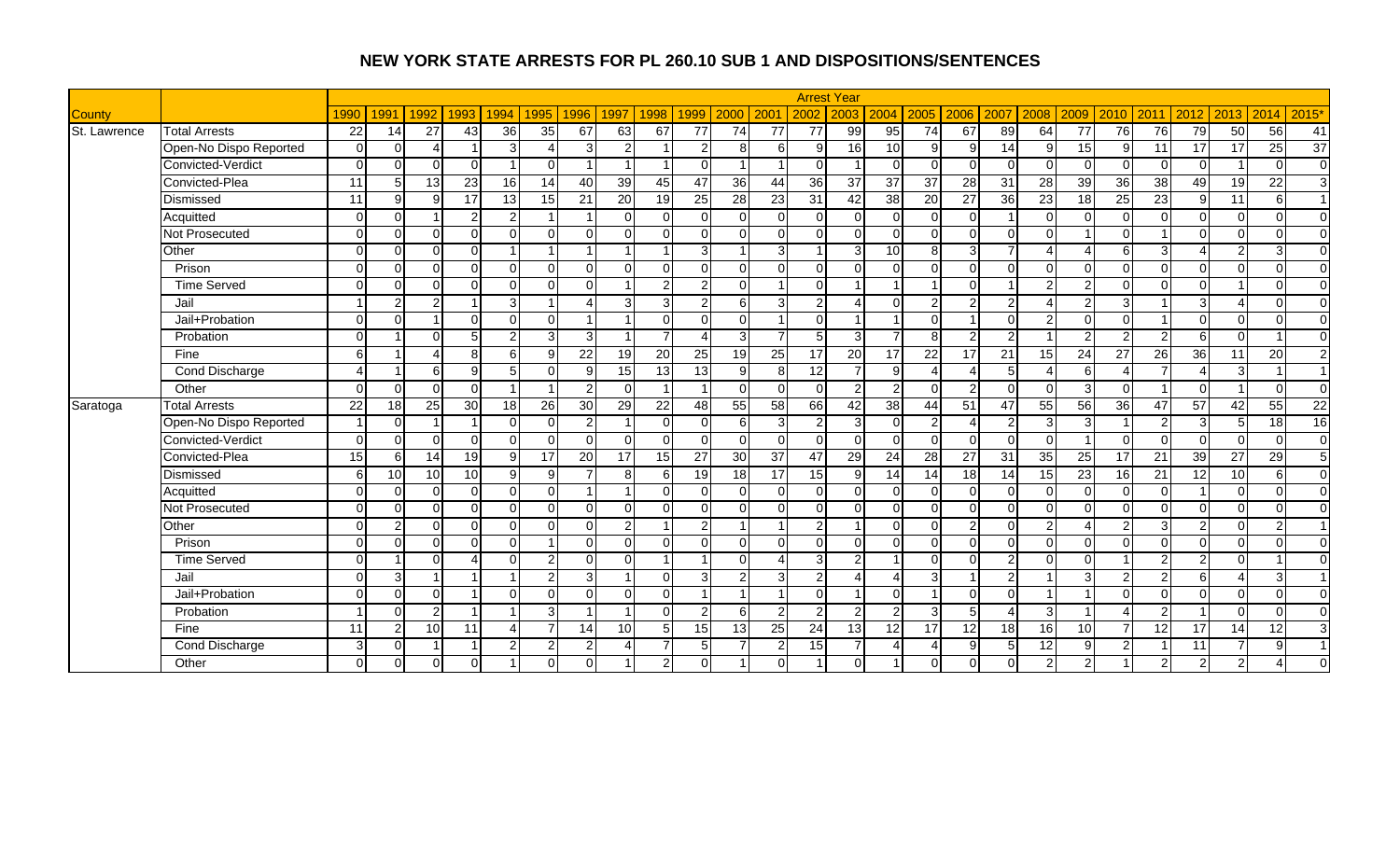|               |                        |                |               |                |                          |                |                |                 |                         |                        |                 |                 |                |                        | <b>Arrest Year</b> |                        |                 |                 |          |                          |                 |                |                 |                        |                |                        |                          |
|---------------|------------------------|----------------|---------------|----------------|--------------------------|----------------|----------------|-----------------|-------------------------|------------------------|-----------------|-----------------|----------------|------------------------|--------------------|------------------------|-----------------|-----------------|----------|--------------------------|-----------------|----------------|-----------------|------------------------|----------------|------------------------|--------------------------|
| <b>County</b> |                        | 1990           | 1991          | 1992           | 1993                     | 1994           | 1995           | 1996            | 1997                    | 1998                   | 1999            | 2000            | 200            | 2002                   | 2003               | 2004                   | 2005            | 2006            | 2007     | 2008                     | 2009            | 2010           | 2011            | 2012                   | 2013           | 2014                   | 2015'                    |
| Schenectady   | <b>Total Arrests</b>   | 9              | 15            | 16             | 26                       | 15             | 22             | 30              | 50                      | 44                     | 46              | 32              | 47             | 68                     | 56                 | 56                     | 62              | $\overline{70}$ | 69       | 55                       | 99              | 84             | 70              | 70                     | 74             | 64                     | 47                       |
|               | Open-No Dispo Reported | $\Omega$       | $\Omega$      |                | $\Omega$                 | $\Omega$       | $\Omega$       | U               | $\Omega$                | $\overline{1}$         |                 | $\Omega$        | 5 <sup>1</sup> | 6                      | $\Delta$           | 8 <sup>1</sup>         | 9               | 3               |          | 5                        | $5 \mid$        |                | 31              | Δ                      | 11             | 15                     | 30                       |
|               | Convicted-Verdict      | $\Omega$       | $\cap$        | ∩              | $\Omega$                 | $\Omega$       | $\Omega$       |                 | $\Omega$                | $\Omega$               | $\Omega$        | $\Omega$        | $\Omega$       | $\Omega$               | $\Omega$           | $\Omega$               | $\Omega$        | $\Omega$        |          | ∩                        |                 | $\Omega$       | $\cap$          | $\Omega$               |                | $\Omega$               | $\overline{0}$           |
|               | Convicted-Plea         | 7              | 10            | 11             | 18                       | 14             | 19             | 26              | $\overline{40}$         | 32                     | 34              | $\overline{24}$ | 36             | 52                     | 35                 | 31                     | 39              | 49              | 53       | 29                       | 67              | 44             | 39              | 37                     | 35             | 31                     | 17                       |
|               | Dismissed              | 2 <sub>1</sub> | 5             | Δ              | $\overline{7}$           | 1              | 3              | Δ               | $\overline{7}$          | 5                      |                 | 5 <sub>l</sub>  | $\Delta$       | 6                      | 13                 | 12                     | $\overline{12}$ | 16              | 11       | 20                       | $\overline{22}$ | 29             | 24              | 21                     | 21             | 13                     | $\overline{0}$           |
|               | Acquitted              | $\Omega$       | $\Omega$      | $\Omega$       | $\mathbf 0$              | $\Omega$       | $\Omega$       | $\Omega$        | $\overline{1}$          | $\overline{0}$         | ΟI              | $\Omega$        | $\overline{0}$ | $\overline{0}$         | $\Omega$           |                        | $\Omega$        | $\Omega$        |          | $\Omega$                 | $\Omega$        | $\Omega$       | $\Omega$        | $\overline{0}$         | $\overline{0}$ |                        | $\overline{0}$           |
|               | <b>Not Prosecuted</b>  | $\Omega$       | $\Omega$      | $\Omega$       | $\Omega$                 | $\Omega$       | $\Omega$       | $\Omega$        | $\Omega$                | $\Omega$               | $\Omega$        | $\Omega$        | $\Omega$       | $\Omega$               | $\Omega$           | $\Omega$               | $\Omega$        | $\Omega$        | ∩        | $\Omega$                 | $\Omega$        | $\Omega$       | $\Omega$        | $\Omega$               | $\Omega$       | $\Omega$               | $\Omega$                 |
|               | Other                  | $\Omega$       | $\cap$        | $\Omega$       |                          | $\Omega$       | O              |                 | $\overline{2}$          | 6                      |                 |                 | $\overline{2}$ | $\boldsymbol{\Lambda}$ |                    | $\overline{A}$         | $\mathcal{P}$   | $\overline{2}$  |          |                          |                 |                |                 | 8                      | 6 <sup>1</sup> | $\boldsymbol{\Lambda}$ | $\mathbf{0}$             |
|               | Prison                 | $\Omega$       | $\Omega$      | $\Omega$       | $\Omega$                 | $\Omega$       | $\cap$         | 0               | $\Omega$                | $\Omega$               | $\Omega$        | $\Omega$        | $\Omega$       | $\Omega$               | $\Omega$           | $\Omega$               | $\Omega$        | $\Omega$        |          | $\Omega$                 | $\Omega$        | $\Omega$       | $\cap$          | $\overline{0}$         | $\Omega$       | $\Omega$               | $\Omega$                 |
|               | <b>Time Served</b>     | 2 <sub>1</sub> |               |                |                          |                |                | $\Omega$        | $\overline{7}$          | $\overline{A}$         |                 |                 | 2 <sub>1</sub> | $\overline{2}$         | $\overline{3}$     | $\Delta$               |                 | 3               |          |                          | $\overline{23}$ | $\Lambda$      | $\overline{13}$ | 10                     | 10             | $\overline{17}$        | $9\,$                    |
|               | Jail                   | $\Omega$       | Δ             |                | $\boldsymbol{\varDelta}$ | 5 <sub>l</sub> | 3              | $\overline{2}$  | 6                       | 4                      | 10 <sup>1</sup> | $\overline{3}$  | 5 <sub>l</sub> | 8 <sup>1</sup>         | 3 <sup>l</sup>     | $\overline{4}$         |                 | 8               | 6        |                          | 6               | 6              | $\overline{3}$  | $\boldsymbol{\Lambda}$ | 9 <sub>l</sub> | 5                      | $\overline{1}$           |
|               | Jail+Probation         | $\Omega$       | $\Omega$      | $\Omega$       | $\Omega$                 | $\Omega$       |                |                 | 3                       | $\overline{2}$         | $\mathcal{P}$   | $\Omega$        | $\Omega$       | -1                     | $\overline{2}$     |                        | $\Omega$        | -1              | $\Omega$ |                          | ∩               |                |                 | $\Omega$               |                | $\Omega$               | $\mathbf 0$              |
|               | Probation              | $\Omega$       | 3             | $\overline{2}$ | $\overline{2}$           | 2 <sub>l</sub> | ∩              |                 | 8                       | $\overline{12}$        |                 | 6               | $\overline{7}$ | 9                      | $\overline{ }$     | 8 <sup>1</sup>         | 14              | 15              | 13       |                          | 8               | 11             |                 | $\overline{2}$         | $\overline{3}$ |                        | $\mathbf 0$              |
|               | Fine                   | 3 <sup>l</sup> | $\Omega$      | $\Omega$       | 1                        | 1              | 10             | 10 <sup>1</sup> | 6                       | 9                      | 9               | 11              | 18             | 24                     | 15                 | $\overline{7}$         | 13              | 14              | 19       | $5\overline{)}$          | 18              | 8              | 10 <sup>1</sup> | 11                     | $\overline{7}$ |                        | $\overline{2}$           |
|               | Cond Discharge         | 2 <sub>1</sub> | $\mathcal{P}$ | 7              | 10                       | 5 <sub>l</sub> | 3              | 9               | 10                      | $\boldsymbol{\Lambda}$ | Δ               | $\overline{3}$  | $\overline{4}$ | 8 <sup>1</sup>         | 5 <sup>1</sup>     | $\overline{7}$         | $\Delta$        | 8               |          | 8                        | 12              | 13             | 8               | 10                     | $6 \mid$       |                        | 5                        |
|               | Other                  | $\Omega$       | $\Omega$      | $\Omega$       | $\Omega$                 | $\Omega$       | $\overline{1}$ | $\Omega$        | $\Omega$                | $\Omega$               |                 | $\Omega$        | $\Omega$       | $\Omega$               | $\Omega$           | $\overline{0}$         | $\Omega$        | $\Omega$        |          | $\Omega$                 | $\Omega$        | $\overline{1}$ | $\Omega$        | $\Omega$               | $\Omega$       | $\Omega$               | $\Omega$                 |
| Schoharie     | <b>Total Arrests</b>   | 10             | 8             | 5 <sup>1</sup> | $\overline{7}$           | 9              | 11             | 12              | 13                      | 16                     | 11              | 15              | 17             | $\overline{21}$        | 15                 | 18                     | 12              | 12              | 6        | 17                       | 23              | 11             | 10              | 10                     | $\overline{7}$ | 8                      | $\boldsymbol{\varDelta}$ |
|               | Open-No Dispo Reported |                | 3             | $\overline{2}$ | $\overline{2}$           | 2 <sub>l</sub> | $\Omega$       | $\overline{2}$  | $\overline{a}$          | $\Omega$               | $\Omega$        |                 | $\overline{3}$ | 2                      |                    | $\overline{4}$         |                 | 3               |          | $\mathcal{P}$            |                 |                | 5 <sup>1</sup>  | $\overline{7}$         | $\overline{2}$ | Δ                      | 3                        |
|               | Convicted-Verdict      | $\Omega$       | $\Omega$      | ΩI             | $\Omega$                 | $\Omega$       | $\Omega$       | 0               | $\Omega$                | $\overline{0}$         | $\Omega$        | $\Omega$        | $\Omega$       | $\overline{0}$         | $\Omega$           | $\overline{0}$         | $\Omega$        | $\Omega$        |          | $\Omega$                 | $\Omega$        | $\Omega$       | $\Omega$        | $\overline{0}$         | $\Omega$       | $\Omega$               | $\Omega$                 |
|               | Convicted-Plea         | $\overline{7}$ | 3             | $\overline{2}$ |                          | $\overline{2}$ | 6              | $\overline{7}$  | Δ                       | 16                     | 10              | 9 <sub>l</sub>  | 9              | 12                     | $\mathbf{9}$       | 10                     | 9               | $\overline{7}$  |          | 6                        | 10              | 8              | $\overline{2}$  | $\overline{3}$         | 4              | $\overline{2}$         | $\overline{1}$           |
|               | Dismissed              | $\overline{2}$ | $\mathcal{P}$ |                | $\mathbf{3}$             | 5              | Δ              | $\overline{3}$  | 6                       | $\Omega$               |                 | $\Lambda$       | $\overline{4}$ | 6                      | 5 <sup>1</sup>     | 3 <sup>l</sup>         | $\overline{2}$  | 2               |          | 8                        | 12              | $\overline{2}$ | 3               | $\overline{0}$         | $\Omega$       | $\overline{2}$         | $\overline{0}$           |
|               | Acquitted              | $\Omega$       | $\Omega$      | $\Omega$       | $\Omega$                 | $\Omega$       | $\Omega$       | $\Omega$        | $\Omega$                | $\Omega$               | ΟI              | $\Omega$        | $\Omega$       | $\Omega$               | $\Omega$           | $\Omega$               | $\Omega$        | $\Omega$        |          | $\Omega$                 | $\Omega$        | $\Omega$       | $\Omega$        | $\Omega$               | $\Omega$       | $\Omega$               | $\overline{0}$           |
|               | Not Prosecuted         | $\Omega$       | $\Omega$      | $\Omega$       | $\Omega$                 | $\Omega$       | $\Omega$       | $\Omega$        | $\Omega$                | $\Omega$               | $\Omega$        | $\Omega$        | $\Omega$       | $\Omega$               | $\Omega$           | $\Omega$               | $\Omega$        | $\Omega$        | $\Omega$ | $\Omega$                 | $\Omega$        | $\Omega$       | $\Omega$        | $\Omega$               | $\Omega$       | $\Omega$               | $\Omega$                 |
|               | Other                  | $\Omega$       | $\Omega$      | $\Omega$       |                          | $\Omega$       |                |                 |                         | $\Omega$               | $\Omega$        |                 |                |                        | $\Omega$           |                        | $\Omega$        | $\Omega$        |          |                          | $\Omega$        | $\Omega$       | $\cap$          | $\Omega$               |                | $\Omega$               | $\Omega$                 |
|               | Prison                 | $\Omega$       | $\Omega$      | $\Omega$       | $\mathbf 0$              | $\Omega$       | $\cap$         | 0               | $\Omega$                | $\Omega$               | $\Omega$        | $\Omega$        | $\Omega$       | $\Omega$               | $\Omega$           | $\Omega$               | $\Omega$        | $\Omega$        |          | $\Omega$                 | $\Omega$        | $\Omega$       | $\Omega$        | $\overline{0}$         | $\Omega$       | $\Omega$               | $\overline{0}$           |
|               | <b>Time Served</b>     | $\Omega$       | $\Omega$      | $\Omega$       | $\mathbf 0$              | $\Omega$       | $\Omega$       | 4               | $\overline{ }$          | 3                      | $\Omega$        |                 | $\overline{1}$ | $\Omega$               | $\Omega$           | $\overline{0}$         | $\Omega$        |                 |          | $\Omega$                 | $\Omega$        |                | $\Omega$        | $\Omega$               | $\Omega$       | $\Omega$               | $\overline{0}$           |
|               | Jail                   | $\Omega$       | $\Omega$      | $\Omega$       | $\mathbf 0$              | $\Omega$       | $\Omega$       | $\Omega$        | $\Omega$                | -1                     | $\overline{2}$  | $\Omega$        | $\Omega$       | $\overline{0}$         | $\overline{0}$     |                        | $\Omega$        |                 |          | $\Omega$                 | $\Omega$        | $\Omega$       | $\Omega$        | $\mathbf 0$            | $\overline{0}$ |                        | $\overline{0}$           |
|               | Jail+Probation         | $\Omega$       | $\Omega$      | $\Omega$       | $\Omega$                 |                | $\Omega$       | $\Omega$        | $\Omega$                | $\Omega$               | $\Omega$        | $\Omega$        | $\Omega$       | $\overline{0}$         | $\Omega$           | $\Omega$               | $\Omega$        | $\Omega$        | ∩        | $\Omega$                 | $\Omega$        | $\Omega$       | $\Omega$        | $\Omega$               | $\Omega$       | $\Omega$               | $\mathbf 0$              |
|               | Probation              |                | $\cap$        | $\Omega$       | $\Omega$                 | $\Omega$       |                | 2               |                         |                        | $\Omega$        | $\Omega$        |                | $\overline{2}$         |                    |                        | $\overline{2}$  | $\overline{2}$  |          |                          |                 | $\Omega$       | $\cap$          | $\overline{2}$         | $\Omega$       | $\Omega$               | $\mathbf{0}$             |
|               | Fine                   | 5 <sup>1</sup> | 3             | $\Omega$       | 1                        | $\Omega$       |                | $\overline{2}$  | $\overline{\mathbf{A}}$ | 6                      |                 |                 | 61             | 5                      | $6 \mid$           | $\boldsymbol{\Lambda}$ | $\Delta$        | 2               |          |                          |                 | 3              | $\Omega$        |                        | 2 <sub>l</sub> |                        | $\overline{1}$           |
|               | Cond Discharge         |                | $\Omega$      | $\overline{2}$ | $\mathbf 0$              | $\Omega$       | Δ              | $\mathfrak{p}$  | -1                      | 5                      |                 |                 | $\overline{1}$ | 5                      | $\overline{2}$     | $\overline{4}$         | $\mathcal{P}$   |                 |          | $\boldsymbol{\varDelta}$ |                 |                | $\mathcal{P}$   | $\overline{0}$         | $\overline{2}$ | $\Omega$               | $\mathbf 0$              |
|               | Other                  | $\overline{0}$ | $\Omega$      | $\Omega$       | $\Omega$                 |                | O              | 0               | $\Omega$                | $\overline{0}$         | ΟI              | $\overline{0}$  | $\overline{0}$ | $\overline{0}$         | $\overline{0}$     | $\overline{0}$         |                 | $\Omega$        |          | $\Omega$                 |                 | $\Omega$       | ΩI              | $\overline{0}$         | $\overline{0}$ | $\Omega$               | $\Omega$                 |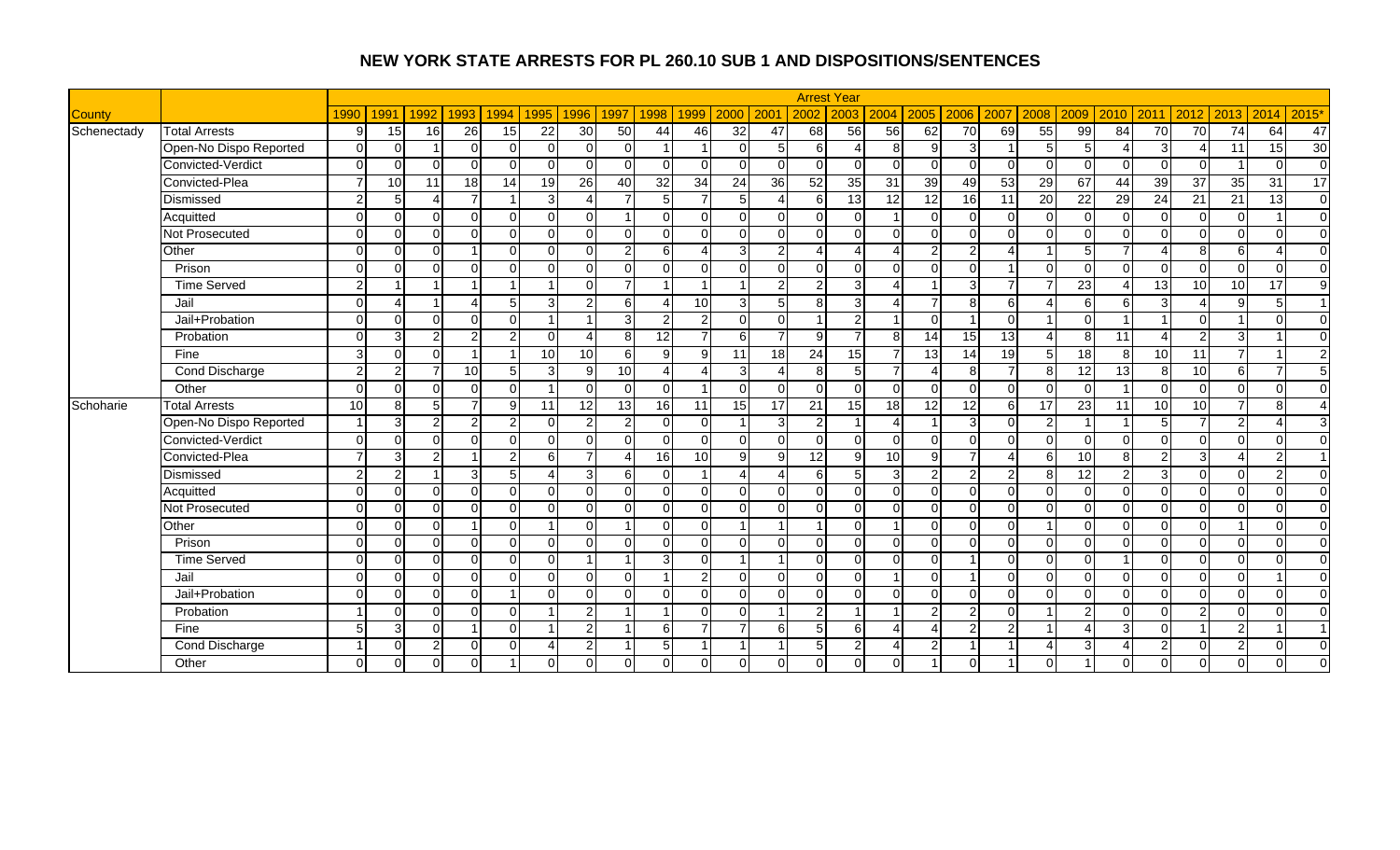|               |                        |                |               |                 |                 |                |                |                |                |                         |                 |                |                  |                 | <b>Arrest Year</b> |                  |                 |                           |      |                |               |                        |                |                        |                |                |                |
|---------------|------------------------|----------------|---------------|-----------------|-----------------|----------------|----------------|----------------|----------------|-------------------------|-----------------|----------------|------------------|-----------------|--------------------|------------------|-----------------|---------------------------|------|----------------|---------------|------------------------|----------------|------------------------|----------------|----------------|----------------|
| <b>County</b> |                        | 1990           | 1991          | 1992            | 1993            | 1994           | 1995           | 1996           | 1997           | 1998                    | 1999            | 2000           | 200              | 2002            | 2003               | 2004             | 2005            | 2006                      | 2007 | 2008           | 2009          | 2010                   | 2011           | 2012                   |                | 2013 2014      | 2015*          |
| Schuyler      | <b>Total Arrests</b>   | $\overline{2}$ | 8             | 9               |                 | $6 \mid$       | 9              | $\overline{7}$ | 5              | $\overline{7}$          | 11              | 17             | 22               | 17              | 15                 | $6 \mid$         | 12              | 6                         | 5    | 18             | 12            | 9                      | 8 <sup>1</sup> | 6                      | $\overline{7}$ | $\overline{2}$ | Δ              |
|               | Open-No Dispo Reported |                | 2             | 21              |                 |                |                | 3              |                | 3                       | 3               |                | 6I               | $\overline{7}$  | $\overline{5}$     |                  | $\Lambda$       | 3                         |      | 10             | 5             | 3                      | 5 <sub>l</sub> |                        | 6              | $\overline{c}$ |                |
|               | Convicted-Verdict      | $\Omega$       | $\Omega$      | $\Omega$        | $\Omega$        | $\Omega$       | $\Omega$       |                | $\Omega$       | $\Omega$                | $\Omega$        | $\Omega$       | $\Omega$         | $\Omega$        | $\Omega$           | $\Omega$         |                 | $\Omega$                  |      | $\Omega$       | $\Omega$      | $\Omega$               | $\Omega$       | $\Omega$               | $\overline{0}$ | $\Omega$       | $\Omega$       |
|               | Convicted-Plea         |                | 3             | 21              | $5\overline{)}$ |                | 5              |                | $\mathcal{E}$  | $\overline{2}$          |                 | 5              | 10               | 5 <sub>l</sub>  | $\Delta$           | $\Delta$         |                 |                           |      | 6              | 6             | $\boldsymbol{\Lambda}$ | $\overline{3}$ | $\overline{2}$         |                | $\Omega$       | $\Omega$       |
|               | Dismissed              | $\Omega$       | 3             | 5 <sup>1</sup>  |                 | $\overline{A}$ | 3              | $\overline{3}$ | -1             | $\overline{2}$          | Δ               |                | $6 \overline{6}$ | 5 <sub>l</sub>  | 5 <sub>l</sub>     |                  | 3               | $\overline{2}$            |      | $\overline{2}$ |               | $\mathcal{P}$          | $\Omega$       | $\overline{0}$         | $\Omega$       | $\Omega$       | $\Omega$       |
|               | Acquitted              | $\Omega$       | $\Omega$      | ΩI              | $\Omega$        | $\Omega$       | $\Omega$       | $\Omega$       | $\Omega$       | $\Omega$                | ΩI              | $\Omega$       | $\Omega$         | $\overline{0}$  | $\Omega$           | $\overline{0}$   | $\Omega$        | $\Omega$                  | ∩    | $\Omega$       | $\Omega$      | $\Omega$               | $\Omega$       | $\Omega$               | $\overline{0}$ | $\Omega$       | $\Omega$       |
|               | Not Prosecuted         | $\Omega$       | $\Omega$      | ΩI              | $\Omega$        | $\Omega$       | $\Omega$       | $\Omega$       | $\Omega$       | $\Omega$                | $\Omega$        | $\Omega$       | $\Omega$         | $\Omega$        | $\Omega$           | $\Omega$         | $\Omega$        | $\Omega$                  |      | $\Omega$       | $\Omega$      | $\Omega$               | $\Omega$       | $\Omega$               | $\Omega$       | $\Omega$       | $\Omega$       |
|               | Other                  | $\Omega$       | $\Omega$      | $\Omega$        | $\Omega$        | $\Omega$       | $\Omega$       |                | $\Omega$       | $\Omega$                | $\Omega$        |                | $\Omega$         | $\Omega$        |                    | $\Omega$         | $\Omega$        | $\Omega$                  |      | $\Omega$       | $\Omega$      | $\Omega$               | $\Omega$       | $\Omega$               | $\Omega$       | $\Omega$       | $\Omega$       |
|               | Prison                 | $\Omega$       | $\Omega$      | ΩI              | $\Omega$        | $\Omega$       | $\Omega$       | $\Omega$       | $\Omega$       | $\Omega$                | $\Omega$        | $\Omega$       | $\Omega$         | $\Omega$        | $\Omega$           | $\overline{0}$   | $\Omega$        | $\Omega$                  |      | $\mathbf 0$    | $\Omega$      | $\Omega$               | $\Omega$       | $\mathbf 0$            | $\Omega$       | $\Omega$       | $\Omega$       |
|               | <b>Time Served</b>     | $\Omega$       | $\Omega$      | ΩI              | $\Omega$        | $\Omega$       | $\Omega$       | U              | $\Omega$       | $\Omega$                | $\Omega$        | $\Omega$       | $\Omega$         | $\Omega$        | $\Omega$           | $\overline{0}$   | $\Omega$        | ∩                         |      | $\Omega$       | $\Omega$      | $\Omega$               | $\Omega$       | $\Omega$               | $\Omega$       | $\Omega$       | $\Omega$       |
|               | Jail                   | $\Omega$       | $\Omega$      | ΩI              | $\Omega$        | $\Omega$       | 1              | $\Omega$       | $\Omega$       | $\Omega$                | ΩI              | $\Omega$       | $\overline{0}$   | $\overline{0}$  | $\overline{0}$     | $\overline{0}$   | $\Omega$        | $\Omega$                  |      | $\Omega$       |               | $\Omega$               |                | $\overline{1}$         | $\overline{0}$ | $\mathbf{0}$   | $\overline{0}$ |
|               | Jail+Probation         | $\Omega$       | $\Omega$      | ΩI              | $\Omega$        | $\Omega$       | $\Omega$       | $\Omega$       | $\Omega$       | $\overline{\mathbf{A}}$ | $\Omega$        | $\Omega$       | $\Omega$         | $\Omega$        | $\Omega$           | $\Omega$         | $\Omega$        | $\Omega$                  |      | $\Omega$       | $\Omega$      | $\Omega$               | $\Omega$       | $\Omega$               | $\Omega$       | $\Omega$       | $\Omega$       |
|               | Probation              | $\Omega$       |               | $\Omega$        |                 | $\Omega$       | 3              |                | $\Omega$       | $\Omega$                | $\Omega$        |                |                  |                 | $\Omega$           |                  |                 | $\Omega$                  |      | $\Omega$       | $\Omega$      |                        | ΩI             | $\Omega$               | $\Omega$       | $\Omega$       | $\overline{0}$ |
|               | Fine                   |                |               | $\overline{2}$  | $\overline{2}$  |                | $\Omega$       |                |                | $\Omega$                | $\mathcal{P}$   |                | $\overline{7}$   | -1              |                    | 3 <sup>l</sup>   |                 | $\Omega$                  |      | 3              |               | $\mathcal{P}$          | $\overline{2}$ |                        | $\Omega$       | $\Omega$       | $\Omega$       |
|               | <b>Cond Discharge</b>  | $\Omega$       |               | ΩI              | 2 <sub>1</sub>  | $\Omega$       |                | U              | $\mathbf{2}$   | 1                       | $\overline{2}$  | $\overline{3}$ | $\overline{2}$   | $\mathbf{3}$    | $\overline{2}$     | $\overline{0}$   |                 | $\overline{\mathbf{1}}$   |      | سا             |               |                        | $\Omega$       | $\Omega$               |                | $\Omega$       | $\overline{0}$ |
|               | Other                  | $\Omega$       | $\Omega$      | $\Omega$        | $\Omega$        | $\Omega$       | $\Omega$       | $\Omega$       | $\Omega$       | $\overline{0}$          | $\Omega$        | $\Omega$       | $\overline{0}$   | $\overline{0}$  |                    | $\overline{0}$   | $\Omega$        | $\Omega$                  |      | $\Omega$       | $\Omega$      | $\Omega$               | $\Omega$       | $\Omega$               | $\overline{0}$ | $\Omega$       | $\overline{0}$ |
| Seneca        | <b>Total Arrests</b>   | 12             | 8             | 12 <sup>1</sup> | 20              | 18             | 25             | 70             | 44             | 59                      | 74              | 61             | 52               | $\overline{51}$ | 70                 | 60               | 60              | 38                        | 40   | 22             | 52            | 44                     | 37             | $\overline{29}$        | 33             | 21             | 11             |
|               | Open-No Dispo Reported |                |               |                 | $\overline{2}$  |                | Δ              | 14             | 7              | $\overline{13}$         | $\overline{16}$ |                | 11               | 5 <sub>l</sub>  | 6                  | 10               | $\overline{21}$ | $\boldsymbol{\varLambda}$ |      | $\mathcal{P}$  | 6             |                        |                | 5                      | 8              | 14             | 8 <sup>1</sup> |
|               | Convicted-Verdict      | $\Omega$       | $\Omega$      | $\Omega$        | $\mathbf 0$     | $\Omega$       | $\Omega$       | $\Omega$       | $\Omega$       | $\overline{1}$          | $\Omega$        | $\Omega$       | $\overline{0}$   | $\overline{0}$  | $\Omega$           | $\overline{0}$   | $\Omega$        | $\Omega$                  |      | $\Omega$       | $\Omega$      | $\Omega$               | $\Omega$       | $\overline{0}$         | $\overline{0}$ | $\Omega$       | $\overline{0}$ |
|               | Convicted-Plea         | 10             | Δ             | Δ               | 8 <sup>1</sup>  | 9              | 10             | 31             | 22             | 25                      | $\overline{31}$ | 32             | 22               | 27              | 39                 | 29               | $\overline{27}$ | $\overline{26}$           | 23   | 14             | 29            | 21                     | 20             | 15                     | 17             | 6              | 3 <sup>l</sup> |
|               | Dismissed              |                | 3             |                 | 10              | 8              | 11             | 24             | 13             | 19                      | 26              | 22             | 16               | 18              | 24                 | 20               | 12              | 8                         | 10   | 6              | 16            | 17                     | $\mathbf{9}$   | 8 <sup>1</sup>         | $6 \mid$       | $\Omega$       | $\Omega$       |
|               | Acquitted              | $\Omega$       | $\Omega$      | ΩI              | $\overline{0}$  | $\Omega$       | $\Omega$       | 0              | $\Omega$       | $\overline{0}$          | $\Omega$        | $\Omega$       | $\mathbf{1}$     | $\overline{0}$  | $\Omega$           | $\overline{0}$   | $\Omega$        | $\Omega$                  |      | $\Omega$       | $\Omega$      | $\Omega$               | $\overline{0}$ | $\overline{0}$         | οI             | $\Omega$       | $\Omega$       |
|               | Not Prosecuted         | $\Omega$       | $\Omega$      | $\Omega$        | $\Omega$        | $\Omega$       | $\Omega$       | $\Omega$       | $\Omega$       | $\Omega$                | $\Omega$        | $\Omega$       | $\Omega$         | $\overline{0}$  | $\Omega$           | $\Omega$         | $\Omega$        | $\Omega$                  |      | $\Omega$       | $\Omega$      | $\Omega$               | $\Omega$       | $\Omega$               | $\Omega$       | $\Omega$       | $\overline{0}$ |
|               | Other                  | $\Omega$       | $\Omega$      | $\Omega$        | $\Omega$        | $\Omega$       | $\Omega$       |                | $\overline{2}$ |                         |                 | $\Omega$       | $\overline{2}$   |                 |                    |                  |                 | $\Omega$                  |      | $\Omega$       |               | $\overline{2}$         |                |                        | $\overline{2}$ |                | $\overline{0}$ |
|               | Prison                 | $\Omega$       | $\Omega$      | ΩI              | $\Omega$        | $\Omega$       | $\Omega$       | U              | $\Omega$       | $\Omega$                | $\Omega$        | $\Omega$       | $\Omega$         | $\Omega$        | $\Omega$           | $\Omega$         | $\Omega$        | $\Omega$                  |      | $\Omega$       | $\Omega$      | $\Omega$               | $\Omega$       | $\Omega$               | $\Omega$       | $\Omega$       | $\Omega$       |
|               | <b>Time Served</b>     |                |               | ΩI              | 2 <sub>l</sub>  | $\Omega$       | $\Omega$       | $\overline{3}$ | $\Omega$       | $\Omega$                | $\overline{2}$  | $\overline{2}$ | $\overline{4}$   | $\overline{2}$  |                    |                  |                 |                           |      | $\Omega$       | $\mathcal{P}$ | $\Omega$               | $\Omega$       | $\Omega$               | $\overline{0}$ | $\Omega$       | $\Omega$       |
|               | Jail                   | $\overline{3}$ | $\mathcal{P}$ | ΩI              | $\Omega$        | $\Omega$       | $\overline{2}$ | $\overline{3}$ | $\overline{3}$ | 3                       | 91              | $\overline{2}$ | $\overline{2}$   | $\mathbf{3}$    |                    | $\mathbf{3}$     | $\mathfrak{p}$  |                           |      |                | 5             | 8                      | $\overline{2}$ | $\boldsymbol{\Lambda}$ | 3 <sup>l</sup> | $\overline{2}$ | $\Omega$       |
|               | Jail+Probation         | $\Omega$       | $\Omega$      | ΩI              | $\Omega$        | $\Omega$       | $\Omega$       | $\Omega$       | $\Omega$       | $\Omega$                |                 |                | $\Omega$         | $\Omega$        | $\Omega$           | $\overline{2}$   |                 | $\Omega$                  |      | $\Omega$       |               | $\Omega$               |                |                        | $\Omega$       | $\Omega$       | $\Omega$       |
|               | Probation              | $\mathfrak{p}$ | $\Omega$      | $\Omega$        |                 | $\Omega$       | $\overline{2}$ |                | 5              | 3                       | $\Omega$        |                | $\Omega$         | $\overline{2}$  |                    |                  |                 |                           |      |                | っ             | $\mathcal{P}$          | 3              | $\Omega$               | 4              |                | $\Omega$       |
|               | Fine                   |                |               | зI              |                 | 3 <sup>1</sup> | 3              | 9              | 6 <sup>1</sup> | $\overline{9}$          | 5               | 5 <sub>l</sub> | $\overline{1}$   | $\overline{7}$  | $\overline{12}$    | $6 \overline{6}$ | 11              | 14                        | 11   | $\overline{7}$ | 10            |                        | $6 \mid$       | $\Delta$               | 4              | $\Omega$       | $\overline{2}$ |
|               | Cond Discharge         | 3              | $\Omega$      |                 | 3               | 5 <sub>l</sub> | $\overline{2}$ | 11             | $\overline{7}$ | 11                      | 14              | 19             | 15               | 13              | 21                 | 13               | $\overline{ }$  | 5                         |      | 5              | 9             | 7                      | 8 <sup>1</sup> | 5                      | 5 <sup>1</sup> | 3              | $\overline{1}$ |
|               | Other                  | $\Omega$       | $\Omega$      | $\Omega$        |                 |                |                |                |                | $\Omega$                | $\Omega$        | $\Omega$       | $\overline{0}$   | $\overline{0}$  | $\overline{0}$     | 3 <sup>l</sup>   |                 | $\Omega$                  |      | $\mathbf 0$    | $\Omega$      | 3                      | $\Omega$       |                        |                | $\Omega$       | $\Omega$       |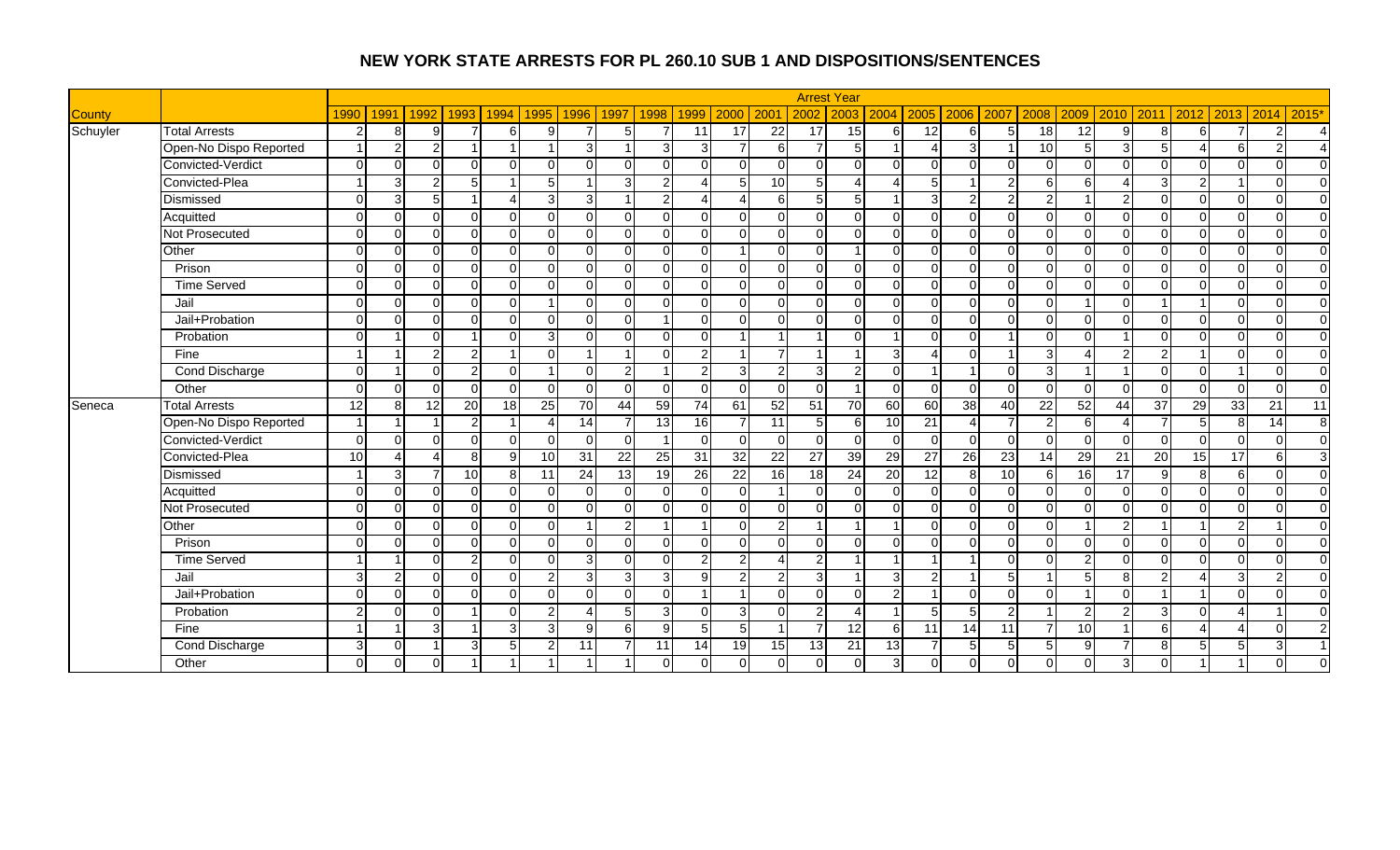|               |                        |                        |                 |                 |                |                |                          |                 |                |                         |               |                |                |                 | <b>Arrest Year</b> |                       |                 |          |                 |                          |                |                |                |                          |                          |                |                |
|---------------|------------------------|------------------------|-----------------|-----------------|----------------|----------------|--------------------------|-----------------|----------------|-------------------------|---------------|----------------|----------------|-----------------|--------------------|-----------------------|-----------------|----------|-----------------|--------------------------|----------------|----------------|----------------|--------------------------|--------------------------|----------------|----------------|
| <b>County</b> |                        | 1990                   | 1991            | 1992            | 1993           | 1994           | 1995                     | 1996            | 1997           | 1998                    | 1999          | 2000           | 200            | 2002            | 2003               | 2004                  | 2005            | 2006     | 2007            | 2008                     | 2009           | 2010           | 2011           | 2012                     | 2013                     | 2014           | 2015'          |
| Steuben       | <b>Total Arrests</b>   | 14                     | 23              | 28              | 30             | 45             | 27                       | 41              | 63             | 59                      | 72            | 86             | 88             | 83              | 74                 | 78                    | 86              | 68       | 50              | 55                       | 43             | 48             | 43             | $\overline{72}$          | 44                       | 48             | 27             |
|               | Open-No Dispo Reported | $\Omega$               |                 |                 | $\overline{2}$ | Δ              | 3                        |                 | 10             | 5 <sup>1</sup>          | 6             | 9              | 22             | 10              | 8                  | $\overline{9}$        | 14              | 9        |                 | 10                       | 6              | 9              | g              | 13                       | 12                       | 23             | 18             |
|               | Convicted-Verdict      | $\Omega$               |                 | $\Omega$        | $\Omega$       | $\Omega$       | $\Omega$                 |                 | $\Omega$       | $\Omega$                | $\Omega$      |                | $\Omega$       | $\Omega$        | $\Omega$           | $\Omega$              |                 | $\Omega$ |                 | $\Omega$                 | ∩              | $\Omega$       | $\Omega$       | $\Omega$                 | $\Omega$                 | $\Omega$       | $\overline{0}$ |
|               | Convicted-Plea         | 11                     | 12              | 15 <sup>1</sup> | 19             | 28             | 19                       | $\overline{27}$ | 29             | 39                      | 47            | 50             | 43             | 53              | 52                 | 50                    | 42              | 40       | $\overline{24}$ | 32                       | 24             | 26             | 22             | 37                       | 26                       | 18             | 6              |
|               | Dismissed              | 3                      | 8               | $\mathbf{Q}$    | $\overline{9}$ | 11             | $\boldsymbol{\varDelta}$ | 12              | 15             | 14                      | 15            | 23             | 22             | 17              | 12                 | 18                    | 28              | 14       | 19              | 12                       | 12             | 13             | 10             | 17                       | $6 \mid$                 | 5              | $\overline{2}$ |
|               | Acquitted              | $\Omega$               | $\Omega$        | ΩI              | $\Omega$       | $\Omega$       | $\Omega$                 | $\Omega$        | $\Omega$       |                         |               | $\Omega$       | $\Omega$       | $\Omega$        | $\Omega$           | $\Omega$              | $\Omega$        | $\Omega$ |                 | $\Omega$                 |                | $\Omega$       | $\Omega$       | $\overline{0}$           | $\Omega$                 | $\Omega$       | $\overline{0}$ |
|               | Not Prosecuted         | $\Omega$               | $\Omega$        | $\Omega$        | $\Omega$       | $\Omega$       | $\Omega$                 | $\Omega$        | $\Omega$       | $\Omega$                | $\Omega$      | $\Omega$       | $\Omega$       | $\Omega$        | $\Omega$           | $\Omega$              | $\Omega$        | $\Omega$ | U               | $\Omega$                 | ∩              | $\Omega$       |                | $\Omega$                 | $\Omega$                 | $\Omega$       | $\Omega$       |
|               | Other                  | $\Omega$               |                 | $\Omega$        | $\Omega$       | $\mathfrak{p}$ |                          |                 | 9              | $\Omega$                | 3             |                |                | 3               | $\overline{2}$     |                       |                 | 5        |                 |                          |                | $\Omega$       |                | 5                        | $\Omega$                 | $\overline{2}$ | $\overline{1}$ |
|               | Prison                 | $\Omega$               | $\Omega$        | $\Omega$        | $\Omega$       | $\Omega$       | $\Omega$                 | $\Omega$        | $\Omega$       | $\Omega$                | $\Omega$      | $\Omega$       |                | $\Omega$        | ΩI                 | $\Omega$              | $\Omega$        | $\Omega$ | $\Omega$        | $\Omega$                 | $\Omega$       | $\Omega$       | $\cap$         | $\mathbf 0$              | $\Omega$                 | $\Omega$       | $\Omega$       |
|               | <b>Time Served</b>     |                        | $\Omega$        | $\Omega$        |                | $\Omega$       | $\Omega$                 | $\Omega$        | $\overline{ }$ |                         | $\mathcal{P}$ |                |                | $\Omega$        | ΩI                 | $\Omega$              | $\Omega$        | $\Omega$ | $\Omega$        | $\Omega$                 | $\Omega$       |                | $\Omega$       |                          | $\Omega$                 | $\Omega$       | $\overline{0}$ |
|               | Jail                   | $\mathfrak{p}$         | $\Omega$        | $\Omega$        | $\overline{2}$ | 4              | 2                        | 4               | 3              | Δ                       |               | 5              | Δ              | 5               |                    | $\overline{9}$        | 5               | 4        | 6               | $\boldsymbol{\varDelta}$ | 3              | $\mathfrak{p}$ | 5 <sup>1</sup> | 9                        |                          |                | $\overline{0}$ |
|               | Jail+Probation         |                        | $\Omega$        | $\Omega$        | $\Omega$       | $\Omega$       |                          | $\Omega$        | $\Omega$       |                         | $\mathcal{P}$ |                | $\Omega$       | $\Omega$        |                    |                       |                 | $\Omega$ |                 | $\Omega$                 | U              |                |                |                          | $\overline{2}$           | $\Omega$       | $\mathbf 0$    |
|               | Probation              |                        |                 | $\mathcal{D}$   | $\overline{3}$ | 5              |                          |                 | $\overline{2}$ | 3                       |               | $\mathfrak{p}$ | 8              | 8               | $\overline{ }$     | 11                    | 10              | 5        |                 |                          | ົ              | 6              | $\Omega$       | $\overline{2}$           | $\overline{2}$           | 5              | $\overline{1}$ |
|               | Fine                   |                        | 3               | 8               | $\overline{7}$ | 12             | 8                        |                 | 12             | 17                      | 23            | 19             | 20             | $\overline{17}$ | 19                 | 9                     | 13              | 19       | q               | 13                       | 12             | 7              | 8              | 13                       | 15                       | 9              | دی             |
|               | <b>Cond Discharge</b>  | $\overline{2}$         | 8               | 5 <sup>1</sup>  | 6              | 7 <sup>1</sup> | $\boldsymbol{\Lambda}$   | 9               | 11             | $\overline{13}$         |               | 23             | 8 <sup>1</sup> | $\overline{23}$ | 19                 | 19                    | 14              | 11       | 6               | 10                       | $\overline{ }$ | 9              | 8              | 10                       | $6 \overline{6}$         | 3              | $\overline{2}$ |
|               | Other                  | $\Omega$               |                 | $\Omega$        | $\Omega$       | $\Omega$       | $\Omega$                 | $\Omega$        | $\Omega$       | $\Omega$                | 2             | $\Omega$       | -1             | $\Omega$        | 2                  |                       | $\Omega$        |          |                 | $\Omega$                 | $\cap$         | $\Omega$       | $\Omega$       |                          | $\Omega$                 | $\Omega$       | $\overline{0}$ |
| Suffolk       | <b>Total Arrests</b>   | 39                     | 28              | 44              | 37             | 38             | 30                       | 63              | 88             | $\overline{90}$         | 106           | 85             | 96             | 114             | 134                | 125                   | 154             | 176      | 192             | $\boxed{215}$            | 177            | 182            | 152            | 187                      | 148                      | 154            | 82             |
|               | Open-No Dispo Reported |                        | 2               | 3               | $\overline{0}$ | $\overline{2}$ | 2                        |                 | 1              | $\Omega$                |               | $\Omega$       |                | 3               |                    | 8                     | $\overline{4}$  | 9        |                 |                          | C              | 8              | З              | 10                       | 17                       | 74             | 69             |
|               | Convicted-Verdict      | $\Omega$               |                 | U               | $\Omega$       | $\Omega$       | $\Omega$                 | ΩI              |                | $\Omega$                | $\Omega$      |                |                | $\Omega$        | $\Omega$           | $\overline{0}$        | $\Omega$        |          |                 |                          |                | $\Omega$       |                | $\overline{0}$           | 3                        | $\Omega$       | $\overline{0}$ |
|               | Convicted-Plea         | 22                     | $\overline{13}$ | 26              | 23             | 23             | 13                       | 47              | 66             | 71                      | 79            | 61             | 62             | 87              | 105                | 81                    | 113             | 121      | 135             | 161                      | 135            | 119            | 99             | 121                      | 80                       | 55             | $\infty$       |
|               | Dismissed              | 12                     | 8               | 10              | 13             | 11             | 13                       | 14              | 14             | 15                      | 17            | 19             | 30             | 18              | $\overline{20}$    | 30                    | 26              | 37       | 39              | 40                       | 30             | 48             | 38             | 44                       | 44                       | 22             | $\overline{2}$ |
|               | Acquitted              | $\Omega$               |                 | $\Omega$        | $\overline{0}$ | $\Omega$       | $\Omega$                 | $\Omega$        | -1             | -1                      | 2             | $\Omega$       |                |                 |                    | $\overline{0}$        | $\overline{2}$  |          |                 | 3                        |                |                |                |                          | $\Omega$                 | $\mathbf 0$    | $\overline{1}$ |
|               | Not Prosecuted         | $\Omega$               | $\Omega$        | $\Omega$        | $\Omega$       | $\Omega$       | $\Omega$                 | $\Omega$        | $\Omega$       | $\Omega$                | $\Omega$      | $\Omega$       | $\Omega$       | $\Omega$        | $\Omega$           | $\Omega$              | $\Omega$        | $\Omega$ | $\Omega$        | $\Omega$                 | $\Omega$       | $\Omega$       | $\Omega$       |                          | $\Omega$                 | $\Omega$       | $\mathbf 0$    |
|               | Other                  |                        | З               | 5               |                | $\overline{2}$ | 2                        |                 |                | 3                       |               |                |                | 5               |                    | 6                     | 9               |          |                 | 3                        |                | 6              |                | 10                       | $\boldsymbol{\varDelta}$ | 3              | $\overline{2}$ |
|               | Prison                 | $\Omega$               | $\Omega$        | $\Omega$        | $\Omega$       | $\Omega$       | $\Omega$                 | $\Omega$        |                | $\Omega$                | $\Omega$      | $\Omega$       | $\Omega$       | $\Omega$        | $\Omega$           | $\Omega$              | $\Omega$        | $\Omega$ | $\Omega$        | $\overline{1}$           |                | $\Omega$       | $\Omega$       |                          | $\Omega$                 | $\Omega$       | $\Omega$       |
|               | <b>Time Served</b>     |                        |                 | $\Omega$        | $\Omega$       | $\Omega$       |                          | $\overline{2}$  | 1              | $\overline{\mathbf{A}}$ | 5             | $\overline{2}$ | $\overline{2}$ | $\Omega$        | $\overline{A}$     |                       | $\overline{3}$  | 4        | 2               | 10 <sup>1</sup>          | $\mathsf{Q}$   | $\Delta$       |                | 6                        | 10                       |                | $\overline{2}$ |
|               | Jail                   | 6                      |                 | 5               | 5 <sup>5</sup> | 4              |                          | 6               | 6              | 9                       | 15            |                | 8 <sup>1</sup> | 14              | 13                 | 10                    | 20              | 15       | 27              | 25                       | 25             | 22             | 17             | 22                       | 19                       | 8              | 3              |
|               | Jail+Probation         | $\Omega$               |                 |                 |                | 2 <sub>l</sub> | $\Omega$                 | $\overline{3}$  | $\overline{3}$ | $\overline{2}$          | 3             |                | $\mathfrak{p}$ | 5               | 6                  | $\boldsymbol{\Delta}$ | $\overline{7}$  | 11       | 14              | 12                       | 10             | 3              | $\overline{2}$ | $\boldsymbol{\varDelta}$ |                          | 2              | $\Omega$       |
|               | Probation              |                        | 3               | 6               | 5              | $\overline{7}$ | $\overline{2}$           | 14              | 20             | 20                      | 17            | <b>26</b>      | 19             | 26              | 33                 | 35                    | 29              | 30       | 32              | 33                       | 24             | 18             | 13             | 11                       | $\overline{7}$           | $\overline{7}$ | $\Omega$       |
|               | Fine                   |                        | Δ               | q               | $\overline{7}$ | 5              | 6                        | 17              | 27             | 32                      | 33            | 22             | 28             | 27              | $\overline{34}$    | 25                    | $\overline{31}$ | 33       | $\overline{26}$ | 32                       | 28             | 21             | 22             | 26                       | 13                       | 9              | $\overline{1}$ |
|               | Cond Discharge         | $\boldsymbol{\Lambda}$ | Δ               | 5               | 5 <sub>5</sub> | 4              | 2                        | $\overline{3}$  | 6              | 6                       | 5             |                | 3              | 11              | 11                 | 5 <sup>1</sup>        | $\overline{21}$ | 28       | 34              | 48                       | 35             | 48             | 39             | 51                       | 32                       | 27             | $\overline{c}$ |
|               | Other                  | $\Omega$               | $\Omega$        | $\Omega$        | $\Omega$       |                |                          | $\overline{2}$  | 3              |                         |               | $\Omega$       |                |                 |                    |                       | $\overline{2}$  |          |                 |                          |                | 3              | 3              | $\overline{\mathsf{o}}$  |                          |                | $\Omega$       |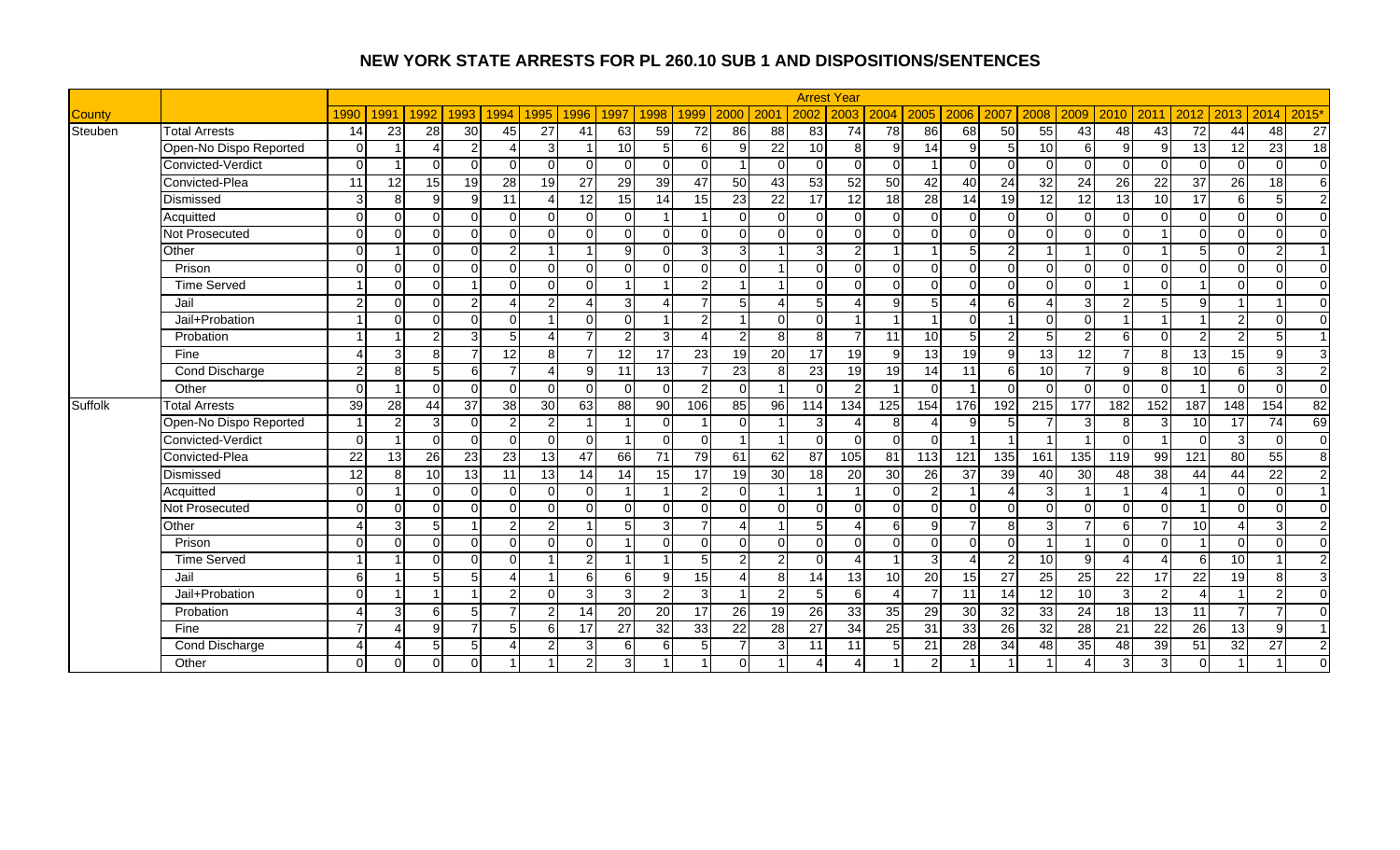|               |                        |                 |                |                 |                          |                |                |                 |                        |                |                |                |                |                 | <b>Arrest Year</b> |                 |                 |                 |                 |                 |                 |                 |                 |                 |                |                 |                |
|---------------|------------------------|-----------------|----------------|-----------------|--------------------------|----------------|----------------|-----------------|------------------------|----------------|----------------|----------------|----------------|-----------------|--------------------|-----------------|-----------------|-----------------|-----------------|-----------------|-----------------|-----------------|-----------------|-----------------|----------------|-----------------|----------------|
| <b>County</b> |                        | 1990            | 1991           | 1992            | 1993                     | 1994           | 1995           | 1996            | 1997                   | 1998           | 1999           | 2000           | 200            | 2002            | 2003               | 2004            | 2005            | 2006            | 2007            | 2008            | 2009            | 2010            | 2011            | 2012            | 2013           | 2014            | 2015'          |
| Sullivan      | <b>Total Arrests</b>   | 28              | 27             | 31              | 54                       | 57             | 43             | 43              | 34                     | 44             | 45             | 57             | 52             | 46              | 51                 | 41              | 47              | $\overline{37}$ | 39              | 36              | 35              | 41              | 50              | 48              | 55             | $\overline{35}$ | 22             |
|               | Open-No Dispo Reported | $\mathcal{P}$   | $\overline{2}$ | 5               |                          | Δ              | Δ              | $\overline{2}$  | Δ                      | $\overline{2}$ | 3              | 6              | 6              | Δ               | 6                  | $\overline{3}$  | $\overline{3}$  | 6               | 3               |                 | 3               | 5               | 3               | $\overline{2}$  | 11             | 15              | 19             |
|               | Convicted-Verdict      |                 | $\Omega$       | $\Omega$        | $\Omega$                 | $\Omega$       | $\Omega$       | $\Omega$        | $\Omega$               | $\Omega$       | $\Omega$       | $\Omega$       | $\Omega$       | $\Omega$        | $\mathcal{P}$      |                 | $\Omega$        | $\Omega$        | $\Omega$        | $\Omega$        | ∩               | 3               |                 |                 | $\Omega$       | $\Omega$        | $\overline{0}$ |
|               | Convicted-Plea         | 6               | 11             | 10 <sup>1</sup> | 22                       | 21             | 16             | 17              | 23                     | 27             | 28             | 32             | 29             | 25              | 27                 | $\overline{27}$ | 34              | $\overline{22}$ | $\overline{31}$ | $\overline{27}$ | 22              | 28              | $\overline{35}$ | 39              | 35             | 19              | $\mathbf{3}$   |
|               | Dismissed              | 19              | 14             | 16              | 31                       | 32             | 23             | 23              | $\overline{7}$         | 12             | 13             | 18             | 15             | 15              | <b>16</b>          | 9               | 10              | 9               |                 | 5               | 10              |                 | $\mathbf{Q}$    | 5               | 5 <sub>l</sub> | 1               | $\overline{0}$ |
|               | Acquitted              | $\Omega$        | $\Omega$       | $\Omega$        | $\Omega$                 | $\Omega$       | $\Omega$       | $\Omega$        | $\Omega$               | $\Omega$       | $\Omega$       | $\Omega$       | $\Omega$       | $\Omega$        | $\Omega$           | $\Omega$        | $\Omega$        | $\Omega$        | $\Omega$        | $\Omega$        | $\Omega$        | $\Omega$        | $\Omega$        | $\Omega$        | $\Omega$       | $\Omega$        | $\overline{0}$ |
|               | Not Prosecuted         | $\Omega$        | $\Omega$       | $\Omega$        | $\Omega$                 | $\Omega$       | $\Omega$       | $\Omega$        | $\Omega$               | $\Omega$       | $\Omega$       | $\Omega$       | $\Omega$       | $\Omega$        | $\Omega$           | $\Omega$        | $\Omega$        | $\Omega$        | $\Omega$        | $\Omega$        | $\Omega$        | $\Omega$        | $\Omega$        | $\Omega$        | $\Omega$       | $\Omega$        | $\Omega$       |
|               | Other                  | $\Omega$        | $\Omega$       | $\Omega$        | $\Omega$                 | $\Omega$       | $\Omega$       |                 | $\Omega$               | $\overline{3}$ |                |                | $\mathcal{P}$  | 2               | $\Omega$           |                 | $\Omega$        | $\Omega$        | $\cap$          | 3               |                 |                 | o               |                 | $\Delta$       | $\Omega$        | $\Omega$       |
|               | Prison                 | $\Omega$        | $\Omega$       | $\cap$          | $\overline{0}$           | $\Omega$       | $\Omega$       | $\Omega$        | $\Omega$               | $\Omega$       | $\cap$         | $\Omega$       | $\Omega$       | $\Omega$        | $\Omega$           | $\Omega$        | $\Omega$        | $\Omega$        | $\Omega$        | $\Omega$        | ∩               | $\Omega$        | $\Omega$        | $\mathbf 0$     | $\Omega$       | $\Omega$        | $\Omega$       |
|               | <b>Time Served</b>     | $\Omega$        | $\Omega$       | $\cap$          | $\boldsymbol{\varDelta}$ | 3              | $\Delta$       | $\Omega$        | $\overline{2}$         | 5 <sub>1</sub> | $\overline{ }$ |                |                | $\overline{2}$  | 3                  | $\overline{2}$  | $\Delta$        | $\overline{c}$  | $\mathfrak{p}$  | $\Omega$        |                 |                 | $\Omega$        | $\mathbf 0$     | $\Omega$       | $\Omega$        | $\overline{0}$ |
|               | Jail                   | $\Omega$        |                | $\cap$          | $\Delta$                 | $\Omega$       | $\Omega$       | $\overline{3}$  | $\overline{2}$         |                | 3              | 5 <sub>l</sub> | 2              | -1              | $\Omega$           | 5 <sup>1</sup>  | 3 <sup>l</sup>  | $\Omega$        | $\Delta$        | 6               | $\mathcal{P}$   | 6               | 8               | 5               | 5 <sub>l</sub> | $\overline{2}$  | $\overline{1}$ |
|               | Jail+Probation         |                 | $\Omega$       | $\Omega$        | $\Omega$                 | $\Omega$       | $\overline{2}$ | $\Omega$        | $\Omega$               | $\Omega$       | $\cap$         | $\Omega$       | $\Omega$       |                 | $\Omega$           | $\mathfrak{p}$  | $\Omega$        | $\Omega$        | $\Omega$        | $\Omega$        | ∩               |                 | $\Omega$        | $\Omega$        |                | $\Omega$        | $\mathbf 0$    |
|               | Probation              |                 | 3              |                 | $\Lambda$                | $\mathfrak{p}$ | $\Lambda$      | 5               |                        | 5              | 5              | 6              | 6              | 3               | 3                  |                 | $\overline{7}$  | 3               | 8               | 6               |                 | 2               | વ               |                 | $\overline{7}$ | $\overline{2}$  | $\overline{2}$ |
|               | Fine                   |                 |                | 2               | 8 <sup>1</sup>           | 7              | 2              | 5 <sub>l</sub>  | 14                     | 11             | 10             | 8 <sup>1</sup> | 6 <sup>1</sup> | 10              | 12                 | 11              | 6               | 8               | 10              | 9               | 10              | $\overline{11}$ | 10              | $\overline{12}$ | $\overline{7}$ | 7               | $\overline{0}$ |
|               | <b>Cond Discharge</b>  |                 | $\mathcal{P}$  |                 | $\overline{2}$           | 8              | $\Delta$       | $\overline{3}$  | $\boldsymbol{\Lambda}$ | 5 <sub>l</sub> | -8             | 12             | 14             | 8               | 10                 |                 | $\overline{14}$ | 8               | $\overline{ }$  | $6 \mid$        | $\overline{ }$  | 8               | 14              | 12              | 14             | 7               | $\overline{0}$ |
|               | Other                  | $\Omega$        |                | $\Omega$        | $\overline{0}$           |                | $\Omega$       |                 | $\Omega$               | $\Omega$       | - 1            | $\Omega$       | $\Omega$       | $\Omega$        | -1                 | $\Omega$        | $\Omega$        | -1              | $\Omega$        | $\Omega$        |                 | $\mathcal{P}$   |                 | $\overline{7}$  |                |                 | $\overline{0}$ |
| Tioga         | <b>Total Arrests</b>   | $\overline{13}$ | 19             | 31              | 33                       | 24             | 25             | 66              | 83                     | 114            | 88             | 82             | 53             | 70              | 84                 | 76              | 72              | 65              | 25              | 40              | 32              | 46              | $\overline{38}$ | 36              | 41             | 37              | 15             |
|               | Open-No Dispo Reported |                 |                | q               | Δ                        |                | $\Omega$       | 5 <sub>l</sub>  | 13                     | 11             |                | 11             | 3              | 10 <sup>1</sup> | 13                 | 8               | $\overline{15}$ | 8               | $\Omega$        | Δ               |                 | 8               | $\overline{13}$ | 11              | 14             | $\overline{22}$ | 14             |
|               | Convicted-Verdict      | $\Omega$        | $\Omega$       | $\Omega$        | $\Omega$                 | $\Omega$       | $\Omega$       | <sup>0</sup>    |                        |                | - 1            | $\Omega$       | $\Omega$       | $\mathbf 0$     |                    | $\Omega$        | $\overline{0}$  |                 | $\Omega$        | $\Omega$        | ∩               |                 | $\Omega$        | $\mathbf 0$     | $\Omega$       | $\Omega$        | $\overline{0}$ |
|               | Convicted-Plea         | $5 \frac{1}{2}$ | 13             | 15              | 16                       | 17             | 17             | 37              | 38                     | 67             | 46             | 53             | 31             | 36              | 43                 | 45              | 45              | 35              | 18              | 31              | $\overline{23}$ | 29              | 19              | $\overline{24}$ | 20             | 9               | $\overline{1}$ |
|               | Dismissed              |                 | 5              | 6               | 11                       | 5 <sub>l</sub> | $\overline{7}$ | 23              | 30                     | 35             | 33             | 16             | 18             | $\overline{23}$ | $\overline{20}$    | 17              | 10              | 17              |                 | $\overline{A}$  |                 | 5               |                 | $\overline{0}$  | $6 \mid$       | 6               | $\overline{0}$ |
|               | Acquitted              | $\Omega$        | $\Omega$       | $\Omega$        | $\overline{1}$           | $\Omega$       | $\Omega$       | $\Omega$        |                        | $\Omega$       | O              | $\Omega$       |                | $\Omega$        | $\Omega$           | $\Omega$        | $\overline{0}$  | $\mathbf 0$     | $\Omega$        | $\Omega$        | ∩               | $\Omega$        |                 | $\mathbf 0$     | $\Omega$       | $\mathbf 0$     | $\overline{0}$ |
|               | Not Prosecuted         | $\Omega$        | $\Omega$       | $\Omega$        | $\Omega$                 | U              | $\Omega$       | $\Omega$        | $\Omega$               | $\Omega$       | $\cap$         | $\Omega$       | $\Omega$       | $\Omega$        | $\Omega$           | $\Omega$        | $\Omega$        | $\overline{1}$  | $\Omega$        | $\Omega$        | $\Omega$        | $\Omega$        | $\Omega$        | $\mathbf 0$     | $\Omega$       | $\Omega$        | $\overline{0}$ |
|               | Other                  | ∩               | $\Omega$       |                 |                          |                |                |                 | $\Omega$               | U              |                | $\overline{2}$ | $\Omega$       |                 |                    |                 | $\overline{2}$  | 3               | $\Omega$        |                 |                 | 3               |                 |                 |                | $\Omega$        | $\overline{0}$ |
|               | Prison                 | $\Omega$        | $\Omega$       | $\Omega$        | $\Omega$                 | $\Omega$       | $\Omega$       | $\Omega$        | $\Omega$               | $\Omega$       | O              | $\Omega$       | $\Omega$       | $\Omega$        | $\Omega$           | $\Omega$        | $\Omega$        | $\Omega$        | $\Omega$        |                 | ∩               | $\Omega$        | $\Omega$        | $\Omega$        | $\Omega$       | $\Omega$        | $\Omega$       |
|               | <b>Time Served</b>     | $\Omega$        | $\Omega$       | $\Omega$        | $\overline{1}$           | $\Omega$       |                | Δ               |                        | 4              | -1             | $\overline{A}$ | -1             | -1              |                    | $\Omega$        | $\Omega$        | $\Omega$        | $\Omega$        | $\Omega$        | ∩               | $\Omega$        | $\Omega$        |                 | $\Omega$       | $\Omega$        | $\Omega$       |
|               | Jail                   | 3               |                | $\Omega$        | $\overline{2}$           | $\overline{2}$ |                | $\overline{2}$  | $\overline{2}$         | 6              | 3              |                | 2              | 6               |                    |                 | $\overline{7}$  | 8               | 61              | $\overline{7}$  |                 | 5               | $\mathfrak{p}$  | $\overline{2}$  |                | 2               | $\overline{0}$ |
|               | Jail+Probation         | $\Omega$        | $\Omega$       | $\Omega$        | $\Omega$                 | $\Omega$       |                | $\Omega$        | $\Omega$               |                | $\overline{1}$ | $\Omega$       | $\Omega$       | 1               | $\overline{ }$     |                 | $\overline{2}$  | $\Omega$        |                 |                 | U               | $\Omega$        | $\Omega$        | $\Omega$        |                | $\Omega$        | $\Omega$       |
|               | Probation              | $\mathcal{P}$   |                | 3               | $\overline{3}$           | Δ              | $\overline{2}$ | $\overline{3}$  | 5                      | $\overline{7}$ | 6              | $\mathbf{Q}$   | 5              | 6               | $\mathbf{8}$       |                 | $\overline{7}$  | 6               | $\Omega$        | $\mathcal{P}$   |                 |                 | $\mathcal{D}$   | 3               | 4              |                 | $\Omega$       |
|               | Fine                   | $\Omega$        | 5              |                 | 6                        | 5 <sup>1</sup> | 9              | 17              | 19                     | 31             | 22             | 31             | 15             | 13              | 15                 | 21              | 13              | 15              | 61              | 13              | 12              | 12              | 8               | 9               | 5 <sub>l</sub> | Δ               | $\Omega$       |
|               | Cond Discharge         | $\Omega$        | 6              | 5.              | $\boldsymbol{\varDelta}$ | 4              | 3              | 10 <sup>1</sup> | 11                     | 22             | 14             | 10             | 8              | 9               | 14                 | 15              | 16              | 6               | $\mathfrak{p}$  | $\overline{ }$  |                 | $\overline{7}$  | 6 <sup>1</sup>  | 8               | 9              | $\overline{2}$  | $\overline{1}$ |
|               | Other                  | $\Omega$        | $\mathbf{0}$   | $\Omega$        | $\overline{0}$           | $\overline{2}$ | $\Omega$       |                 |                        |                |                |                | $\Omega$       | $\Omega$        |                    | $\Omega$        | $\Omega$        |                 | $\overline{3}$  | $\Omega$        |                 |                 |                 |                 | $\Omega$       | $\Omega$        | $\Omega$       |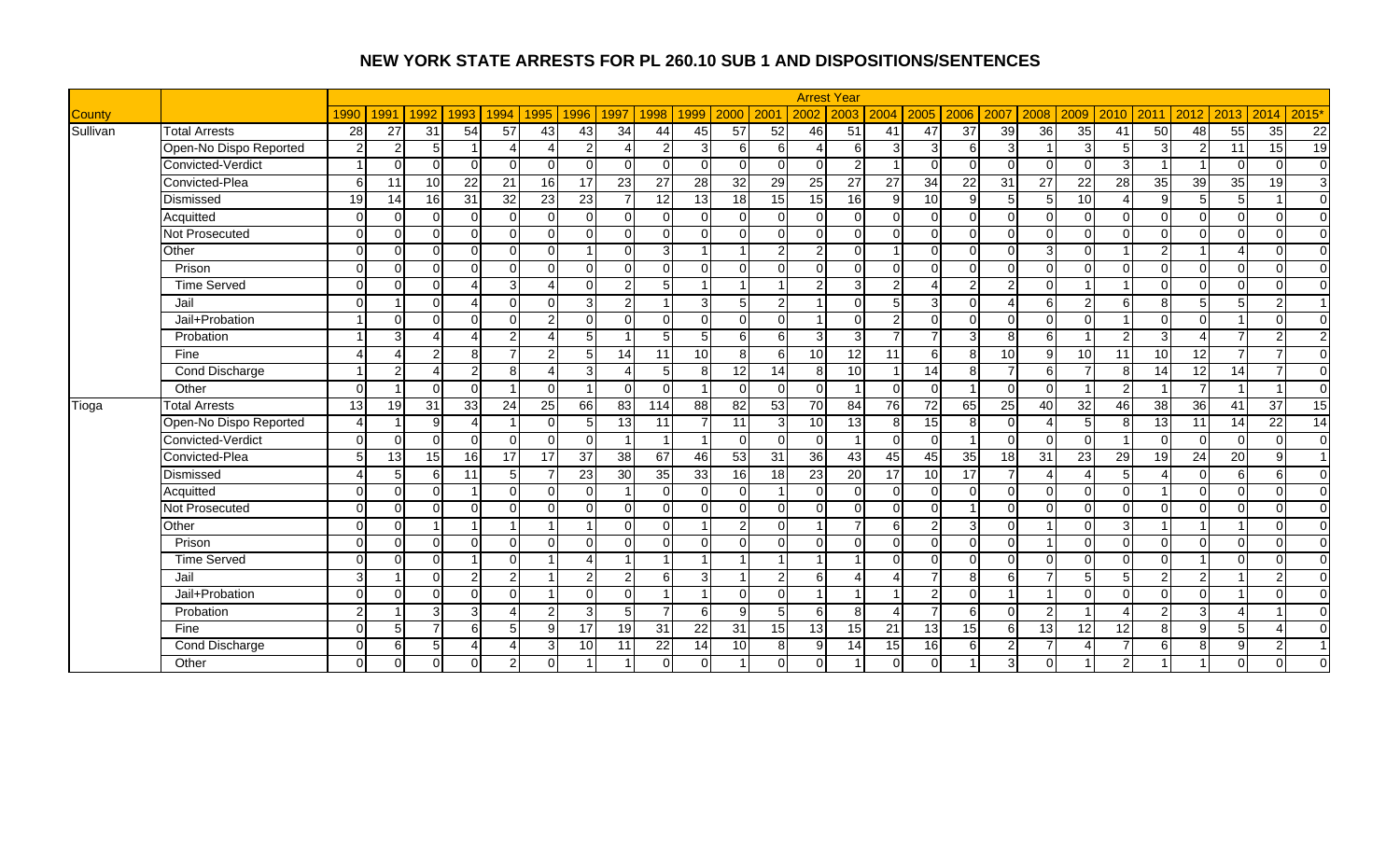|               |                        |                |          |          |                        |                 |                          |                 |                          |                 |                          |                 |                  |                 | <b>Arrest Year</b> |                 |                 |                 |                 |                        |                 |                 |                |                         |                          |                 |                        |
|---------------|------------------------|----------------|----------|----------|------------------------|-----------------|--------------------------|-----------------|--------------------------|-----------------|--------------------------|-----------------|------------------|-----------------|--------------------|-----------------|-----------------|-----------------|-----------------|------------------------|-----------------|-----------------|----------------|-------------------------|--------------------------|-----------------|------------------------|
| <b>County</b> |                        | 1990           | 1991     | 1992     | 1993                   | 1994            | 1995                     | 1996            | 1997                     | 1998            | 1999                     | 2000            | 200 <sup>o</sup> | 2002            | 2003               | 2004            | 2005            | 2006            | 2007            | 2008                   | 2009            | 2010            | 2011           | 2012                    | 2013                     | 2014            | 2015'                  |
| Tompkins      | <b>Total Arrests</b>   | 9              | 15       | 16       | 25                     | 18              | 18                       | 13              | 28                       | 28              | 55                       | 65              | 65               | 60              | 42                 | 59              | 49              | 44              | 50              | 48                     | 41              | 41              | 45             | 31                      | 34                       | 29              | 12                     |
|               | Open-No Dispo Reported | $\mathcal{P}$  | 2        |          | 3                      | $\overline{3}$  | $\overline{2}$           |                 | $\Omega$                 | $\overline{7}$  | 6                        |                 |                  | $\mathcal{S}$   | 5                  | 6               | $\overline{4}$  | 4               | $\Delta$        | 6                      | 8               |                 |                | Δ                       | $\overline{7}$           | Δ               | 8                      |
|               | Convicted-Verdict      | $\Omega$       | $\Omega$ |          | $\Omega$               | $\Omega$        | $\Omega$                 |                 | $\Omega$                 | $\Omega$        | $\Omega$                 | O               | $\Omega$         | $\Omega$        | $\Omega$           | $\Omega$        | $\Omega$        | $\Omega$        |                 | ∩                      |                 | $\Omega$        | $\Omega$       | $\Omega$                | $\Omega$                 | $\Omega$        | $\mathbf{0}$           |
|               | Convicted-Plea         |                | 3        | $\alpha$ | $\overline{12}$        | $\overline{7}$  | $\overline{13}$          | $\mathbf{8}$    | 15                       | 15              | $\overline{32}$          | 41              | 40               | 43              | $\overline{25}$    | $\overline{37}$ | 28              | $\overline{27}$ | $\overline{28}$ | $\overline{27}$        | $\overline{24}$ | $\overline{22}$ | 24             | 17                      | $\overline{22}$          | $\overline{19}$ | $\overline{4}$         |
|               | Dismissed              | 6              | 10       | 5        | g                      | 8 <sup>1</sup>  | 3                        | Λ               | 12                       | 6 <sup>1</sup>  | 17                       | 18              | 18               | $\overline{9}$  | 9                  | 14              | 16              | $\overline{11}$ | 12              | 11                     | 8               | 13              | 12             | $\sigma$                | $\boldsymbol{\varDelta}$ | 5               | $\overline{0}$         |
|               | Acquitted              | $\Omega$       | $\Omega$ | $\Omega$ | $\Omega$               | $\Omega$        | $\Omega$                 | $\Omega$        | $\Omega$                 | $\Omega$        | $\cap$                   |                 | $\Omega$         | $\Omega$        | $\Omega$           | $\Omega$        | $\Omega$        | $\Omega$        | $\Omega$        | $\Omega$               | ∩               | $\Omega$        | $\Omega$       | $\mathbf 0$             | $\Omega$                 | $\Omega$        | $\overline{0}$         |
|               | Not Prosecuted         | $\Omega$       | $\Omega$ | $\Omega$ | $\Omega$               | $\Omega$        | $\Omega$                 | $\Omega$        | $\Omega$                 | $\Omega$        | $\Omega$                 | $\Omega$        | $\Omega$         | $\Omega$        | $\Omega$           | $\Omega$        | $\Omega$        | $\mathbf 0$     | $\Omega$        |                        | ∩               | $\Omega$        | $\Omega$       | $\mathbf 0$             | $\Omega$                 | $\Omega$        | $\overline{0}$         |
|               | Other                  | $\Omega$       | $\Omega$ | $\Omega$ |                        | $\Omega$        | $\Omega$                 | $\Omega$        |                          | $\Omega$        | $\cap$                   |                 | 3                | 5               | 3                  | $\mathfrak{p}$  |                 | $\overline{2}$  |                 | 3                      |                 | $\mathcal{P}$   | д              |                         |                          |                 | $\overline{0}$         |
|               | Prison                 | $\Omega$       | $\Omega$ | $\Omega$ | $\Omega$               | $\Omega$        | $\Omega$                 | $\Omega$        | $\Omega$                 | $\Omega$        | $\Omega$                 | $\Omega$        | $\Omega$         | $\Omega$        | $\Omega$           | $\Omega$        | $\Omega$        | $\Omega$        | $\Omega$        | $\Omega$               | ∩               | $\Omega$        | $\Omega$       | $\Omega$                | $\Omega$                 | $\Omega$        | $\overline{0}$         |
|               | <b>Time Served</b>     | $\Omega$       | $\Omega$ | っ        | $\overline{0}$         | $\Omega$        |                          | $\Omega$        | $\Omega$                 | $\Omega$        | $\overline{2}$           | $\Omega$        | $\Omega$         | $\Omega$        | 3                  | $\overline{2}$  |                 | $\Omega$        | $\mathfrak{p}$  | $\Omega$               | ∩               | $\overline{A}$  | $\Omega$       | $\overline{a}$          | $\Omega$                 | $\Omega$        | $\overline{0}$         |
|               | Jail                   |                | $\Omega$ |          | $\Omega$               | $\mathfrak{p}$  |                          |                 | $\overline{2}$           | ∩               | ⊿                        |                 | 8                |                 | $\Omega$           | $\overline{2}$  |                 | 3               |                 | 5                      |                 |                 | $\mathcal{D}$  |                         | 6                        | Δ               | $\mathbf 0$            |
|               | Jail+Probation         | $\Omega$       | $\Omega$ | $\Omega$ | $\Omega$               | $\Omega$        | $\Omega$                 | $\Omega$        | $\Omega$                 | $\Omega$        | $\overline{ }$           | $\Omega$        | 2                | $\mathbf 0$     | $\Omega$           | $\Omega$        |                 | -1              |                 |                        |                 |                 | $\Omega$       |                         | $\Omega$                 |                 | $\overline{0}$         |
|               | Probation              | $\Omega$       |          | 3        | 5                      | $\Omega$        | $\overline{2}$           | $\Omega$        | 3 <sup>1</sup>           | $\Delta$        | 8                        | 8 <sup>1</sup>  |                  | 8               | 9                  | 8               | $\Delta$        | 5               | $\mathbf{3}$    | 5                      | 6               | 3               | $\mathcal{D}$  | 3                       | $\overline{2}$           | 6               | $\mathbf 0$            |
|               | Fine                   | $\Omega$       |          | 2        | 3                      |                 | 5                        | $\overline{2}$  | $\overline{5}$           | 5 <sub>l</sub>  | Δ                        | 8               | 6                | 15              |                    | 61              |                 | 9               | 8               | $\boldsymbol{\Lambda}$ | 6               | 2               | 5              | 5                       | 5 <sub>l</sub>           | 3               | $\Omega$               |
|               | Cond Discharge         | $\Omega$       |          | 21       | $\boldsymbol{\Lambda}$ | 4               | $\boldsymbol{\varDelta}$ | 5 <sub>l</sub>  | $5\overline{)}$          | 6               | 10                       | 21              | 20               | 18              | 9                  | 18              | $\overline{14}$ | 9               | 10 <sup>1</sup> | 11                     | $\overline{ }$  | 10              | 15             | $\sqrt{5}$              | 9                        | 5               | $\boldsymbol{\Lambda}$ |
|               | Other                  | $\Omega$       | $\Omega$ | $\Omega$ | $\Omega$               | $\Omega$        | $\Omega$                 | $\Omega$        | $\Omega$                 | $\Omega$        | 3                        | $\Omega$        | $\Omega$         | -1              | $\Omega$           |                 | $\Omega$        | $\Omega$        |                 |                        | $\mathcal{P}$   |                 | $\Omega$       | $\Omega$                | $\Omega$                 | $\Omega$        | $\overline{0}$         |
| <b>Ulster</b> | <b>Total Arrests</b>   | 26             | 36       | 47       | 72                     | 68              | 90                       | 87              | 71                       | 103             | 103                      | 95              | 81               | 83              | 81                 | 76              | 46              | 70              | 61              | 67                     | 82              | 73              | 70             | 63                      | 66                       | 63              | 29                     |
|               | Open-No Dispo Reported | $\mathfrak{p}$ |          | $\Omega$ | $\Delta$               | $6 \mid$        | 8                        | 8               | 9                        |                 | 6                        | 8               | 10               |                 | $\mathbf{Q}$       | 9               | $\overline{7}$  | 3               | $\mathbf{3}$    | 6                      | 6               | 3               | 2              | 14                      | 11                       | 16              | 24                     |
|               | Convicted-Verdict      | $\Omega$       | $\Omega$ | $\Omega$ | $\Omega$               | $\Omega$        | $\Omega$                 | $\Omega$        |                          | $\overline{3}$  | 2                        | U               | $\Omega$         | $\Omega$        | $\Omega$           | $\Omega$        | $\Omega$        | $\mathbf 0$     | $\Omega$        | $\Omega$               | $\mathcal{P}$   | $\Omega$        | $\Omega$       |                         | $\Omega$                 | $\Omega$        | $\overline{0}$         |
|               | Convicted-Plea         | Q              | 23       | 19       | 36                     | 38              | 40                       | $\overline{44}$ | 32                       | 63              | 47                       | 43              | 37               | 51              | 38                 | 34              | 21              | 29              | 33              | 35                     | 39              | $\overline{35}$ | 33             | 26                      | 26                       | $\overline{28}$ | $5\overline{)}$        |
|               | Dismissed              | 14             | 11       | 27       | 28                     | $\overline{23}$ | 40                       | 32              | $\overline{23}$          | $\overline{26}$ | 39                       | 37              | $\overline{32}$  | $\overline{24}$ | 28                 | 30              | 17              | $\overline{31}$ | $\overline{22}$ | 23                     | $\overline{27}$ | 33              | 29             | 19                      | $\overline{23}$          | $\overline{12}$ | $\overline{0}$         |
|               | Acquitted              | $\Omega$       |          | $\Omega$ | $\overline{0}$         | $\Omega$        | $\Omega$                 | <sup>0</sup>    | $\mathbf 0$              | $\Omega$        | O                        | $\Omega$        | $\Omega$         | $\Omega$        | $\Omega$           | $\Omega$        | $\Omega$        |                 | $\Omega$        | $\Omega$               |                 | $\Omega$        | $\Omega$       | $\overline{0}$          |                          | -1              | $\overline{0}$         |
|               | Not Prosecuted         | $\Omega$       | $\Omega$ | $\Omega$ | $\Omega$               | U               | $\Omega$                 | $\Omega$        | $\Omega$                 | $\Omega$        | O                        | $\Omega$        | $\Omega$         | $\Omega$        | $\Omega$           | $\Omega$        | $\Omega$        |                 | $\Omega$        | $\Omega$               | ∩               | $\Omega$        | $\Omega$       | $\mathbf 0$             | $\Omega$                 | $\Omega$        | $\mathbf 0$            |
|               | Other                  |                | $\Omega$ |          | $\lambda$              |                 | $\overline{2}$           | 3               | 6                        | Δ               | q                        |                 | 2                |                 | 6                  | 3               |                 | 5               | 3               | 3                      |                 | 2               | 6              | 3                       | 5                        | 6               | $\overline{0}$         |
|               | Prison                 | $\Omega$       | $\Omega$ | $\Omega$ | $\Omega$               | O               | $\Omega$                 | $\Omega$        | $\Omega$                 | $\Omega$        | $\Omega$                 |                 | $\Omega$         | $\Omega$        | $\Omega$           | $\Omega$        | $\Omega$        | $\Omega$        | $\Omega$        | $\Omega$               | ∩               | $\Omega$        | $\Omega$       | $\overline{\mathsf{o}}$ | $\Omega$                 | $\Omega$        | $\overline{0}$         |
|               | <b>Time Served</b>     | $\Omega$       | $\Omega$ | $\Omega$ | $\overline{1}$         |                 | 2                        | $\overline{2}$  | $\Omega$                 | $\overline{3}$  | -1                       | $\overline{3}$  | -4               | $\Omega$        | -1                 |                 | $\Omega$        | $\Omega$        | $\overline{2}$  | $\overline{1}$         | ∩               | 2               | $\Omega$       | $\mathbf 0$             | $\Omega$                 | $\Omega$        | $\overline{0}$         |
|               | Jail                   | $\mathcal{D}$  | 3        | 6        | $\overline{2}$         | 7               |                          | 6               | 5                        | Δ               | 5                        | 5 <sub>l</sub>  | Δ                | 4               | 3                  | $\overline{2}$  |                 | 2               | 2               | $\overline{7}$         | 8               |                 | C              | 5                       |                          | 6               | $\overline{0}$         |
|               | Jail+Probation         | $\Omega$       | $\Omega$ | $\Omega$ | $\overline{1}$         | $\Omega$        | $\Omega$                 | $\Omega$        | $\Omega$                 |                 | $\overline{\mathbf{A}}$  | $\Omega$        | $\Omega$         | $\Omega$        | $\Omega$           | $\Omega$        | $\Omega$        | -1              | $\Omega$        | $\Omega$               |                 | $\Omega$        | $\Omega$       | $\Omega$                | $\Omega$                 | $\Omega$        | $\Omega$               |
|               | Probation              |                | 3        |          | 6                      |                 | 9                        | $\overline{7}$  | $\boldsymbol{\varDelta}$ | 9               | $\overline{\phantom{a}}$ | 3               | 5                | 10 <sup>1</sup> | 8                  | $\mathfrak{p}$  | $\overline{3}$  | 6               | 3               | 8                      | ⇁               |                 |                |                         | $6 \mid$                 | 5               | $\overline{1}$         |
|               | Fine                   | 5              | 11       | q        | 21                     | 21              | 17                       | 24              | 17                       | 40              | 29                       | 20              | 22               | 29              | 15                 | 17              | 13              | $\overline{7}$  | 14              | 10                     | 11              | 11              | 13             | 10                      | 10 <sup>1</sup>          | $\overline{7}$  | $\mathbf{3}$           |
|               | Cond Discharge         |                | 5        | 3        | 5                      | 5               | 11                       | 3               | $\overline{7}$           | $\overline{7}$  | $\mathbf{Q}$             | 10 <sup>1</sup> | 5                | 8               | 10                 | 12              | $\overline{4}$  | 12              | q               | 9                      | 13              | 11              | 12             | 6                       | $6 \mid$                 | 10              | $\overline{1}$         |
|               | Other                  | $\Omega$       |          | $\Omega$ | $\overline{0}$         | $\Omega$        | $\Omega$                 | $\overline{2}$  | $\mathbf{0}$             | $\overline{2}$  |                          |                 | $\Omega$         | $\Omega$        |                    | $\overline{0}$  | $\Omega$        |                 |                 |                        |                 | 3               | $\mathfrak{p}$ | $\overline{2}$          | $\Omega$                 | $\Omega$        | $\Omega$               |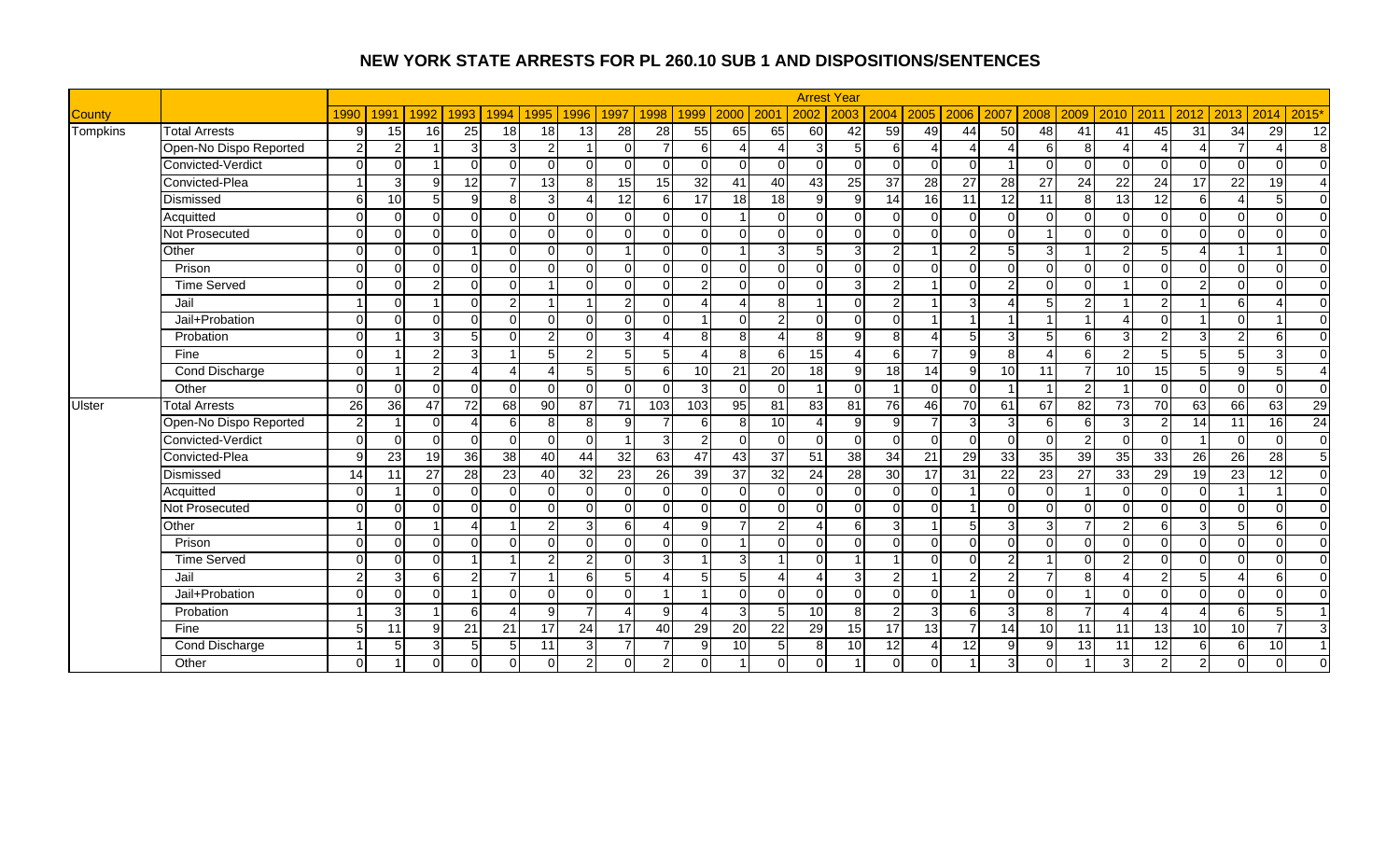|            |                        |                 |          |                |                |                |                 |                 |                         |                 |                          |                 |                  |                 | <b>Arrest Year</b> |                |                |                 |                 |                |              |                |                 |                 |                          |                 |                  |
|------------|------------------------|-----------------|----------|----------------|----------------|----------------|-----------------|-----------------|-------------------------|-----------------|--------------------------|-----------------|------------------|-----------------|--------------------|----------------|----------------|-----------------|-----------------|----------------|--------------|----------------|-----------------|-----------------|--------------------------|-----------------|------------------|
| County     |                        | 1990            | 1991     | 1992           | 1993           | 1994           | 1995            | 1996            | 1997                    | 1998            | 1999                     | 2000            | 200 <sup>1</sup> | 2002            | 2003               | 2004           | 2005           | 2006            | 2007            | 2008           | 2009         | 2010           | 2011            | 2012            | 2013                     | 2014            | 2015'            |
| Warren     | <b>Total Arrests</b>   | 10 <sup>1</sup> | 14       | 23             | 29             | 22             | 28              | 22              | 33                      | 34              | 37                       | 39              | 24               | $\overline{34}$ | 40                 | 40             | 49             | 49              | 41              | 38             | 54           | 61             | 63              | 39              | 55                       | 55              | 20               |
|            | Open-No Dispo Reported | $\Omega$        | $\Omega$ |                | $\Omega$       | $\Omega$       | $\Omega$        | $\Omega$        | $\Omega$                | $\Omega$        |                          | 6               |                  |                 | $\mathcal{P}$      | $\overline{2}$ | $\overline{2}$ | 4               | $\mathcal{B}$   | $\Omega$       | $\Omega$     | 3              | 6               |                 | $\overline{2}$           | 16              | 14               |
|            | Convicted-Verdict      | $\Omega$        | $\Omega$ | ∩              | $\Omega$       | $\Omega$       | $\Omega$        |                 | $\Omega$                | $\Omega$        | $\Omega$                 | $\Omega$        | $\Omega$         | $\Omega$        | $\Omega$           | $\Omega$       | $\Omega$       | $\Omega$        |                 |                |              | $\Omega$       |                 | $\Omega$        | $\Omega$                 | $\Omega$        | $\overline{0}$   |
|            | Convicted-Plea         | 5 <sup>1</sup>  | $\Delta$ | R              | $\overline{7}$ | $\overline{7}$ | $\overline{12}$ | 10 <sup>1</sup> | 19                      | $\overline{18}$ | 15                       | 21              | 13               | 20              | 29                 | 25             | 31             | $\overline{21}$ | $\overline{21}$ | 29             | 40           | 41             | 40              | $\overline{24}$ | 41                       | $\overline{37}$ | $6 \overline{6}$ |
|            | Dismissed              | 5               | 10       | 14             | 20             | 14             | 15              | 11              | 13                      | $\overline{16}$ | 18                       | 11              | 8 <sup>1</sup>   | 10              | 9                  | 12             | 13             | $\overline{22}$ | 17              | 5              | 14           | 16             | 16              | $\overline{13}$ | $\overline{11}$          | $\Omega$        | $\overline{0}$   |
|            | Acquitted              | $\Omega$        | $\Omega$ | $\Omega$       | $\Omega$       | $\Omega$       | $\Omega$        | $\Omega$        | $\Omega$                | $\Omega$        | $\Omega$                 | $\Omega$        | $\Omega$         | $\Omega$        | $\Omega$           | $\overline{0}$ | $\Omega$       | $\Omega$        | $\Omega$        | $\Omega$       | ∩            |                | $\Omega$        | $\overline{0}$  | $\Omega$                 | $\Omega$        | $\overline{0}$   |
|            | Not Prosecuted         | $\Omega$        | $\Omega$ | $\Omega$       | $\Omega$       | $\Omega$       | $\Omega$        | $\Omega$        | $\Omega$                | $\Omega$        | $\Omega$                 |                 | $\Omega$         | $\Omega$        | $\Omega$           | $\Omega$       | $\Omega$       | $\Omega$        | $\Omega$        | $\Omega$       | U            | $\Omega$       | $\Omega$        | $\Omega$        | $\Omega$                 | $\Omega$        | $\overline{0}$   |
|            | Other                  | $\Omega$        | $\Omega$ | $\cap$         | $\overline{2}$ |                |                 |                 |                         | $\Omega$        | 3                        | $\Omega$        | $\overline{2}$   | 3               | $\Omega$           |                | 3              | $\overline{2}$  |                 | 3              |              | $\Omega$       | $\cap$          |                 |                          | $\overline{2}$  | $\overline{0}$   |
|            | Prison                 | $\Omega$        | $\Omega$ | $\Omega$       | $\Omega$       | $\Omega$       | $\Omega$        | $\Omega$        | $\Omega$                | $\Omega$        | $\Omega$                 | $\Omega$        | $\Omega$         | $\Omega$        | $\Omega$           | $\overline{0}$ | $\Omega$       | $\Omega$        |                 | $\Omega$       | ∩            | $\Omega$       | $\Omega$        | $\Omega$        | $\Omega$                 | $\Omega$        | $\overline{0}$   |
|            | <b>Time Served</b>     | $\Omega$        | $\Omega$ | $\Omega$       |                | $\Omega$       | $\Omega$        | $\Omega$        | $\Omega$                | $\Omega$        | $\overline{\phantom{a}}$ | $\Omega$        | $\Omega$         | 1               | $\Omega$           | $\Omega$       | $\Omega$       | $\Omega$        |                 |                | $\cap$       | $\Omega$       |                 | $\overline{1}$  |                          | $\Omega$        | $\overline{0}$   |
|            | Jail                   | $\mathcal{P}$   | $\Omega$ | $\Omega$       |                | $\Omega$       | 3               | 3 <sup>l</sup>  | Δ                       |                 | $\Omega$                 |                 | 2                | $\Omega$        |                    | $\overline{2}$ | $\mathbf{3}$   | $\Omega$        |                 | Δ              | વ            | 5              |                 |                 | 5                        | 3               | $\mathbf 0$      |
|            | Jail+Probation         | $\Omega$        |          | $\Omega$       | $\Omega$       | $\Omega$       | $\Omega$        | $\Omega$        | -1                      | $\Omega$        | $\overline{2}$           |                 |                  |                 | $\overline{2}$     |                | $\Omega$       | $\overline{c}$  | $\Omega$        | $\Omega$       |              | $\Omega$       | $\Omega$        | $\mathbf 0$     |                          | $\Omega$        | $\overline{0}$   |
|            | Probation              |                 | $\Omega$ | $\Omega$       |                |                |                 | $\overline{2}$  | $\overline{2}$          | Δ               | 3                        | $\overline{3}$  | 2                | $\overline{7}$  | 5 <sub>1</sub>     | 5              | 8 <sup>1</sup> | 3               |                 | $\mathsf{Q}$   | $\Omega$     |                |                 | 8               | 8 <sup>1</sup>           | Δ               | $\overline{c}$   |
|            | Fine                   |                 | $\Omega$ |                |                | $\overline{2}$ | $\Omega$        | $\overline{2}$  | 3                       | 3               | $\overline{2}$           | 2               | 5                | 5               |                    | 5              | 6              | 9               |                 |                |              | 12             | 19              | 6               | $\boldsymbol{\Lambda}$   | 10              | $\overline{2}$   |
|            | Cond Discharge         | $\Omega$        | 3        | 31             | 3 <sup>1</sup> | 4              | 8               | $\mathbf{3}$    | 9                       | 10              |                          | 14              | $\overline{3}$   | 6               | 14                 | 11             | 14             | $\overline{7}$  | 6               | 9              | 20           | 17             | 12              | 7               | 22                       | 20              | $\overline{2}$   |
|            | Other                  |                 | $\Omega$ |                | $\Omega$       | $\Omega$       | $\Omega$        | $\Omega$        | $\Omega$                | $\Omega$        | $\Omega$                 | $\Omega$        | $\Omega$         | $\Omega$        | $\Omega$           |                | $\Omega$       | $\Omega$        |                 | $\Omega$       | $\Omega$     | $\Omega$       |                 |                 | $\Omega$                 | $\Omega$        | $\overline{0}$   |
| Washington | <b>Total Arrests</b>   | 8 <sup>1</sup>  | 9        | 18             | 12             | 19             | 19              | 14              | 20                      | 48              | 43                       | 26              | 46               | 49              | 40                 | 35             | 37             | 55              | 49              | 39             | 65           | 40             | 41              | 35              | 43                       | 49              | 29               |
|            | Open-No Dispo Reported | $\Omega$        | $\Omega$ | 2              | $\Omega$       |                |                 |                 | $\overline{2}$          | Δ               |                          |                 |                  | 8               | $\overline{2}$     | $6 \mid$       | $\overline{4}$ | 10              | 3               | 6              |              |                | 5 <sup>1</sup>  |                 | 12                       | $\overline{21}$ | $\overline{27}$  |
|            | Convicted-Verdict      | $\Omega$        | $\Omega$ | $\cap$         | $\Omega$       | $\Omega$       | $\Omega$        | $\cap$          | $\Omega$                | $\Omega$        | $\Omega$                 | $\Omega$        | $\Omega$         | $\Omega$        | $\Omega$           | $\overline{0}$ | $\Omega$       | $\Omega$        |                 | $\Omega$       | ∩            | $\Omega$       | $\Omega$        | $\mathbf 0$     | $\Omega$                 | $\Omega$        | $\overline{0}$   |
|            | Convicted-Plea         | 5 <sup>1</sup>  | 5        | 11             | 6              | 12             | 9               | 10 <sup>1</sup> | 12                      | 36              | $\overline{20}$          | 24              | 33               | $\overline{22}$ | 31                 | 21             | 23             | 38              | 28              | 23             | 37           | 28             | $\overline{21}$ | 20              | $\overline{27}$          | $\overline{18}$ | $\overline{2}$   |
|            | Dismissed              | 3               | 3        | 3              | 6              | 4              | 8               | 4               | 6                       | $\overline{7}$  | 17                       |                 | $\overline{9}$   | 18              |                    | 8 <sup>1</sup> | 10             | $\overline{7}$  | 18              | 9              | 23           | 5              | 14              | $\overline{6}$  | $\Delta$                 | 10              | $\overline{0}$   |
|            | Acquitted              | $\Omega$        | $\Omega$ | $\Omega$       | $\Omega$       | $\Omega$       | $\Omega$        | $\Omega$        | $\Omega$                | $\Omega$        | $\Omega$                 | $\Omega$        | $\Omega$         | $\Omega$        | $\Omega$           | $\overline{0}$ | $\Omega$       | $\Omega$        | ∩               | $\Omega$       | ∩            | $\Omega$       | $\Omega$        | $\overline{0}$  | $\Omega$                 | $\Omega$        | $\overline{0}$   |
|            | <b>Not Prosecuted</b>  | $\Omega$        | $\Omega$ | $\Omega$       | $\Omega$       | $\Omega$       | $\Omega$        | $\Omega$        | $\Omega$                | $\Omega$        | $\Omega$                 | $\Omega$        | $\Omega$         | $\Omega$        | $\Omega$           | $\Omega$       | $\Omega$       | $\Omega$        | $\Omega$        | $\Omega$       |              | $\Omega$       | $\Omega$        | $\mathbf 0$     | $\Omega$                 | $\Omega$        | $\overline{0}$   |
|            | Other                  | $\Omega$        |          | <sup>o</sup>   | $\Omega$       | $\overline{2}$ |                 |                 |                         |                 | $\overline{2}$           | $\Omega$        | $\Omega$         |                 | $\Omega$           | $\Omega$       | $\Omega$       | $\Omega$        |                 |                |              | $\Omega$       |                 | $\overline{2}$  | $\Omega$                 | $\Omega$        | $\overline{0}$   |
|            | Prison                 | $\Omega$        | $\Omega$ | $\Omega$       | $\overline{0}$ | $\Omega$       | $\Omega$        | $\Omega$        |                         | $\Omega$        | $\Omega$                 | $\Omega$        | $\Omega$         | $\Omega$        | $\Omega$           | $\overline{0}$ | $\Omega$       | $\overline{1}$  | $\Omega$        | $\Omega$       |              | $\Omega$       | $\Omega$        | $\mathbf 0$     | $\Omega$                 | $\Omega$        | $\overline{0}$   |
|            | <b>Time Served</b>     | $\Omega$        | $\Omega$ | $\Omega$       | $\mathbf 0$    | $\Omega$       | $\Omega$        | $\Omega$        | $\overline{\mathbf{A}}$ | 3               | $\overline{\mathbf{A}}$  | $\Omega$        | 6                | $\Omega$        | $\overline{2}$     | $\Omega$       | $\Omega$       | $\Omega$        | $\Omega$        | $\overline{1}$ | $\Omega$     | $\Omega$       | $\Omega$        | $\mathbf 0$     | $\Omega$                 |                 | $\overline{0}$   |
|            | Jail                   |                 | $\Omega$ | $\Lambda$      |                | 3              | $\Omega$        | $\overline{2}$  | 5                       |                 | $\Omega$                 | $\Omega$        | Δ                | -1              | $\overline{3}$     | $\overline{2}$ | 3              | 5               |                 | Δ              |              | 3              | $\overline{2}$  | $\overline{2}$  |                          | $\overline{2}$  | $\mathbf 0$      |
|            | Jail+Probation         | $\Omega$        | $\Omega$ |                | $\Omega$       | $\Omega$       | $\Omega$        | $\Omega$        | $\Omega$                | -1              | $\Omega$                 |                 |                  | $\Omega$        | $\overline{3}$     | $\overline{3}$ | $\Omega$       | -1              |                 | $\Omega$       | 3            | 3              |                 | $\Omega$        | $\overline{2}$           |                 | $\Omega$         |
|            | Probation              | $\mathfrak{p}$  |          | $\cap$         | 3              | $\Omega$       | $\overline{2}$  | $\Lambda$       | $\Omega$                | 3               | $\overline{2}$           |                 | 3                | Δ               | $\overline{7}$     | $\lambda$      | $\Delta$       | 5               | ◠               | 2              |              | $\overline{5}$ |                 |                 | $\boldsymbol{\varDelta}$ |                 | $\Omega$         |
|            | Fine                   |                 |          | $\mathfrak{p}$ | $\overline{2}$ | $\overline{3}$ | 6               | $\mathbf{3}$    | $\overline{2}$          | 19              | 14                       | 9               | 15               | 11              | $\mathbf{9}$       |                | 12             | $\overline{22}$ | 16              | 14             | 20           | 15             | 13              | 13              | 19                       | 12              | $\overline{1}$   |
|            | Cond Discharge         |                 | 3        |                | $\overline{0}$ | 6              |                 | $\overline{1}$  | 3                       | 9               | 3                        | 10 <sup>1</sup> |                  | 6               |                    | 5 <sub>l</sub> | $\overline{4}$ | Δ               | ર               | $\overline{2}$ | $\mathbf{r}$ | 2              |                 | 3               |                          | $\overline{ }$  | $\overline{1}$   |
|            | Other                  | $\Omega$        | $\Omega$ | 0              | $\mathbf 0$    | $\Omega$       | $\Omega$        |                 | $\Omega$                |                 |                          | $\Omega$        | $\Omega$         | $\overline{0}$  | $\overline{0}$     | $\overline{0}$ | $\Omega$       | $\Omega$        |                 | $\Omega$       |              | $\Omega$       | $\Omega$        |                 | $\Omega$                 | $\Omega$        | $\Omega$         |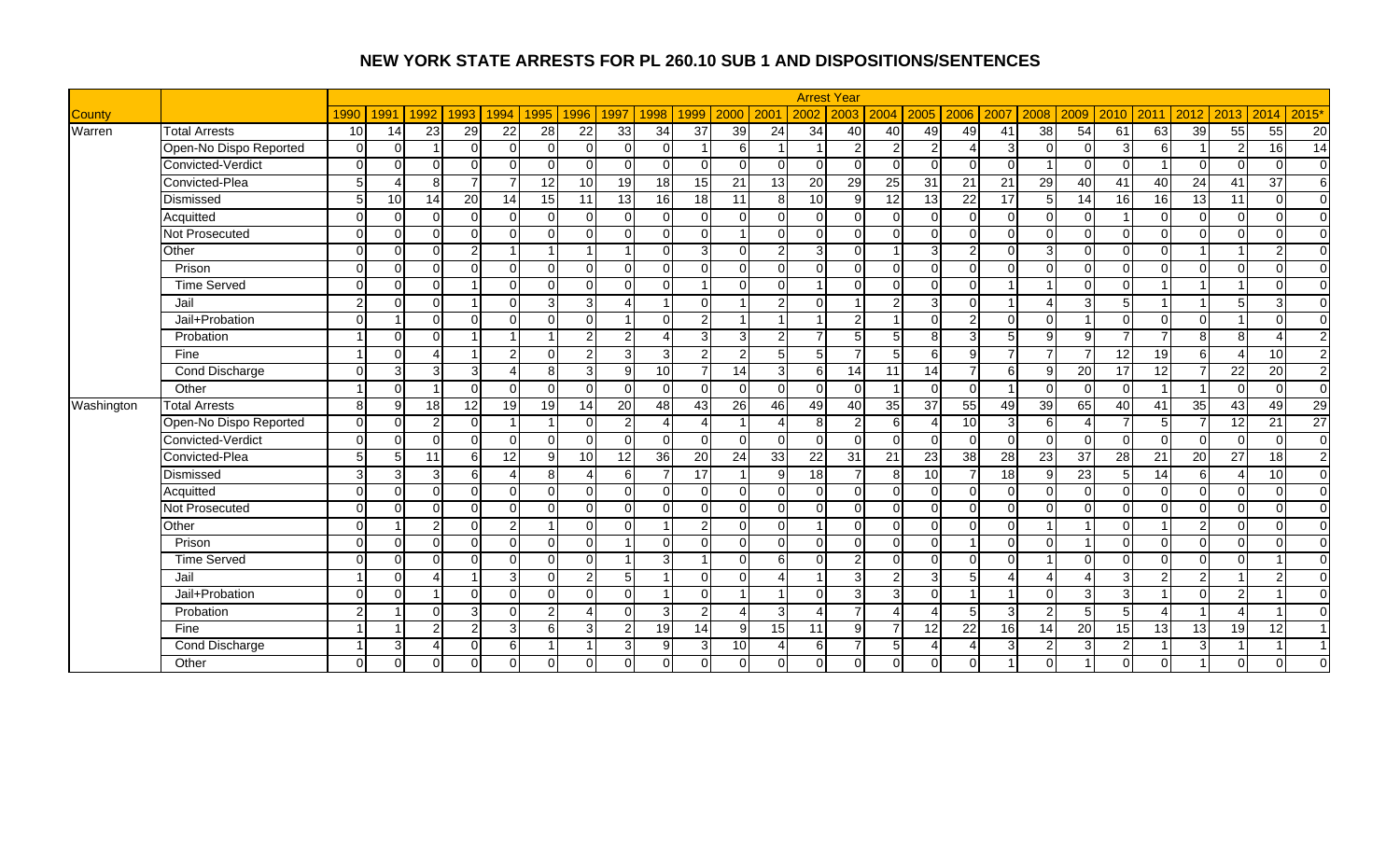|               |                        |               |              |          |                |                |                 |                 |                 |                        |                         |                |                 |                 | <b>Arrest Year</b> |                |                 |                 |                 |                |                 |                 |                |                         |                |                 |                        |
|---------------|------------------------|---------------|--------------|----------|----------------|----------------|-----------------|-----------------|-----------------|------------------------|-------------------------|----------------|-----------------|-----------------|--------------------|----------------|-----------------|-----------------|-----------------|----------------|-----------------|-----------------|----------------|-------------------------|----------------|-----------------|------------------------|
| <b>County</b> |                        | 1990          | 1991         | 1992     | 1993           | 1994           | 1995            | 1996            | 1997            | 1998                   | 1999                    | 2000           | 200             | 2002            | 2003               | 2004           | 2005            | 2006            | 2007            | 2008           | 2009            | 2010            | 2011           | 2012                    | 2013           | 2014            | 2015'                  |
| Wayne         | <b>Total Arrests</b>   | 35            | 42           | 65       | 75             | 83             | 94              | 79              | $\overline{96}$ | 89                     | 101                     | 84             | 87              | 81              | 70                 | 79             | 80              | 65              | 86              | 88             | 54              | 81              | 48             | 74                      | 62             | 54              | 26                     |
|               | Open-No Dispo Reported | 5             | 2            |          | $\Omega$       | $\overline{2}$ | $\Omega$        | $\overline{2}$  | $\Omega$        | $\Omega$               | O                       | 3              |                 |                 |                    |                | 5               | 9               | 8               | 5              | $\overline{ }$  |                 | $6 \mid$       | 6                       | 11             | 12              | 19                     |
|               | Convicted-Verdict      | $\Omega$      | $\Omega$     | $\Omega$ | $\Omega$       | $\Omega$       | $\Omega$        |                 | $\Omega$        | $\Omega$               | 2                       | 2              | $\Omega$        | $\Omega$        | $\Omega$           |                | $\Omega$        |                 | $\Omega$        | $\Omega$       | ∩               | $\Omega$        | $\Omega$       | $\Omega$                | $\Omega$       | $\Omega$        | $\overline{0}$         |
|               | Convicted-Plea         | 15            | 22           | 33       | 41             | 43             | 59              | 51              | 56              | 53                     | 61                      | 48             | 55              | 51              | $\overline{36}$    | 45             | 47              | $\overline{36}$ | 49              | 44             | $\overline{30}$ | 38              | 24             | 38                      | 23             | 25              | 6                      |
|               | Dismissed              | 14            | 18           | 29       | 33             | 34             | 32              | 25              | 38              | 35                     | 37                      | 30             | 30              | 25              | 25                 | 28             | 25              | 19              | 27              | 37             | 17              | 34              | 18             | 30                      | 25             | 14              | $\overline{1}$         |
|               | Acquitted              |               | $\Omega$     |          | $\Omega$       | $\Omega$       | $\Omega$        | $\Omega$        | $\Omega$        | $\Omega$               | $\overline{\mathbf{1}}$ | $\Omega$       |                 |                 | $\Omega$           | $\Omega$       |                 | $\Omega$        | $\Omega$        | $\Omega$       | ∩               | $\Omega$        | $\Omega$       | $\mathbf 0$             | $\Omega$       | $\Omega$        | $\overline{0}$         |
|               | Not Prosecuted         | $\Omega$      | $\Omega$     | $\cap$   | $\Omega$       | U              | $\Omega$        | $\Omega$        | $\Omega$        | $\Omega$               | $\cap$                  | $\Omega$       | $\Omega$        | $\Omega$        | $\Omega$           | $\Omega$       | $\Omega$        | $\Omega$        | $\Omega$        | $\Omega$       | $\Omega$        | $\Omega$        | $\Omega$       | $\Omega$                | $\Omega$       | $\Omega$        | $\overline{0}$         |
|               | Other                  | $\Omega$      | $\Omega$     |          |                |                | 3               | $\Omega$        | $\overline{2}$  |                        | n                       |                | $\Omega$        | $\Omega$        | $\mathfrak{p}$     |                | $\overline{2}$  | $\Omega$        | $\mathcal{P}$   | $\overline{2}$ |                 |                 | $\Omega$       | $\mathbf 0$             | 3 <sup>1</sup> | 3               | $\overline{0}$         |
|               | Prison                 | $\Omega$      | $\Omega$     | $\Omega$ | $\Omega$       | $\Omega$       | $\Omega$        | $\Omega$        | $\Omega$        | $\Omega$               | $\Omega$                | $\Omega$       | $\Omega$        | $\Omega$        | $\Omega$           | $\Omega$       | $\Omega$        | $\Omega$        | $\Omega$        | $\Omega$       | ∩               | $\Omega$        | $\cap$         | $\overline{\mathsf{o}}$ | $\Omega$       | $\Omega$        | $\Omega$               |
|               | <b>Time Served</b>     | $\Omega$      | $\Omega$     |          | $\overline{2}$ |                |                 | 3               | 3               | $\overline{2}$         | 3                       | $\overline{3}$ |                 | $\overline{2}$  | $\Omega$           |                |                 |                 | $\Omega$        | $\Omega$       | $\Omega$        | $\Omega$        | $\Omega$       | $\mathbf 0$             | $\Omega$       |                 | $\mathbf 0$            |
|               | Jail                   |               |              |          | دی             | Δ              | 3               | 5               | 8               | $\overline{7}$         | 6                       | 5 <sub>l</sub> | 3               | 6               |                    | 6              | 8 <sup>1</sup>  | 6               | $\Delta$        |                |                 |                 | $\mathcal{P}$  | 6                       | 5              | 5               | $\overline{2}$         |
|               | Jail+Probation         |               | $\Omega$     |          | $\overline{0}$ | $\overline{2}$ |                 | $\Omega$        | 2 <sub>l</sub>  | $\Omega$               | $\overline{\mathbf{A}}$ |                | $\Omega$        |                 | $\Omega$           | $\Omega$       | $\Omega$        | 0               | $\Omega$        | $\Omega$       | $\mathcal{D}$   | $\Omega$        | $\Omega$       | $\Omega$                |                | $\Omega$        | $\overline{0}$         |
|               | Probation              |               | З            |          | $\Omega$       | 5 <sup>1</sup> | $\mathbf{Q}$    | 11              | 3               | $\overline{3}$         | 5                       | 6              | 6               | 8               |                    |                | $5\overline{5}$ | $\overline{2}$  | 3               | 3              | ົ               | 3               | າ              |                         | $\overline{2}$ | $\overline{2}$  | $\overline{0}$         |
|               | Fine                   | 8             | 9            | q        | 9              | 14             | $\overline{25}$ | 15              | 23              | 24                     | $\overline{26}$         | 18             | $\overline{27}$ | 21              | 19                 | 20             | 27              | 21              | 32              | 30             | 14              | $\overline{17}$ | 16             | 11                      | $6 \mid$       | 11              | $\overline{4}$         |
|               | Cond Discharge         |               | 9            | 12       | 25             | 15             | 18              | 15              | 14              | 14                     | 21                      | 17             | 15              | 13              | 8                  | 11             | 6               | $\overline{7}$  |                 | 10             | 6               | 12              |                | $\overline{15}$         | 8 <sup>1</sup> | 6               | $\overline{0}$         |
|               | Other                  | $\Omega$      | $\Omega$     | $\Omega$ | $\overline{2}$ | $\overline{2}$ | $\overline{2}$  | 3               | 3               | 3                      | - 1                     | $\Omega$       | $\Omega$        | $\Omega$        |                    |                | $\Omega$        | $\Omega$        | 3               | $\Omega$       |                 | 2               | $\Omega$       | $\overline{2}$          |                | $\Omega$        | $\overline{0}$         |
| Westchester   | <b>Total Arrests</b>   | 51            | 50           | 45       | 61             | 55             | 79              | 89              | 99              | 113                    | 108                     | 127            | 153             | 134             | 107                | 99             | 112             | 113             | 135             | 183            | 158             | 113             | 122            | 85                      | 87             | 72              | 46                     |
|               | Open-No Dispo Reported |               |              | っ        | 3              | 5 <sub>l</sub> | 6               | $\overline{2}$  | Δ               | 5 <sub>l</sub>         | 6                       | 6              | 11              | 14              | g                  | 11             | 6               | 11              | 8               | 6              |                 |                 | 10             | 8                       | $\overline{7}$ | $\overline{18}$ | 37                     |
|               | Convicted-Verdict      |               | $\Omega$     | $\Omega$ | $\Omega$       | $\Omega$       | $\Omega$        |                 | $\Omega$        | 0                      | $\Omega$                |                |                 |                 |                    |                | $\overline{0}$  | $\mathbf 0$     | $\Omega$        | $\Omega$       |                 | $\Omega$        | $\Omega$       | $\mathbf 0$             | $\Omega$       | $\Omega$        | $\overline{0}$         |
|               | Convicted-Plea         | 35            | 31           | 30       | 45             | 36             | 47              | 67              | 75              | 76                     | 81                      | 87             | 110             | $\overline{85}$ | 71                 | 61             | 86              | $\overline{78}$ | 84              | 135            | 116             | 77              | 66             | 46                      | 49             | $\overline{35}$ | 5                      |
|               | Dismissed              | 12            | 14           | 8        | 11             | 10             | 24              | 15              | 16              | 25                     | 19                      | 30             | 24              | 29              | 21                 | 25             | 19              | 21              | 31              | 39             | 32              | 23              | 41             | 28                      | 29             | $\overline{16}$ | $\boldsymbol{\Lambda}$ |
|               | Acquitted              | $\Omega$      | $\Omega$     | $\Omega$ | -1             | $\overline{2}$ | 2               |                 | $\Omega$        | $\mathbf{2}$           | $\Omega$                |                | 2               | $\overline{2}$  | 3                  | $\Omega$       | $\overline{0}$  |                 | $\overline{2}$  | $\Omega$       | ∩               |                 | $\Omega$       |                         | $\Omega$       |                 | $\overline{0}$         |
|               | Not Prosecuted         |               | $\Omega$     |          | $\Omega$       | U              | $\Omega$        |                 |                 | $\Omega$               | $\cap$                  | $\Omega$       | $\Omega$        | $\Omega$        | 2                  | $\Omega$       | $\Omega$        | $\Omega$        | $\Omega$        | $\Omega$       | $\Omega$        |                 | $\Omega$       | $\Omega$                | $\Omega$       | $\Omega$        | $\overline{0}$         |
|               | Other                  |               |              |          |                | $\mathcal{P}$  | $\Omega$        | $\mathcal{P}$   | 3               | 5                      | 2                       | $\overline{c}$ |                 | 3               | $\Omega$           |                |                 | $\overline{2}$  | 10              | 3              |                 |                 |                | $\overline{2}$          | $\overline{2}$ | $\overline{2}$  | $\overline{0}$         |
|               | Prison                 | $\Omega$      | $\Omega$     | $\Omega$ | $\Omega$       |                | $\Omega$        | $\Omega$        | $\Omega$        | $\Omega$               | -1                      | $\Omega$       |                 | $\Omega$        | $\Omega$           | $\Omega$       | $\Omega$        | $\Omega$        | $\Omega$        | $\Omega$       | ∩               | $\Omega$        | $\Omega$       | $\Omega$                | $\Omega$       | $\Omega$        | $\Omega$               |
|               | <b>Time Served</b>     | 3             |              | $\Omega$ | $\overline{2}$ |                | $\Omega$        |                 | $\overline{2}$  | $\Omega$               | -1                      | $6 \mid$       | 3               | -1              | $\overline{2}$     | $\overline{2}$ | $\Delta$        | 3               |                 | $\overline{7}$ |                 | 2               | $\overline{2}$ |                         | $\Omega$       |                 | $\Omega$               |
|               | Jail                   | 8             |              |          | 8              | Δ              | 5               | 9               | 8               | 10                     | 9                       | 11             | 14              | $\overline{7}$  | $\overline{7}$     | 5 <sub>l</sub> | 6               | $\overline{7}$  | 4               | 10             | 17              | 9               | 7              | 5                       | 5 <sub>l</sub> | 5               | $\overline{1}$         |
|               | Jail+Probation         | $\mathcal{P}$ | 3            |          | $\overline{2}$ | 5              | $\Omega$        |                 | $\overline{3}$  | $\boldsymbol{\Lambda}$ | 3                       |                | 3               | $\overline{1}$  | $\overline{1}$     | $\overline{2}$ | $\Omega$        | $\overline{1}$  | $\mathcal{P}$   | Δ              |                 |                 |                | $\Omega$                | $\Omega$       | $\Omega$        | $\overline{0}$         |
|               | Probation              | 3             | $\mathsf{Q}$ | 8        | 15             | $\mathsf{Q}$   | 13              | 19              | 22              | 35                     | 14                      | 25             | 22              | 21              | 15                 | 11             | 13              | 15              | 17              | 19             | 13              | 9               | $6 \mid$       | 3                       | $\overline{3}$ | $\overline{2}$  | $\Omega$               |
|               | Fine                   | 11            | 5            | 8        | 9              |                | 12              | 22              | 21              | 19                     | 32                      | 22             | 29              | 32              | 25                 | 18             | 30              | $\overline{24}$ | $\overline{26}$ | 43             | 33              | 18              | 24             | 15                      | 14             | 12              | $\overline{0}$         |
|               | Cond Discharge         | $\mathbf{Q}$  | 9            | 8        | $\overline{9}$ | 9              | 16              | 16 <sup>1</sup> | 18              | 8                      | 21                      | 23             | 39              | 24              | 22                 | 23             | 33              | 27              | 30              | 51             | 49              | 38              | 26             | 20                      | 26             | 15              | $\boldsymbol{\Lambda}$ |
|               | Other                  | $\Omega$      | $\Omega$     | $\Omega$ | $\overline{0}$ | $\Omega$       |                 |                 |                 |                        |                         |                | $\Omega$        | $\Omega$        | $\Omega$           |                | $\Omega$        |                 |                 |                |                 |                 | $\Omega$       | $\overline{2}$          |                | $\Omega$        | $\Omega$               |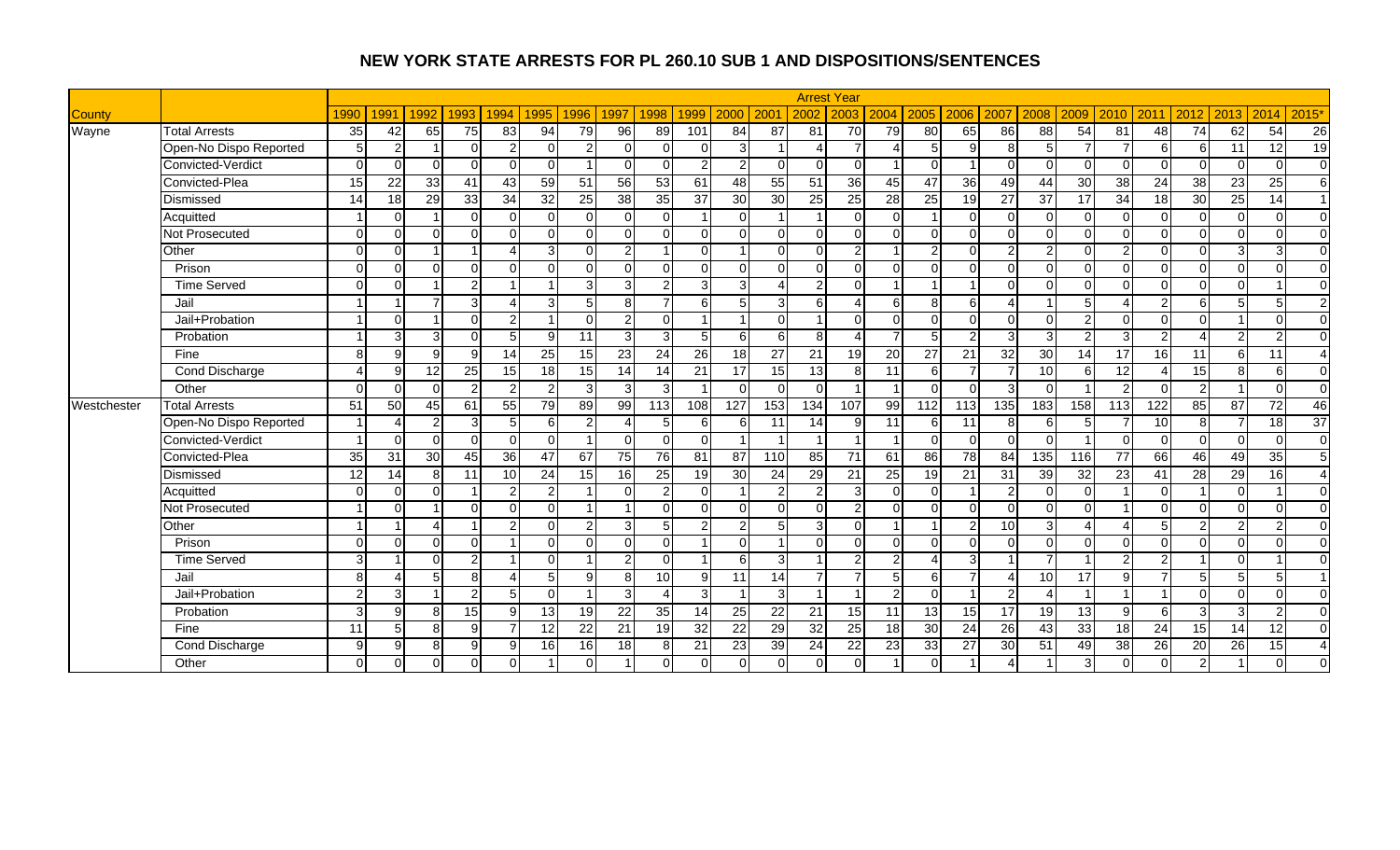|               |                        |                |                |          |                |                 |                |                 |                |                         |                          |                |                |                | <b>Arrest Year</b> |                          |                 |                 |                 |                |          |               |                |                          |                |                 |                |
|---------------|------------------------|----------------|----------------|----------|----------------|-----------------|----------------|-----------------|----------------|-------------------------|--------------------------|----------------|----------------|----------------|--------------------|--------------------------|-----------------|-----------------|-----------------|----------------|----------|---------------|----------------|--------------------------|----------------|-----------------|----------------|
| <b>County</b> |                        | 1990           | 1991           | 1992     | 1993           | 1994            | 1995           | 1996            | 1997           | 1998                    | 1999                     | 2000           | 200            | 2002           | 2003               | 2004                     | $2005$ 2006     |                 | 2007            | 2008           | 2009     | 2010          | 2011           | 2012                     | 2013           | 2014            | 2015'          |
| Wyoming       | <b>Total Arrests</b>   | $\Delta$       | 10             | 5        | 10             | 10 <sup>1</sup> | 8              | $\overline{20}$ | 12             | 15                      | 15                       | 33             | 14             | 20             | 13                 | 9                        | 20              | 18              | 14              | 14             | 13       | 20            | 13             | 19                       | 24             | $\overline{23}$ | 8              |
|               | Open-No Dispo Reported | $\overline{2}$ | 5              |          | دن             | $\overline{2}$  |                |                 | 6              | $\overline{2}$          | 2                        | 3              |                |                | $\Omega$           |                          |                 | $\overline{2}$  |                 | $\mathcal{P}$  |          |               | $\mathbf{8}$   |                          | $6 \mid$       | 14              | $\infty$       |
|               | Convicted-Verdict      | $\Omega$       | $\Omega$       | $\Omega$ | $\Omega$       | $\Omega$        |                |                 | $\Omega$       | $\Omega$                | $\Omega$                 | $\Omega$       | $\Omega$       |                |                    | $\Omega$                 | $\Omega$        | $\Omega$        |                 | $\Omega$       |          | $\Omega$      | $\cap$         | $\Omega$                 | $\Omega$       | $\Omega$        | $\overline{0}$ |
|               | Convicted-Plea         | $\Omega$       | 5              | 21       | ω              | 5 <sub>l</sub>  | Δ              | $\overline{12}$ | 6              | 11                      | 11                       | 26             | $\mathfrak{g}$ | 10             | 8                  |                          | $\overline{12}$ | 16              | 10              | 11             |          | 11            | $\mathbf{3}$   | 10                       | 12             | 5               | $\overline{0}$ |
|               | Dismissed              | $\mathfrak{p}$ | $\Omega$       | 21       | دن             | 3               | $\overline{2}$ | $\overline{7}$  | $\Omega$       | $\overline{a}$          | $\Omega$                 | $\overline{3}$ | 1              | 5              | $\Delta$           |                          | $\overline{7}$  | $\Omega$        |                 |                |          | 3             | 2              | $\mathbf{3}$             | 3 <sup>1</sup> | 3               | $\overline{0}$ |
|               | Acquitted              | $\Omega$       | $\Omega$       | ΩI       | $\overline{0}$ | $\Omega$        | $\Omega$       | $\Omega$        | $\Omega$       | $\Omega$                | $\overline{\mathbf{A}}$  | $\Omega$       | $\Omega$       | $\overline{0}$ | $\Omega$           | $\overline{0}$           | $\Omega$        | $\mathbf 0$     | <sup>0</sup>    | $\Omega$       | ∩        | $\Omega$      | $\Omega$       | $\mathbf 0$              | $\Omega$       | $\Omega$        | $\overline{0}$ |
|               | <b>Not Prosecuted</b>  | $\Omega$       | $\Omega$       | $\Omega$ | $\Omega$       | $\Omega$        | $\Omega$       | $\Omega$        | $\Omega$       | $\Omega$                | $\Omega$                 | $\Omega$       | $\Omega$       | $\Omega$       | $\Omega$           | $\Omega$                 | $\Omega$        | $\Omega$        | $\Omega$        | $\Omega$       | $\cap$   | $\Omega$      | $\Omega$       | $\mathbf 0$              | $\Omega$       | $\Omega$        | $\overline{0}$ |
|               | Other                  | $\Omega$       | $\Omega$       | $\Omega$ |                | $\Omega$        | $\Omega$       | $\cap$          | $\Omega$       | $\Omega$                |                          |                | $\Omega$       | $\Omega$       | $\Omega$           | $\overline{0}$           | $\Omega$        | $\Omega$        |                 | $\Omega$       |          | 2             | $\cap$         | $\overline{2}$           | 3 <sup>1</sup> |                 | $\overline{0}$ |
|               | Prison                 | $\Omega$       | $\Omega$       | $\Omega$ | $\Omega$       | $\Omega$        | $\Omega$       | $\Omega$        | $\Omega$       | $\Omega$                | $\Omega$                 |                | $\Omega$       | $\Omega$       | $\Omega$           | $\Omega$                 | $\Omega$        | $\Omega$        |                 | $\Omega$       | ∩        | $\Omega$      | $\Omega$       | $\overline{0}$           | $\Omega$       | $\Omega$        | $\Omega$       |
|               | <b>Time Served</b>     | $\Omega$       | $\Omega$       | $\Omega$ | $\Omega$       | $\Omega$        | $\Omega$       | $\Omega$        | $\Omega$       |                         | $\Omega$                 | $\Omega$       | $\Omega$       | $\Omega$       | $\Omega$           | $\Omega$                 | $\Omega$        | $\Omega$        |                 | $\Omega$       | $\Omega$ | $\Omega$      | $\Omega$       | $\Omega$                 | $\Omega$       | $\Omega$        | $\overline{0}$ |
|               | Jail                   | $\Omega$       | $\Omega$       |          |                | $\Omega$        | $\Omega$       | $\Omega$        | $\Omega$       | $\overline{\mathbf{A}}$ | -1                       | $\Omega$       | $\Omega$       | $\Omega$       | $\overline{3}$     |                          | $\overline{3}$  | $\overline{4}$  | ∩               |                | ∩        | 3             |                | 3                        | $\Omega$       | $\Omega$        | $\Omega$       |
|               | Jail+Probation         | $\Omega$       | $\Omega$       | $\Omega$ | $\Omega$       | $\Omega$        |                | $\overline{ }$  | $\Omega$       | $\overline{2}$          | $\Omega$                 | $\mathfrak{p}$ | n.             | $\Omega$       | $\Omega$           | $\Omega$                 | $\Omega$        | $\overline{1}$  |                 | $\Omega$       | $\Omega$ |               | $\Omega$       | $\Omega$                 | $\Omega$       | $\Omega$        | $\overline{0}$ |
|               | Probation              | $\Omega$       |                | $\Omega$ |                | $\mathfrak{p}$  | $\Omega$       | $\overline{3}$  | ∩              |                         |                          | 3              |                | 3              | $\mathcal{P}$      | $\mathcal{P}$            |                 | 3               |                 |                |          |               | $\Omega$       |                          | $\mathcal{P}$  | $\Omega$        | $\overline{0}$ |
|               | Fine                   | $\Omega$       | $\overline{2}$ |          |                | $\overline{2}$  |                | 6               | Δ              | Δ                       | 5                        | 9              |                | $\mathbf{3}$   |                    | $\overline{2}$           | $\overline{2}$  | 3               | 3               |                | 3        | $\mathcal{P}$ | $\Omega$       | 5                        | Δ              |                 | $\overline{0}$ |
|               | <b>Cond Discharge</b>  | $\Omega$       | $\overline{2}$ | ΩI       | $\overline{0}$ |                 | 3              | $\overline{2}$  |                | $\overline{a}$          | $\overline{\phantom{a}}$ | 11             |                | 5 <sub>l</sub> | $\overline{3}$     | $\overline{2}$           | 6               | 5               | 5               | $\overline{2}$ | 3        |               | $\overline{2}$ |                          | 5 <sub>l</sub> | Δ               | $\overline{0}$ |
|               | Other                  | $\Omega$       | $\Omega$       | $\Omega$ | $\overline{0}$ | $\Omega$        | $\Omega$       | $\Omega$        | $\overline{1}$ | $\Omega$                | $\Omega$                 | $\Omega$       | $\Omega$       | $\overline{0}$ | $\Omega$           | $\overline{0}$           | $\Omega$        | $\mathbf 0$     | $\Omega$        | $\Omega$       |          | $\Omega$      | $\Omega$       | $\mathbf 0$              |                | $\mathbf 0$     | $\overline{0}$ |
| Yates         | <b>Total Arrests</b>   | 5 <sub>l</sub> | 8              | a        | $\overline{7}$ | 6               | 12             | 12              | 8              | 6                       | 14                       | 12             | 11             | 18             | 20                 | 25                       | 28              | $\overline{36}$ | $\overline{33}$ | 24             | 22       | 28            | 25             | 21                       | 30             | 17              | $\overline{7}$ |
|               | Open-No Dispo Reported | $\overline{2}$ |                |          | $\Omega$       |                 | $\Omega$       | $\cap$          | 3              |                         | $\Omega$                 | 3              | 5              | 2              |                    | $6 \mid$                 | $\overline{7}$  |                 |                 |                |          | 6             | 6              | 3                        | $\overline{7}$ | 5               | $\overline{7}$ |
|               | Convicted-Verdict      | $\Omega$       | $\Omega$       |          | $\Omega$       | $\Omega$        | $\Omega$       | $\Omega$        | $\Omega$       | $\overline{2}$          | $\Omega$                 | $\Omega$       | $\Omega$       | $\Omega$       | $\Omega$           | $\Omega$                 | $\Omega$        | $\Omega$        | $\Omega$        |                | $\Omega$ | $\Omega$      | $\Omega$       | $\Omega$                 | $\Omega$       | $\Omega$        | $\Omega$       |
|               | Convicted-Plea         | $\overline{3}$ | 3              |          | 3 <sup>l</sup> | 5 <sub>l</sub>  | 9              | 8               | 5              | $\overline{2}$          | 11                       |                | $6 \mid$       | 13             | 13                 | 12                       | 17              | $\overline{18}$ | 20              | 12             | 12       | 16            | 11             | 14                       | 16             | 10              | $\Omega$       |
|               | Dismissed              | $\Omega$       | Δ              | зI       | 3 <sup>1</sup> | $\Omega$        | 3              | $\Delta$        | $\Omega$       |                         | $\mathfrak{p}$           | $\Omega$       | $\Omega$       | 3              | 3                  | $6 \mid$                 | $\overline{4}$  | 10              | 10              | 9              | 6        | 6             | 5              | $\boldsymbol{\varDelta}$ | $6 \mid$       | $\overline{2}$  | $\overline{0}$ |
|               | Acquitted              | $\Omega$       | $\Omega$       | $\Omega$ | $\Omega$       | $\Omega$        | $\Omega$       | $\Omega$        | $\Omega$       | $\Omega$                | $\Omega$                 | $\Omega$       | $\Omega$       | $\Omega$       | $\Omega$           | $\Omega$                 | $\Omega$        | $\Omega$        | $\Omega$        | $\Omega$       | $\Omega$ | $\Omega$      | $\Omega$       | $\Omega$                 | $\Omega$       | $\Omega$        | $\overline{0}$ |
|               | Not Prosecuted         | $\Omega$       | $\Omega$       | ΩI       | $\Omega$       | $\Omega$        | $\Omega$       | $\Omega$        | $\Omega$       | $\Omega$                | $\Omega$                 | $\Omega$       | $\Omega$       | $\Omega$       | $\Omega$           | $\Omega$                 | $\Omega$        | $\Omega$        | ∩               | $\Omega$       | $\Omega$ | $\Omega$      | $\Omega$       | $\Omega$                 | $\Omega$       | $\Omega$        | $\overline{0}$ |
|               | Other                  | $\Omega$       | $\Omega$       | $\Omega$ |                | $\Omega$        | $\Omega$       | U               | $\Omega$       | $\Omega$                |                          | 2              | $\Omega$       | $\Omega$       | $\Omega$           |                          | $\Omega$        |                 |                 | $\Omega$       | $\cap$   | $\Omega$      | 3              | $\Omega$                 |                | $\Omega$        | $\overline{0}$ |
|               | Prison                 | $\Omega$       | $\Omega$       | ΩI       | $\Omega$       | $\Omega$        | $\Omega$       | $\Omega$        | $\Omega$       | $\Omega$                | $\Omega$                 | $\Omega$       | $\Omega$       | $\Omega$       | $\Omega$           | $\overline{0}$           | $\Omega$        | $\Omega$        | $\Omega$        | $\Omega$       | $\Omega$ | $\Omega$      | $\Omega$       | $\overline{\mathsf{o}}$  | $\Omega$       | $\Omega$        | $\overline{0}$ |
|               | <b>Time Served</b>     | $\Omega$       | $\Omega$       | $\Omega$ | $\Omega$       | $\Omega$        | $\Omega$       | $\Omega$        | $\Omega$       | $\Omega$                | $\overline{\mathbf{A}}$  | $\Omega$       | 1              | $\Omega$       | $\Omega$           | $\overline{0}$           | $\Omega$        |                 | ∩               | $\Omega$       | ∩        | $\Omega$      | $\Omega$       | $\Omega$                 | $\Omega$       | $\Omega$        | $\overline{0}$ |
|               | Jail                   | $\Omega$       |                | 31       | $\overline{0}$ |                 |                | $\overline{2}$  | $\Omega$       | -1                      | $\overline{2}$           | $\overline{2}$ | $\Omega$       | 1              | $\overline{3}$     | $\overline{A}$           | 5 <sub>l</sub>  | 5               | 5 <sup>1</sup>  | Δ              | 3        | 8             |                | $\overline{a}$           | $\overline{2}$ | $\overline{c}$  | $\overline{0}$ |
|               | Jail+Probation         | $\Omega$       | $\Omega$       | $\Omega$ | $\Omega$       |                 | $\Omega$       | $\Omega$        | $\Omega$       | $\Omega$                | $\Omega$                 | $\Omega$       |                | $\Omega$       | -1                 | $\Omega$                 |                 | $\overline{1}$  | $\Omega$        |                |          | 3             | $\Omega$       | $\mathbf 0$              | $\Omega$       | $\Omega$        | $\overline{0}$ |
|               | Probation              | $\Omega$       | $\Omega$       |          | $\Omega$       | $\Omega$        | 3              | $\overline{2}$  | $\mathcal{P}$  | $\Omega$                |                          |                |                |                |                    | $\overline{3}$           | 3 <sup>l</sup>  | $\overline{2}$  |                 | 3              |          |               | $\cap$         | $\Omega$                 | $\Omega$       | $\mathcal{P}$   | $\Omega$       |
|               | Fine                   | $\overline{2}$ |                | $\Omega$ |                | $\overline{3}$  |                | 1               | $\overline{ }$ |                         | $\mathcal{P}$            | $\overline{2}$ |                | 1              | $\mathcal{D}$      | $\boldsymbol{\varDelta}$ | $\mathcal{B}$   | 3               | વ               | $\overline{2}$ |          | $\mathcal{P}$ | $\overline{2}$ | $\boldsymbol{\varDelta}$ | $\overline{7}$ |                 | $\overline{0}$ |
|               | <b>Cond Discharge</b>  |                |                |          | 2 <sup>1</sup> | $\Omega$        | $\Delta$       | $\overline{3}$  | $\overline{2}$ | $\overline{2}$          | 5                        | $\mathcal{P}$  | 2              | $\overline{7}$ | 3                  |                          | 5               | 5               | 6               | 3              |          | 2             | 5              | 8                        | 5 <sub>l</sub> | 5               | $\mathbf 0$    |
|               | Other                  | $\Omega$       | $\Omega$       | $\Omega$ | $\mathbf 0$    | 0               | $\Omega$       | $\Omega$        | $\Omega$       | $\overline{0}$          | $\Omega$                 | $\overline{0}$ | $\Omega$       | $\overline{0}$ | $\Omega$           | $\overline{0}$           | $\Omega$        |                 | $\overline{2}$  | $\Omega$       |          | $\Omega$      | $\Omega$       | $\overline{\mathsf{o}}$  | $\overline{2}$ | $\Omega$        | $\Omega$       |